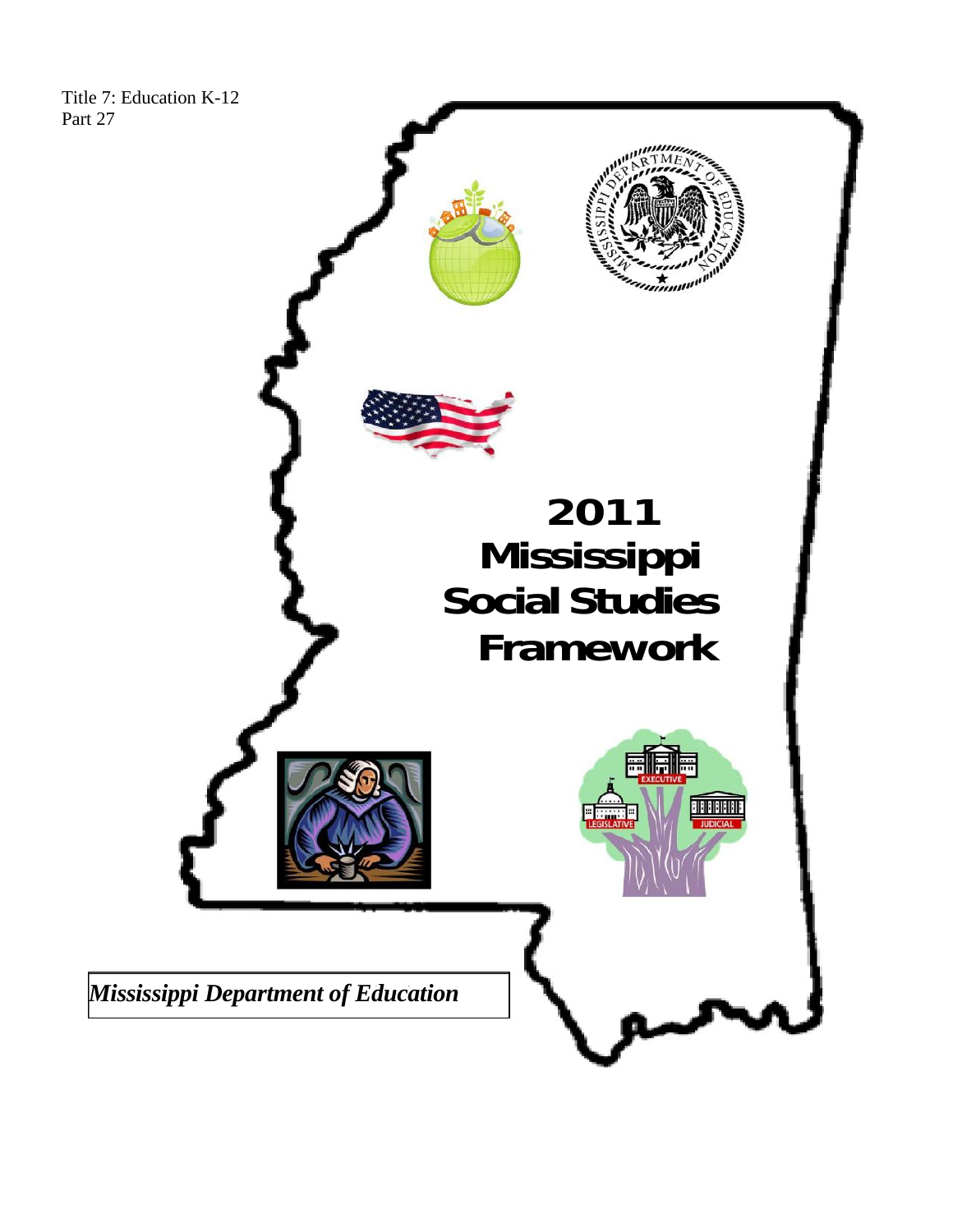# **2011 MISSISSIPPI SOCIAL STUDIES FRAMEWORK**

**Approved by the State Board of Education on**

**November 19, 2010**

**Dr. Tom Burnham, State Superintendent Dr. Lynn House, Deputy State Superintendent Trecina Green, Director, Office of Curriculum and Instruction Chauncey Spears, Division Director, Office of Curriculum and Instruction**

> **Mississippi Department of Education P. O. Box 771, Jackson, MS 39205 (601) 359-2586**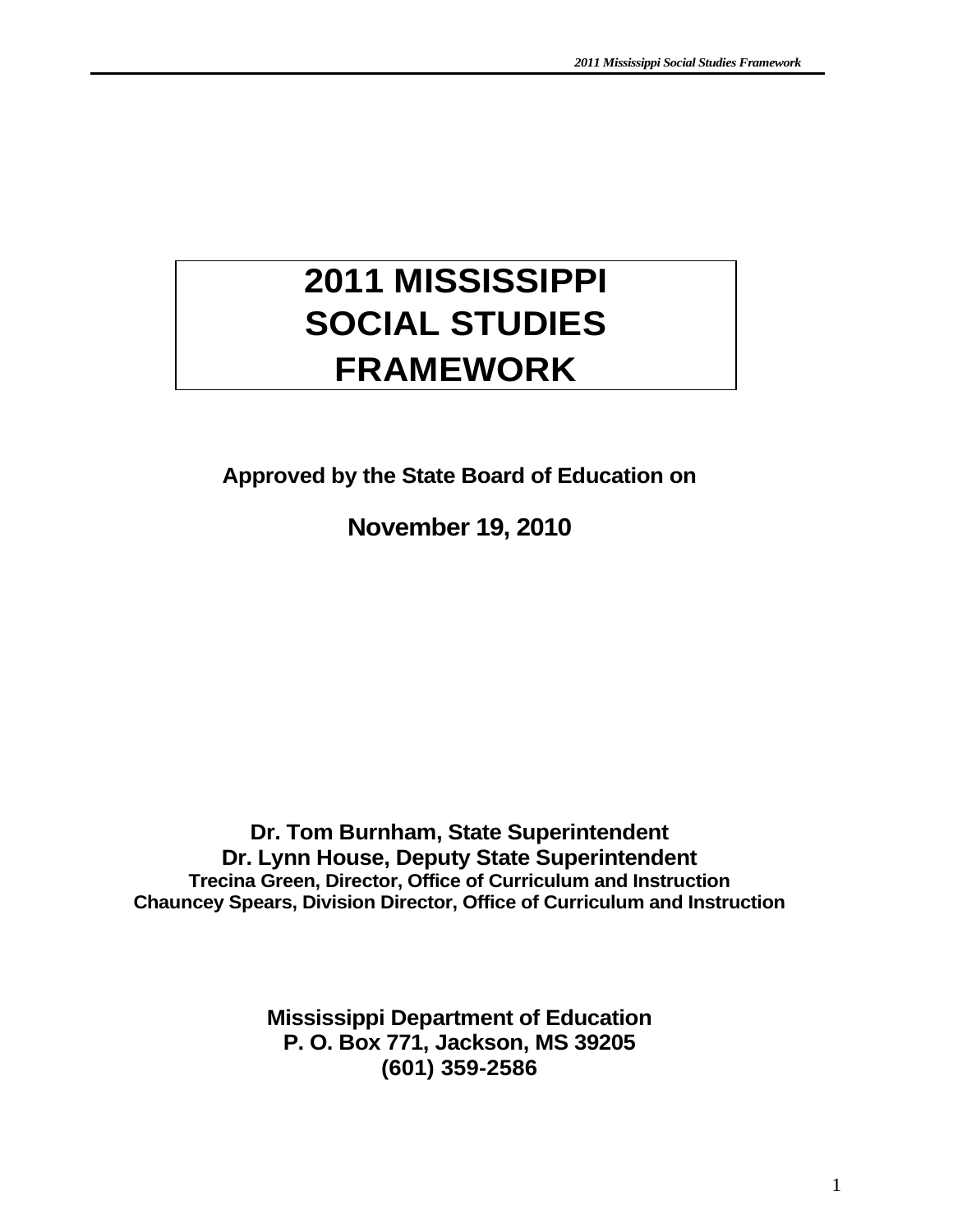# Mississippi Department of Education Post Office Box 771 Jackson, Mississippi 39205-0771 (601) 359-2586

The Mississippi State Board of Education, the Mississippi Department of Education, the Mississippi School for the Arts, the Mississippi School for the Blind, the Mississippi School for the Deaf, and the Mississippi School for Mathematics and Science do not discriminate on the basis of race, sex, color, religion, national origin, age, or disability in the provision of educational programs and services or employment opportunities and benefits. The following office has been designated to handle inquiries and complaints regarding the non-discrimination policies of the above mentioned entities:

> Director, Office of Human Resources Mississippi Department of Education 359 North West Street Suite 359 Jackson, Mississippi 39201 (601) 359-3511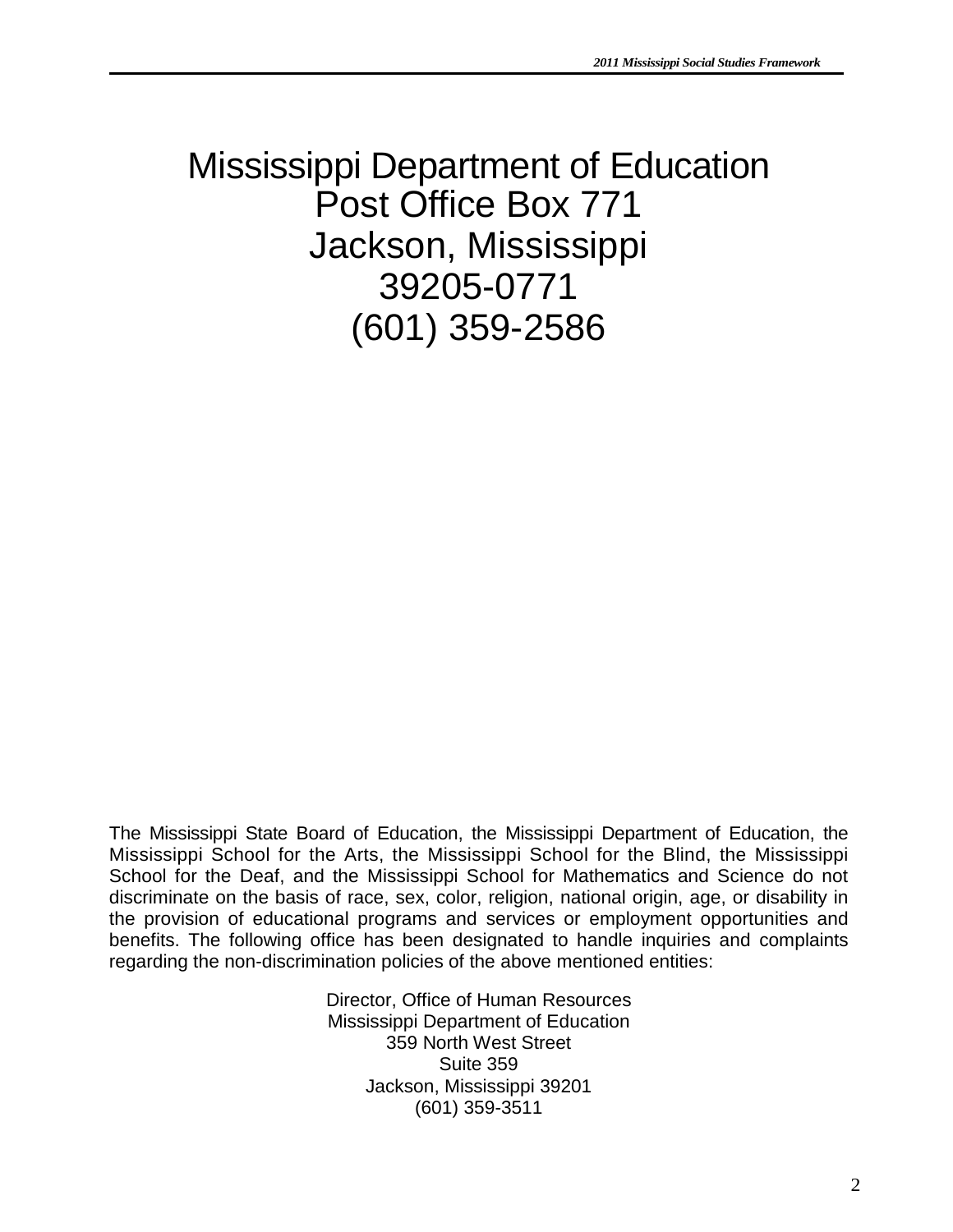## **ACKNOWLEDGEMENTS**

Mississippi owes a debt of gratitude to the following educators and organizations for their hard work and dedication in developing a quality vision for social studies education in our state.

#### **Writing Team**

Dr. Shannon Lamb Delta State University Dr. Adam Lynde Delta State University Dr. Sondra Pedersen-Rakes Delta State University

Gina Alford<br>
Lien Beale<br>
Dess Christian School District<br>
Pass Christian School District Pass Christian School District Suzanne Bowie Kosciusko Public School District Debra Brown Jackson County School District Brian Browning Union County School District Dr. Michael Burger Mississippi University for Women Krista Carter **Holmes County School District** Bettye Chamberlain East Tallahatchie School District Beverly Cotton Tupelo Public School District Creseda Crawford **Natchez Adams School District**<br>
Dr. Richard Damms Mississippi State University **Mississippi State University** Tim Dulaney **Harrison County School District** Leah Edington Calhoun County School District Kim Este Mississippi School for the Arts Norma Carroll Ezell Madison County School District Dr. Mary Beth Farrell University of Southern Mississippi Patricia Govette Biloxi Public School District Whit Grace Jackson Public School District Marsha Gray Lee County School District Dr. Kathryn Green Mississippi Valley State University Dr. Paul Grimes Mississippi State University Howard Hagwood Meridian School District Tracy Harris Wayne County School District Frederick Hickmon Kosciusko School District David Houston **Pearl Public School District** Kimberly Hughes East Jasper School District Dorothy Jackson Sunflower County School District Larry Joblin Lowndes County School District John Paola **Hattiesburg School District** Mae Johnson Greenville School District Fred McCaleb Mississippi School of Math and Science Jessie McCorvey Moss Point School District Patricia McKissick Monroe County School District<br>
Quita Moorehead Jackson Public School District Jackson Public School District Dr. Alpha Morris Alcorn State University Angie Newlin Calhoun County School District Dr. Tabitha Otieno **Jackson State University** Patricia Pardue **Hinds County School District**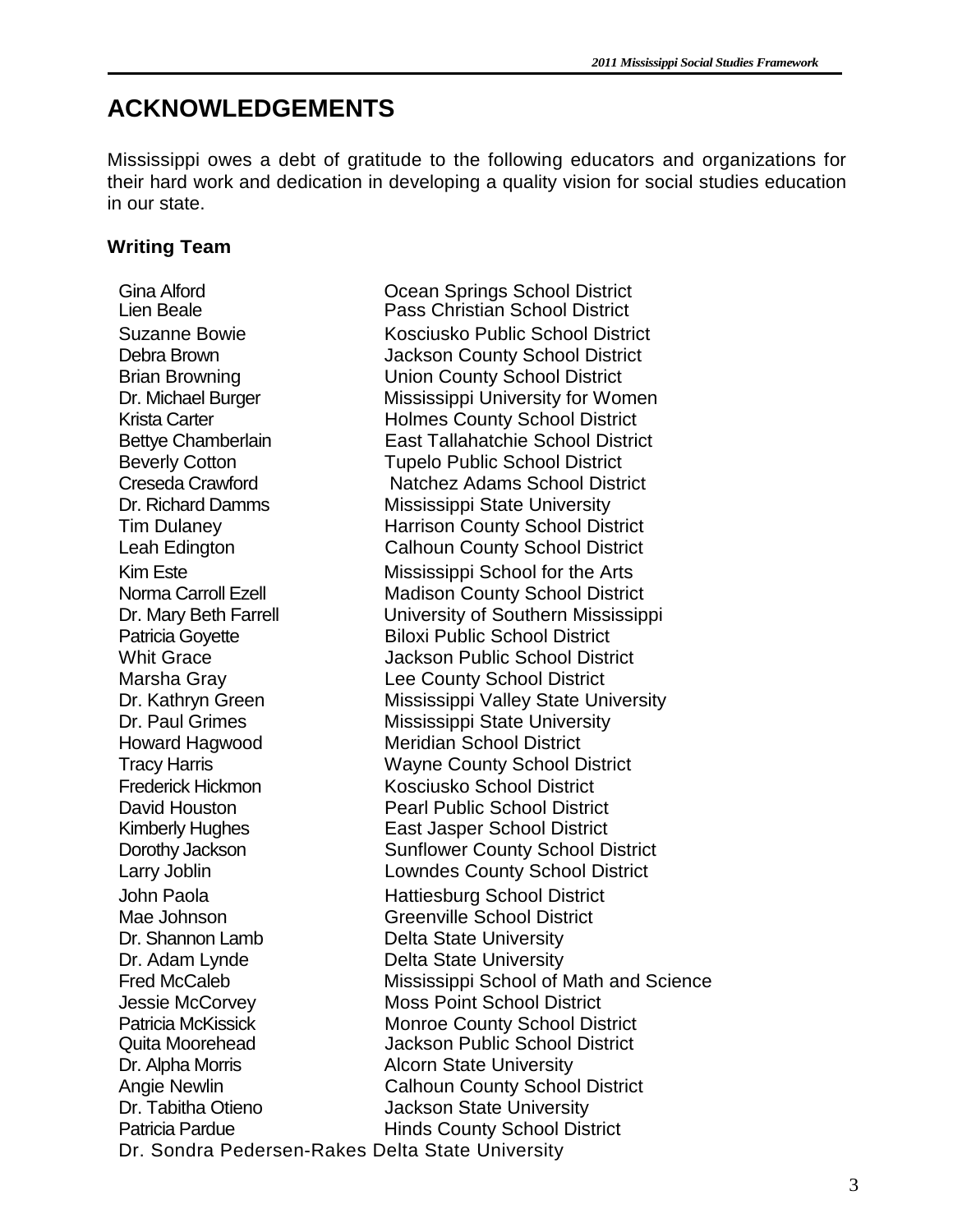Jaworski Rankin Leake County School District

#### James Reed Lowndes County School District Lisa Renfroe **George County School District** Dr. David Rutherford University of Mississippi Kaye Smythe South Panola School District Ashley Stanford East Tallahatchie School District<br>
Pam Stuart Clinton Public School District **Clinton Public School District** Si Thompson **Petal School District** Dorothy Turner **Holmes County School District** Jacqueline Tyler Clarksdale Municipal School District Theresa Vollor Vicksburg-Warren School District<br>Allison Wheat Picavune School District **Picayune School District** Patricia Williams Sunflower County School District

#### **Advisory Committee**

Dr. Stefan Bradley St. Louis University Dr. Deirdre Cooper-Owens University of Mississippi Attorney Bradley Rath Long Beach, MS Dr. Robert Luckett Jackson State University Dr. Charles Ross University of Mississippi

Dr. Emilye Crosby State University of New York- Geneseo Dr. Rickey Hill Mississippi Valley State University Dr. Stephen Middleton Mississippi State University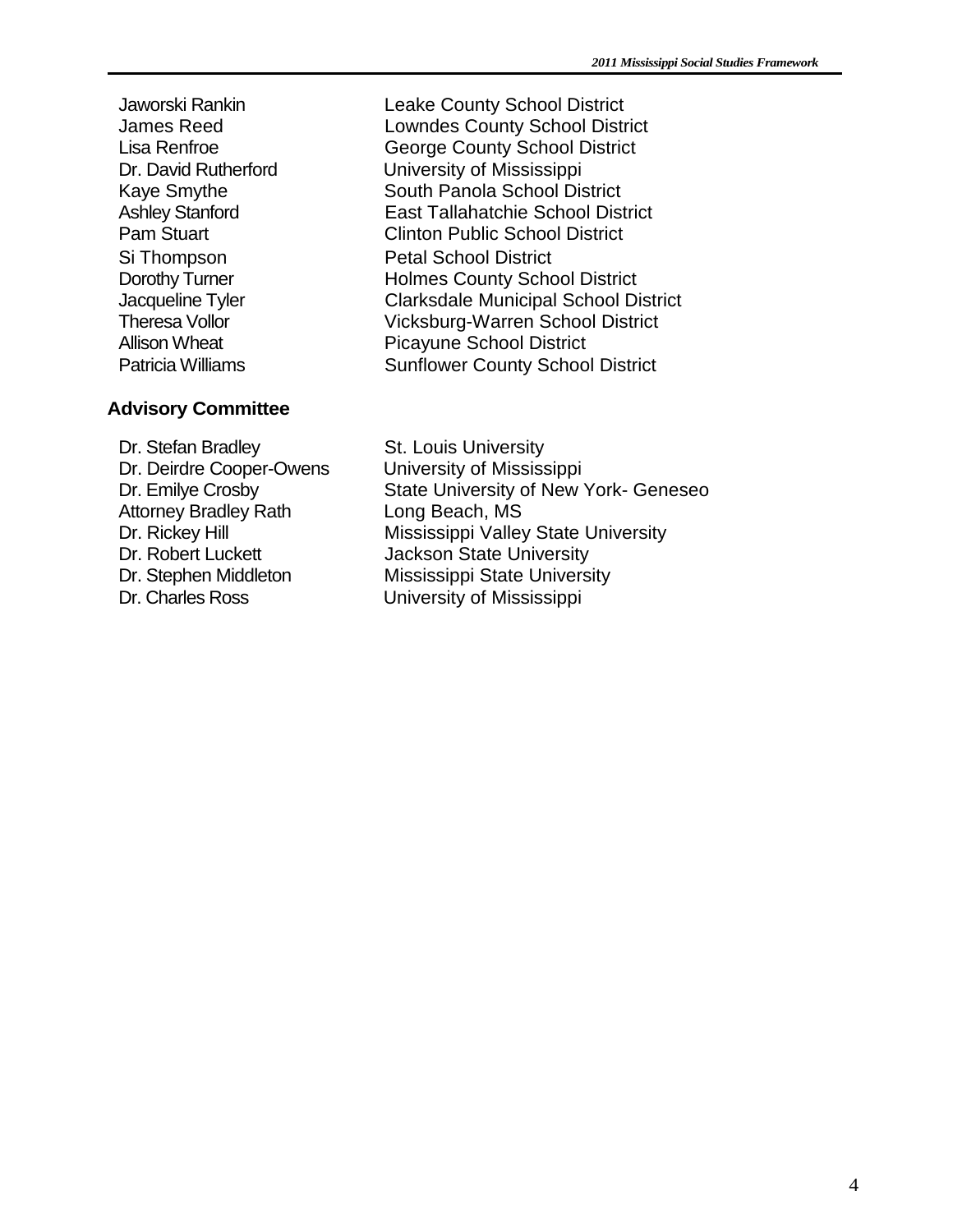# **TABLE OF CONTENTS**

| <b>Introduction to Mississippi Social Studies Framework</b>                      |  |    |  |  | 7   |
|----------------------------------------------------------------------------------|--|----|--|--|-----|
| Kindergarten                                                                     |  |    |  |  | 14  |
| <b>First Grade</b>                                                               |  |    |  |  | 17  |
| Second Grade.                                                                    |  |    |  |  | 20  |
| <b>Third Grade</b>                                                               |  |    |  |  | 23  |
| Fourth Grade (Mississippi Studies/Regions).                                      |  |    |  |  | 26  |
| Fifth Grade (United States History from Pre-Columbian Era to Colonization)       |  |    |  |  | 29  |
| Sixth Grade (World Geography and Citizenship)                                    |  |    |  |  | 32  |
| Seventh Grade (World History from Pre-Historic Era to the Age of Enlightenment). |  |    |  |  | 36  |
| Eighth Grade (United States History from Exploration through Reconstruction)     |  |    |  |  | 40  |
| Mississippi Studies                                                              |  |    |  |  | 44  |
| United States Government.                                                        |  |    |  |  | 48  |
| Introduction to World Geography                                                  |  |    |  |  | 52  |
| World History from the Age of Enlightenment to the Present                       |  |    |  |  | 55  |
| United States History from Post-Reconstruction to Present.                       |  |    |  |  | 60  |
| Economics                                                                        |  |    |  |  | 64  |
| Advanced World Geography.                                                        |  |    |  |  | 68  |
| Psychology                                                                       |  |    |  |  | 71  |
| Sociology                                                                        |  |    |  |  | 73  |
| <b>Local Resource Studies</b>                                                    |  |    |  |  | 75  |
| <b>Law Related Education</b>                                                     |  |    |  |  | 77  |
| <b>Minority Studies</b>                                                          |  |    |  |  | 80  |
| <b>Humanities</b>                                                                |  |    |  |  | 82  |
| Local Culture.                                                                   |  |    |  |  | 85  |
| Personal Leadership.                                                             |  |    |  |  | 87  |
| <b>African American Studies</b>                                                  |  |    |  |  | 89  |
| <b>Survey of World Religions</b>                                                 |  |    |  |  | 93  |
| Community Service Learning.                                                      |  |    |  |  | 96  |
| Problems in American Democracy.                                                  |  |    |  |  | 98  |
| <b>Field Experiences</b>                                                         |  | ä, |  |  | 101 |
| NEFE High School Financial Planning Program                                      |  |    |  |  | 103 |
| History of the Ancient Middle East, 2000 B.C. to 100 A.D                         |  |    |  |  | 104 |
| Standards for Literacy in History/Social Studies 6.12                            |  |    |  |  | 106 |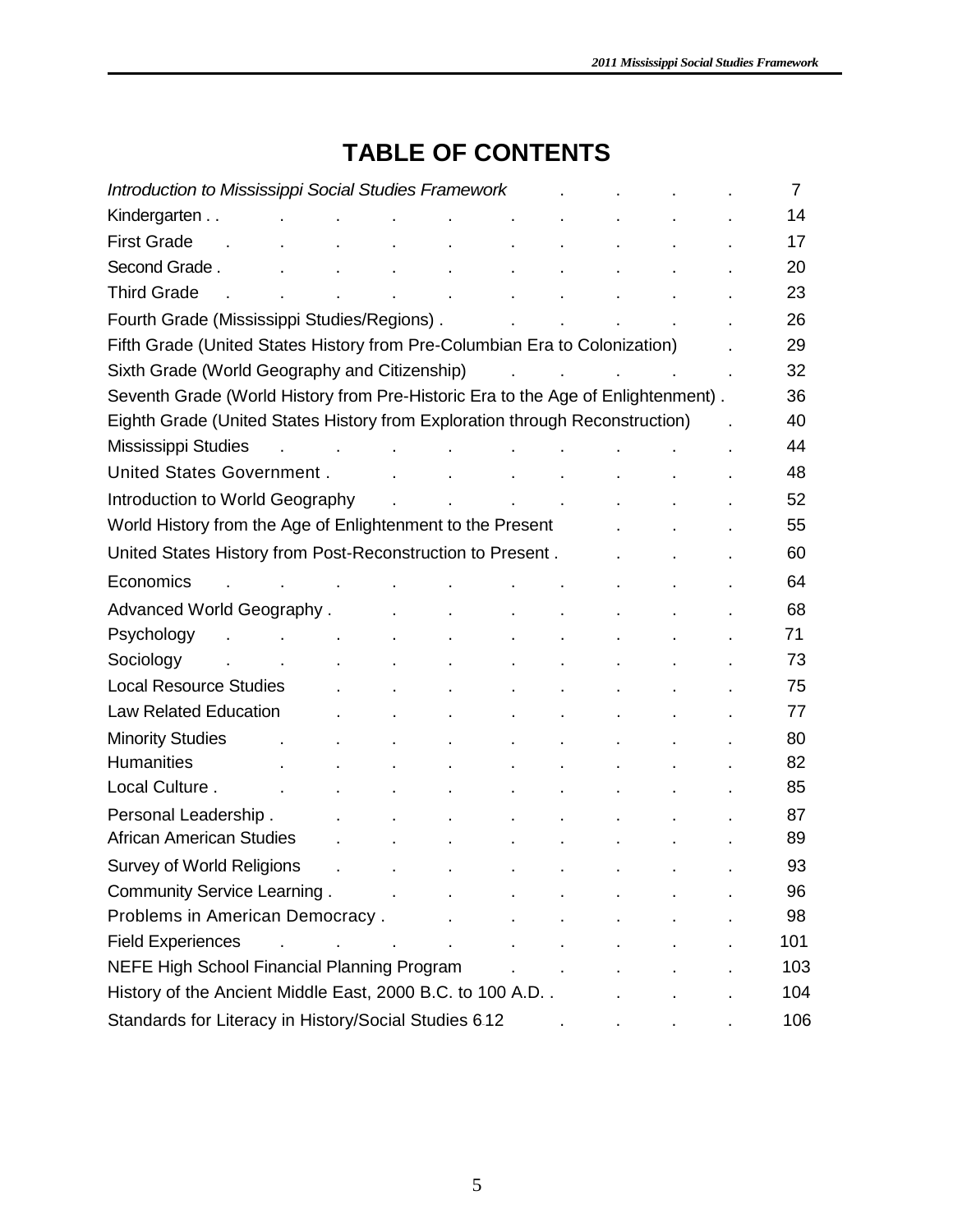#### Advanced Placement Social Studies Courses

European History Government & Politics: Comparative Government & Politics: United States Human Geography **Macroeconomics Microeconomics** Psychology United States History World History

For questions concerning the Advanced Placement Program, contact: [apexams@info.collegeboard.org](mailto:apexams@info.collegeboard.org) (888)CALL-4-AP (Toll Free) <http://apcentral.collegeboard.com/apc>

To order AP Publications, contact: College Board Publications 45 Columbus Avenue New York, NY 10023-6992 Phone: (212) 713-8165 (Monday through Friday, 8:30 a.m. to 8 p.m., ET) Fax: (212) 713-8143 [Email: storehelp@collegeboard.org](mailto:storehelp@collegeboard.org) 

6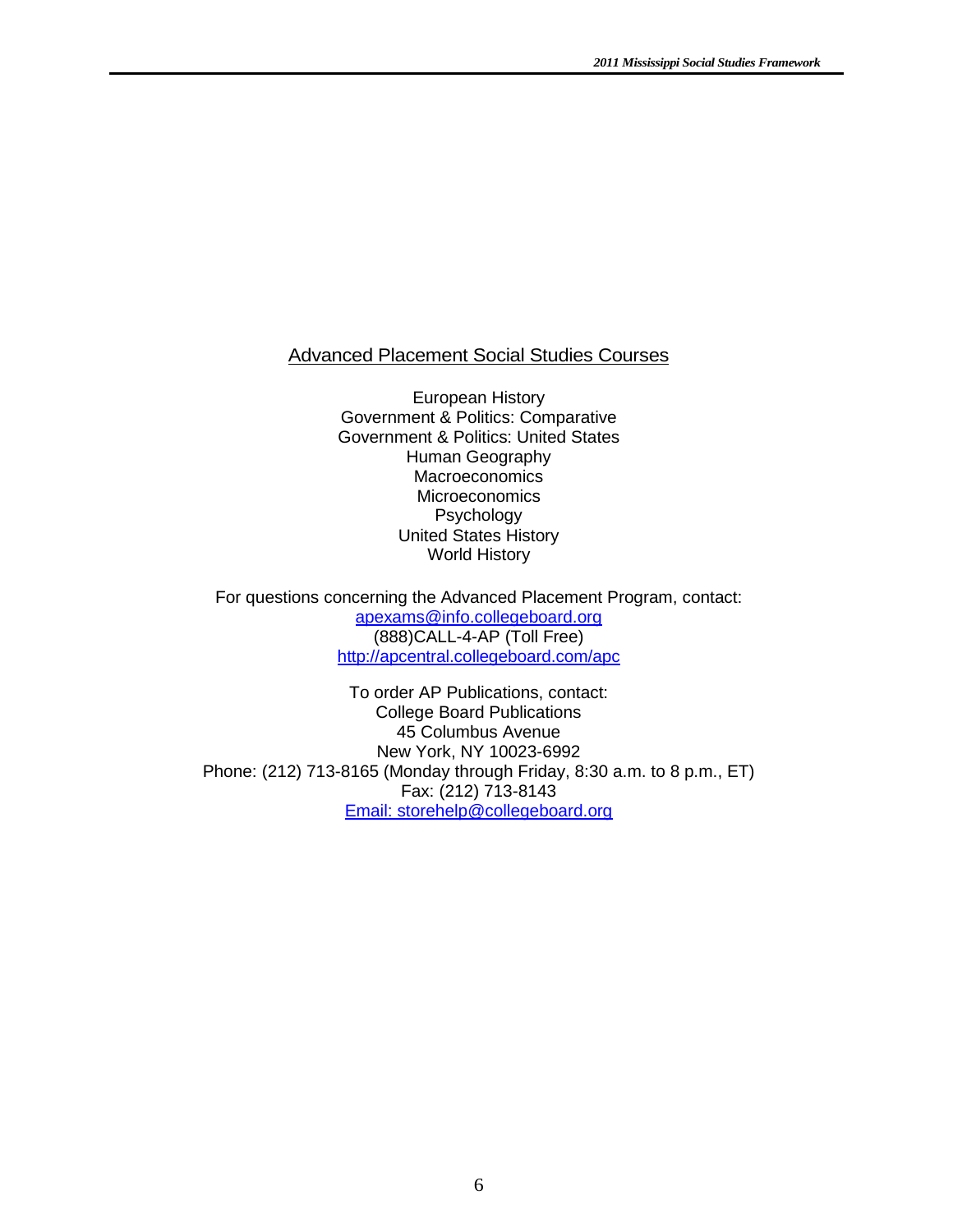# *INTRODUCTION TO MISSISSIPPI SOCIAL STUDIES FRAMEWORK*

# **PURPOSE**

The purpose of the *2011 Mississippi Social Studies Framework* is to provide Mississippi teachers with a structure for planning and delivering instruction in a comprehensive and logical form. The over-arching goal of the *2011 Mississippi Social Studies Framework* is citizenship education in order to foster the development of life-long, responsible, accountable, global citizens in a democratic society.

The *2011 Mississippi Social Studies Framework* is the basis for district curriculum development for K-12 teachers. The framework provides an outline of what students should learn and do in K-12 social studies classrooms. The curriculum replaces the previous social studies curriculum structure developed in 2004.

### **CYCLE**

The pilot (optional) year is 2010-2011. Implementation of the curriculum framework begins in school year, 2011-2012.

# **ORGANIZATION**

The Framework is organized by grade level and elective courses are at the end of the document. A description of the purpose, focus, and an overview is found preceding each individual grade level and course. The *2011 Mississippi Social Studies Framework* is formatted as follows:

| <b>EIGHTH GRADE</b><br>(UNITED STATES HISTORY FROM EXPLORATION THROUGH RECONSTRUCTION)                                                                                                                                             |                      | <b>COURSE</b>                        |                |
|------------------------------------------------------------------------------------------------------------------------------------------------------------------------------------------------------------------------------------|----------------------|--------------------------------------|----------------|
| <b>CONTENT STRANDS:</b><br><b>Domestic Affairs</b><br><b>Global Affairs</b><br><b>Civil Rights/Human Rights</b>                                                                                                                    | Economics<br>Culture |                                      | <b>STRANDS</b> |
| <b>COMPETENCIES AND OBJECTIVES</b>                                                                                                                                                                                                 |                      |                                      |                |
| <b>Domestic Attairs</b>                                                                                                                                                                                                            |                      |                                      |                |
| 1. Understand the major events, actors and ideas that precipitated the founding of the<br>nation and relate their significance to the development of American constitutional<br>democracy.                                         |                      | <b>COMPETENCY</b>                    |                |
| a. Describe the relationship between the moral and political ideas of the Great Awakening,<br>the Enlightenment, and Western Political philosophies and the development of<br>revolutionary sentiment among the colonists. (DOK 2) |                      | <b>OBJECTIVE</b><br><b>DOK LEVEL</b> |                |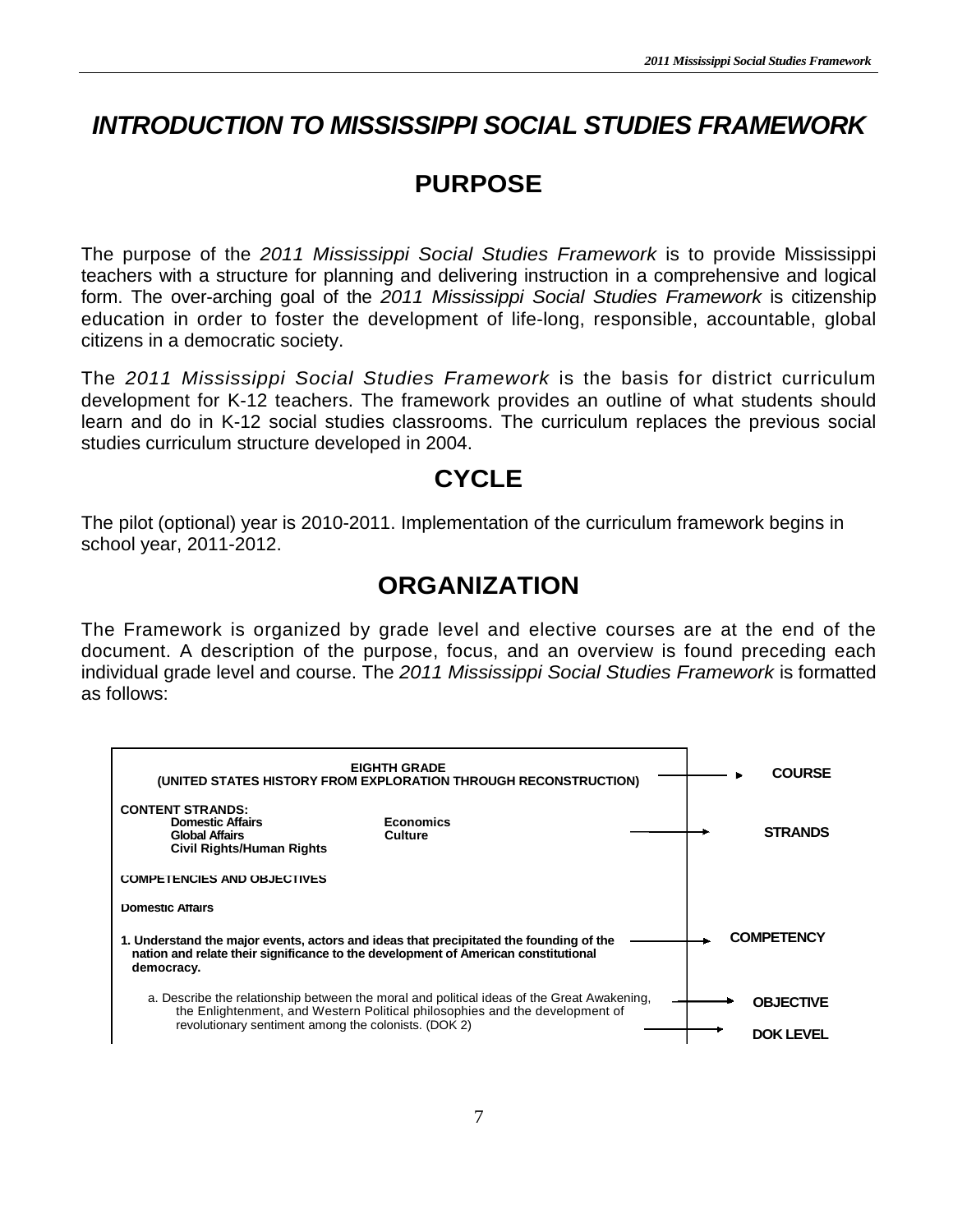# **STRANDS**

The different content strands in social studies combine to give a clear picture of the past and present. Strands also give depth to the social studies curriculum, enabling students to grasp the complexity of events from the past and present and help them acquire critical thinking skills to make informed choices in the future. The *2011 Mississippi Social Studies Framework* is comprised of five (5) essential content strands: **DOMESTIC AFFAIRS, GLOBAL AFFAIRS, CIVIL RIGHTS/HUMAN RIGHTS, ECONOMICS,** and **CULTURE.**



# **New Strand- CIVIL RIGHTS/HUMAN RIGHTS**

MS Code 37-13-193 requires the Mississippi Department of Education to work with the Mississippi Civil Rights Education Commission to incorporate civil rights/human rights education into the state's K-12 educational program. Civil rights/humans rights education, as understood by the writers of this framework, is defined as the mastery of content, skills and values that are learned from a focused and meaningful exploration of civil rights/human rights issues (both past and present), locally, nationally and globally. This education should lead learners to understand and appreciate issues such as social justice, power relations, diversity, mutual respect, and civic engagement. Students should acquire a working knowledge of tactics engaged by civil rights activists to achieve social change. Among these are: demonstrations, resistance, organizing, and collective action/unity. The content was incorporated as a content strand throughout the entire K-12 framework at the recommendation of the Mississippi Civil Rights Education Commission.

# **New Strand-CULTURE**

The competencies and objectives in the culture strand aim to place historical events, actors, and prominent ideas in a cultural context. Students should be able to relate better to historical and contemporary events and see them as alive with possibility and open for critique.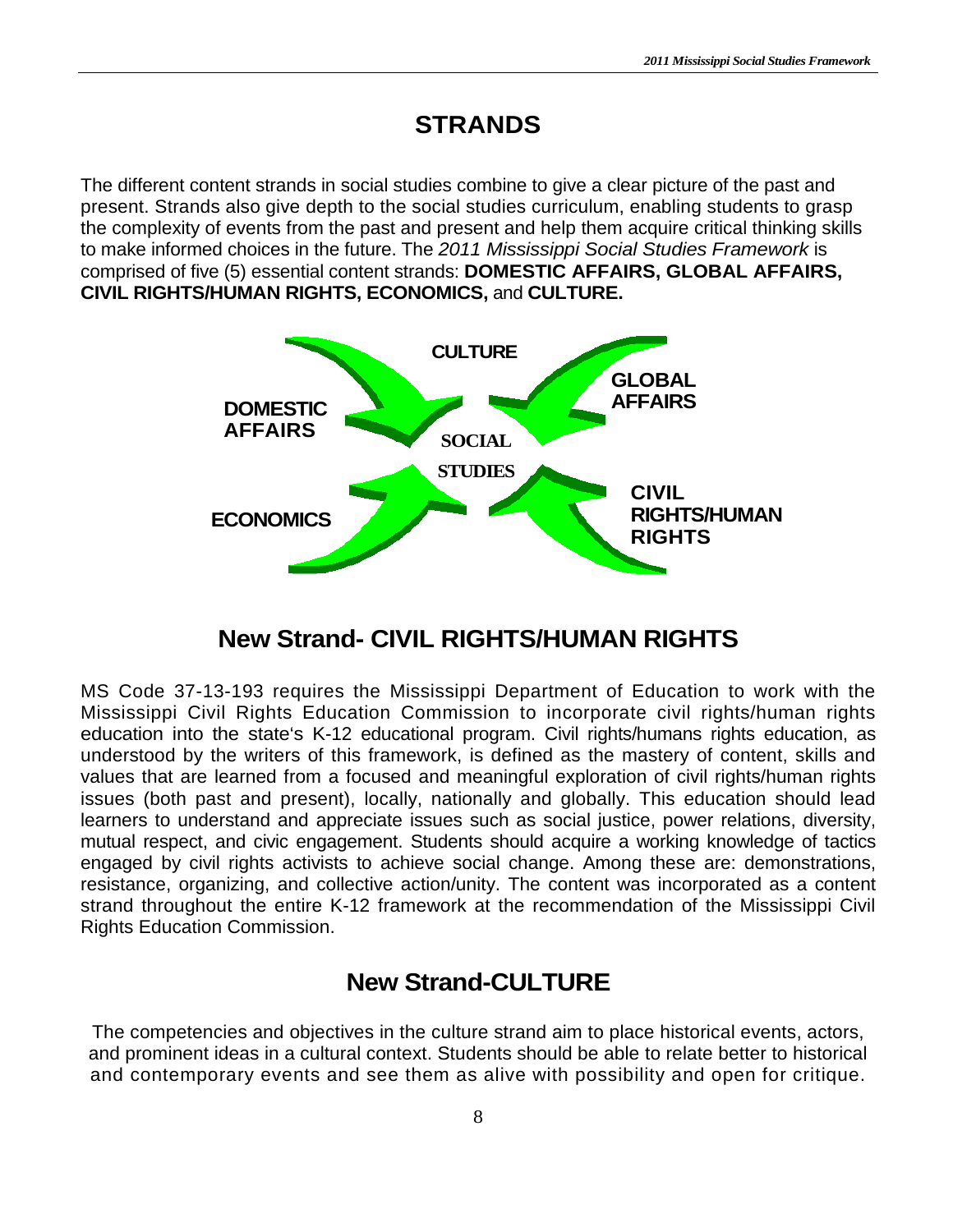Particular emphasis is placed on the role of mass culture (media, arts, religion, contemporary sentiments, etc.) in the shaping of society.

### **COMPETENCIES**

**Competencies are required to be taught and are printed in bold face type**. Competencies are broad in order to allow school districts and teachers the flexibility to create a curriculum that meets the needs of their students. Competencies in the framework are not ranked chronologically or in order of importance. The competencies may be combined and taught with other competencies throughout the school year. *The competencies are not intended to be a list of content skills that are taught once, tested, and recorded as "mastered"*. Competencies should be repeated through different units of study throughout the year.

# **OBJECTIVES**

The objectives serve as a guide, indicating how competencies can be fulfilled through a progression of content and concepts at each grade level. Objectives should not be taught in isolation. Multiple objectives should be taught in a well-organized instructional activity or unit.

#### **THE REVISION PROCESS FOR THE SOCIAL STUDIES FRAMEWORK**

The Mississippi Social Studies Curriculum Writing Team was selected in May 2008 from nominations by school district superintendents and others. The purpose of the team was to revise the *2004 Mississippi Social Studies Framework and Guide* based on the Understanding by Design (UbD) approach. The team was composed of teachers, administrators, and university professors throughout Mississippi.

In order to gain a sufficient understanding of the direction of social studies education, the writing team reviewed the *National Council for the Social Studies Standards, The National Council of History Education Standards, The National Geographic Alliance Standards for Geography Education, the National Council on Economic Education Standards,* the Frameworks from the *2009 National Assessment of Educational Progress* (NAEP), standards for Advanced Placement programs, social studies standards from other states, current literature, and research. These resources served as a foundation for the development of the framework.

The Mississippi Department of Education solicited comment from the Norman Webb Group and other outside evaluators to assure a complete social studies program in content and skills with emphasis on global understandings and diversity and alignment with national standards.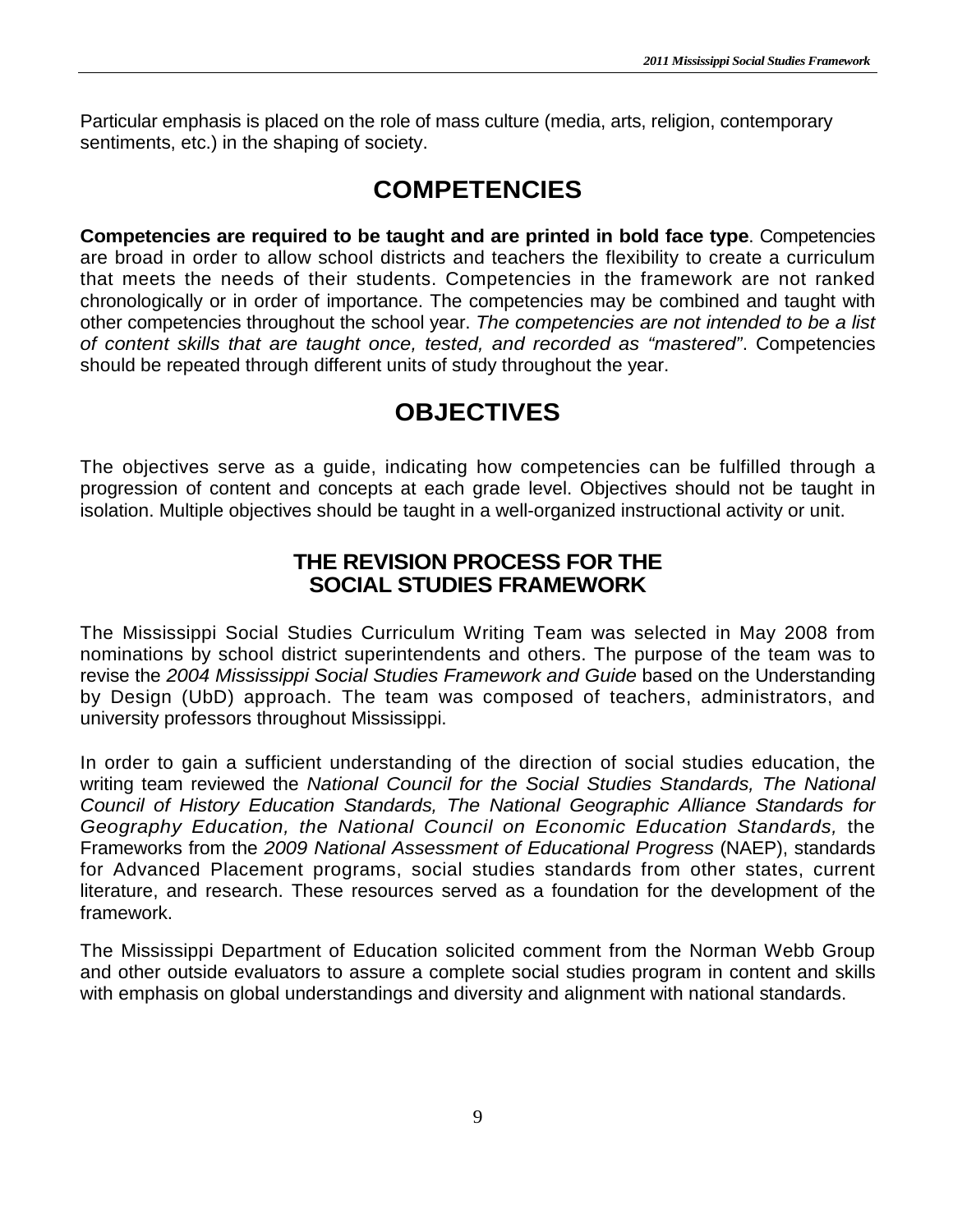### **DEPTH OF KNOWLEDGE**

Each objective in the required courses of the *2011 Mississippi Social Studies Framework* has been assigned a Depth of Knowledge (DOK) level based on the work of Dr. Norman L. Webb. DOK levels help administrators, teachers, and parents understand the objective in terms of the complexity of what students are expected to know and do. Standards (i.e., competencies and objectives) vary in terms of complexity. Some objectives expect students to reproduce a fact or complete a sequence of steps, while others expect students to reason, extend their thinking, synthesize information from multiple sources, and produce significant work over time. Teachers must know what level of complexity is required by an objective in order to ensure that students have received prior instruction or have had an opportunity to learn content at the level students will be expected to demonstrate or perform. Classroom assessment items must be created to ensure that what is elicited from students on the assessment is as demanding cognitively as what students are expected to know and do as stated in the objectives.

Depth of Knowledge (DOK) levels are used in the *2011 Mississippi Social Studies Framework*. The levels represent a hierarchy based on two main factors. One factor is sophistication and complexity. Sophistication will depend on the abstractness of the activity, the degree to which simple knowledge and skills have to be recalled or drawn upon, the amount of cognitive processing required, the complexity of the content concepts used, the amount of content that has to be recalled or drawn upon, the lack of routine, and the need to extend knowledge meaningfully or produce novel findings. The other factor is that students at the grade level tested have received prior instruction or have had an opportunity to learn the content. Objectives and assessment items that address complex knowledge can still have a low DOK level if the required knowledge is commonly known and students with normal instruction at a grade level should have had the opportunity to learn how to routinely (habitually) perform what is being asked.

The four levels of Depth of Knowledge (DOK) are described below.

#### **Level 1 Recall of Information**

Level 1 asks students to recall facts, terms, concepts, trends, generalizations and theories or to recognize or identify specific information contained in graphics. This level generally requires students to identify, list, or define. The items at this level usually ask the student to recall who, what, when and where. Items that require students to ―describe‖ and ―explain‖ could be classified at Level 1 or 2 depending on what is to be described and explained. A Level 1 ―describe or explain‖ would recall, recite or reproduce information. Items that require students to recognize or identify specific information contained in maps, charts, tables, graphs or drawings are generally level 1.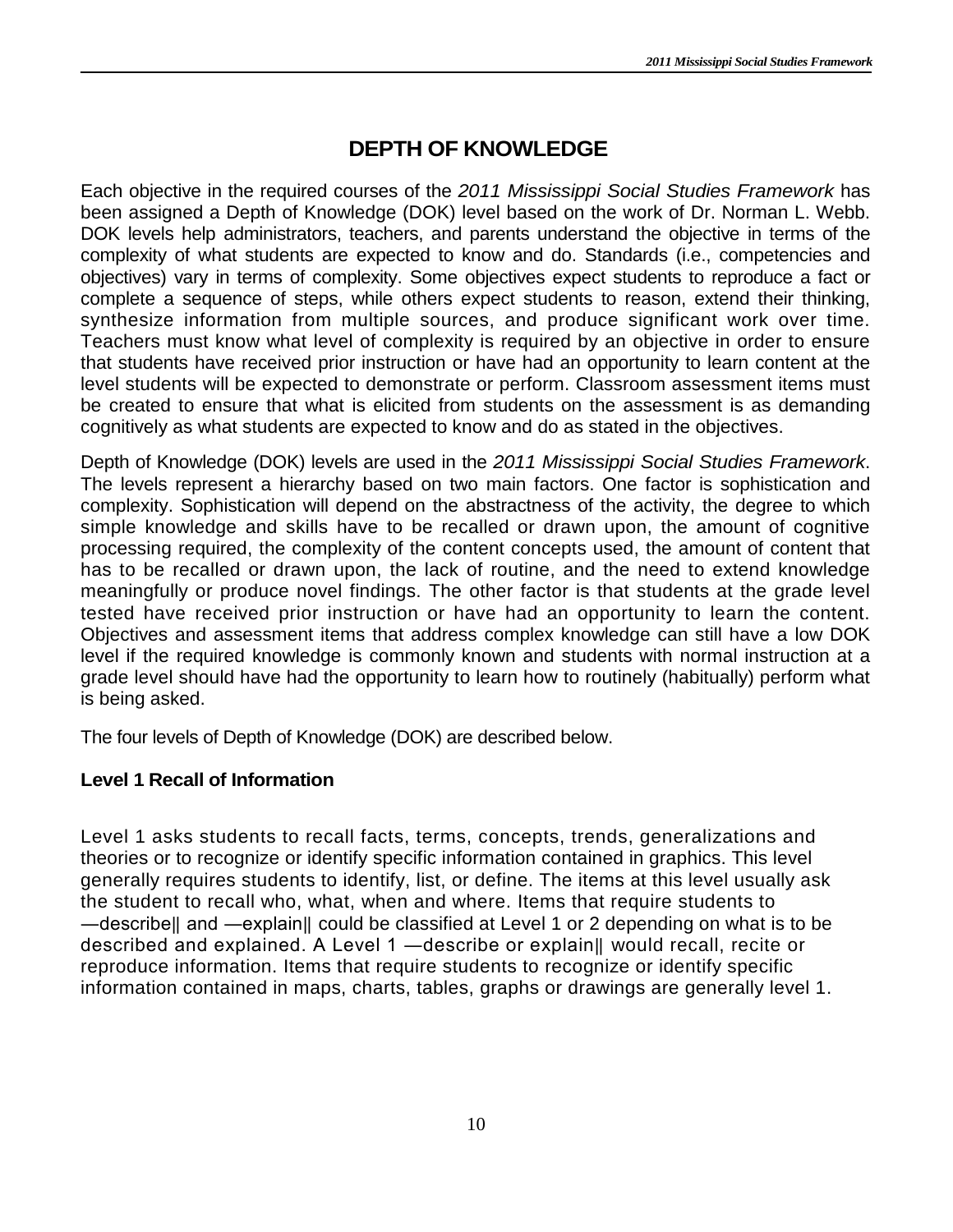#### **Level 2 Basic Reasoning**

Level 2 includes the engagement of some mental processing beyond recalling or reproducing a response. This level generally requires students to contrast or compare people, places, events and concepts; convert information from one form to another; classify or sort items into meaningful categories; describe or explain issues and problems, patterns, cause and effect, significance or impact, relationships, points of view or processes. A Level 2 ―describe or explain‖ would require students to go beyond a description or explanation of recalled information to describe or explain a result or ―how‖ or ―why.‖

#### **Level 3 Application**

Level 3 requires reasoning, using evidence, and a higher level of thinking than the previous two levels. Students would go beyond knowing ―how and why‖ to justifying the ―how and why‖ through application and evidence. The cognitive demands at Level 3 are more complex and more abstract than Levels 1 or 2. Items at Level 3 include drawing conclusions; citing evidence; using concepts to explain ―how and why;‖ using concepts to solve problems; analyzing similarities and differences in issues and problems; proposing and evaluating solutions to problems; recognizing and explaining misconceptions or making connections across time and place to explain a concept or big idea.

#### **Level 4 Extended Reasoning**

Level 4 requires even more complex reasoning and the addition of planning, investigating, or developing that will most likely require an extended period of time. The extended time period is not a distinguishing factor if the required work is only repetitive and does not require applying significant conceptual understanding and higher-order thinking. At this level the cognitive demands should be high and the work should be very complex. Students should be required to connect and relate ideas and concepts *within* the content area or *among* content areas in order to be at this highest level. The distinguishing factor for Level 4 would be evidence through a task or product that the cognitive demands have been met. A Level 4 performance will require students to analyze and synthesize information from multiple sources, examine and explain alternative perspectives across a variety of sources and/or describe and illustrate how common themes and concepts are found across time and place. In some Level 4 performance students will make predictions with evidence as support, develop a logical argument, or plan and develop solutions to problems.

Many on-demand assessment instruments will not include assessment activities that could be classified as Level 4. However, standards, goals, and objectives can be stated so as to expect students to perform thinking at this level. On-demand assessments that do include tasks, products, or extended responses would be classified as Level 4 when the task or response requires evidence that the cognitive requirements have been met.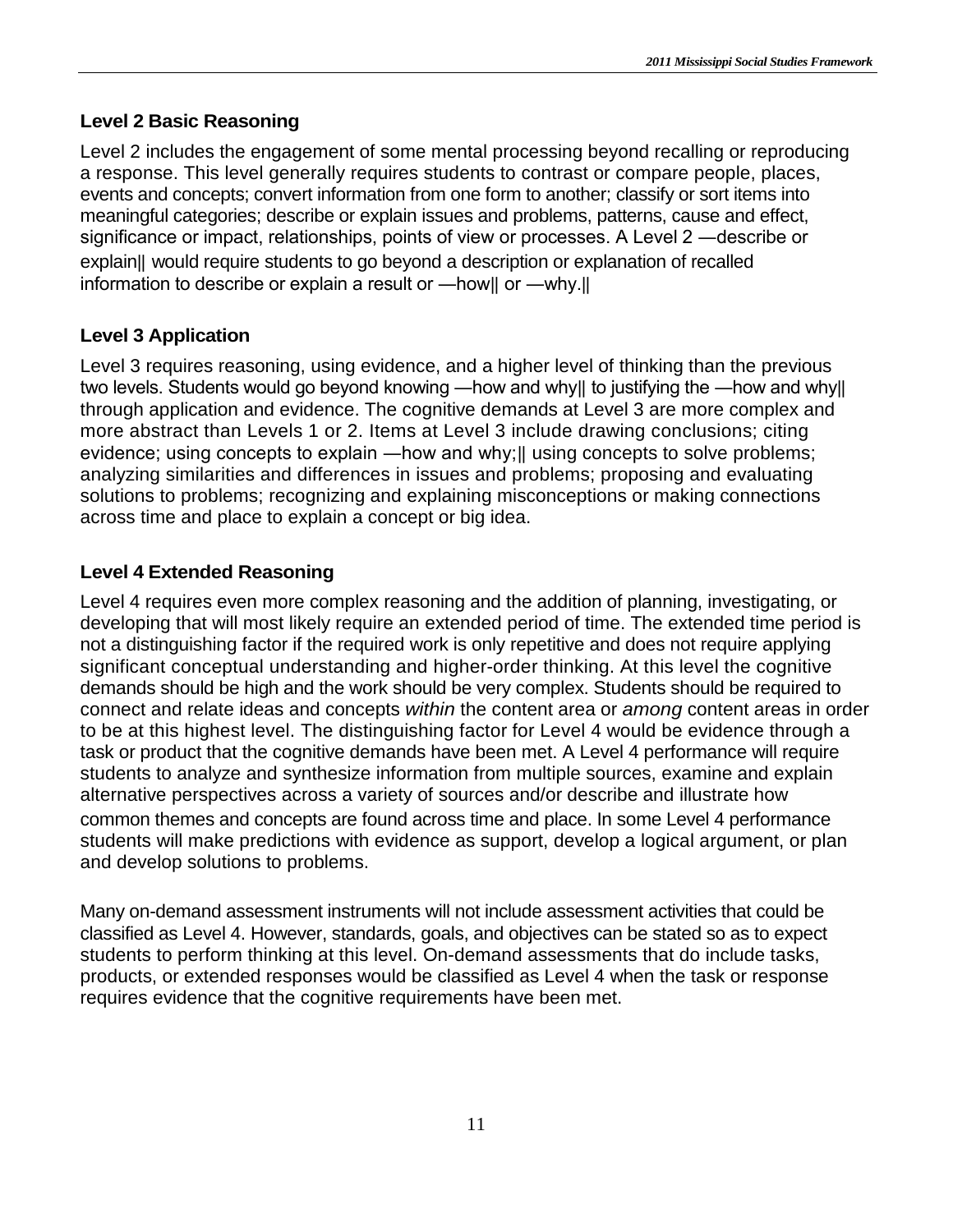# **UNDERSTANDING BY DESIGN**

*Understanding by Design* (UbD) is a way of thinking about how to plan teaching and learning to achieve in-depth understanding.

It is an approach to curriculum that stresses transfer and meaning through Big Ideas' as the point of learning. It stresses a \_Backward Design' way of thinking about instruction: begin with complete clarity about learning goals, continue with inferring the assessment implied in those goals, and only then develop learning activities that honor the goals. In all of its elements, UbD emphasizes deep and flexible understanding, rather than rote recall or the mastery of discrete skills. The design approach honors the state curriculum frameworks, by factoring in the level of student performance to which the competencies aim.

Research shows clearly that the current emphasis on endless drills of basic skills, test preparation, and a content-driven curriculum does not sufficiently improve student performance. The point of skill and knowledge is to be able to use it, in challenging and engaging situations. In UbD, curriculum is designed with the end in mind which is the premier approach to this kind of framework.

### **SEQUENCE**

| Kindergarten          | Self/Home                                                       |
|-----------------------|-----------------------------------------------------------------|
| 1 <sub>st</sub> grade | Family/School                                                   |
| 2 <sub>nd</sub> grade | School/Neighborhood                                             |
| 3rd grade             | <b>Community/Local Government</b>                               |
| 4th grade             | Mississippi Studies/Regions                                     |
| 5th grade             | United States History from Pre-Columbian Era to Colonization    |
| 6th grade             | <b>World Geography and Citizenship</b>                          |
| 7 <sub>th</sub> grade | World History from Pre-Historic Era to the Age of Enlightenment |
| 8th grade             | United States History from Exploration through Reconstruction   |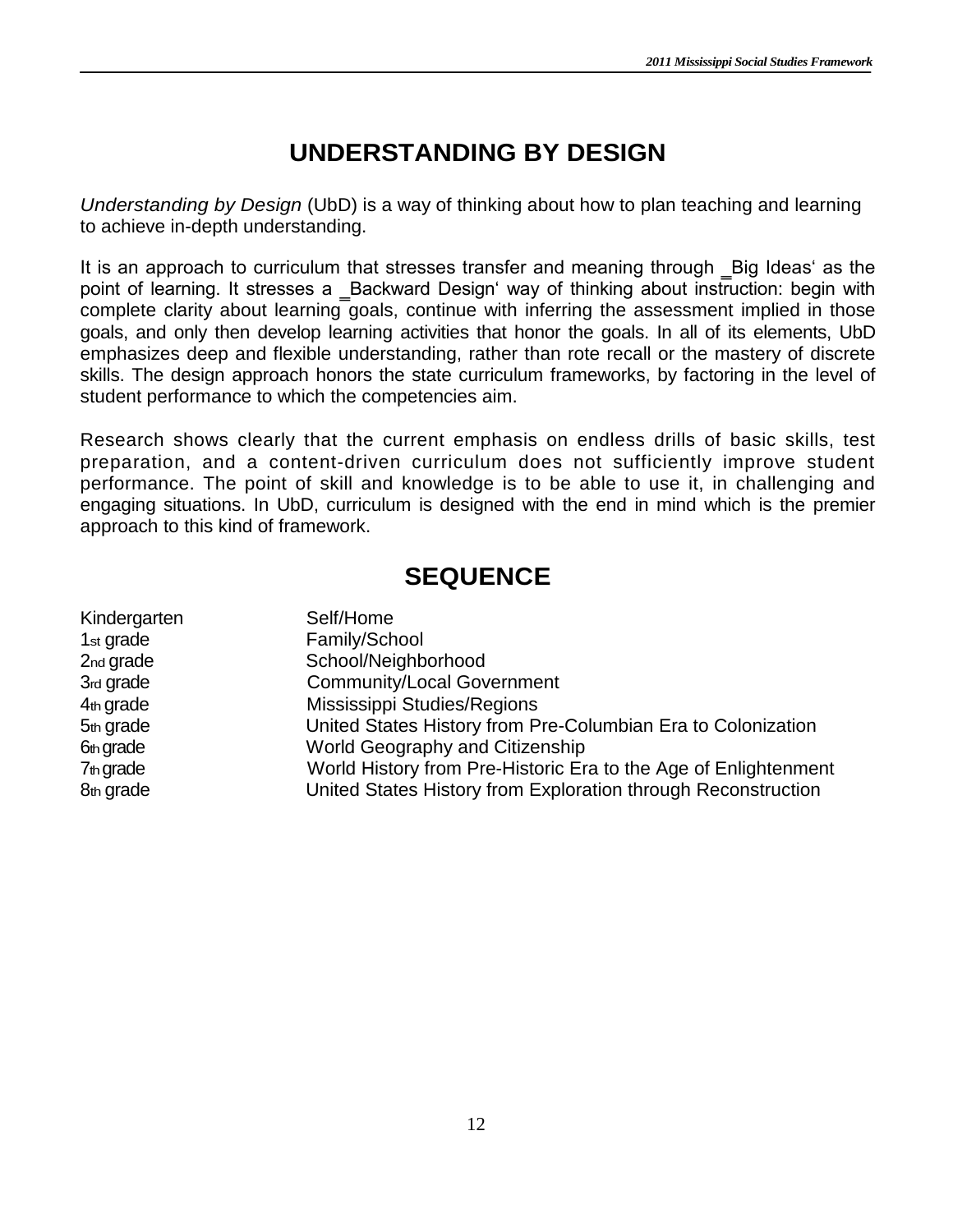#### *Suggested High School Sequence Options for Required Social Studies Courses*

| <b>Grade</b><br><b>Level</b> | <b>Option A</b>                                                              | <b>Option B</b>                                                      | <b>Option C</b>                                                  |
|------------------------------|------------------------------------------------------------------------------|----------------------------------------------------------------------|------------------------------------------------------------------|
| 9th                          | Mississippi<br>Studies/Economics                                             | Introduction to World<br>Geography/Economics                         | United States History from<br>Post-Reconstruction to<br>Present  |
| 10 <sup>th</sup>             | World History from the Age of<br><b>Enlightenment to the Present</b>         | World History from the Age of<br><b>Enlightenment to the Present</b> | World History from the Age<br>of Enlightenment to the<br>Present |
| $11^{\text{th}}$             | United States History from<br>Post-Reconstruction to<br>Present              | United States History from<br>Post-Reconstruction to<br>Present      | Introduction to World<br>Geography/Economics                     |
| $12^{th}$                    | <b>United States</b><br>Government/Introduction to<br><b>World Geography</b> | Mississippi Studies/United<br><b>States Government</b>               | Mississippi Studies/United<br><b>States Government</b>           |

# *Elective Social Studies Courses*

- - Advanced World Geography
	- African-American Studies
	- Community Service Learning
	- **Humanities**
	- Law Related Education  $\bullet$
	- Local Resource Studies
	- Minority Studies
	- Personal Leadership  $\bullet$
	- Problems in American Democracy
	- Psychology
	- Sociology
	- Survey of World Religions
- *(9th - 12th Grades) (7th - 12th Grades)*
- Field Experiences
- Local Culture

# **Standards for Literacy in History/Social Studies 6–12**

The Standards for Literacy in History/Social Studies 6–12 were developed as a part of the *Common Core State Standards for English/Language Arts* to compliment state standards in the area of social studies. The standards incorporate expectations of the types of reading and writing skills required of students to be prepared for college and/or a career path. Teachers are expected to reference the literacy standards when selecting informational texts and writing tasks for social studies courses.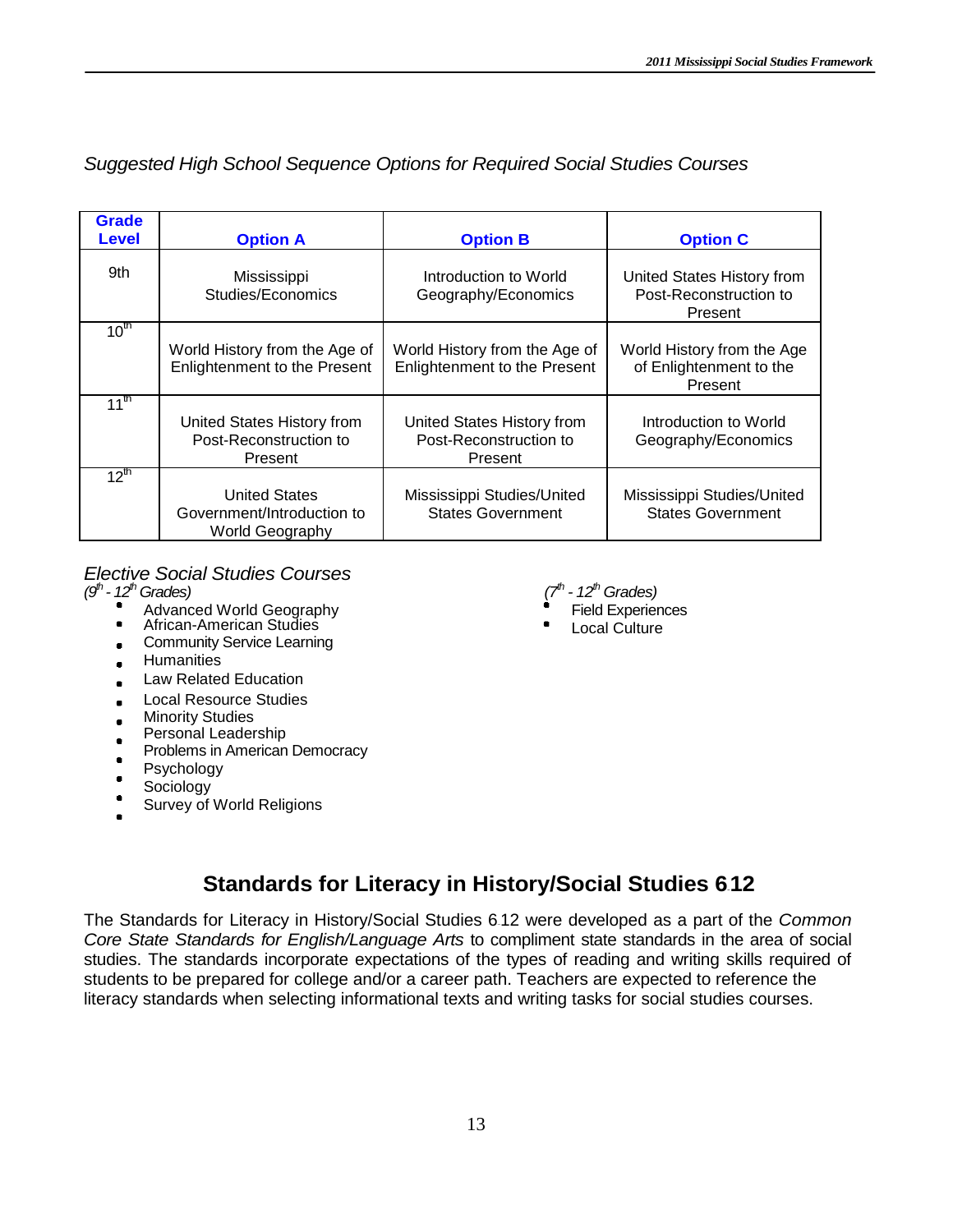### **KINDERGARTEN (SELF/HOME)**

The major emphasis of kindergarten is to provide socialization experiences that help children bridge their home life with the group life of school. Teachers are preparing students to operate successfully in the 21<sup>st</sup> century. This is done by sensitizing children to a world of many diverse people, cultures, and changing environments.

Children need to begin to learn that rules are required for orderly social relationships. Awareness of self should be developed through face-to-face, successful experiences. Additionally, the concepts of self-esteem and citizenship skills should go hand-in-hand. Kindergarten focuses on the child and the home. Starting with what children know, comparisons can be made to broaden their world. Skill development will include, but is not limited to, the interpretation and application of maps, graphs, charts, political cartoons, primary documents, and other social studies tools. The avenues for these concepts are developed through the social studies strands.

The framework is comprised of five content strands: **Domestic Affairs, Global Affairs, Civil Rights/Human Rights, Economics, and Culture.** The content is expected to be taught by infusing social studies skills into the pedagogy of the course. The social studies curriculum should be taught in a developmental sequence. This means that the instruction proceeds from the simple to the complex, beginning with the child's immediate geographic world and expanding to the world, using history, civics, and economics to develop the child's knowledge and perspectives. The expanding theme that is incorporated in this framework refers to a curriculum progression in the study of people from self, families, communities, cities, regions, the United States, and to the world.

The competencies, printed in bold face type, are the required learning standards for all students. Competencies do not have to be taught in the order presented in the framework. The competencies are presented in outline form for consistency and for easy reference throughout the framework. Competencies are intentionally broad in order to allow school districts and teachers the flexibility to create a curriculum that meets the needs of their students. They may be combined and taught with other competencies throughout the school year. Competencies provide a general guideline of on-going instruction, not isolated units, activities, or skills. The competencies are not intended to be a list of content skills that are taught and recorded as ―mastered.‖

The objectives indicate how competencies can be fulfilled through a progression of content and concepts for the course. Many of the objectives are interrelated rather than sequential, which means that objectives are not intended to be taught in the specific order in which they are presented. Multiple objectives can and should be taught at the same time. The Depth of Knowledge (DOK) level indicated at the end of each objective gives an indication of the complexity of the mental processes necessary for students to perform in order to meet the learning goal of the objective.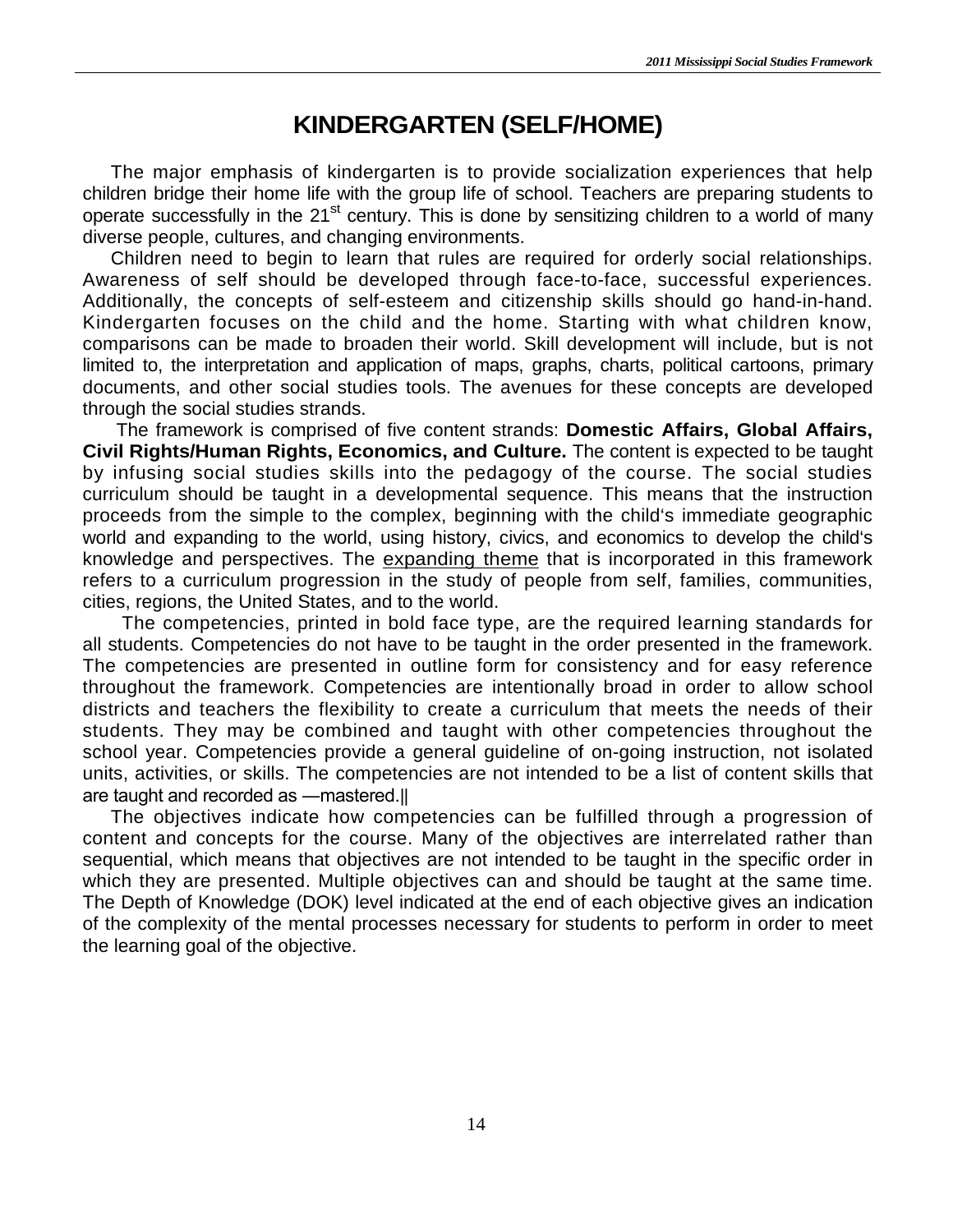# **KINDERGARTEN (SELF/HOME)**

#### **CONTENT STRANDS:**

**Domestic Affairs Economics Global Affairs Culture Civil Rights/Human Rights**

#### **COMPETENCIES AND OBJECTIVES**

#### **Domestic Affairs**

#### **1. Understand that ideas are represented by symbols.**

- a. Identify school, community, state and national symbols (e.g., school mascot, community logo, Mississippi state flag, United States flag, American eagle, etc.). (DOK 1)
- b. Identify the pledge of allegiance and patriotic songs as expressions of patriotism. (DOK 1)

#### **Global/International Affairs**

#### **2. Understand self in relation to the location of people, places, and things.**

- a. Use terms related to location, direction, size, and distance (e.g., up, down, left, right, here, there, far, near, large, small, etc.). (DOK 2)
- b. Identify representations of earth using technology, maps, and globes. (DOK 1)
- c. Identify cardinal directions (i.e., north, south, east, west). (DOK 1)

#### **Civil/Human Rights**

#### **3. Understand the concept of rights and responsibilities of a good citizen.**

- a. Define the terms ―rights‖ and ―responsibility.‖(DOK 1)
- b. Distinguish between rights and responsibilities of individuals in relation to different social groups including, family, peer group, and classmates (e.g., courteous public behavior, honesty, self-control, respect for the rights and property of others, fairness, etc.). (DOK 2)
- c. Name figures of authority and their position in upholding human and civil rights (e.g., parents, teachers, principal). (DOK 1)
- d. State the importance of classroom and school rules and the consequences of failing to obey them (e.g., raising hand before speaking to eliminate noise and allow every person to be heard; follow school/classroom rules to prevent accidents). (DOK 1)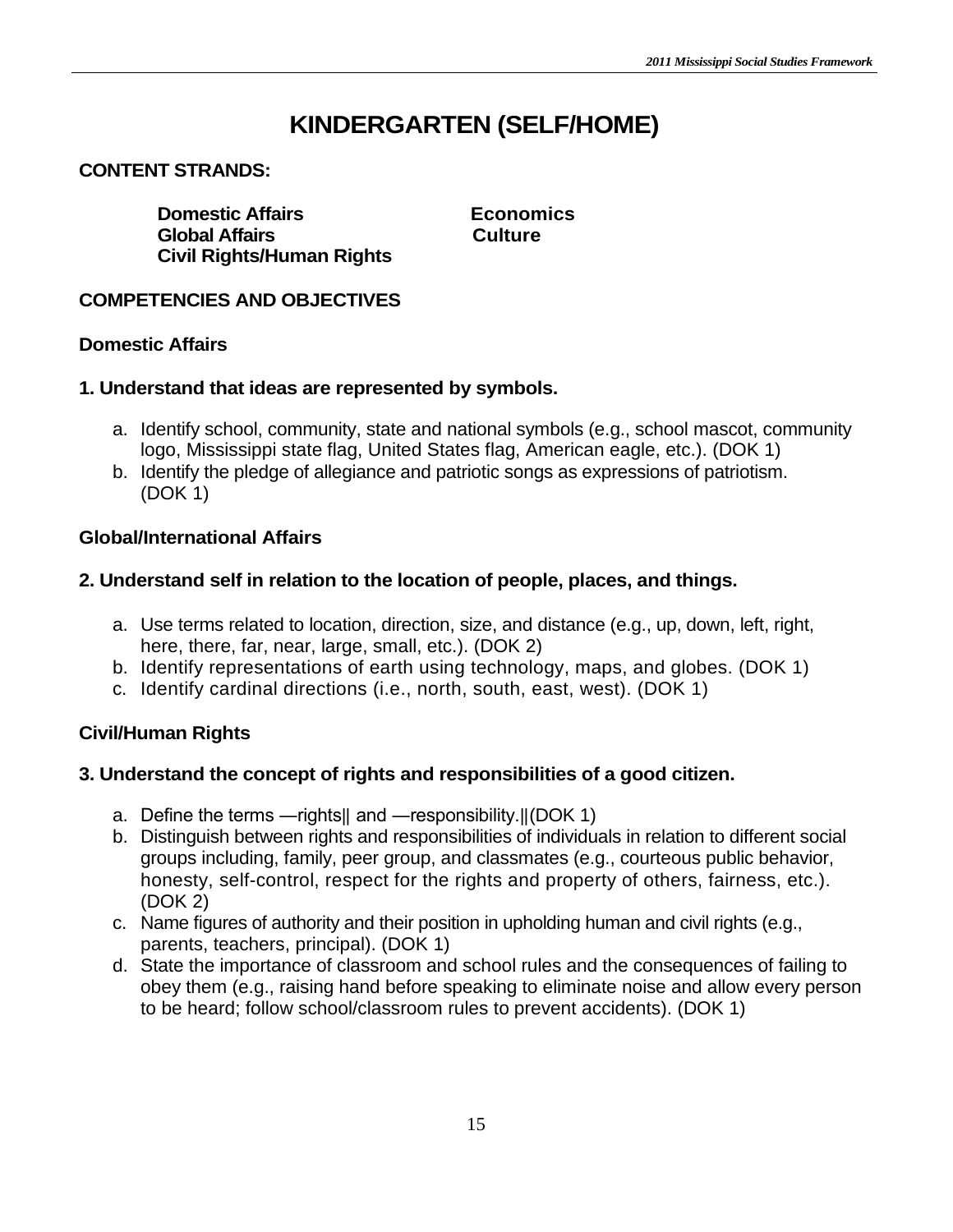#### **Economics**

#### **4. Understand the importance of making appropriate economic choices.**

- a. Classify items as personal wants or needs. (DOK 2)
- b. Identify differences between purchasing and bartering (e.g., purchasing a toy at the store, trading baseball cards for a toy). (DOK 1)
- c. Discuss the importance of careful use of classroom and home resources to avoid waste. (DOK 1)
- d. Identify a variety of jobs (e.g., scientists, teachers, plumbers, lawyers, electricians, store clerks etc.) and their purposes (e.g., earn money to meet individual needs and wants, take care of others, etc.). (DOK 1)

#### **Culture**

#### **5. Understand and discuss the traditions of various groups of people.**

- a. Identify historical figures of various cultures (e.g., Pocahontas, George Washington, Booker T. Washington, Daniel Boone, etc.). (DOK 1)
- b. Describe ways people celebrate their diverse cultural heritages (e.g., literature, language, games, songs, dances, holidays, etc.). (DOK 1)
- c. Name historically significant events as they relate to self and family (e.g., Independence Day, Veterans Day, Memorial Day, Thanksgiving, Martin Luther King, Jr. Day, Black History month, Presidents' Day, etc.). (DOK 1)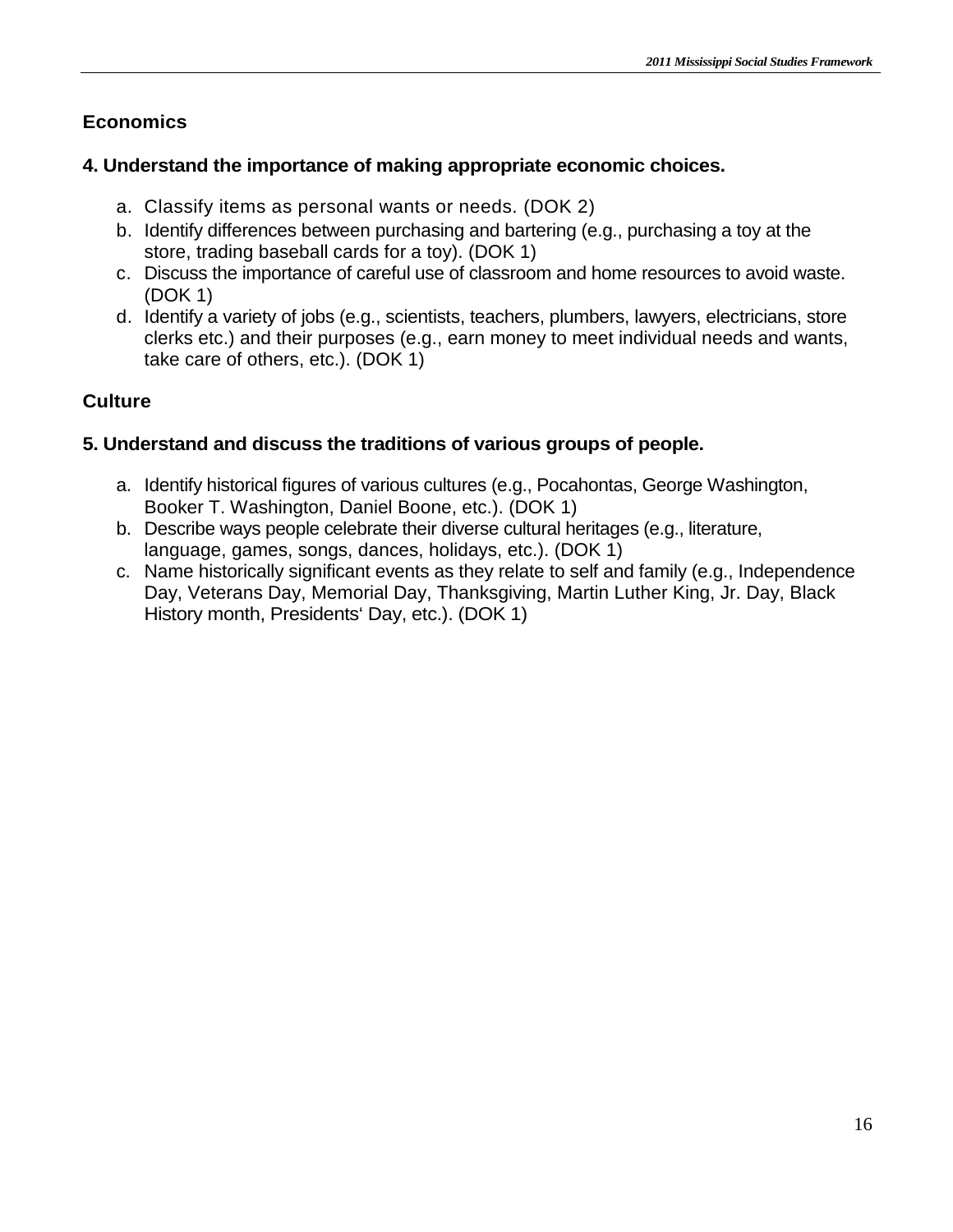# **FIRST GRADE (FAMILY/SCHOOL)**

The emphasis in first grade is to help children understand family life and structure, as well as roles of family members in a global setting. These essential family activities help children meet basic psychological needs. Variations in the way families live should be studied, for example, rural/urban/suburban, self-employed, unemployed, single-parent, retired, and various housing options. Children should learn that the family is the primary support group for people everywhere.

The socialization to school initiated in kindergarten is extended to first grade. The necessity for rules and laws should be taught as a natural extension of orderly group life. History can be presented through the family life structure. Also, the children need to become aware of the world beyond their neighborhood by studying other cultures. The globe and simple maps may be introduced to promote learning of these geographical concepts and relationships. It is essential at this level for the children to have hands-on activities and experiences.

The framework is comprised of five content strands: **Domestic Affairs, Global Affairs, Civil Rights/Human Rights, Economics, and Culture.** The content is expected to be taught by infusing social studies skills into the pedagogy of the course. The social studies curriculum should be taught in a developmental sequence. This means that the instruction proceeds from the simple to the complex, beginning with the child's immediate geographic world and expanding to the world, using history, civics, and economics to develop the child's knowledge and perspectives. The expanding theme that is incorporated in this framework refers to a curriculum progression in the study of people from self, families, communities, cities, regions, the United States, and to the world.

The competencies, printed in bold face type, are the required learning standards for all students. Competencies do not have to be taught in the order presented in the framework. The competencies are presented in outline form for consistency and for easy reference throughout the framework. Competencies are intentionally broad in order to allow school districts and teachers the flexibility to create a curriculum that meets the needs of their students. They may be combined and taught with other competencies throughout the school year. Competencies provide a general guideline of on-going instruction, not isolated units, activities, or skills. The competencies are not intended to be a list of content skills that are taught and recorded as ―mastered.‖

The objectives indicate how competencies can be fulfilled through a progression of content and concepts for the course. Many of the objectives are interrelated rather than sequential, which means that objectives are not intended to be taught in the specific order in which they are presented. Multiple objectives can and should be taught at the same time. The Depth of Knowledge (DOK) level indicated at the end of each objective gives an indication of the complexity of the mental processes necessary for students to perform in order to meet the learning goal of the objective.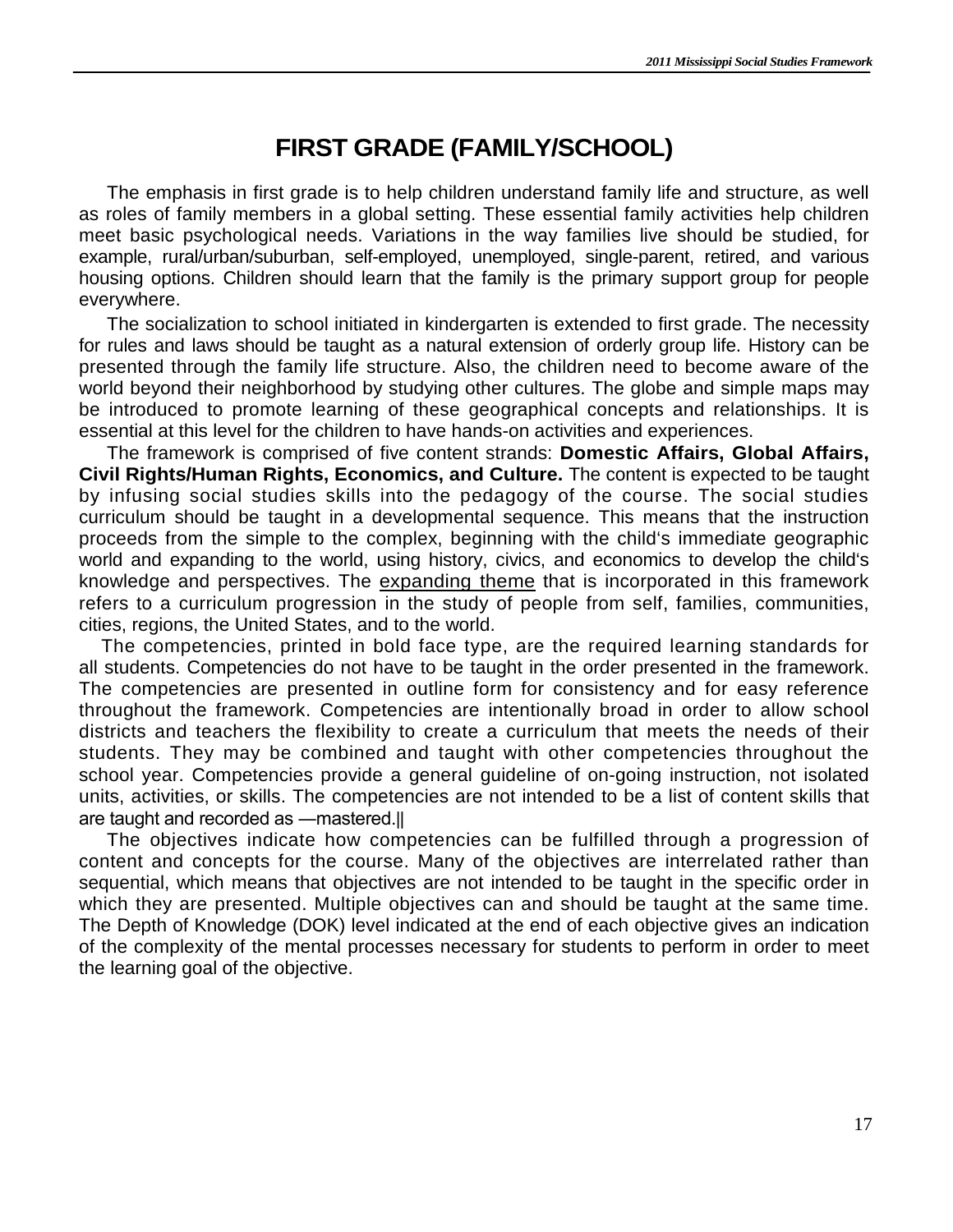# **FIRST GRADE (FAMILY/SCHOOL)**

#### **CONTENT STRANDS:**

**Domestic Affairs Economics Global Affairs Culture Civil Rights/Human Rights**

#### **COMPETENCIES AND OBJECTIVES**

#### **Domestic Affairs**

#### **1. Understand the symbols, icons, and traditions of community, state, and nation.**

- a. Identify and explain the meaning of state and national symbols, icons, and traditions (e.g., the United States flag, bald eagle, Statue of Liberty, Uncle Sam, George Washington, Thanksgiving, saluting the flag, parades, etc.). (DOK 1)
- b. Explain the general meaning of the pledge of allegiance. (DOK 1)
- c. Identify and discuss songs that express the ideals of the United States of America. (DOK 1)

#### **Global/International Affairs**

#### **2. Understand everyday life in different times and places around the world.**

- a. Use a map and/or globe to locate the local community, Mississippi, the United States, the seven continents, and the oceans. (DOK 1)
- b. Identify and apply cardinal directions to maps (i.e., N, E, S, W). (DOK 2)
- c. Identify past and present modes of transportation (air, land, and water) in places around the world (e.g., airplane, spacecraft, horse and buggy, walking, subway, train, etc.). (DOK 1)
- d. Describe how location, weather, and the physical environment affect personal lifestyles (e.g., food, clothing, shelter, transportation, and recreational activities). (DOK 2)

#### **Civil/Human Rights**

#### **3. Understand the rights and individual responsibilities of members of families and schools.**

- a. Give examples of the terms ―rights‖ and ―responsibility.‖ (DOK 1)
- b. Explain why all humans have rights and responsibilities. (DOK 1)
- c. Demonstrate responsible behavior of individuals in different social groups including, family, peer group, and classmates (e.g., courteous public behavior, honesty, self-control, respect for the rights and property of others, fairness, etc.). (DOK 2)
- d. Identify and discuss the roles of figures of authority in upholding human and civil rights (e.g., parents, teachers, principal). (DOK 1)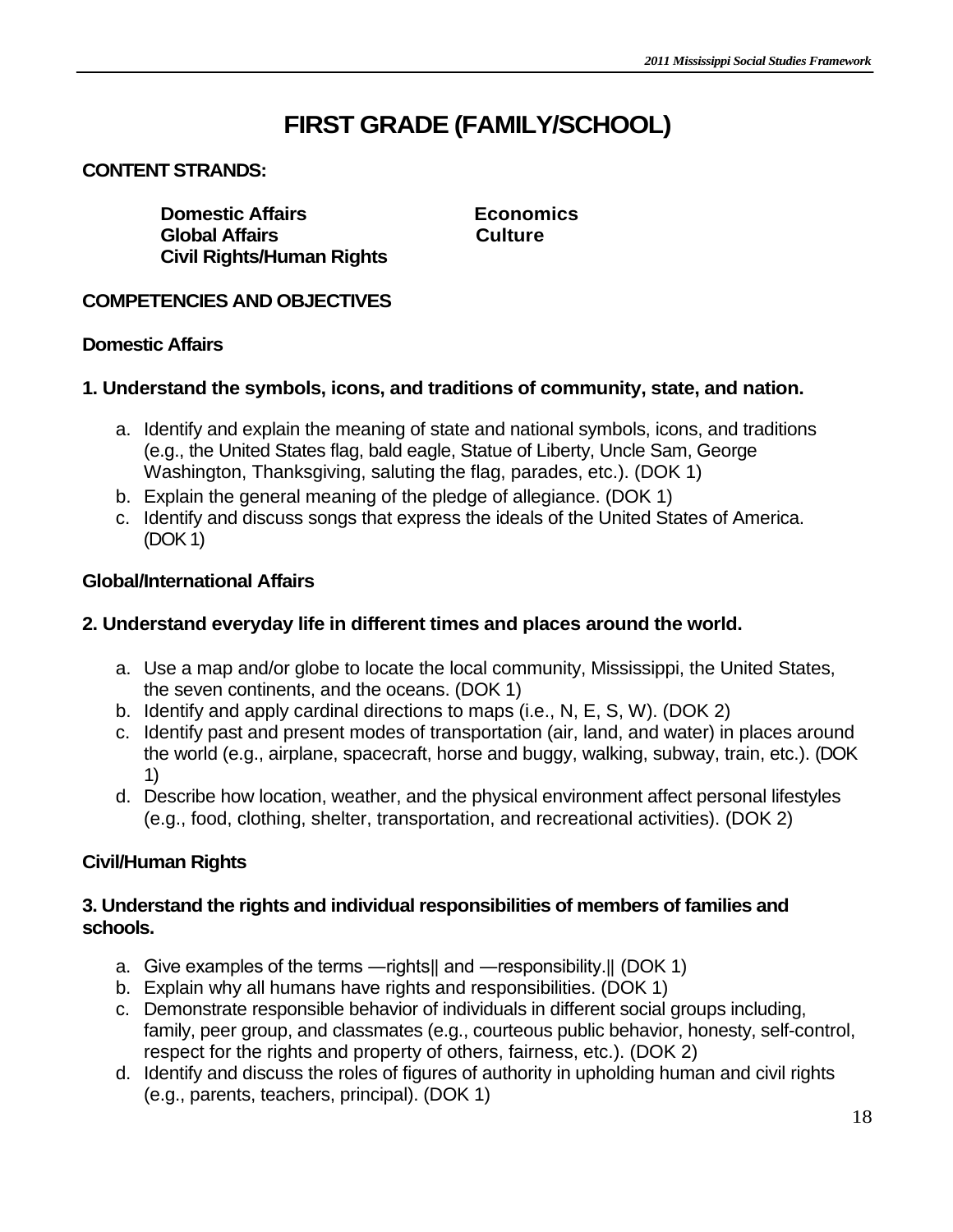e. Explain the necessity of rules and laws and the consequences of failing to obey them (e.g., raising hand before speaking to eliminate noise and allow every person to be heard; follow school/classroom rules to prevent accidents). (DOK 1)

#### **Economics**

#### **4. Understand basic economic concepts and the role of individual choice in a free market economy.**

- a. Describe the concept of exchange and the use of money to purchase goods and services. (DOK 1)
- b. Give examples of goods and services that people buy and use. (DOK 1)
- c. Give examples of the choices people have to make about the goods and services they buy and sell and why they have to make choices. (DOK 2)
- d. Identify the specialized roles and contributions of family members in the workplace (e.g., producing, transporting, and marketing goods and services). (DOK 1)

#### **Culture**

#### **5. Understand the unique characteristics of a variety of families and cultures.**

- a. Discuss a variety of different religious, community, and family celebrations and customs. (DOK 2)
- b. Describe celebrations held by members of the class and their families. (DOK 1)
- c. Identify historical figures in various cultures and their characteristics (e.g., Abraham Lincoln, Geronimo, Davy Crocket, George Washington Carver, etc.). (DOK 1)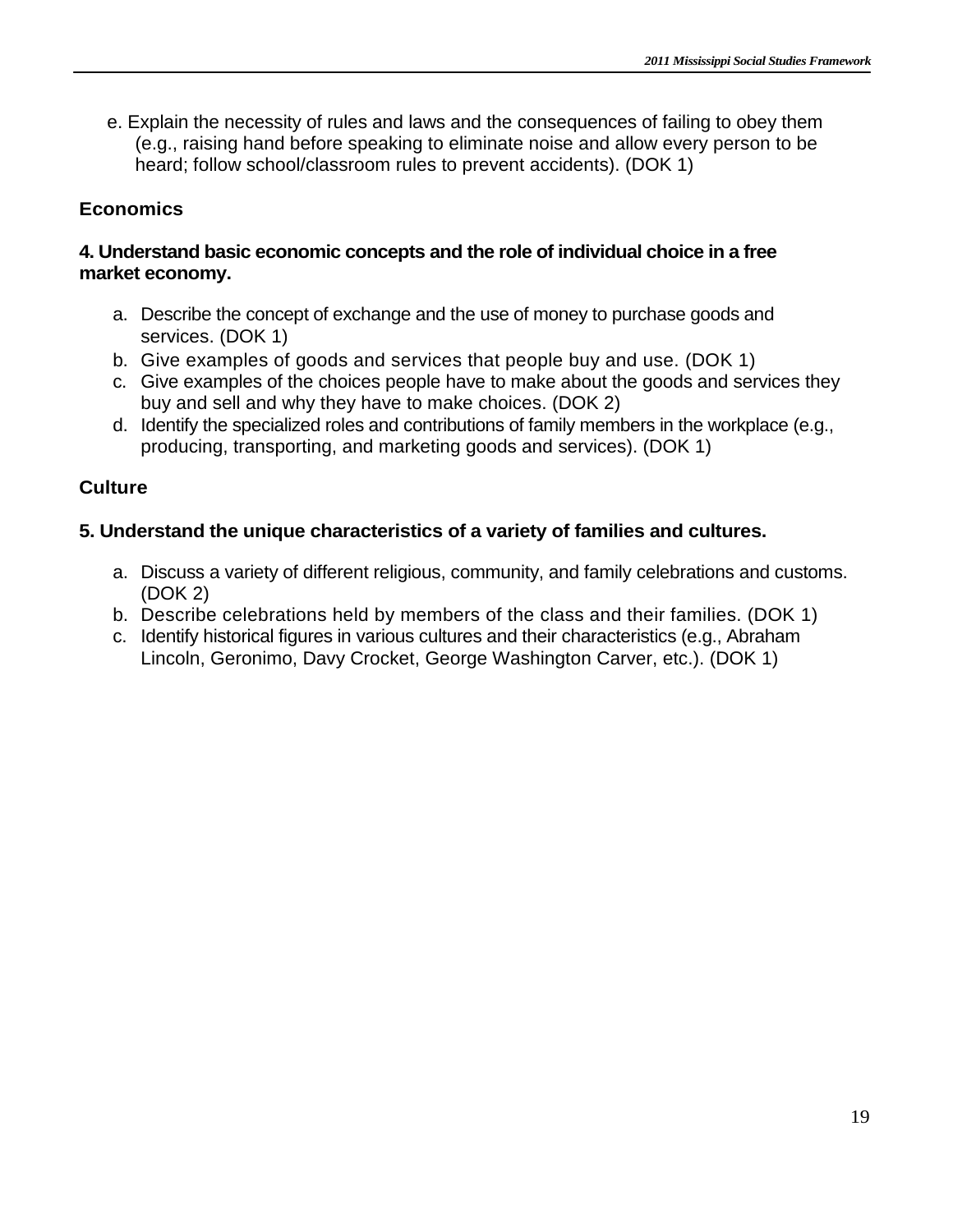### **SECOND GRADE (SCHOOL/NEIGHBORHOOD)**

Learning the importance of living in social groups in a global setting is the overall theme in second grade. The neighborhood is the students' own place in space. They need to learn how this place in space interacts with the rest of the world. Through the study of the neighborhoods, the student should learn basic human relationships such as sharing and caring, helping others in time of need, and living harmoniously with others.

By studying people in groups (e.g., neighborhoods) and in social functions, education, production, consumption, communication, and transportation will be understood. The necessity for rules and laws should be stressed and illustrated by examples from the everyday lives of children. Geographic concepts should be included, as well as studies of other cultures for a global perspective. Contrasting neighborhood life today with that of the past should be included to provide a historical perspective for the student.

The framework is comprised of five content strands: **Domestic Affairs, Global Affairs, Civil Rights/Human Rights, Economics, and Culture.** The content is expected to be taught by infusing social studies skills into the pedagogy of the course. The social studies curriculum should be taught in a developmental sequence. This means that the instruction proceeds from the simple to the complex, beginning with the child's immediate geographic world and expanding to the world, using history, civics, and economics to develop the child's knowledge and perspectives. The expanding theme that is incorporated in this framework refers to a curriculum progression in the study of people from self, families, communities, cities, regions, the United States, and to the world.

The competencies, printed in bold face type, are the required learning standards for all students. Competencies do not have to be taught in the order presented in the framework. The competencies are presented in outline form for consistency and for easy reference throughout the framework. Competencies are intentionally broad in order to allow school districts and teachers the flexibility to create a curriculum that meets the needs of their students. They may be combined and taught with other competencies throughout the school year. Competencies provide a general guideline of on-going instruction, not isolated units, activities, or skills. The competencies are not intended to be a list of content skills that are taught and recorded as ―mastered.‖

The objectives indicate how competencies can be fulfilled through a progression of content and concepts for the course. Many of the objectives are interrelated rather than sequential, which means that objectives are not intended to be taught in the specific order in which they are presented. Multiple objectives can and should be taught at the same time. The Depth of Knowledge (DOK) level indicated at the end of each objective gives an indication of the complexity of the mental processes necessary for students to perform in order to meet the learning goal of the objective.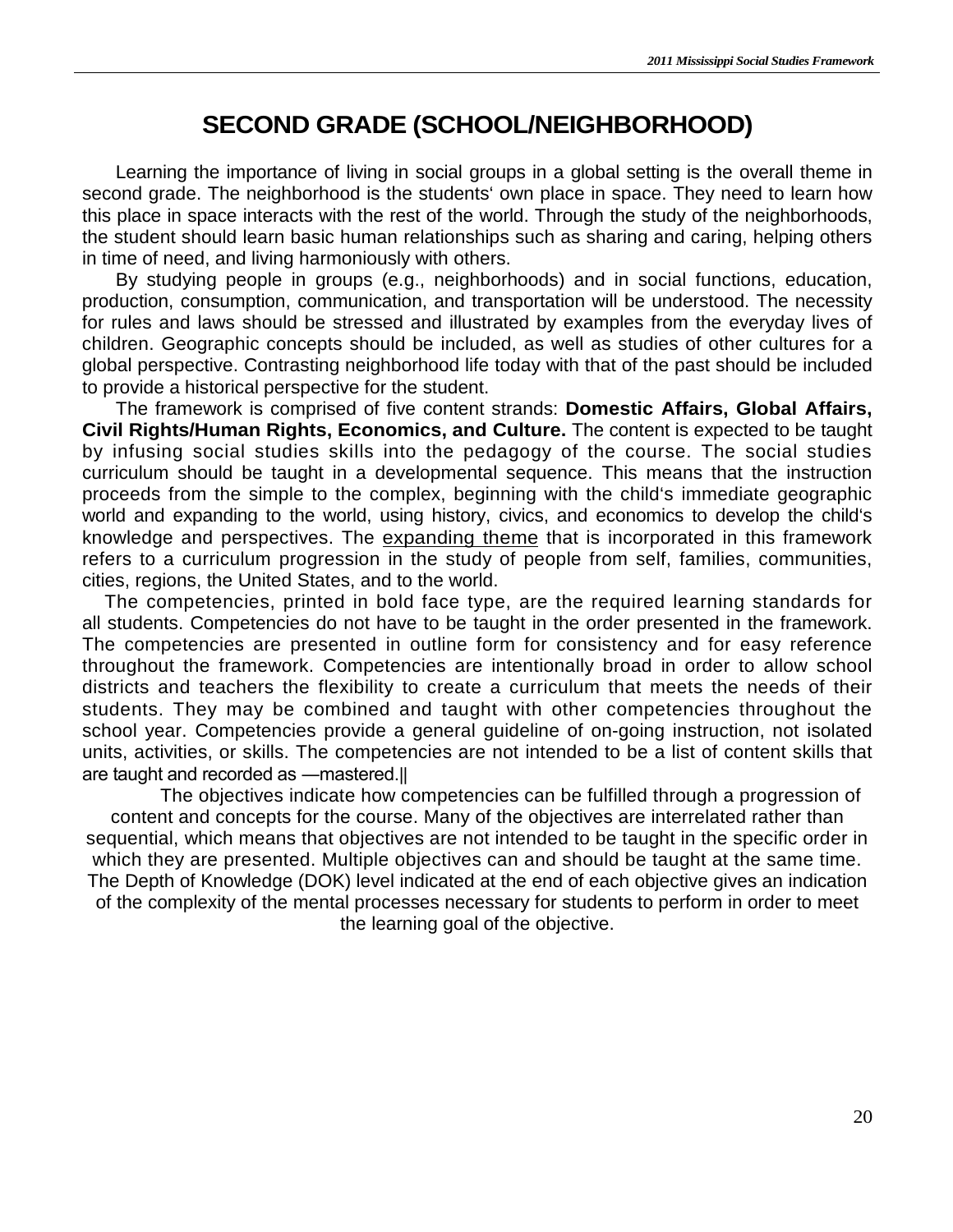# **SECOND GRADE (SCHOOL/NEIGHBORHOOD)**

#### **CONTENT STRANDS:**

**Domestic Affairs Economics Global Affairs Culture Civil Rights/Human Rights**

#### **COMPETENCIES AND OBJECTIVES**

#### **Domestic Affairs**

#### **1. Understand the concept and development of government.**

- a. Define the terms ―government‖ and ―voting.‖ (DOK 1)
- b. Identify the positions and persons who hold local, state, and national offices (e.g., Mayor, Governor, and President). (DOK 1)
- c. Explain the voting process and how results are used. (DOK 1)
- d. Identify the services provided by the government (public schools, fire departments, police departments). (DOK 1)

#### **Global/International Affairs**

#### **2. Understand the locations of people, places, and environments and describe their characteristics.**

- a. Use a map of the North American continent to locate countries, oceans, Great Lakes, and mountain ranges. (DOK 1)
- b. Identify the essential map elements including title, legend, intermediate directional indicators (NE, SE, NW, and SW), scale, and date. (DOK 1)
- c. Use a grid map to locate specific places and geographic features in the neighborhood or community. (DOK 1)
- d. Compare and contrast the effects of location, weather, and physical environment on the way people live (e.g., food, clothing, shelter, transportation, recreation). (DOK 2)

#### **Civil/Human Rights**

#### **3. Understand the importance of individual actions and character traits that contribute to advancing civil/human rights.**

- a. Compare and contrast the terms ―rights‖ and ―responsibilities.‖ (DOK 2)
- b. Define and give examples of some of the rights students have in the school (e.g., students have the right to come to school, to ask questions, to vote in class elections). (DOK 1)
- c. Discuss the responsibilities of individuals in schools (e.g., respect for the rights and property of others, tolerance, honesty, self-control, compassion, participation in the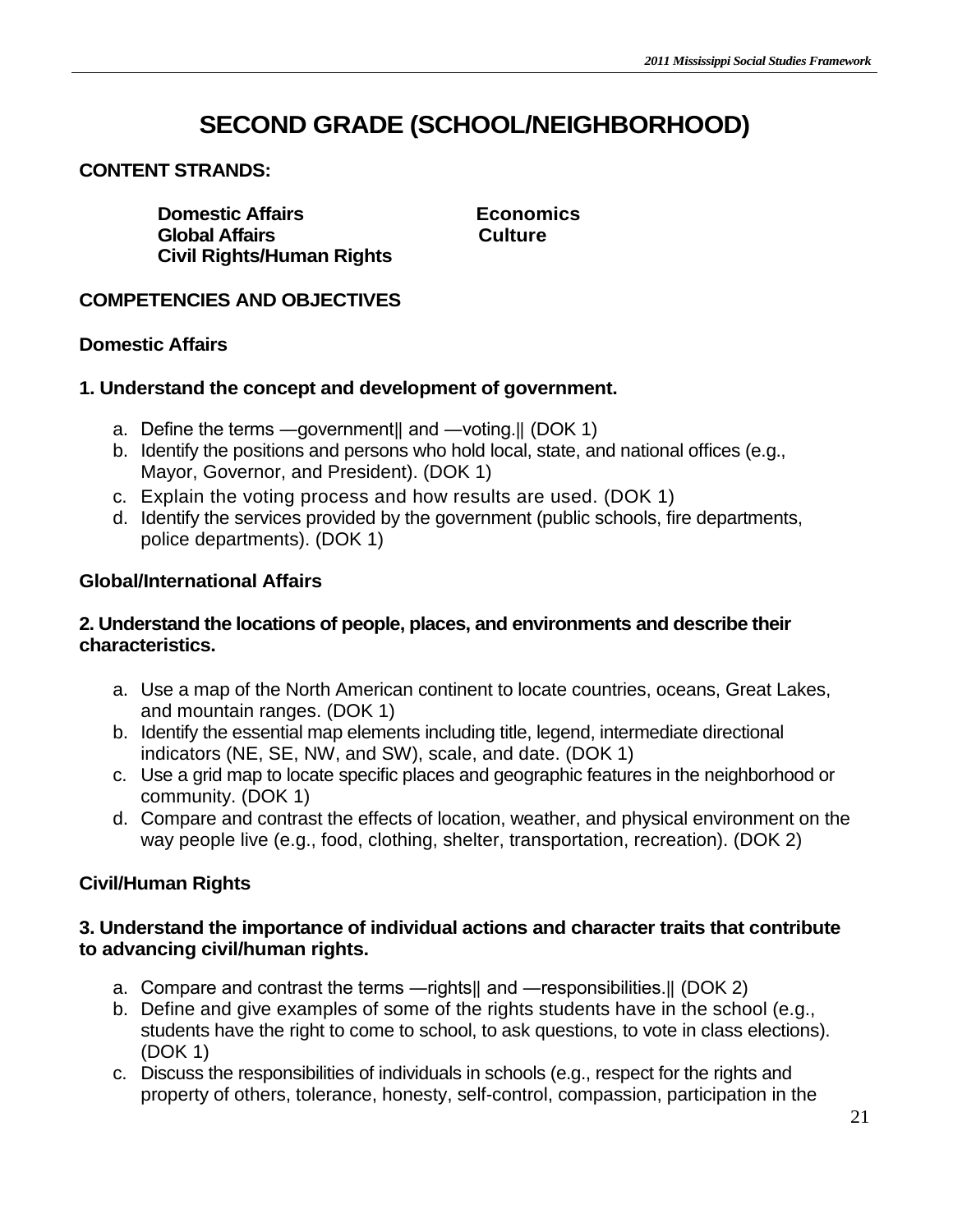democratic process, work for the common good, fairness, etc.). (DOK 2)

- d. Explain the role of people in authority (e.g., police officers, city officials, community leaders) in upholding human and civil rights. (DOK 1)
- e. Participate in the development of classroom rules and defining the consequences of failing to obey them. (DOK 2)

#### **Economics**

#### **4. Understand how the production, distribution, and consumption of human-made resources and natural resources contribute to the community.**

- a. Describe production and consumption of human-made goods and services (e.g., food production involves farmers, processors, distributors, weather, land, and water resources; automobile industry involves designers, engineers, welders, robots, etc.). (DOK 2)
- b. Explain how limits on resources affect choices about production and consumption (e.g., farming vs. industrial production; relocating vs. commuting). (DOK 2)
- c. Explain the roles of producers and consumers. (DOK 2)

#### **Culture**

#### **5. Understand the unique characteristics of a variety of communities and cultures.**

- a. Identify and discuss expressions of culture evident in neighborhoods (e.g., art, music, literature, religion, food, dance, etc.). (DOK 2)
- b. Compare and contrast neighborhoods to earlier generations in such areas as school, dress, manners, stories, games, and festivals drawing from biographies, oral histories, and folklore. (DOK 2)
- **c.** Name historical figures of various cultures (e.g., Thomas Jefferson, Thomas Edison, Frederick Douglas, Harriet Tubman, Susan B. Anthony, etc.). (DOK 1)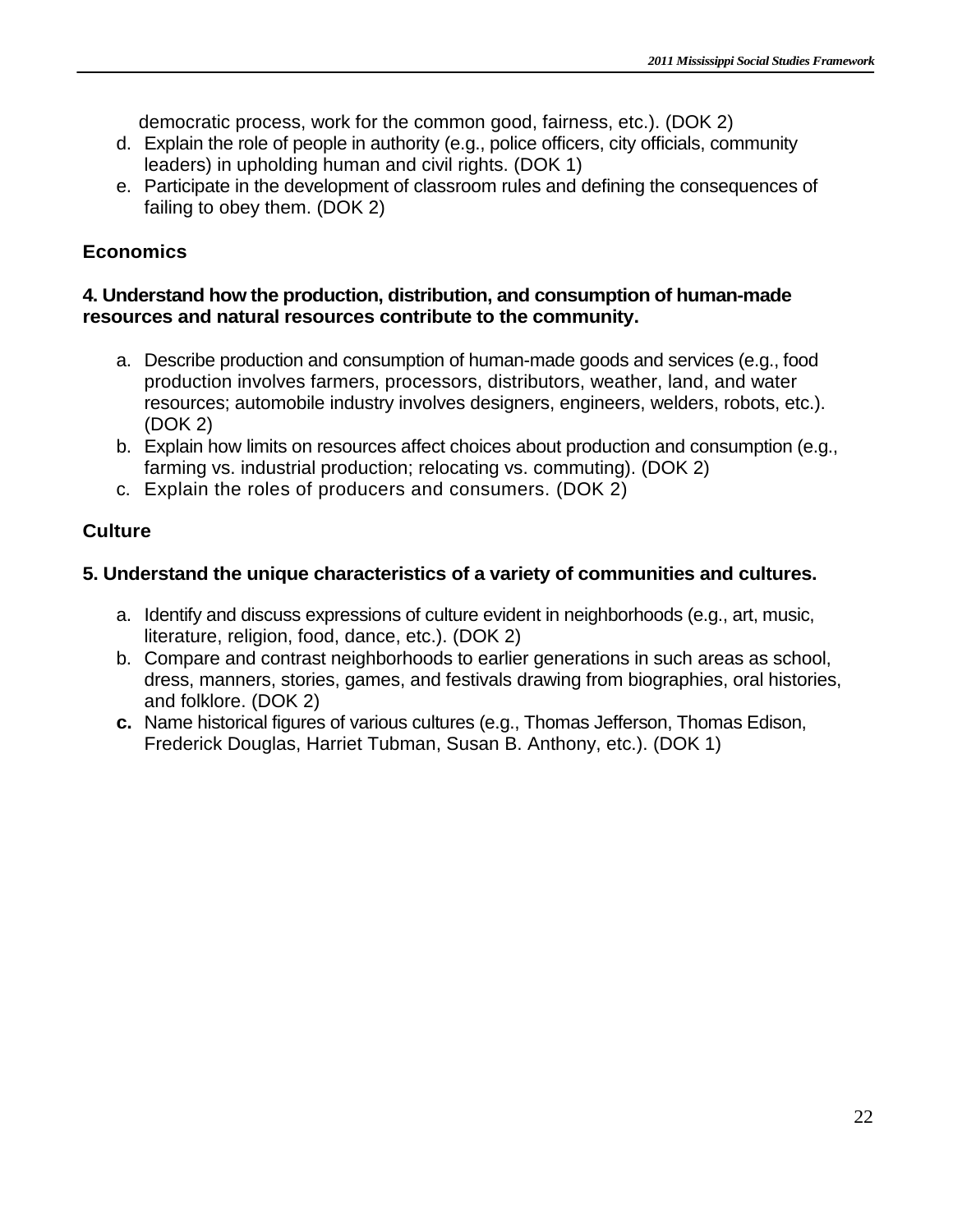## **THIRD GRADE (COMMUNITY/LOCAL GOVERNMENT)**

The focus of study at the third grade level is the community in a global setting. Many aspects of social living take place in the community, which provides an excellent laboratory for the study of social life. Social functions such as production, transportation, distribution, communication, and government, including their international connections, should be emphasized. At the local, national, and international levels, the concepts of *dependence* and *interdependence* should be stressed. Geographic concepts and skills should be extended to include the interactions of human beings with the environment. Map reading skills and place location should be mastered. Emphasis should be given to the study of the history of the local community. The relevant social history and biographies of prominent local citizens are especially important. Skill development will include, but is not limited to, the interpretation and application of maps, graphs, charts, political cartoons, primary documents, and other social studies tools. The avenues for these concepts are developed through the social studies strands.

The framework is comprised of five content strands: **Domestic Affairs, Global Affairs, Civil Rights/Human Rights, Economics, and Culture.** The content is expected to be taught by infusing social studies skills into the pedagogy of the course. The social studies curriculum should be taught in a developmental sequence. This means that the instruction proceeds from the simple to the complex, beginning with the child's immediate geographic world and expanding to the world, using history, civics, and economics to develop the child's knowledge and perspectives. The expanding theme that is incorporated in this framework refers to a curriculum progression in the study of people from self, families, communities, cities, regions, the United States, and to the world.

The competencies, printed in bold face type, are the required learning standards for all students. Competencies do not have to be taught in the order presented in the framework. The competencies are presented in outline form for consistency and for easy reference throughout the framework. Competencies are intentionally broad in order to allow school districts and teachers the flexibility to create a curriculum that meets the needs of their students. They may be combined and taught with other competencies throughout the school year. Competencies provide a general guideline of on-going instruction, not isolated units, activities, or skills. The competencies are not intended to be a list of content skills that are taught and recorded as ―mastered.‖

The objectives indicate how competencies can be fulfilled through a progression of content and concepts for the course. Many of the objectives are interrelated rather than sequential, which means that objectives are not intended to be taught in the specific order in which they are presented. Multiple objectives can and should be taught at the same time. The Depth of Knowledge (DOK) level indicated at the end of each objective gives an indication of the complexity of the mental processes necessary for students to perform in order to meet the learning goal of the objective.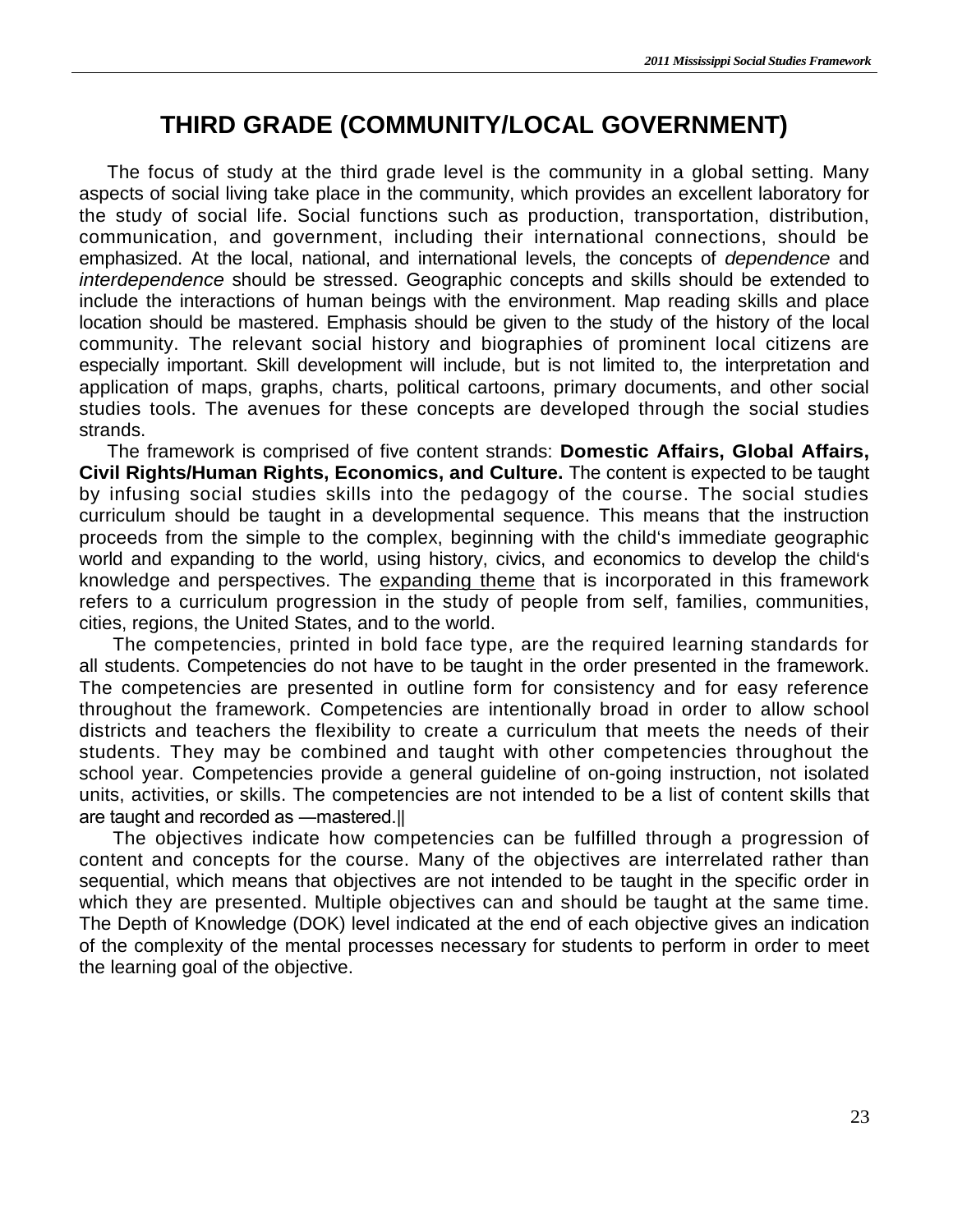# **THIRD GRADE (COMMUNITY/LOCAL GOVERNMENT)**

#### **CONTENT STRANDS:**

**Domestic Affairs**<br> **Global Affairs**<br> **Culture Global Affairs Civil Rights/Human Rights**

#### **COMPETENCIES AND OBJECTIVES**

#### **Domestic Affairs**

#### **1. Understand the role of rules and laws in our daily lives and the basic structure of the government at the local level.**

- a. Describe the three branches of government at the local level. (DOK 1)
- b. Explain how and why the local government makes laws, carries out laws, determines whether laws have been violated, and determines consequences for those who break the laws. (DOK 2)
- c. Explain the purpose of rules and laws and why they are important to a community (e.g. littering, noise, etc.). (DOK 2)
- d. Identify services provided by local government. (DOK 1)
- e. Discuss spatial and ecological perspectives in life situations (e.g., locating waste disposal in the community, organizing a recycling drive, measuring food disposal at the school, etc.). (DOK 2)

#### **Global Affairs**

#### **2. Understand the interdependence of people, places, and environment that make up the local community.**

- a. Use social studies tools (e.g., time lines, maps, globes, compasses, graphs, grids, and technological resources, etc.) to describe the connections among the people, places, and environment of the community. (DOK 2)
- b. Use maps and globes to find relative and absolute locations in regard to different communities (e.g., longitude, latitude, and spatial perspective). (DOK 1)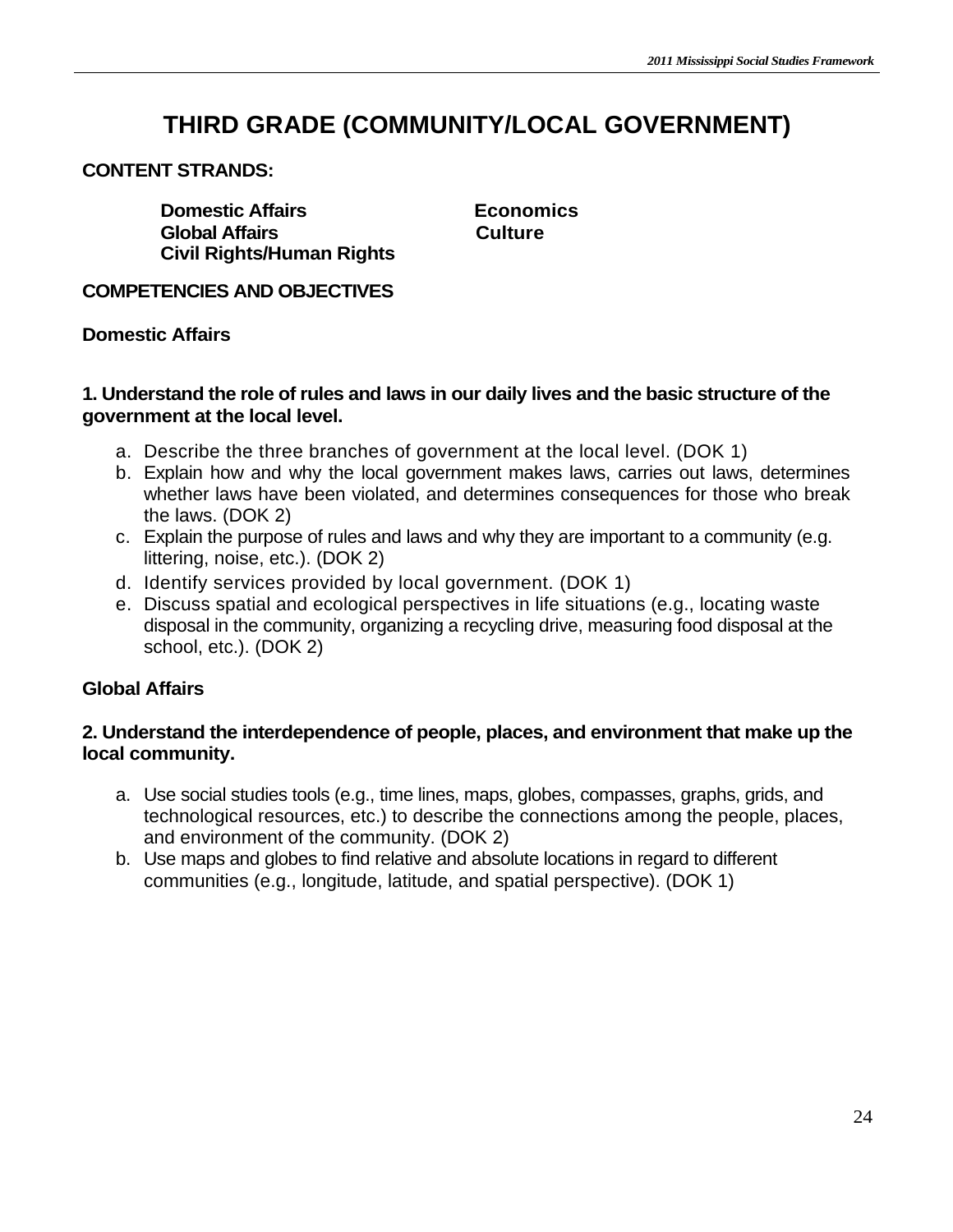#### **Civil Rights/Human Rights**

#### **3. Understand the historical circumstances and conditions of civil human rights struggles in local communities.**

- a. Identify important beliefs commonly held by Americans about themselves and their government (e.g., following individual rights and freedoms, common good, respect for law, importance of work, education, volunteerism, conflict resolutions, etc.). (DOK 1)
- b. Explain why certain civic responsibilities (e.g., following civic protocol, celebrating historic figures, etc.) are important to individuals and to the community. (DOK 1)
- c. Describe different ways people in a community can influence their local government. (e.g., voting, running for office, or participating in meetings). (DOK 1)

#### **Economics**

#### **4**. **Understand basic economic concepts and their effects on our community.**

- a. Identify the ways in which a community depends upon other communities to provide for its wants and needs and goods and services. (DOK 2)
- b. Define what a —tax|| is and the purpose of paying taxes. (DOK 1)
- c. Identify resources and scarcity of resources within the community. (DOK 1)
- d. Describe opportunity costs of choices made in the community. (DOK 2)
- e. Describe the division of labor within the community (e.g., interdependence of various jobs and careers). (DOK 2)

#### **Culture**

#### **5. Understand how the diversity of people and customs affects the local community.**

- a. Explain how cultural artifacts represent cultures in local communities. (e.g., pictures, animals, and masks.). (DOK 1)
- b. Compare and contrast celebrations of various groups within the local community. (DOK 2)
- c. Research and identify historical figures of various cultures (e.g., Martin Luther King, Jr., Betsy Ross, Franklin D. Roosevelt, Rosa Parks, etc.). (DOK 2)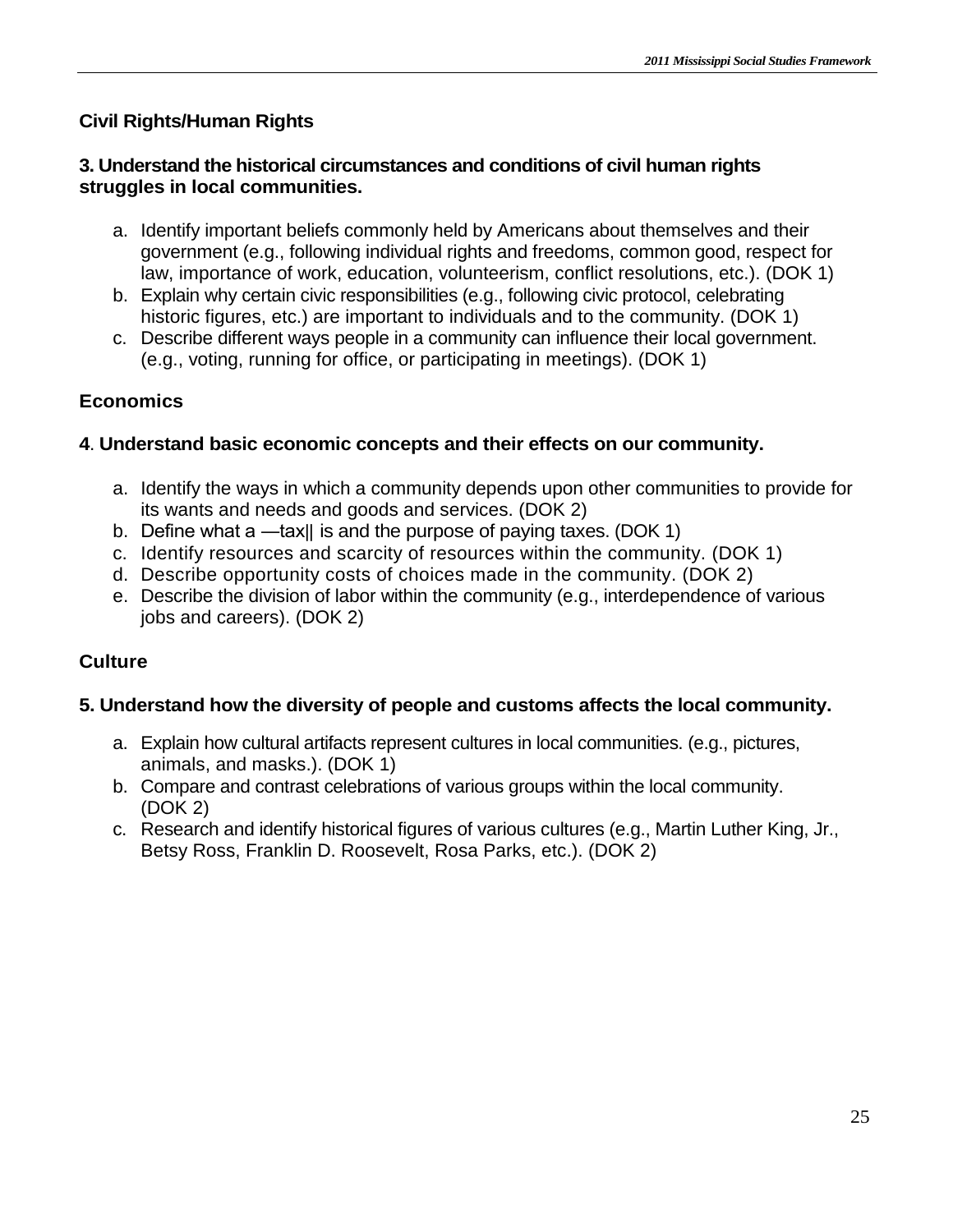### **FOURTH GRADE (MISSISSIPPI STUDIES/REGIONS)**

The major emphasis of the fourth grade framework is Mississippi as an area of the earth and a political region. Mississippi should be studied in various contexts, including physical features, climate, agricultural production, industrial development, and economic productivity. Cultural regions of the past and present should be included. Basic social studies tools such as a map, a compass, and a globe should be utilized. History should be included in units of study to show how Mississippi has changed over time. Economic concepts such as *resources*, *scarcity*, and *exchange* should be used to show how regions in Mississippi and the world interact. Additionally, civic concepts should be developed and applied to those skills necessary for citizenship participation in a democratic society. Teachers are preparing students to operate successfully in the  $21<sup>st</sup>$  century. This is done by sensitizing children to many diverse people, cultures, and changing environments.

The framework is comprised of five content strands: **Domestic Affairs, Global Affairs, Civil Rights/Human Rights, Economics, and Culture.** The content is expected to be taught by infusing social studies skills into the pedagogy of the course. The social studies curriculum should be taught in a developmental sequence. This means that the instruction proceeds from the simple to the complex, beginning with the child's immediate geographic world and expanding to the world, using history, civics, and economics to develop the child's knowledge and perspectives. The expanding theme that is incorporated in this framework refers to a curriculum progression in the study of people from self, families, communities, cities, regions, the United States, and to the world.

The competencies, printed in bold face type, are the required learning standards for all students. Competencies do not have to be taught in the order presented in the framework. The competencies are presented in outline form for consistency and for easy reference throughout the framework. Competencies are intentionally broad in order to allow school districts and teachers the flexibility to create a curriculum that meets the needs of their students. They may be combined and taught with other competencies throughout the school year. Competencies provide a general guideline of on-going instruction, not isolated units, activities, or skills. The competencies are not intended to be a list of content skills that are taught and recorded as ―mastered.‖

The objectives indicate how competencies can be fulfilled through a progression of content and concepts for the course. Many of the objectives are interrelated rather than sequential, which means that objectives are not intended to be taught in the specific order in which they are presented. Multiple objectives can and should be taught at the same time. The Depth of Knowledge (DOK) level indicated at the end of each objective gives an indication of the complexity of the mental processes necessary for students to perform in order to meet the learning goal of the objective.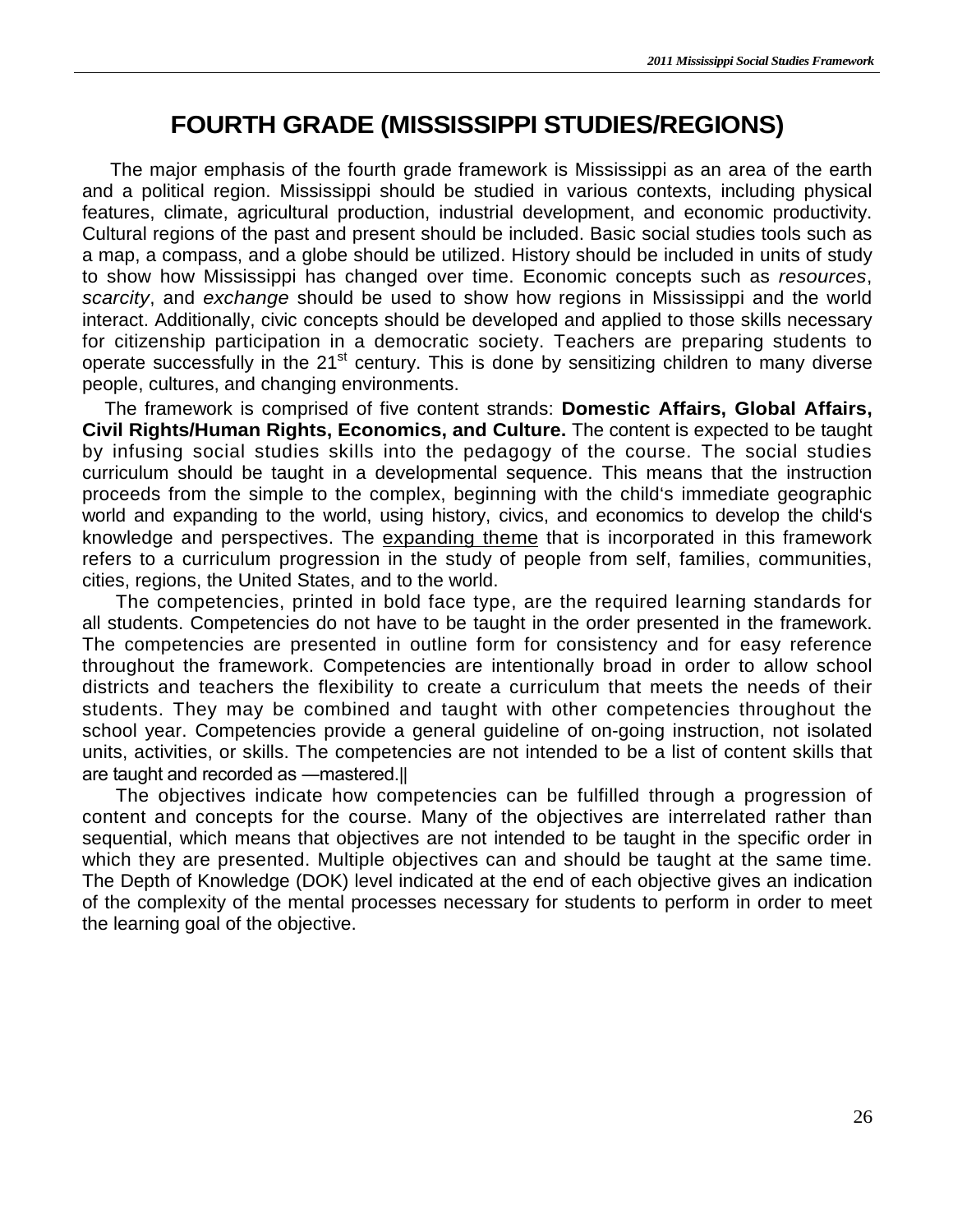# **FOURTH GRADE (MISSISSIPPI STUDIES/REGIONS)**

#### **CONTENT STRANDS:**

**Domestic Affairs Economics Global Affairs Culture Civil Rights/Human Rights**

#### **COMPETENCIES AND OBJECTIVES**

#### **Domestic Affairs**

#### **1. Understand the purpose, roles, and responsibilities of state and federal government**.

- a. Distinguish among the three branches of government and their roles at local, county, state, and national levels. (DOK 2)
- b. Explain how and why the state government makes, carries out, and enforces laws. (DOK 1)
- c. Explain the responsibilities of state government to protect, educate, and maintain the public welfare of its citizens (e.g., responding to natural disasters). (DOK 2)
- d. Demonstrate and analyze spatial and ecological perspectives in life situations (e.g., locating waste disposal in the community, organizing a recycling drive, etc.). (DOK 2)

#### **2. Understand how geography, history, and politics have influenced the development of Mississippi.**

- a. Identify the major Native American groups (Chickasaw, Choctaw, and Natchez) found living in Mississippi by the first European explorers in the region and discuss their governmental and economic systems. (DOK 2)
- b. Describe the process by which the Mississippi territory was admitted to the United States. (DOK 1)
- c. Describe the development of slavery and opposition to slavery in Mississippi. (DOK 1)
- d. Trace the events that led to the secession of Mississippi from the Union in 1861 and subsequently entering the Civil War. (DOK 1)

#### **Global Affairs**

#### **3. Describe and illustrate geographic aspects of a region using fundamental geographic vocabulary.**

- a. Use social studies tools (e.g., time lines, maps, globes, compasses, graphs, grids, and technological resources, etc.) to describe the connections among the people, places, and environment of Mississippi and the southeastern region. (DOK 2)
- b. Compare and contrast the ten geographical regions of Mississippi in terms of soil, landforms, etc. (DOK 2)
- c. Discuss Mississippi's global trade activities (e.g., imports, exports, interdependence, etc.). (DOK 1)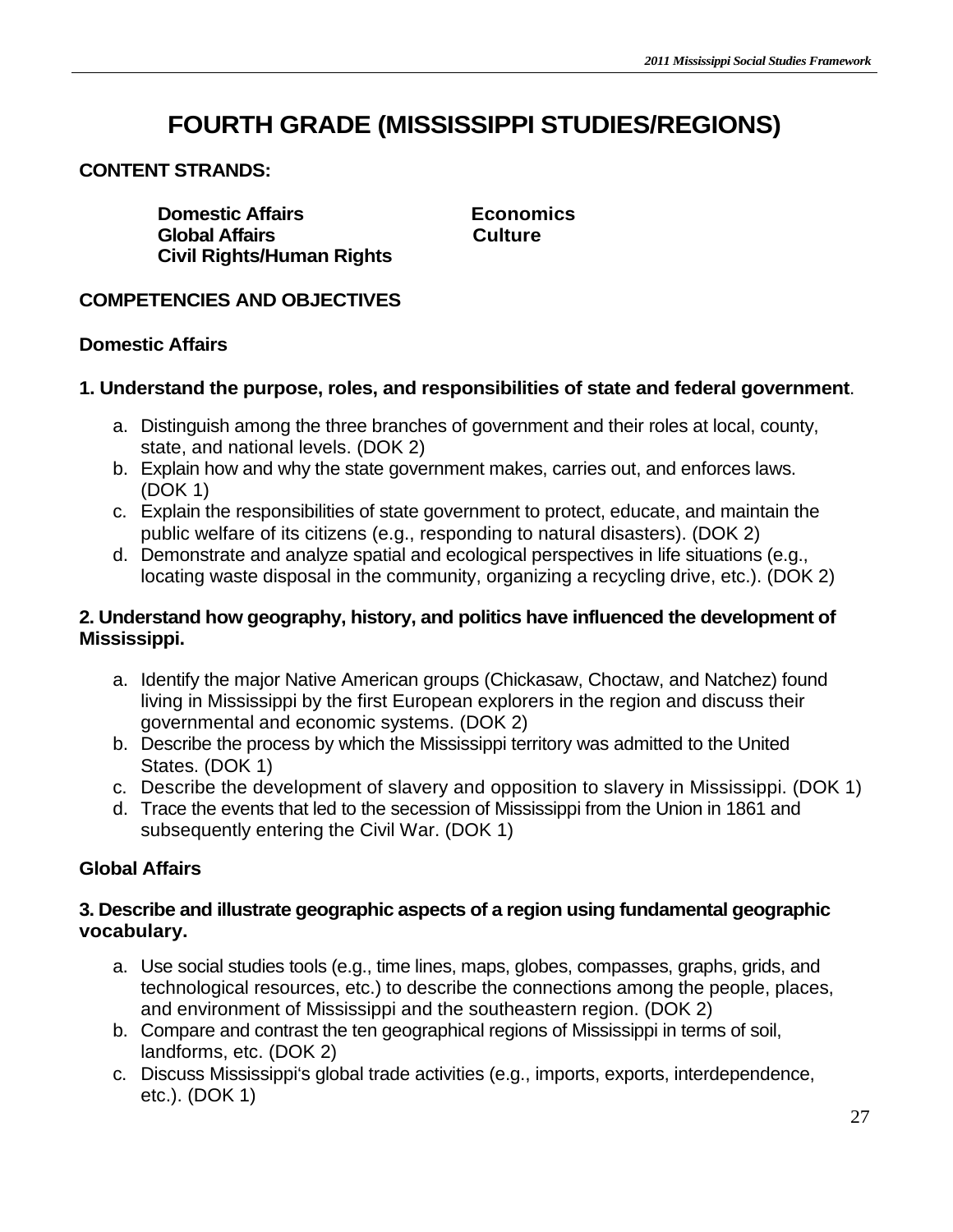### **Civil Rights/Human Rights**

#### **4. Understand the roles, rights, and responsibilities of Mississippi citizens.**

- a. Distinguish between acceptable and unacceptable behaviors of a responsible citizen (e.g., courteous public behavior, respect for the rights and property of others, tolerance, self-control, participation in the democratic process, and respect for the environment, etc.). (DOK 2)
- b. Identify historical figures (e.g., Fannie Lou Hamer, Medgar Evers, and Martin Luther King Jr., etc.), circumstances (e.g., slavery, abolition, segregation and integration, etc.), and conditions (e.g., The Great Migration, Trail of Tears, Women's Suffrage, etc.) related to the struggle for civil/human rights in Mississippi and their impact on Mississippi's society. (DOK 2)
- c. Compare and contrast the benefits and challenges of unity and diversity among citizens of Mississippi. (DOK 2)

#### **Economics**

#### **5. Understand how geographic and environmental factors influence life and work.**

- a. Compare the resources and scarcity of resources in a local region to other regions of Mississippi (e.g., Delta's rich soil vs. coastal waters). (DOK 2)
- b. Describe the division of labor within Mississippi (e.g., government, industry, and agriculture). (DOK 1)
- c. Describe the opportunity cost of choices made within Mississippi (e.g., cotton farming vs. soy bean farming, pasture land vs. industrial development, beaches vs. casinos, landfills vs. parks, etc.). (DOK 2)
- d. Explain the benefits and challenges of global trade for Mississippi. (DOK 2)
- e. Explain the connections between Mississippi and other states (e.g., economic and political borders such as the Natchez Trace, the Mississippi River, Gulf of Mexico, etc.). (DOK 2)
- f. Describe the economic impact of natural disasters (e.g., hurricanes, tornadoes, earthquakes, etc.). (DOK 2)

#### **Culture**

#### **6. Understand diversity in Mississippi.**

- a. Describe the history of people who first lived in Mississippi. (DOK 1)
- b. Identify the Mississippi artists, musicians and writers who have an impact on the state, nation and world. (DOK 1)
- c. Analyze the impact and interactions among all groups throughout the history of Mississippi (e.g., European American, African American, Asian American, Native American, Hispanic, etc.). (DOK 3)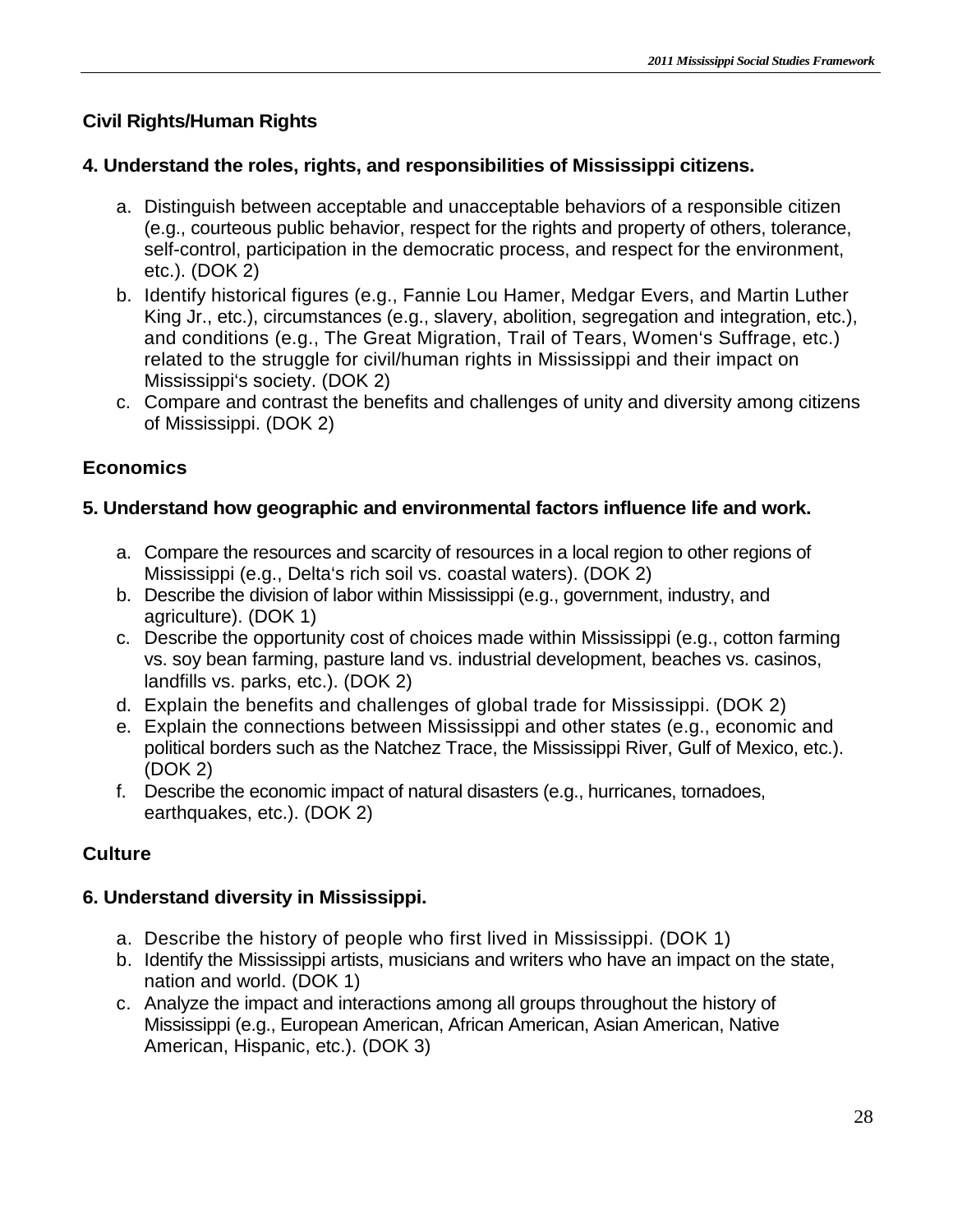### **FIFTH GRADE (UNITED STATES HISTORY FROM PRE-COLUMBIAN ERA TO COLONIZATION)**

The fifth grade course of study focuses on the collective heritage of the people of the United States and the foundation of the American democratic society. The major emphasis of fifth grade United States history is on the important historical events, actors, and ideas that served to characterize the period before earliest encounters of explorers to the ―new world‖ through the period of European colonization of North America. Students should examine early settlements, the development of early colonization by various groups and the impact of those groups on the forming of our democratic nation.

The course will develop citizenship education through the study of ideals, principles, and practices of citizenship in a democratic society. Students should become familiar with the geography and economic development of various regions of the United States. Skill development should include, but is not limited to, the interpretation and application of maps, graphs, charts, political cartoons, primary documents, and other social studies tools. The avenues for these concepts are developed through the social studies strands.

The social studies curriculum should be taught in a developmental sequence. This means that the instruction proceeds from the simple to the complex, beginning with the child's immediate geographic world and expanding to the world, using history, civics, and economics to develop the child's knowledge and perspectives. The expanding theme that is incorporated in this framework refers to a curriculum progression in the study of people from self, families, communities, cities, regions, the United States, and to the world.

The framework is comprised of five content strands: **Domestic Affairs, Global Affairs, Civil Rights/Human Rights, Economics, and Culture.** The content is expected to be taught by infusing social studies skills into the pedagogy of the course. These skills should include, but are not limited to: acquiring an understanding of change over time, distinguishing between primary and secondary sources, the analysis of primary sources, reading different sources critically, making arguments in written and oral form based on evidence, and developing a solid command of major geographic features by interpreting physical and political maps of the United States and the world's continents.

The competencies, printed in bold face type, are the required learning standards for all students. Competencies do not have to be taught in the order presented in the framework. The competencies are presented in outline form for consistency and for easy reference throughout the framework. Competencies are intentionally broad in order to allow school districts and teachers the flexibility to create a curriculum that meets the needs of their students. They may be combined and taught with other competencies throughout the school year. Competencies provide a general guideline of on-going instruction, not isolated units, activities, or skills. The competencies are not intended to be a list of content skills that are taught and recorded as ―mastered.‖

The objectives indicate how competencies can be fulfilled through a progression of content and concepts for the course. Many of the objectives are interrelated rather than sequential, which means that objectives are not intended to be taught in the specific order in which they are presented. Multiple objectives can and should be taught at the same time. The Depth of Knowledge (DOK) level indicated at the end of each objective gives an indication of the complexity of the mental processes necessary for students to perform in order to meet the learning goal of the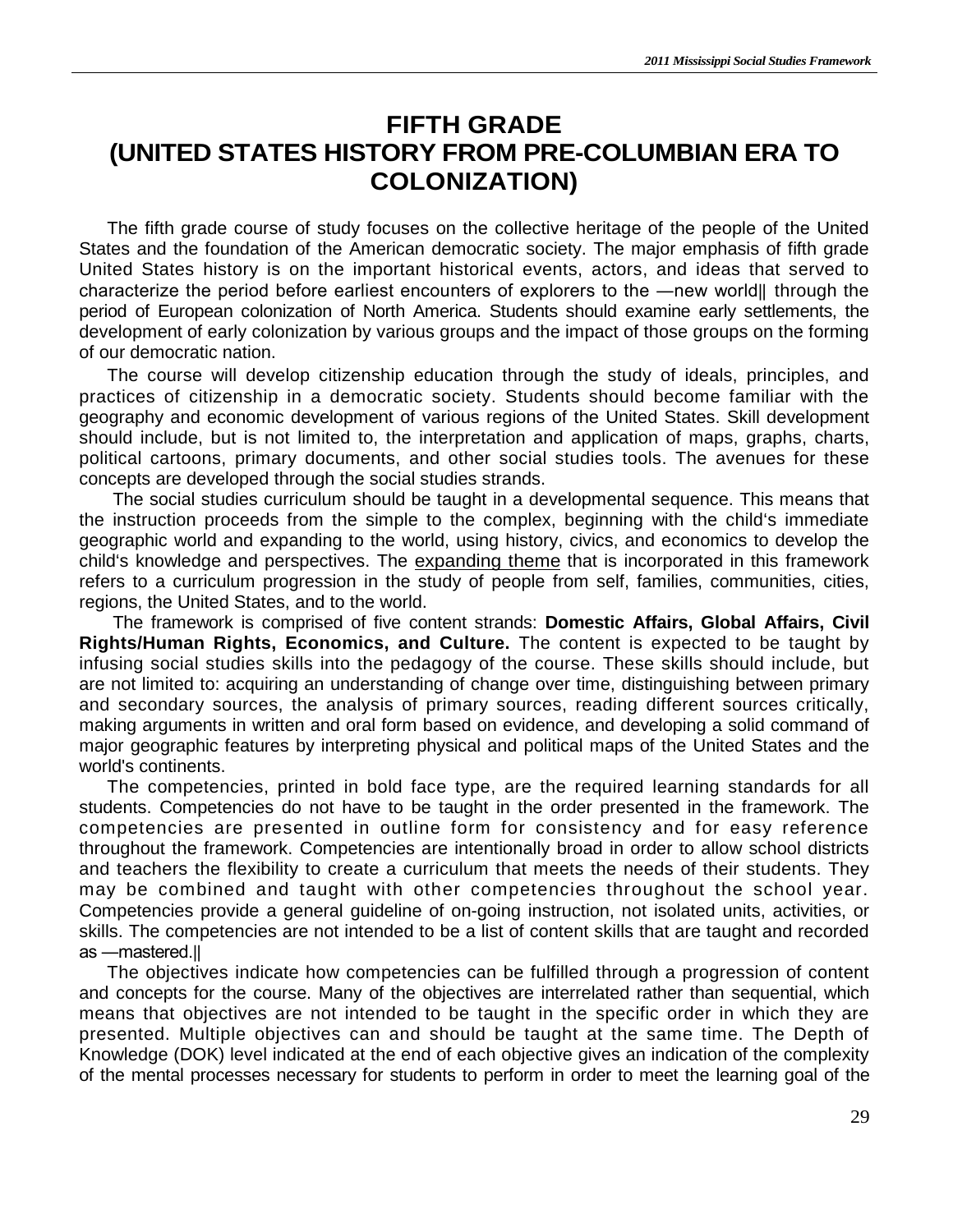objective.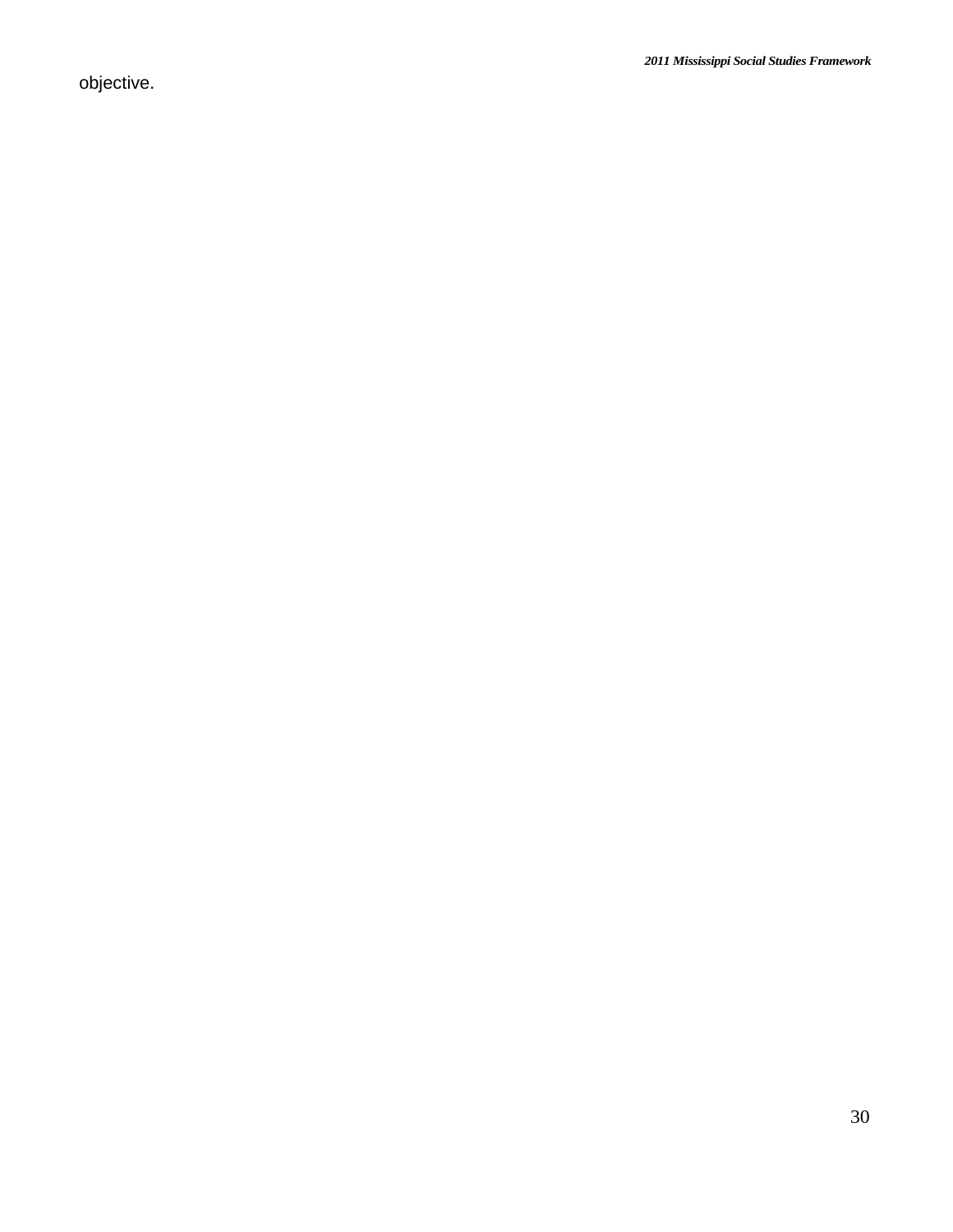## **FIFTH GRADE (UNITED STATES HISTORY FROM PRE-COLUMBIAN ERA TO COLONIZATION)**

#### **CONTENT STRANDS:**

**Domestic Affairs**<br> **Global Affairs**<br> **Culture Global Affairs Civil Rights/Human Rights**

**COMPETENCIES AND OBJECTIVES** 

**Domestic Affairs**

#### **1. Understand the people, events, and types of government associated with the development of the United States.**

- a. Differentiate among pre-Columbian civilizations (e.g., cliff dwellers, Pueblo people of the desert Southwest, American Indians of the Pacific Northwest, nomadic nations of the Great Plains, and the Woodland Peoples east of the Mississippi River) regarding their location, religious practices, political structures, and use of slaves. (DOK 3)
- b. Cite evidence of the earliest explorations of the Western Hemisphere by the Vikings, including locations and time frame of their explorations. (DOK 3)
- c. Identify significant European supporters (e.g., King Ferdinand and Queen Isabella) and explorers (e.g., Cortez, Ponce de Leon, Hernando De Soto) and the settlements they established (e.g., Roanoke, Jamestown, Plymouth). (DOK 3)
- d. Connect the reasons for the establishment of the early colonies to the major individuals and groups responsible for the founding of those settlements (e.g., John Smith, Virginia; Roger Williams, Rhode Island; William Penn, Pennsylvania; Lord Baltimore, Maryland; William Bradford, Plymouth; John Winthrop, Massachusetts). (DOK 3)
- e. Discuss the structure of colonial governments (e.g., legislative bodies, town meetings, charters of individual freedoms and rights). (DOK 3)

#### **Global/International Affairs**

#### **2. Understand global connections and explore issues, concerns, and possible solutions.**

- a. Locate physical features that influenced and impacted the migration, exploration and settlement in North America (e.g., continents, ocean currents, winds, forests, rivers, mountain regions). (DOK 3)
- b. Describe the impact of geographic regions on Native American life and the ways in which Native American Nations interacted with one another. (DOK 3)
- c. Locate on maps of North America and South America, land claimed by Spain, France, England, Portugal, the Netherlands, Sweden, and Russia. (DOK 3)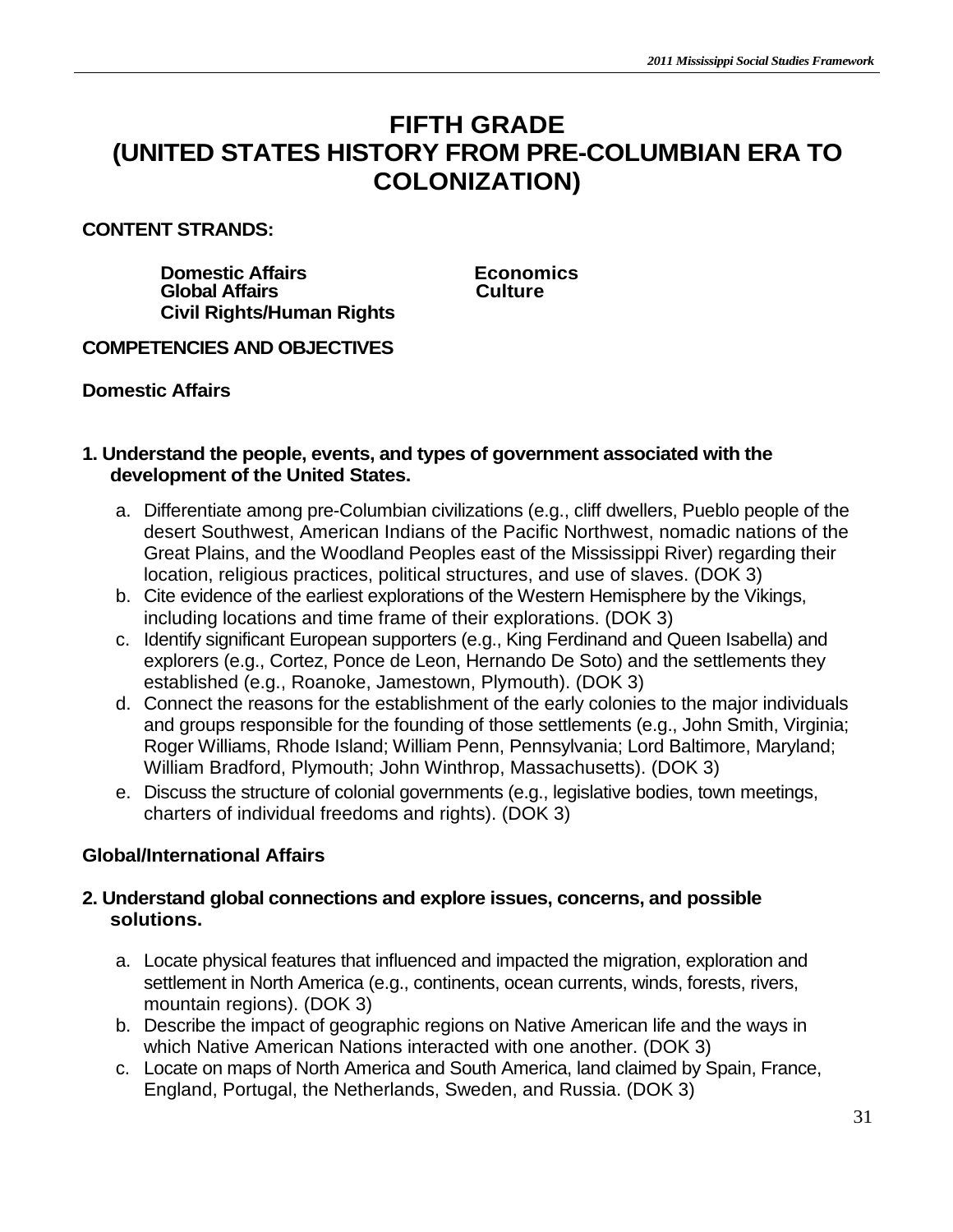d. Explain the cultural, ecological, and economic impact of the Columbian Exchange on Europe, the Americas, and West Africa (e.g., widespread exchange of plants, animals, foods, human populations including enslaved people, communicable diseases, and ideas between the Eastern and Western hemispheres). (DOK 3)

#### **Civil Rights/Human Rights**

#### **3. Understand how political, religious, and economic ideas and interests influenced the founding of the United States.**

- a. Explain how the need for religious, political, and economic freedom influenced the settlement of North America by Europeans. (DOK 2)
- b. Analyze the relationship between early European settlers in America and the Native Americans they encountered in terms of conflict, cultural exchanges, property rights, and adoption of democratic ideas. (DOK 3)
- c. Critique the development and impact of slavery in North America, including the causes, conditions, and effects on enslaved Africans in North America. (DOK 3)
- d. Trace the development of democratic ideas that influenced the early colonies (e.g., Magna Carta and Mayflower Compact, etc.). (DOK 2)

#### **Economics**

#### **4. Understand the impact of trade routes on emerging colonies in the Americas.**

- a. Describe economic activities within and among Native American cultures prior to contact with Europeans. (DOK 1)
- b. Trace the North American and Atlantic trade routes that linked Africa, the West Indies, the North American colonies, and Europe and explain the economic impact of those routes. (DOK 1)
- c. Use economic concepts (e.g., supply and demand, scarcity, interdependence, opportunity costs) to identify the economic motivations for European exploration and settlement in the Americas. (DOK 2)

#### **Culture**

#### **5. Understand the contributions of the various cultures represented in pre-Columbian through colonial America.**

- a. Compare major Native American cultures in respect to geographic regions (e.g., Southeast, Northeast, Southwest, Pacific Northwest, and Plains), natural resources, government, economy, and religion. (DOK 2)
- b. Explain the effect of colonization by Europeans on both European and Native American cultures. (DOK 2)
- c. Draw conclusions about how cultures changed through cultural diffusion, invention, and innovation (e.g., navigational tools such as astrolabe and sextant, farming techniques, new agricultural products, holidays, religious beliefs and practices, government,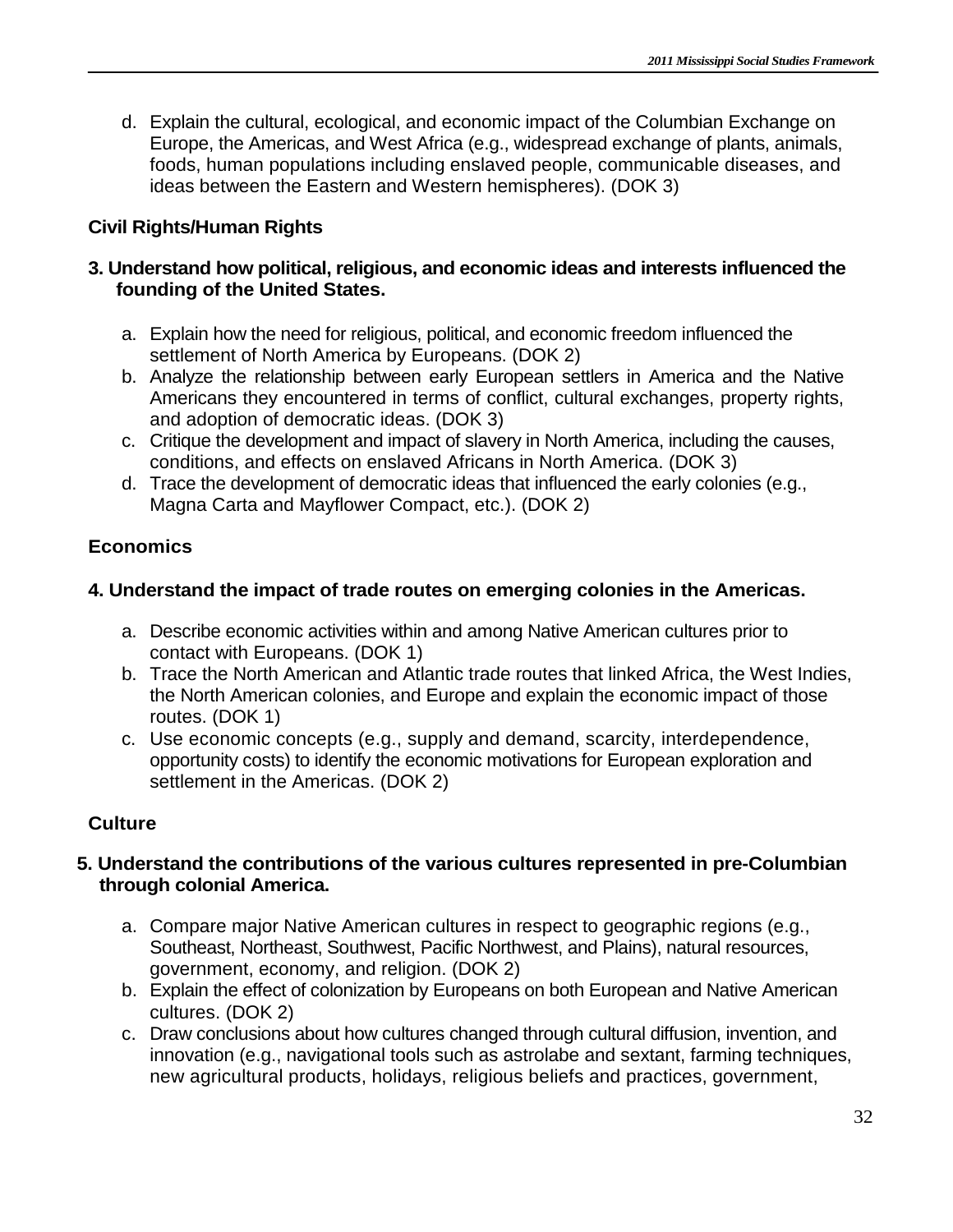weaponry, etc.). (DOK 3)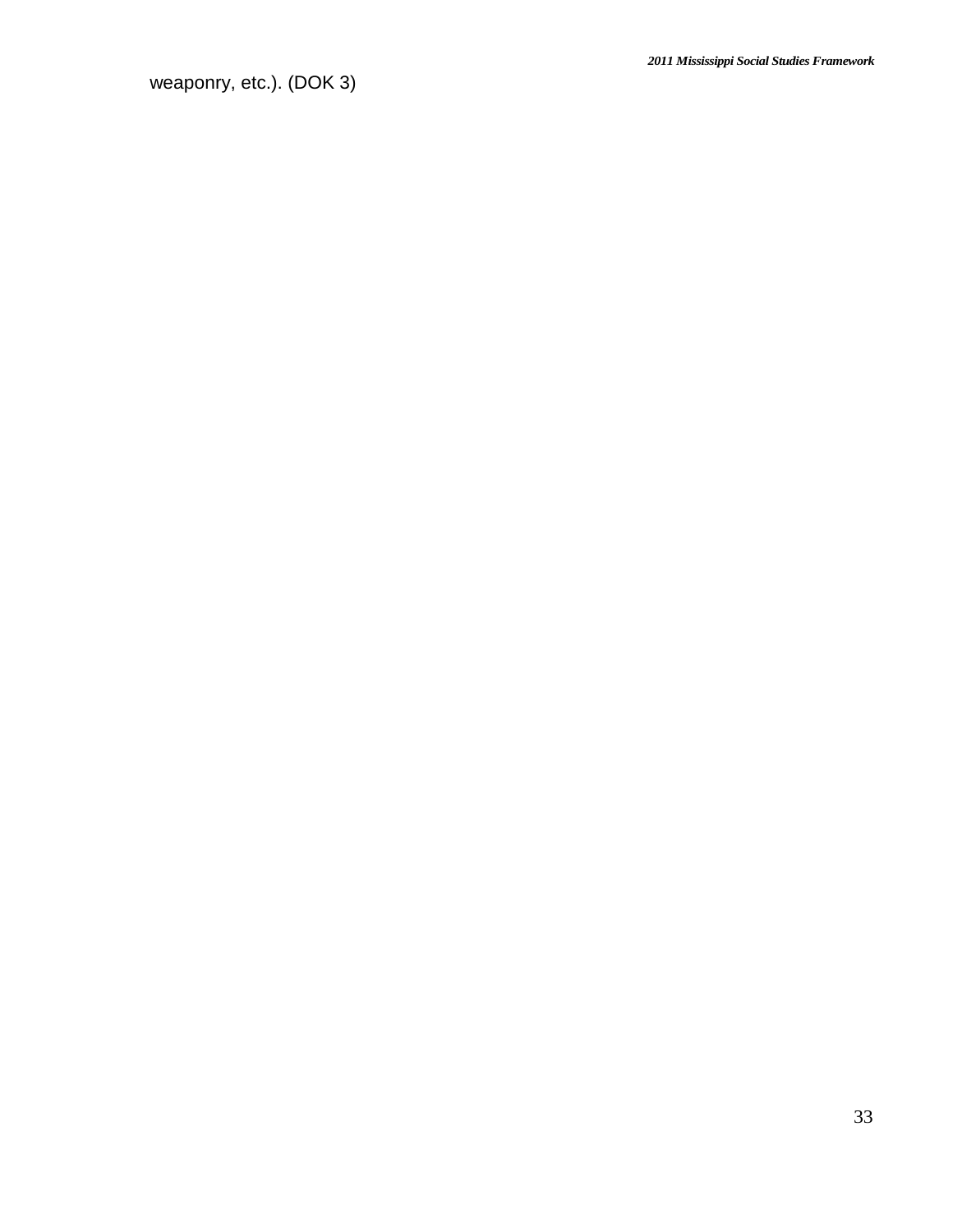### **SIXTH GRADE (WORLD GEOGRAPHY AND CITIZENSHIP)**

Using geography as a framework, the sixth grade course of study focuses on the rudiments of civic engagement. The course content is designed to provide a foundation for understanding global affairs and hemispheric concerns including current situations. The differing physical landscapes of the Western Hemisphere will be examined. Skill development will include, but is not limited to, the interpretation and application of maps, graphs, charts, political cartoons, primary documents, and other social studies tools. The avenues for these concepts are developed through the social studies strands.

The social studies curriculum should be taught in a developmental sequence. This means that the instruction proceeds from the simple to the complex, beginning with the child's immediate geographic world and expanding to the world, using history, civics, and economics to develop the child's knowledge and perspectives. The expanding theme that is incorporated in this framework refers to a curriculum progression in the study of people from self, families, communities, cities, regions, the United States, and to the world.

The framework is comprised of five content strands: **Domestic Affairs, Global Affairs, Civil Rights/Human Rights, Economics, and Culture.** The content is expected to be taught by infusing social studies skills into the pedagogy of the course. These skills should include, but are not limited to: acquiring an understanding of change over time, distinguishing between primary and secondary sources, the analysis of primary sources, reading different sources critically, making arguments in written and oral form based on evidence, and developing a solid command of major geographic features by interpreting physical and political maps of the United States and the world's continents.

The competencies, printed in bold face type, are the required learning standards for all students. Competencies do not have to be taught in the order presented in the framework. The competencies are presented in outline form for consistency and for easy reference throughout the framework. Competencies are intentionally broad in order to allow school districts and teachers the flexibility to create a curriculum that meets the needs of their students. They may be combined and taught with other competencies throughout the school year. Competencies provide a general guideline of on-going instruction, not isolated units, activities, or skills. The competencies are not intended to be a list of content skills that are taught and recorded as ―mastered.‖

The objectives indicate how competencies can be fulfilled through a progression of content and concepts for the course. Many of the objectives are interrelated rather than sequential, which means that objectives are not intended to be taught in the specific order in which they are presented. Multiple objectives can and should be taught at the same time. The Depth of Knowledge (DOK) level indicated at the end of each objective gives an indication of the complexity of the mental processes necessary for students to perform in order to meet the learning goal of the objective.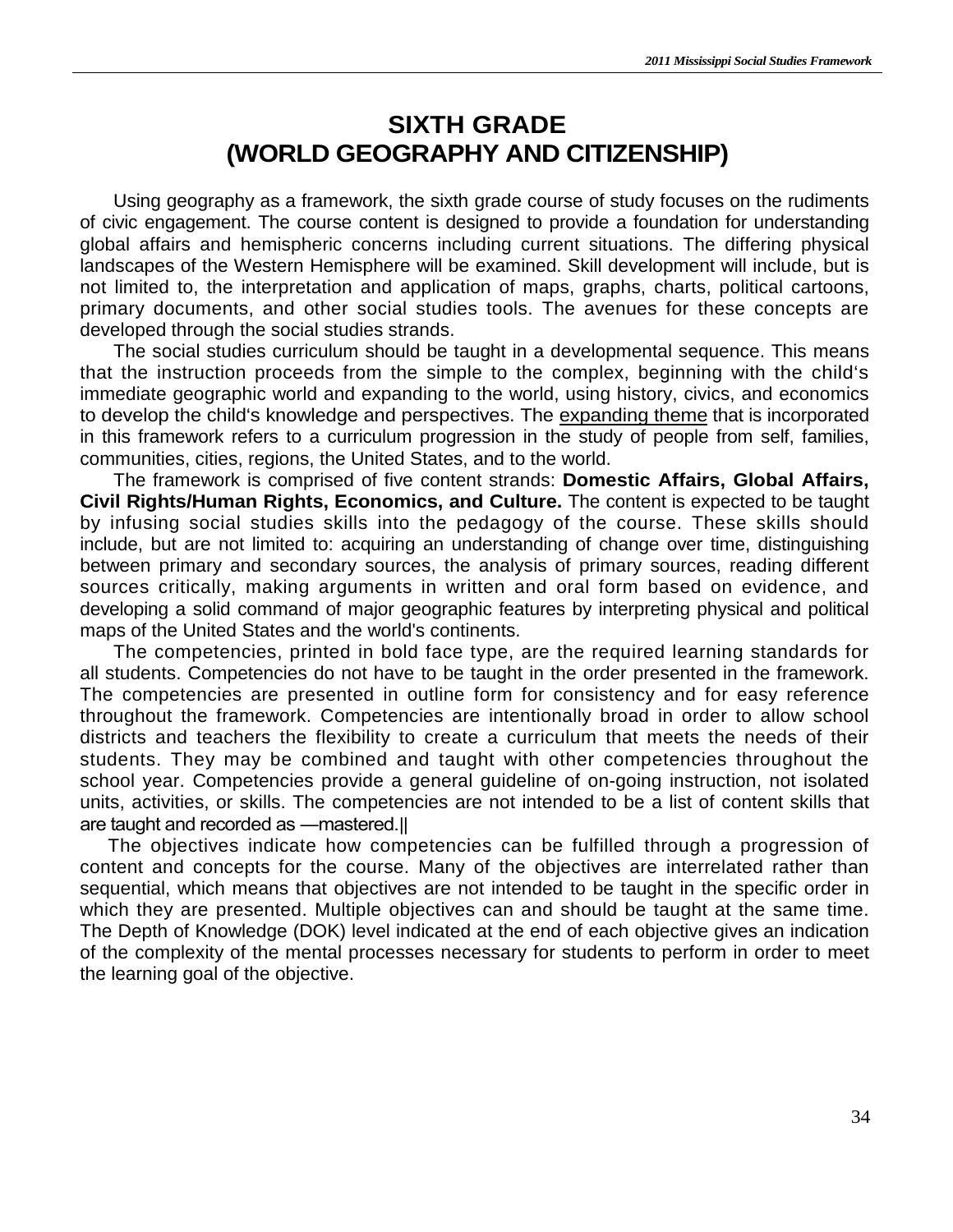### **SIXTH GRADE (WORLD GEOGRAPHY AND CITIZENSHIP)**

#### **CONTENT STRANDS:**

**Domestic Affairs Economics Global Affairs Culture Civil Rights/Human Rights**

#### **COMPETENCIES AND OBJECTIVES**

#### **Domestic Affairs**

#### **1. Understand the responsibilities, duties, and functions of all three branches of government on a federal, state, and local level.**

- a. Differentiate among the three branches of government at the federal, state, and local level. (DOK 1)
- b. Explain and analyze the concepts of separation of powers and checks and balances among the three branches of state and national governments. (DOK 2)
- c. Research and summarize how the electoral process works in the United States government. (DOK 1)

#### **2. Understand individual and civic duties and responsibilities of citizens of the United States.**

- **a.** Explain and give examples of the differences between natural-born citizens, naturalized citizens, and non-citizens. (DOK 1)
- b. Differentiate between individual and civic duties/responsibilities of American citizens (e.g., Individual- respect for the rights of others, self-discipline, negotiation, compromise; Civic- respect for the law, patriotism, participation in the political process). (DOK 1)

#### **3. Understand how the United States can benefit by individual and collective participation and by public service.**

- a. Investigate and discuss examples of how citizens participate in the political process. (DOK 2)
- b. Explore and formulate a plan for civic and community action (e.g., recycling, supporting the military and veterans, helping the elderly, etc.). (DOK 3)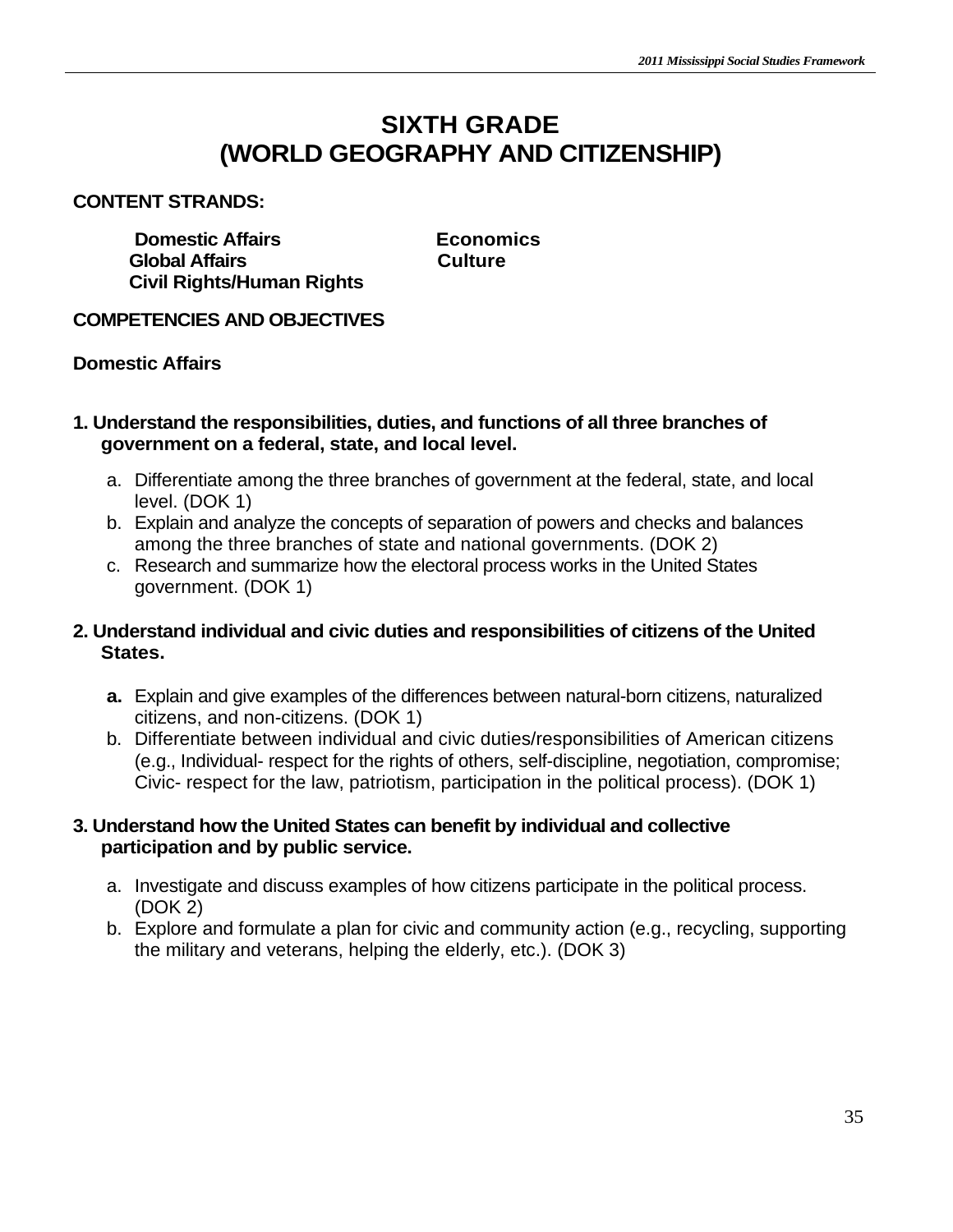## **Global Affairs**

## **4. Understand the world in spatial terms using maps, major physical and human features, and urban and rural land-use patterns.**

- a. Analyze information using social studies tools (e.g., timelines, time zones, maps, globes, graphs, political cartoons, tables, technology, etc.). (DOK 3)
- b. Analyze relationships among people, places, and the environment by mapping information including trade patterns, governmental alliances, and immigration patterns. (DOK 3)

#### **5. Understand the processes that shape the physical environment, including longrange effects of extreme weather phenomena and human activity (e.g., ocean and atmospheric circulation, movements of the sun, moon, and Earth, hurricanes, erosion, pollution, deforestation, etc.).**

- a. Compare and contrast the effects that human activity has on ecosystems throughout time. (DOK 2)
- b. Analyze positive and negative effects that natural and human phenomena have on societies throughout the world. (DOK 3)
- c. Assess and describe how governments and people prepare for natural disasters. (DOK 2)

## **Civil Rights/Human Rights**

- **6. Understand the influences of historical documents (e.g., Magna Carta, Mayflower Compact, Declaration of Independence, Constitution, the Bill of Rights, the Emancipation Proclamation, etc.), events, and social movements on the rights of American citizens.**
	- a. Compare and contrast the essential ideas of various historical documents that are important in shaping the values of American Democracy. (DOK 2)
	- b. Analyze how various philosophers influenced the writing of America's historical documents. (DOK 3)
	- c. Analyze political and social impacts of civil rights movements throughout the history of the United States (e.g., demonstrations, individual and group resistance, organizing efforts, and collective action/unity). (DOK 3)
	- d. Explain and analyze the current state of civil and human rights for all people in our nation (e.g., people with disabilities, minorities, gender, etc.). (DOK 3)
	- e. Explain how conflict, cooperation, and interdependence (e.g., social justice, diversity, mutual respect, and civic engagement) among groups, societies, and nations influenced the writing of early historical documents. (DOK 3)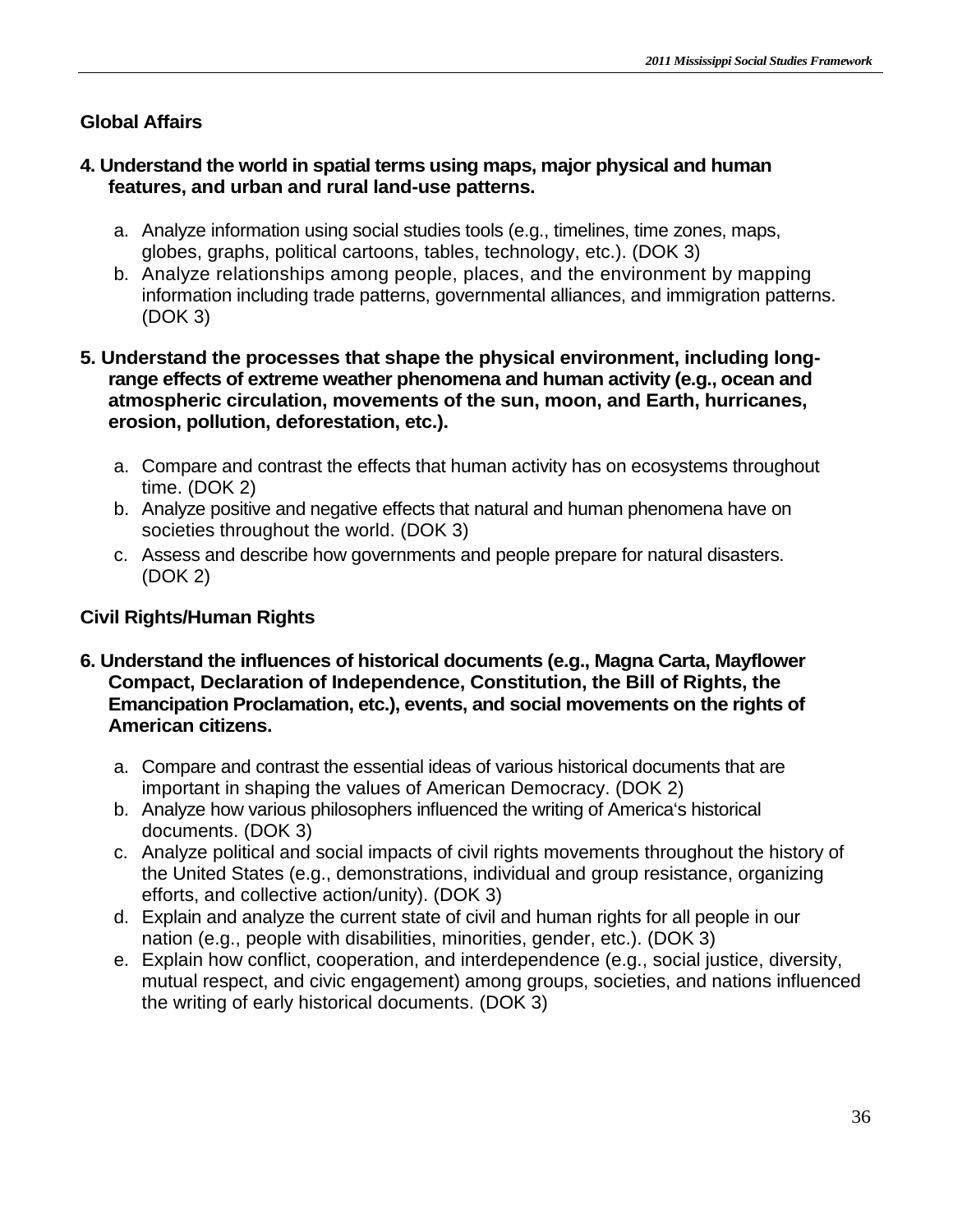- **7. Understand how geographic location affects the economic and political aspects of both the Eastern and Western Hemispheres.**
	- a. Identify and describe economic activities of both hemispheres. (DOK 3)
	- b. Analyze how physical features of a region affect the economic and political development of a population. (DOK 3)

## **Culture**

- **8. Understand how location affects the cultural aspects of both the Eastern and Western Hemispheres.**
	- a. Identify and describe the hemispheres using the five themes of geography (e.g., location, place, human/environmental interaction, movement, and region). (DOK 1)
	- b. Analyze how physical features of a region affect the cultural development of a population. (DOK 2)

\*\*\*\*Note: Districts may choose to divide this course into two semesters (geography/citizenship).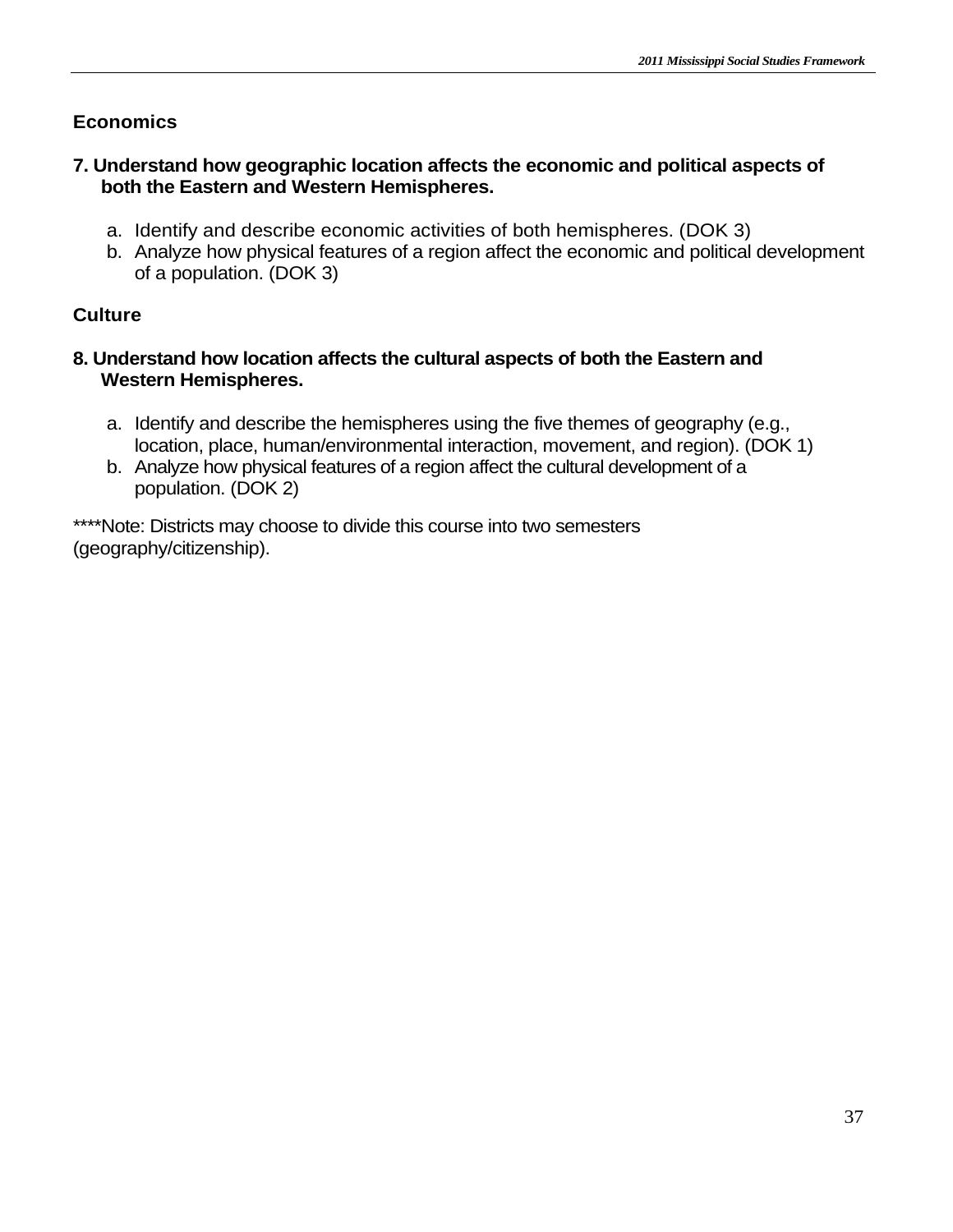## **SEVENTH GRADE (WORLD HISTORY FROM PRE-HISTORIC ERA TO THE AGE OF ENLIGHTENMENT)**

Using geography as a framework, the seventh grade course of study focuses on the cultural and historical developments of the world from prehistoric times to the Age of Enlightenment in the 18<sup>th</sup> Century. The content explores themes from the earliest civilizations and trace the evolution of civilizations from clans, to kingdoms, to empires and individual nation/states. The course content should provide a foundation for understanding global affairs. The avenues for these concepts are developed through the social studies strands.

The social studies curriculum should be taught in a developmental sequence. This means that the instruction proceeds from the simple to the complex, beginning with the child's immediate geographic world and expanding to the world, using history, civics, and economics to develop the child's knowledge and perspectives. The expanding theme that is incorporated in this framework refers to a curriculum progression in the study of people from self, families, communities, cities, regions, United States, and to the world.

The framework is comprised of five content strands: **Domestic Affairs, Global Affairs, Civil Rights/Human Rights, Economics, and Culture.** The content is expected to be taught by infusing social studies skills into the pedagogy of the course. These skills should include, but are not limited to: acquiring an understanding of change over time, distinguishing between primary and secondary sources, the analysis of primary sources, reading different sources critically, making arguments in written and oral form based on evidence, and developing a solid command of major geographic features by interpreting physical and political maps of the United States and the world's continents.

The competencies, printed in bold face type, are the required learning standards for all students. Competencies do not have to be taught in the order presented in the framework. The competencies are presented in outline form for consistency and for easy reference throughout the framework. Competencies are intentionally broad in order to allow school districts and teachers the flexibility to create a curriculum that meets the needs of their students. They may be combined and taught with other competencies throughout the school year. Competencies provide a general guideline of on-going instruction, not isolated units, activities, or skills. The competencies are not intended to be a list of content skills that are taught and recorded as ―mastered.‖

The objectives indicate how competencies can be fulfilled through a progression of content and concepts for the course. Many of the objectives are interrelated rather than sequential, which means that objectives are not intended to be taught in the specific order in which they are presented. Multiple objectives can and should be taught at the same time. The Depth of Knowledge (DOK) level indicated at the end of each objective gives an indication of the complexity of the mental processes necessary for students to perform in order to meet the learning goal of the objective.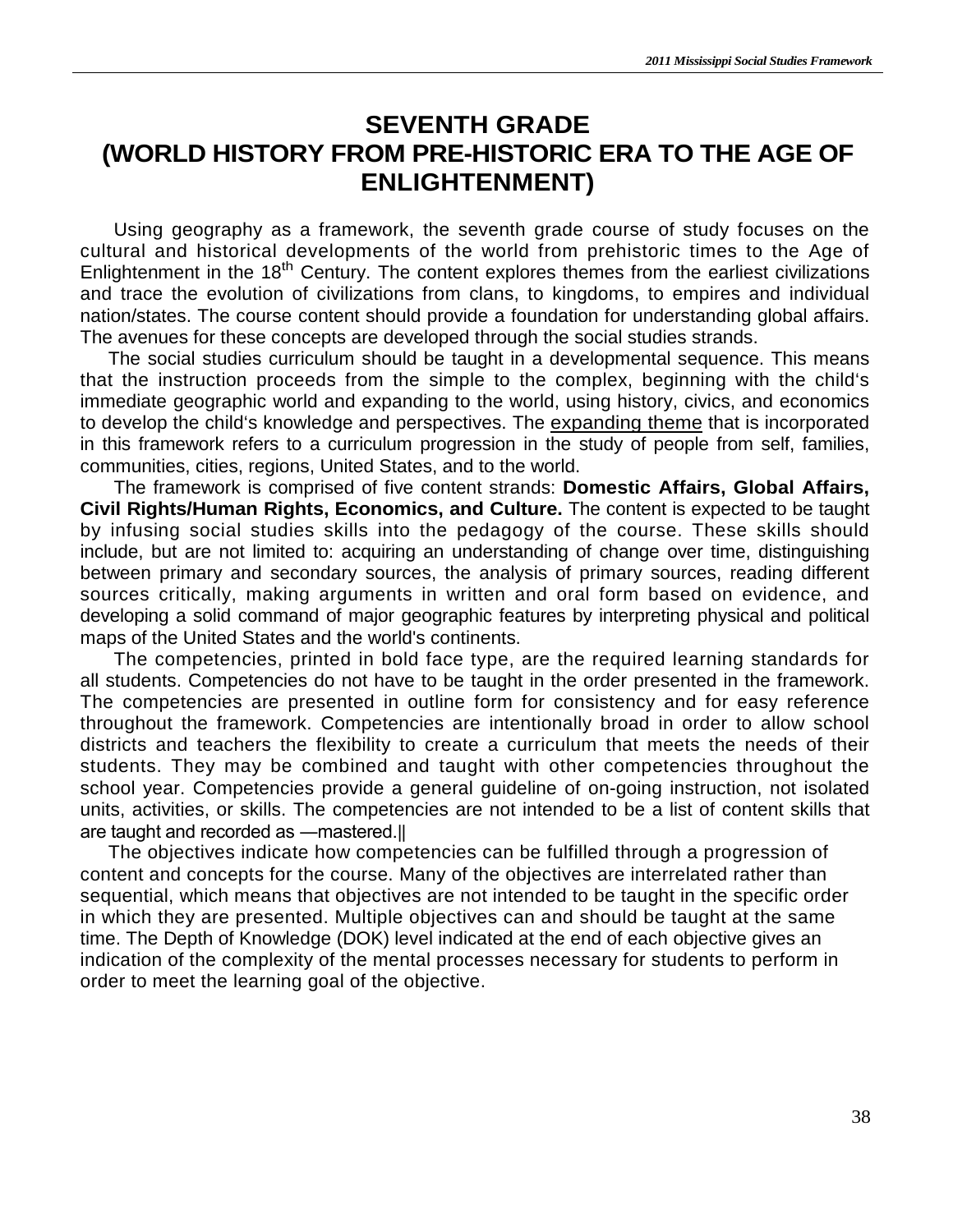## **SEVENTH GRADE (WORLD HISTORY FROM PRE-HISTORIC ERA TO THE AGE OF ENLIGHTENMENT)**

#### **CONTENT STRANDS:**

**Domestic Affairs Economics Global Affairs Civil Rights/Human Rights**

## **COMPETENCIES AND OBJECTIVES**

#### **Domestic Affairs**

#### **1. Understand the biological and cultural processes that shaped the earliest human communities.**

- a. Examine a variety of scientific methods used by archaeologists, geologists, and anthropologists to determine the dates of early human communities. (DOK 2)
- b. Investigate the approximate chronology and sequence of early hominid evolution in Africa from the Australopithecines to Homo erectus. (DOK 2)
- c. Identify current and past theories regarding the processes by which human groups populated the major world regions. (DOK 1)
- d. Discuss possible social, cultural, and/or religious meanings inferred from late Paleolithic cave paintings. (DOK 2)

#### **2. Understand unique features of Asian, European and African civilizations and how they have impacted the development of those civilizations.**

- a. Identify and describe the following governmental forms: democracy, aristocracy/oligarchy, absolutism, constitutionalism, totalitarianism, monarchy and republic. (DOK 1)
- b. Analyze the concept of "civilization" (e.g., the various criteria used to define "civilization"; fundamental differences between civilizations and other forms of social organization, such as hunter-gatherer bands, Neolithic agricultural societies, and pastoral nomadic societies; how Mohenjo-Daro meets criteria for defining civilization). (DOK 3)
- c. Apply the five themes of geography (e.g., location, place, human/environmental interaction, movement, and region) to describe various civilizations in Asia, Europe and Africa. (DOK 3)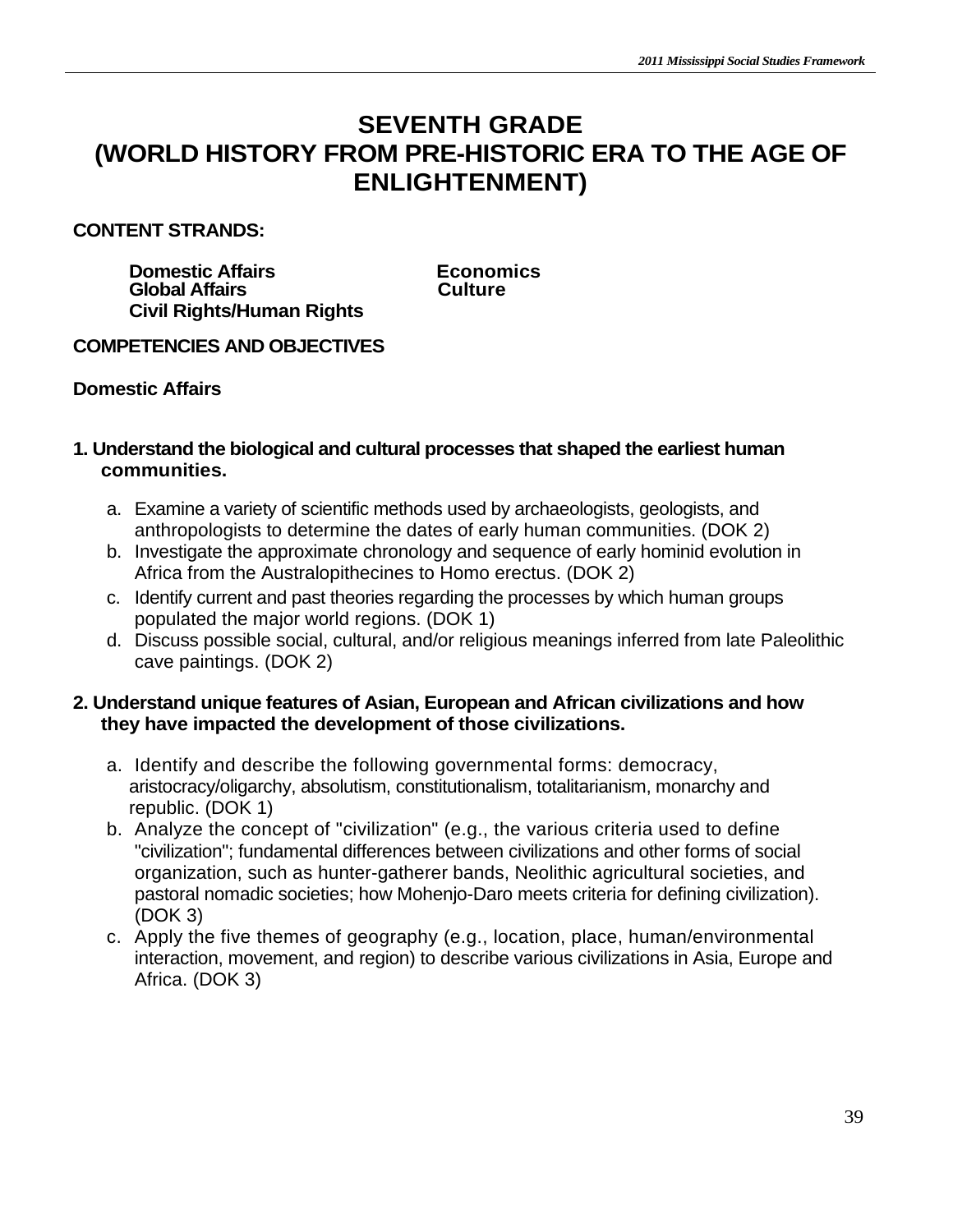## **Global Affairs**

## **3. Understand the political, social, and cultural consequences of population movements and militarization in Eurasia in the second millennium BCE.**

- a. Examine the significant events, actors, and trends among early Egyptian, Mycenaean, and Aryan cultures. (DOK 1)
- b. Explain the emergence of civilizations in Southwest Asia, the Nile valley, India, China, and the Eastern Mediterranean and how they represented a decisive transformation in human history. (DOK 2)
- c. Investigate and summarize how the introduction of technology affected the relationship between civilizations (e.g., Egyptians and the Hittites, etc.). (DOK 2)

## **4. Understand how large-scale empires arose in the Mediterranean Basin, China, and India from 500 BCE to 300 CE.**

- a. Identify the significant individuals and achievements of ancient Roman, Chinese, and India society. (DOK 1)
- b. Analyze the influence of the economic and political framework of Roman society on global expansion of civilization (e.g., how Roman unity contributed to the growth of trade among lands of the Mediterranean basin; the importance of Roman commercial connections with Sub-Saharan Africa, India, and East Asia; the history of the Punic Wars and the consequences of the wars for Rome; the major phases of Roman expansion, including the Roman occupation of Britain). (DOK 3)
- c. Explain the fundamental social, political, and cultural characteristics of Chinese society under early imperial dynasties. (DOK 2)
- d. Explain the major religious beliefs and social framework in India during the Gangetic states and the Mauryan Empire. (DOK 2)

## **Civil Rights/Human Rights**

## **5. Understand the civil and human development of various civilizations of Asia, Europe, and Africa from rise to fall.**

- a. Cite evidence of human social relations as to the cause of the fall of civilizations of Asia, Europe and Africa. (DOK 2)
- b. Describe the relationship among various groups of people (e.g., peasants and aristocracy, dictators and common people, monarchs and subjects, men and women, Christians and Muslims, etc.) and how it may have characterized the societies in various regions in of Europe, Asia, and Africa from the fall of the Roman Empire through the Middle Ages. (DOK 2)
- c. Analyze the evolution of human rights throughout the history of various civilizations (e.g., Hammurabi's Code, Plebeians of Rome, Magna Carta, etc.). (DOK 3)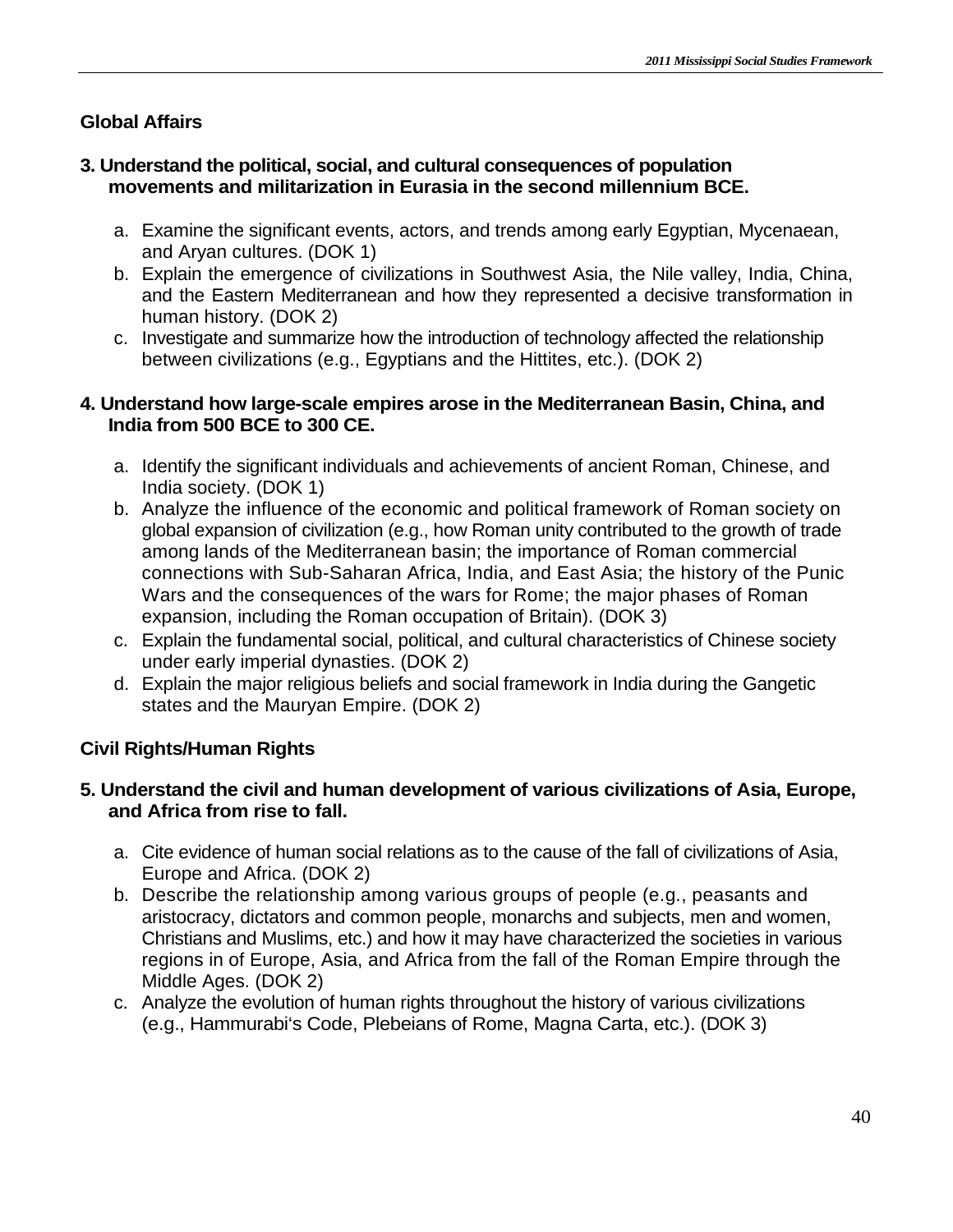### **6. Understand the economic processes that contributed to the emergence of early civilizations of Asia, Europe and Africa.**

- a. Analyze how local conditions affect agricultural, settlement, exchange and migration patterns in various regions of the world. (DOK 3)
- b. Cite archaeological evidence of the social and cultural conditions of early civilizations in regions around the world and how they were influenced by the economic development of those regions. (DOK 2)

## **7. Understand how technological advances affected the economic development of civilizations of Asia, Europe and Africa.**

- a. Explain and analyze the technological advances of early man, such as irrigation, farming, and domestication of animals that led man from prehistory to civilization. (DOK 3)
- b. Analyze the effects of technology on trade at different times throughout history. (DOK 3)

## **Culture**

## **8. Understand how information concerning prehistoric and historic groups contributes to the study of a civilization's cultural development.**

- a. Analyze the significance of various archaeological and anthropological findings and historical sites (e.g., Champollion's discovery of Rosetta stone, Pompeii, Akrotiri, etc.). (DOK 3)
- b. Compare and contrast the religions of Judaism, Christianity, Islam, etc. (DOK 2)
- c. Explain how political and economic changes during the Middle Ages led to the Renaissance. (DOK 2)
- d. Evaluate the effects of contact among cultures of Europe, Asia, and Africa (e.g., Crusades, explorations, trade, communication, technology, etc.). (DOK 3)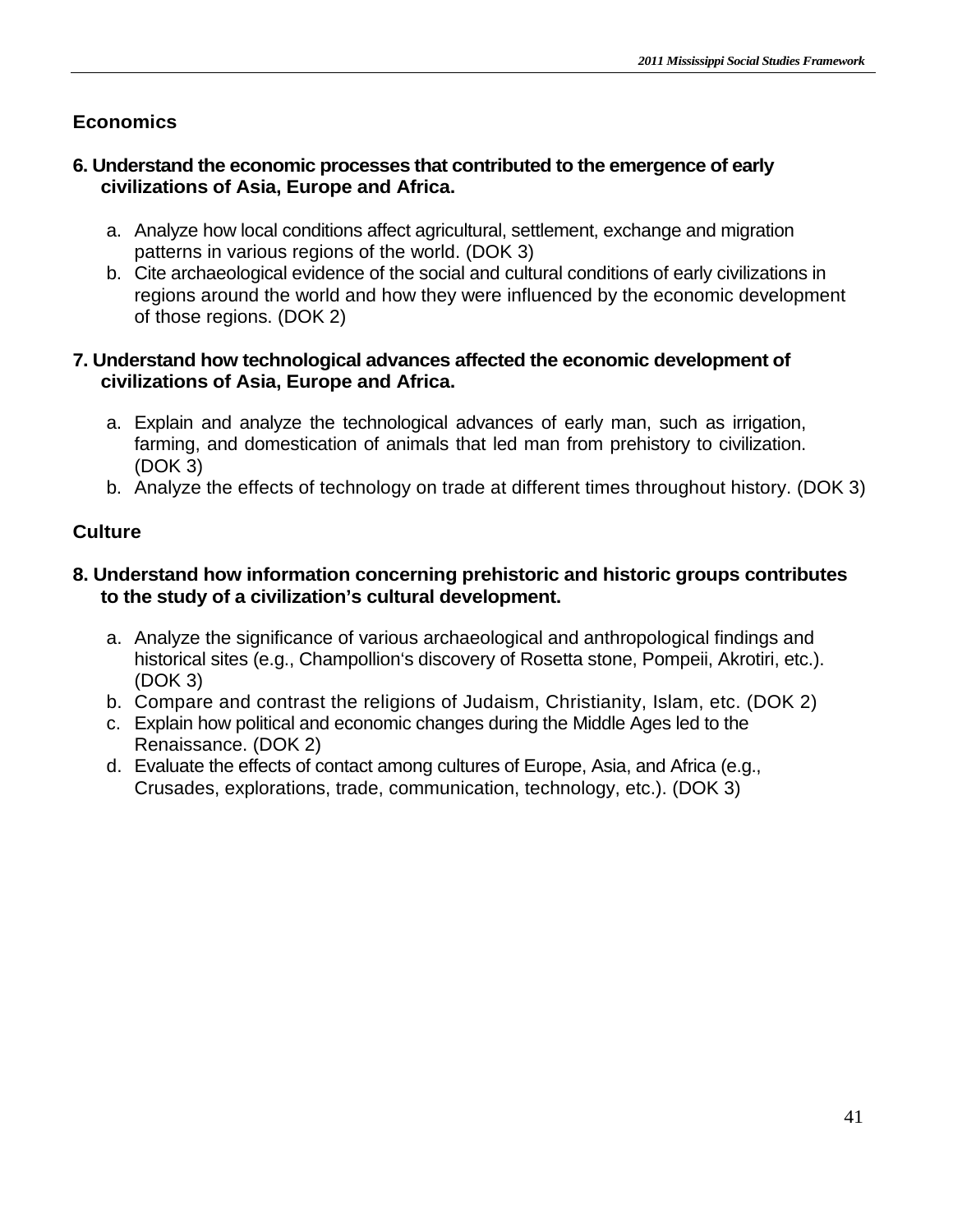## **EIGHTH GRADE (UNITED STATES HISTORY FROM EXPLORATION THROUGH RECONSTRUCTION)**

The eighth grade course of study focuses on the historical development of the United States from Exploration through Reconstruction. Examining the events involving Native Americans and various European settlers, students should understand origins of political ideas which led to the development of our democratic society and critical events in the founding of the United States. Students should discover how conflicts over political and economic ideologies marked the course of United States history through the Reconstruction period.

The social studies curriculum should be taught in a developmental sequence. This means the instruction proceeds from the simple to the complex, beginning with the child's immediate geographic world and expanding to the world, using history, civics, and economics to develop the child's knowledge and perspectives. The expanding theme that is incorporated in this framework refers to a curriculum progression in the study of people from self, families, communities, cities, regions, United States, and to the world.

The framework is comprised of five content strands: **Domestic Affairs, Global Affairs, Civil Rights/Human Rights, Economics, and Culture.** The content is expected to be taught by infusing social studies skills into the pedagogy of the course. These skills should include, but are not limited to: acquiring an understanding of change over time, distinguishing between primary and secondary sources, the analysis of primary sources, reading different sources critically, making arguments in written and oral form based on evidence in support of a thesis, and developing a solid command of major geographic features by interpreting physical and political maps of the United States and the world's continents.

The competencies, printed in bold face type, are the required learning standards for all students. Competencies do not have to be taught in the order presented in the framework. The competencies are presented in outline form for consistency and for easy reference throughout the framework. Competencies are intentionally broad in order to allow school districts and teachers the flexibility to create a curriculum that meets the needs of their students. They may be combined and taught with other competencies throughout the school year. Competencies provide a general guideline of on-going instruction, not isolated units, activities, or skills. The competencies are not intended to be a list of content skills that are taught and recorded as ―mastered.‖

The objectives indicate how competencies can be fulfilled through a progression of content and concepts for the course. Many of the objectives are interrelated rather than sequential, which means that objectives are not intended to be taught in the specific order in which they are presented. Multiple objectives can and should be taught at the same time. The Depth of Knowledge (DOK) level indicated at the end of each objective gives an indication of the complexity of the mental processes necessary for students to perform in order to meet the learning goal of the objective.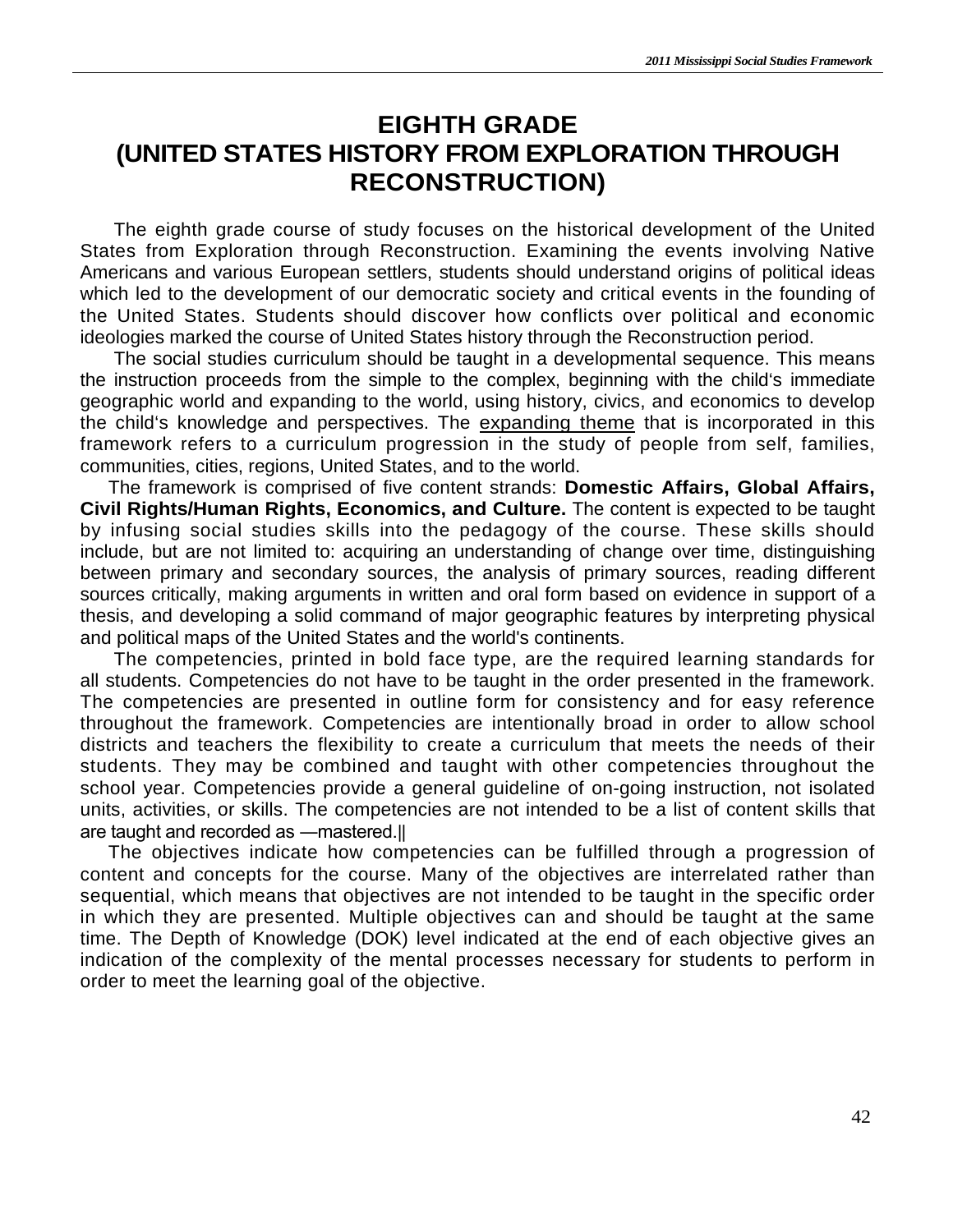## **EIGHTH GRADE (UNITED STATES HISTORY FROM EXPLORATION THROUGH RECONSTRUCTION)**

#### **CONTENT STRANDS:**

**Domestic Affairs Economics Global Affairs Culture Civil Rights/Human Rights**

#### **COMPETENCIES AND OBJECTIVES**

**Domestic Affairs**

- **1. Understand the major events, actors and ideas that precipitated the founding of the nation and relate their significance to the development of American constitutional democracy.**
	- a. Describe the relationship between the moral and political ideas of the Great Awakening, the Enlightenment, and Western Political philosophies and the development of revolutionary sentiment among the colonists. (DOK 2)
	- b. Analyze the philosophy of government expressed in the Declaration of Independence, with an emphasis on government as a means of protecting individual rights (e.g., phrases such as ―all men are created equal, that they are endowed by their Creator with certain unalienable Rights‖). (DOK 3)
	- c. Explain major events (The Stamp Act, The Intolerable Acts, Boston Tea Party, First Continental Congress, etc.) that led to the beginning of the American Revolutionary War. (DOK 2)
	- d. Compare and contrast the major documents and works (e.g., Magna Carta, Declaration of Independence, Articles of Confederation, the United States Constitution, Bill of Rights, *the Federalist Papers*, etc.) that laid the foundation for American democracy. (DOK 2)
	- e. Describe and explain the role of the Founding Fathers (e.g., Washington, Adams, Hamilton, Jefferson) and their impact on the development of America's political landscape. (DOK 2)

#### **2. Understand how technology, geography, and social conflict has impacted the development of the United States.**

- a. Discuss the influence of industrialization and technological developments in the various regions of the U.S., including human changes to the landscape and how the physical geography affected human actions (e.g., growth of cities, deforestation, farming, mineral extraction). (DOK 2)
- b. Cite evidence and evaluate the importance of improvements in transportation and communication (e.g., steamboats, railroads, canals, telegraph, etc.) in the development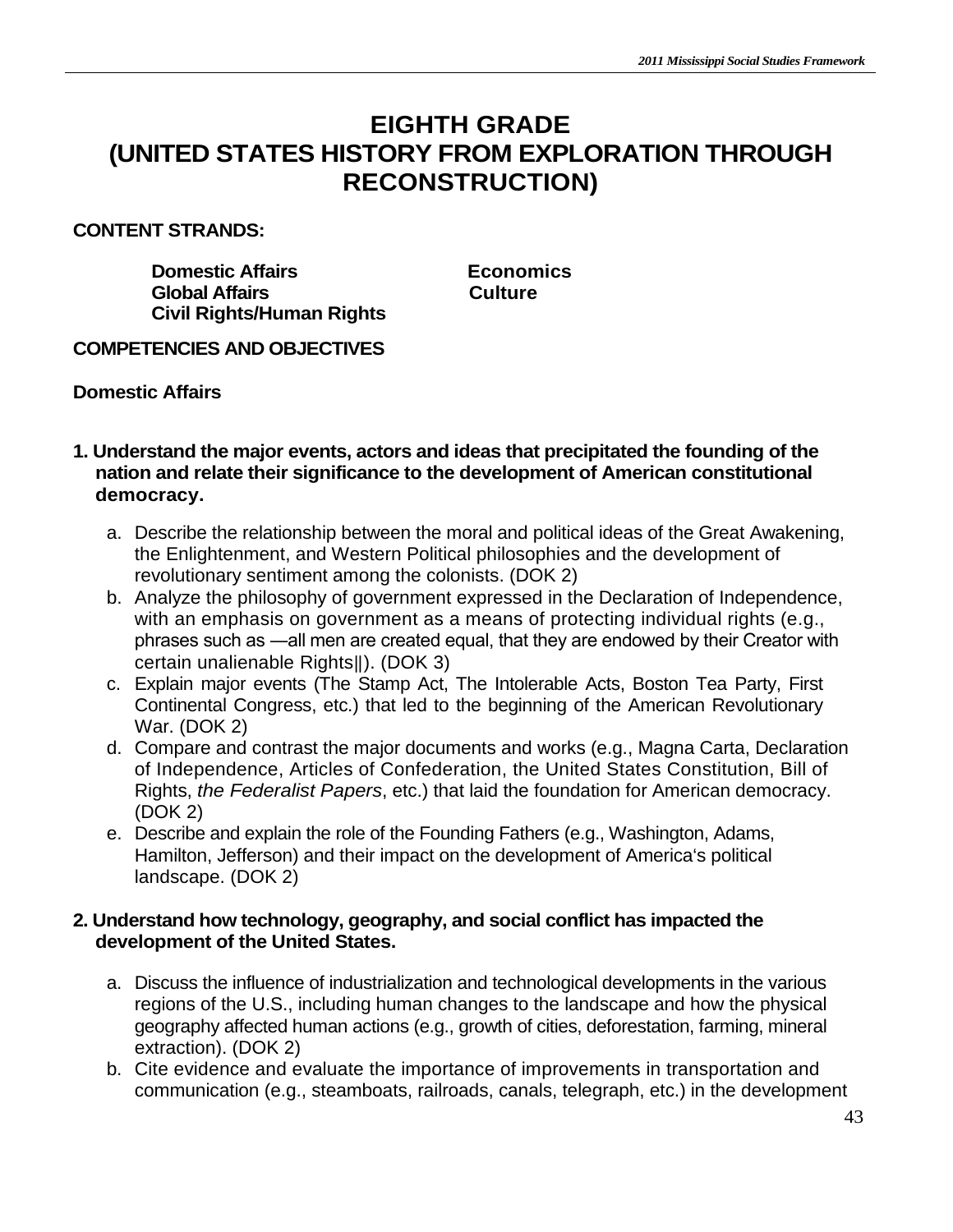of American society. (DOK 3)

- c. Describe the purpose, challenges, and economic incentives associated with westward expansion, including the concept of Manifest Destiny (e.g., the Lewis and Clark expedition, accounts of the removal of Indians, the Cherokees' — Trail of Tears, || settlement of the Great Plains) and the territorial acquisitions that spanned numerous decades. (DOK 2)
- d. Trace the origins and development of slavery; its effects on African Americans and on the nation's political, social, religious, economic, and cultural development; and identify the strategies that were tried to both overturn and preserve it. (DOK 2)
- e. Analyze the causes, key events, and consequences of the Civil War. (DOK 3)
- f. Evaluate and examine the Reconstruction Era (using primary and secondary sources such as political cartoons, documents, letters, etc.). (DOK 3)

## **Global Affairs**

#### **3. Understand how geography and politics have influenced the historical development of the United States in the global community.**

- a. Examine the exploration and colonization periods of the United States using social studies tools (e.g., timelines, time zones, maps, globes, graphs, political cartoons, tables, technology, etc.). (DOK 2)
- b. Analyze how the American Revolution impacted other nations, (e.g. France, Canada, Spain, Mexico, etc.). (DOK 3)
- c. Analyze U.S. foreign policy in the early period prior to reconstruction. (DOK 3)

## **Civil Rights/Human Rights**

## **4. Understand the impact of American ideals and institutions on the development of American democracy.**

- a. Analyze how conflict, cooperation, and interdependence (e.g., social justice, diversity, mutual respect, and civic engagement) among groups, societies, and nations influenced the writing of early historical documents. (DOK 3)
- b. Study the lives of formerly enslaved African Americans who gained freedom in the North and founded schools and churches to advance their rights and communities. (DOK 2)
- c. Examine the women's suffrage movement (e.g., biographies, writings, and speeches of Elizabeth Cady Stanton, Margaret Fuller, Lucretia Mott, Susan B. Anthony). (DOK 2)
- d. Research and analyze political and social impacts of civil rights movements throughout the history of the United States pre-Reconstruction era (e.g., slave revolts, abolitionist movement, protests over British taxation in the colonies, individual and group resistance, organizing efforts, and collective action/unity). (DOK 3)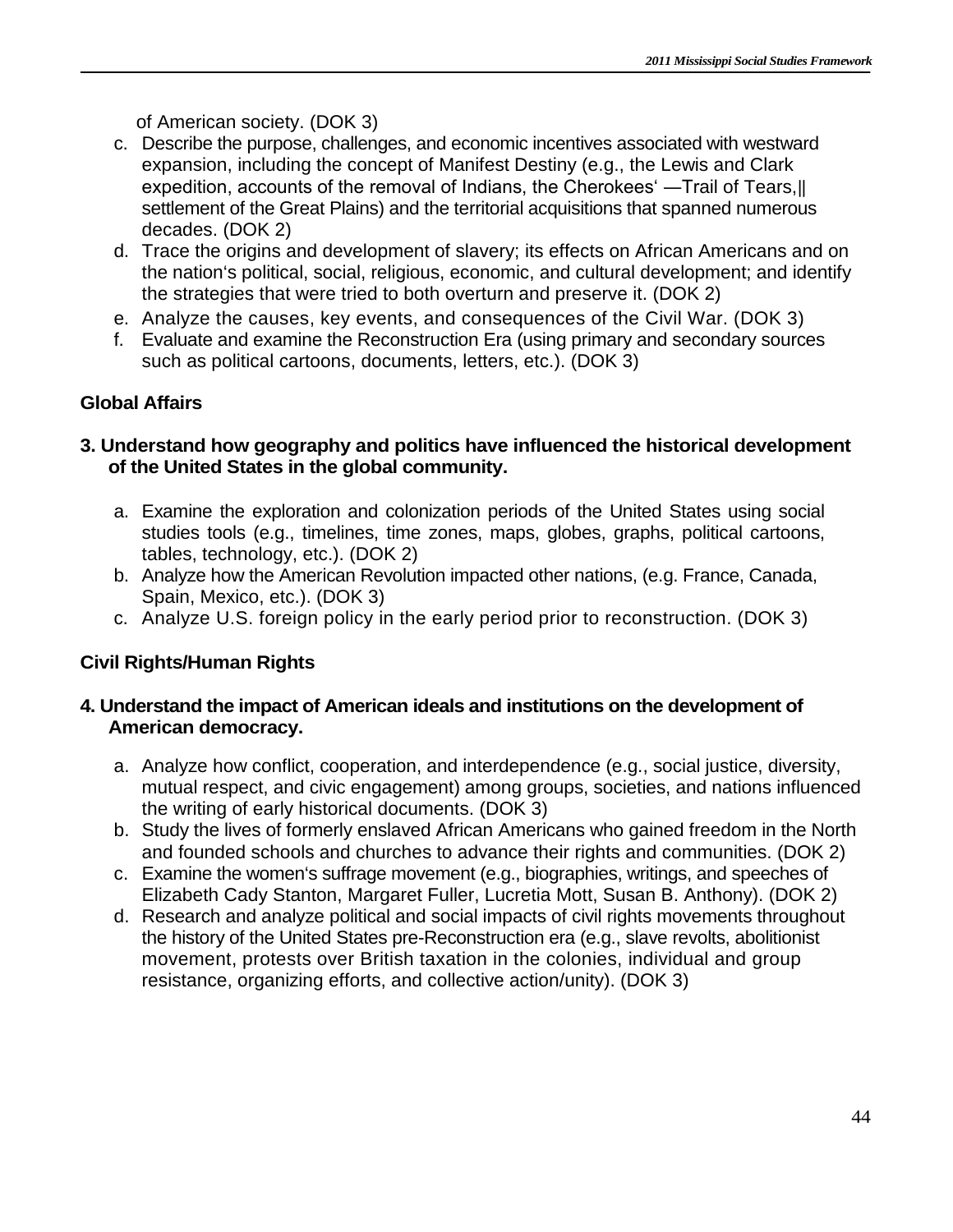#### **5. Understand the interaction of individuals, families, communities (microeconomics), businesses, and governments (macroeconomics) and the potential costs and benefits to the United States economy.**

- a. Compare and contrast the economic factors that led to the development of America (e.g., exploration, colonization, immigration, sectionalism, industry in the North vs. agriculture in the South, tariffs, etc.). (DOK 2)
- b. Analyze and evaluate the causes and effects of the Industrial Revolution, Westward Expansion, and immigration on the United States (e.g., inventions, railroads, canals, roads, gold rush, etc.). (DOK 3)

## **Culture**

## **6. Understand the purposes and principles embodied in the ideals and values of American society.**

- a. Evaluate the value and the challenge of diversity in American life. (DOK 3)
- b. Assess the importance of certain character traits in a democracy, such as civility, nationalism, freedom, authority, justice, equality, responsibility, etc. (DOK 3)
- c. Examine how American society has been influenced culturally by exploration, immigration, colonization, sectionalism, religious and social movements, etc. (DOK 3)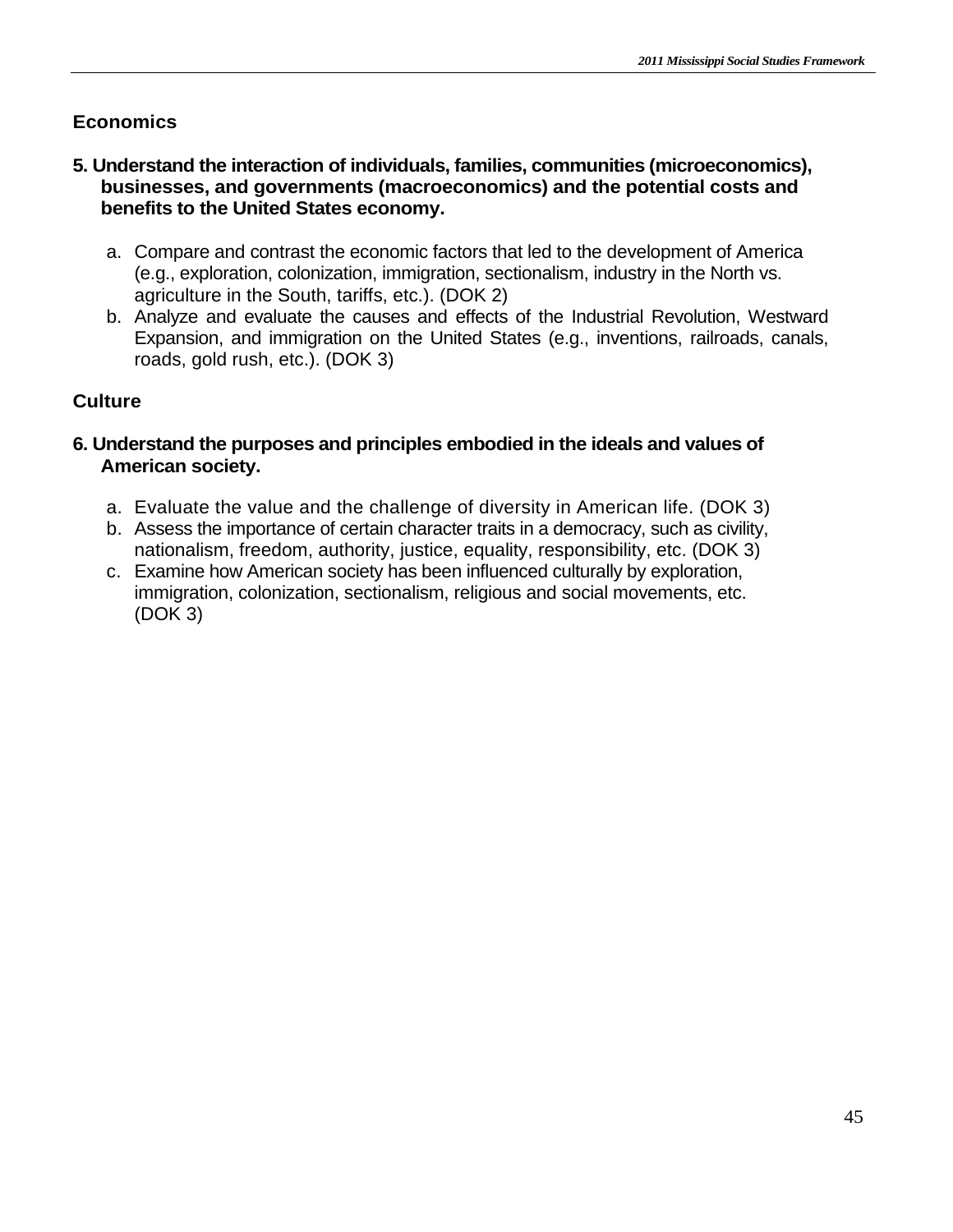## **MISSISSIPPI STUDIES**

-one half credit-

Mississippi Studies is a one semester course designed to foster appreciation for the state, its history and its culture. The content will include the geographic, historic, economic, political, and social events that have contributed to the state's development.

The course traces Mississippi's economic transition from agriculture to industry and its effort to expand participation of all its citizens in the political process. The course includes the study of the diverse contributions of the citizens of the state. Additionally, civic concepts should be developed in order to encourage active participation in the political process of the state and nation.

The framework is comprised of five content strands: **Domestic Affairs, Global Affairs, Civil Rights/Human Rights, Economics, and Culture.** The content is expected to be taught by infusing social studies skills into the pedagogy of the course. These skills should include, but are not limited to: acquiring an understanding of change over time, distinguishing between primary and secondary sources, the analysis of primary sources, reading different sources critically, making arguments in written and oral form based on evidence in support of a clearly defined thesis, and developing a solid command of major geographic features by interpreting physical and political maps of Mississippi, the United States and the world's continents.

The competencies, printed in bold face type, are the required learning standards for all students. Competencies do not have to be taught in the order presented in the framework. The competencies are presented in outline form for consistency and for easy reference throughout the framework. Competencies are intentionally broad in order to allow school districts and teachers the flexibility to create a curriculum that meets the needs of their students. They may be combined and taught with other competencies throughout the school year. Competencies provide a general guideline of on-going instruction, not isolated units, activities, or skills. The competencies are not intended to be a list of content skills that are taught and recorded as ―mastered.‖

The objectives indicate how competencies can be fulfilled through a progression of content and concepts for the course. Many of the objectives are interrelated rather than sequential, which means that objectives are not intended to be taught in the specific order in which they are presented. Multiple objectives can and should be taught at the same time. The Depth of Knowledge (DOK) level indicated at the end of each objective gives an indication of the complexity of the mental processes necessary for students to perform in order to meet the learning goal of the objective.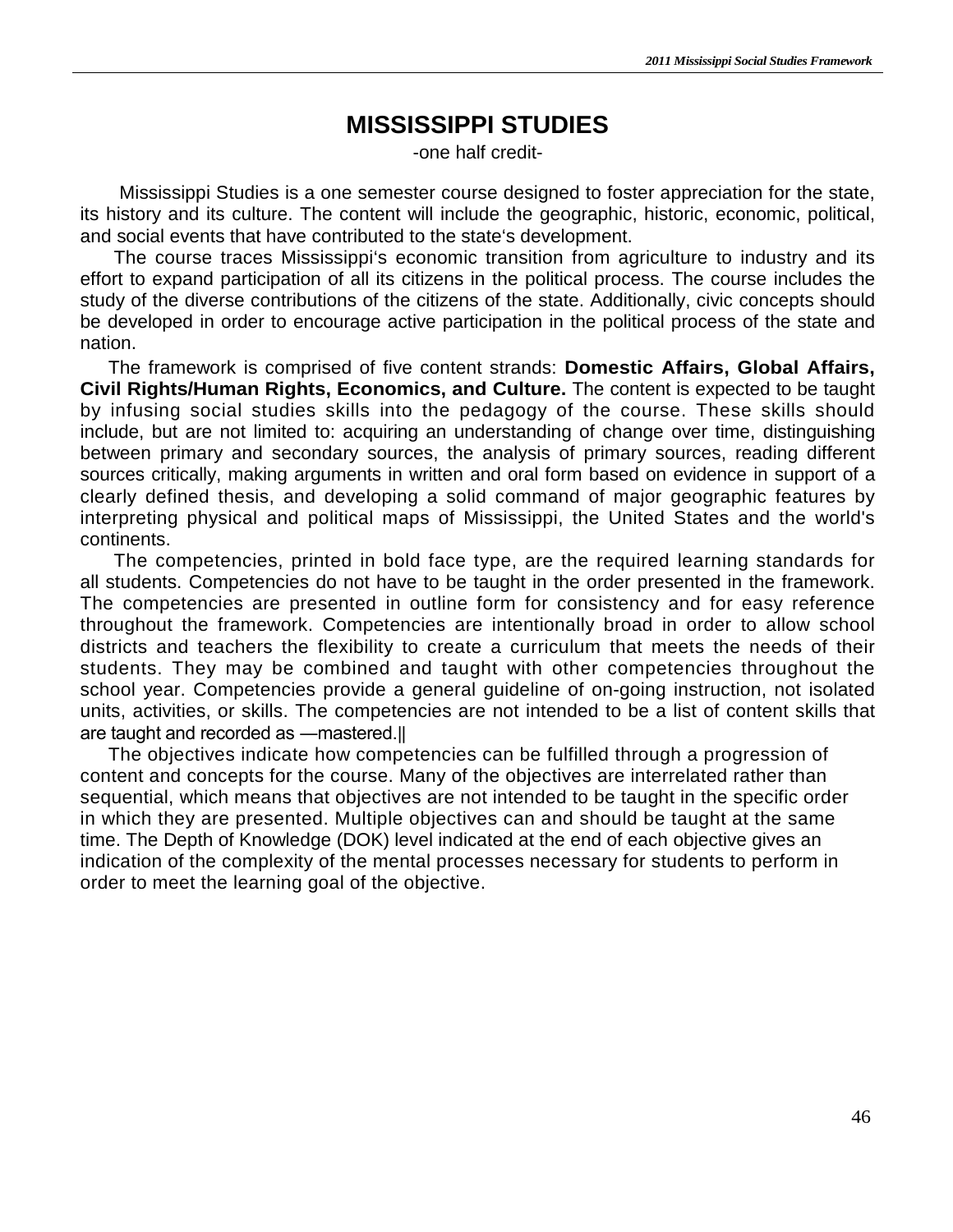## **MISSISSIPPI STUDIES**

- one half credit -

#### **CONTENT STRANDS:**

**Domestic Affairs**<br> **Global Affairs**<br> **Global Affairs Global Affairs Civil Rights/Human Rights**

#### **COMPETENCIES AND OBJECTIVES**

#### **Domestic Affairs**

#### **1. Understand how geography, history, and politics have influenced the development of Mississippi**.

- a. Identify the major (Chickasaw, Choctaw, and Natchez) and minor (Biloxi, Tunica) Native American groups found living in Mississippi by the first European explorers in the region and discuss their governmental, economic and ecological systems. (DOK 1)
- b. Describe the social, economic and political context of Mississippi when it was held by France, England and Spain and describe the process by which the Mississippi territory was admitted to the United States. (DOK 1)
- c. Analyze the development of slavery in Mississippi including the various factors (economic, geographic, and social) that contributed to its development and explain the opposition to slavery in Mississippi. (DOK 2)
- d. Trace the events that led to the secession of Mississippi from the Union in 1861 and explain why certain groups opposed the secession. (DOK 1)
- e. Compare and contrast the four constitutions of Mississippi and explain the reasons for their development. (DOK 2)
- f. Identify and locate major geographical features of Mississippi and how they contribute to the social and economic development of the state. (DOK 1)

#### **2. Understand the major responsibilities of state and local government and how they are executed.**

- a. Identify and describe the duties of the three branches of state government in Mississippi. (DOK 1)
- b. Examine the various forms of local governments (i.e., city managers, municipal supervisors, mayor/city council, etc.) and evaluate how they help meet the needs of local communities. (DOK 2)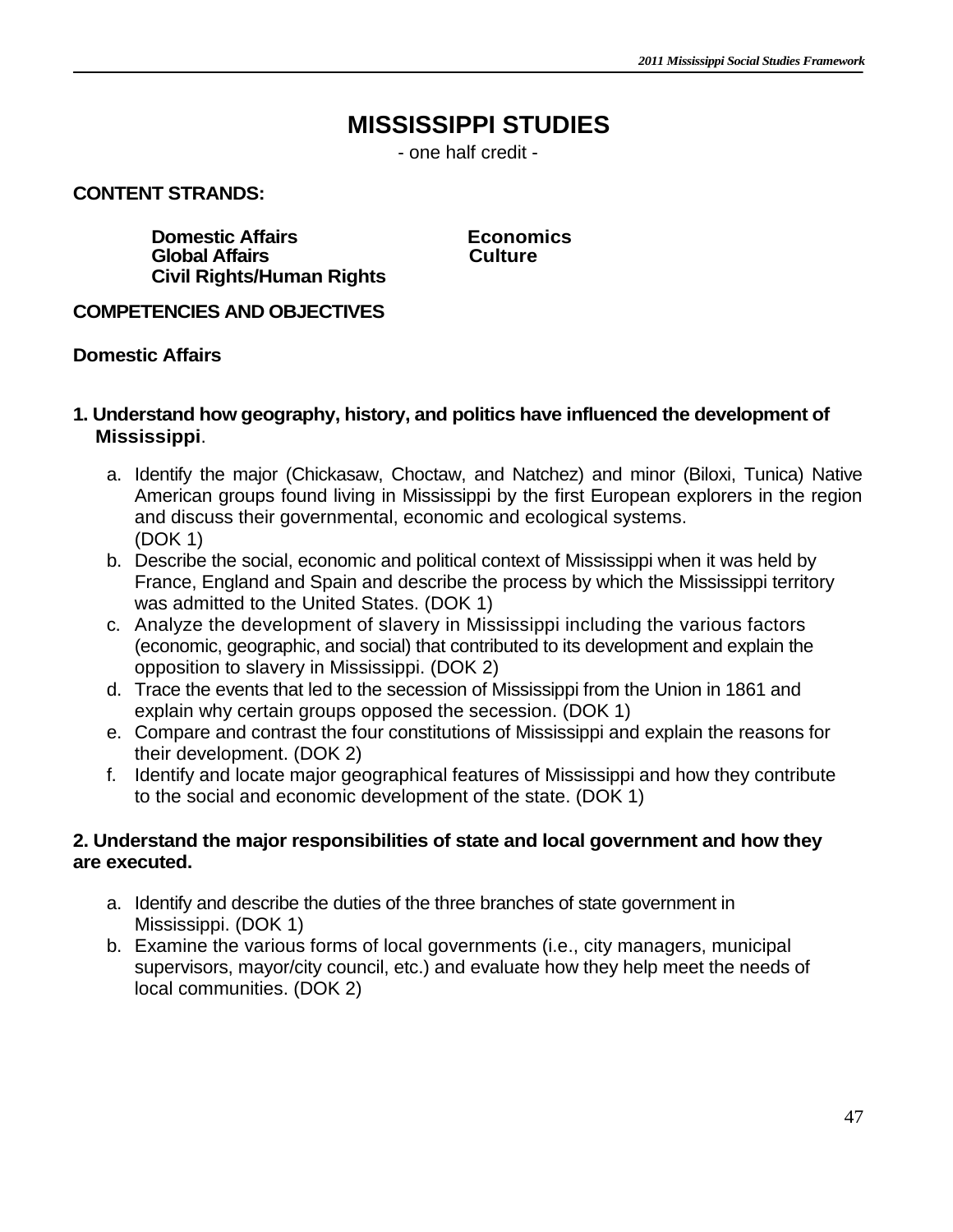## **Global Affairs**

### **3. Understand the role that Mississippi has played in international, political, and economic affairs.**

- a. Cite specific evidence of Mississippi's involvement (through imports and exports) in the global economy including communication, technology, transportation, education and manufacturing. (DOK 2)
- b. Cite evidence of the growing international diversity of the Mississippi population by identifying the various immigrant groups in Mississippi during the  $20<sup>th</sup>$  and  $21<sup>st</sup>$  centuries and analyze their motivations (or push-pull factors) for migrating to the state. (DOK 2)

## **Civil Rights/Human Rights**

#### **4. Understand and describe the historical circumstances and conditions that necessitated the development of civil rights and human rights protections and/or activism for various minority groups in Mississippi.**

- a. Compare and contrast *de facto* segregation and *de jure* segregation in Mississippi from 1890 to the present, including the rise of Jim Crow era events and actors (i.e., Ross Barnett, James Eastland, the integration of University of Mississippi, Sovereignty Commission, etc.), and their impact on Mississippi's history and contemporary society. (DOK 2)
- b. Identify and explain the significance of the major actors, groups and events of the Civil Rights Movement in the mid 20th century in Mississippi (i.e., Fannie Lou Hamer, Medgar Evers, Dr. T.R.M. Howard, James Meredith, Freedom Rides, Freedom Summer, Mississippi Freedom Democratic Party, COFO, CORE, etc.). (DOK 2)
- c. Compare and contrast the development and resulting impact of civil rights movements (e.g., women's suffrage, African American liberation, Native American citizenship and suffrage, immigration rights, etc.) in Mississippi. (DOK 2)
- d. Investigate and describe the state government's responses to the *Brown v. Board of Education of Topeka, Kansas* Supreme Court decision in the 1950s, 1960s and 1970s. (DOK 2)

## **Economics**

#### **5. Understand the importance of how geography, history, and politics affect the economic life of Mississippi from the past to the present.**

- a. Identify and analyze the economic development over time of major industries in Mississippi (including but not limited to agricultural production, manufacturing, rise of machines, boll weevil, development of natural resources, international investments, the Great Migration, etc.). (DOK 3)
- b. Analyze the economic impact of the Civil War on Mississippi. (DOK 3)
- c. Explain the reasons why Mississippi became more industrialized in the mid-20<sup>th</sup> century.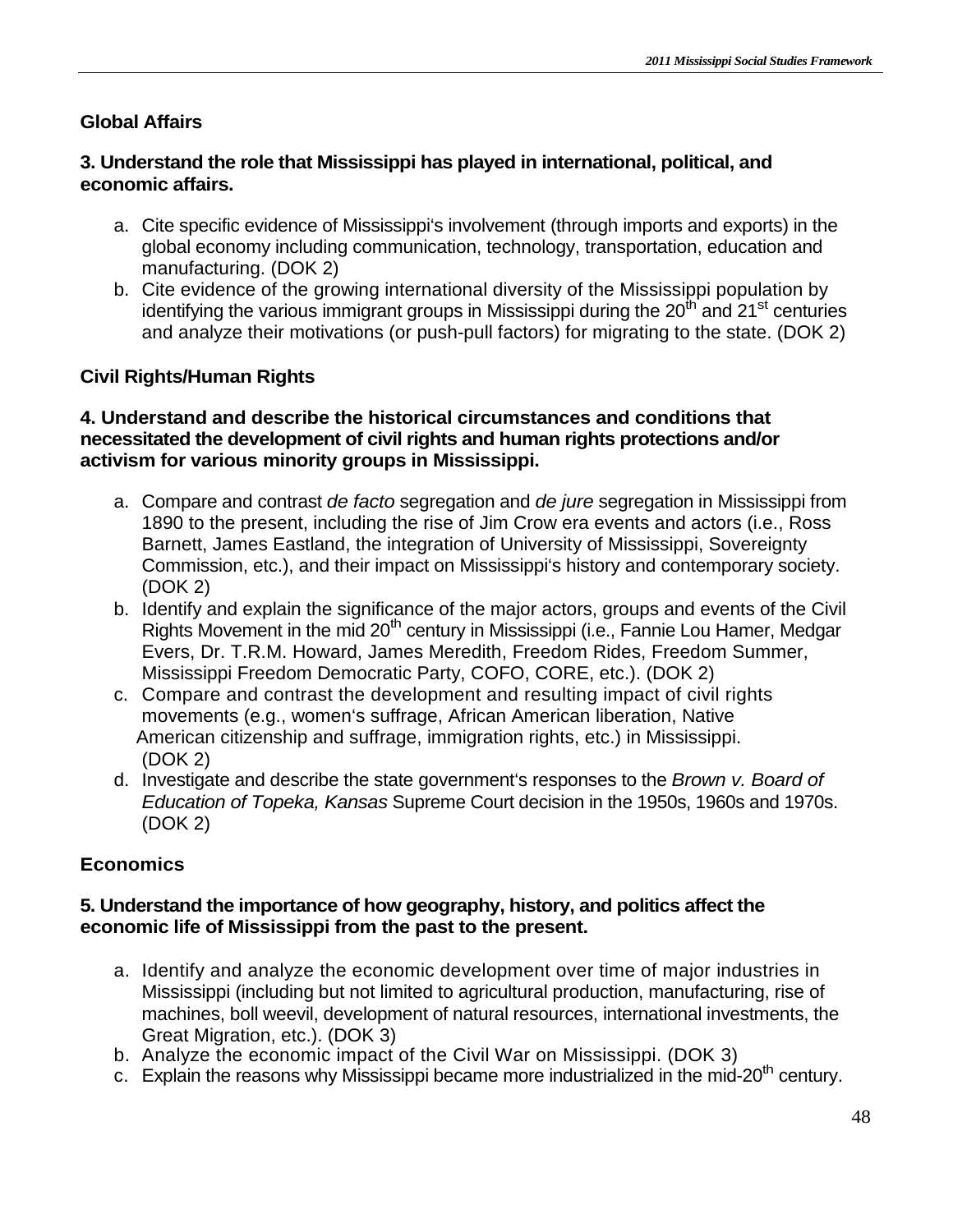(DOK 1)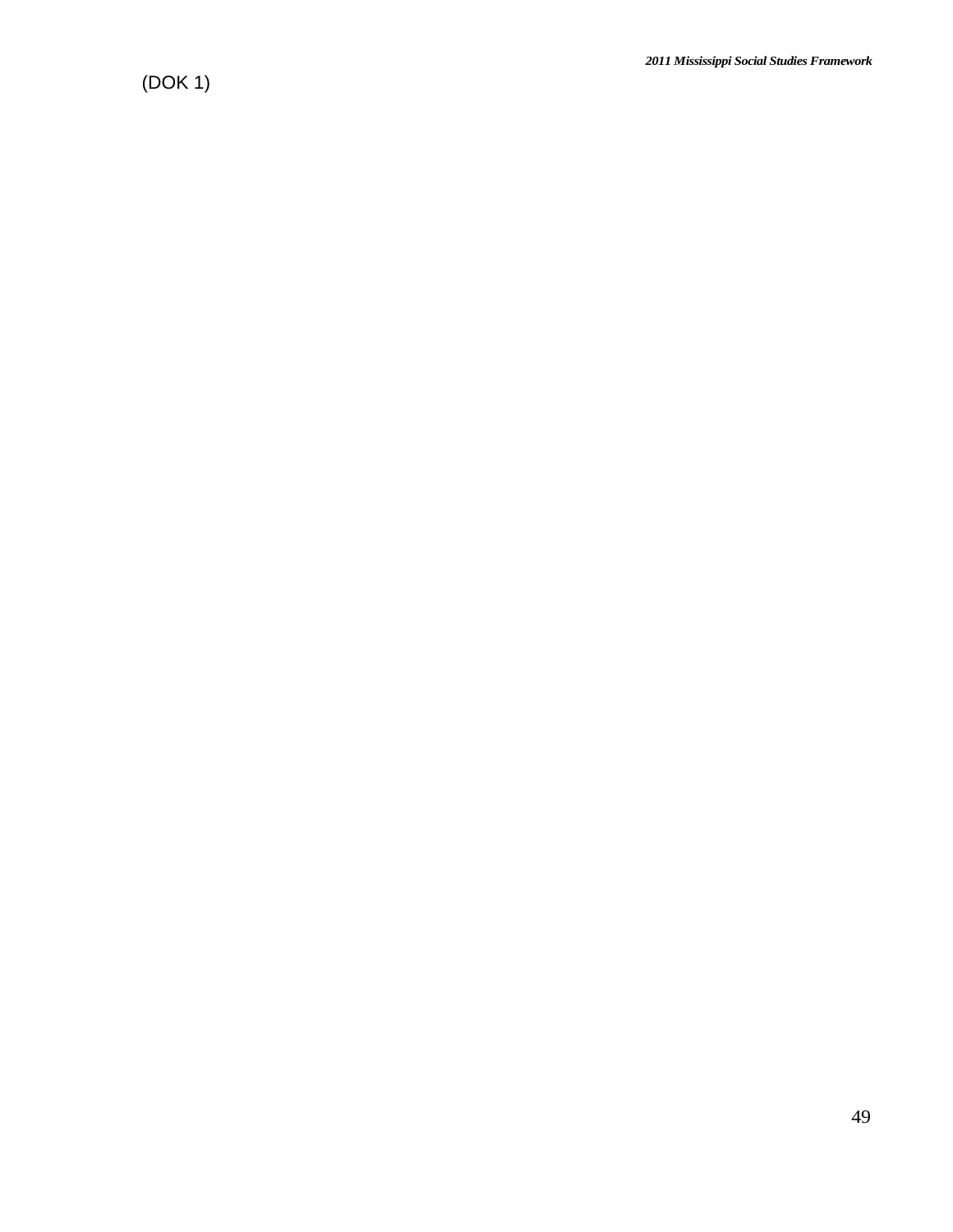d. Analyze the current trends and historic record of poverty and wealth distribution in Mississippi. (DOK 3)

## **Culture**

## **6. Understand the trends, ideologies, and artistic expressions in Mississippi over time and place.**

- a. Examine the cultural impact of Mississippi artists, musicians and writers on the state, nation and world. (DOK 2)
- b. Analyze the ways Mississippians have adapted to change and continue to address cultural issues unique to the state (e.g., the establishment of historical and commemorative markers for Civil Rights Movement and Confederate icons). (DOK 3)
- c. Analyze the impact of religious traditions upon the daily lives of Mississippians from the era of European exploration to the present. (DOK 3)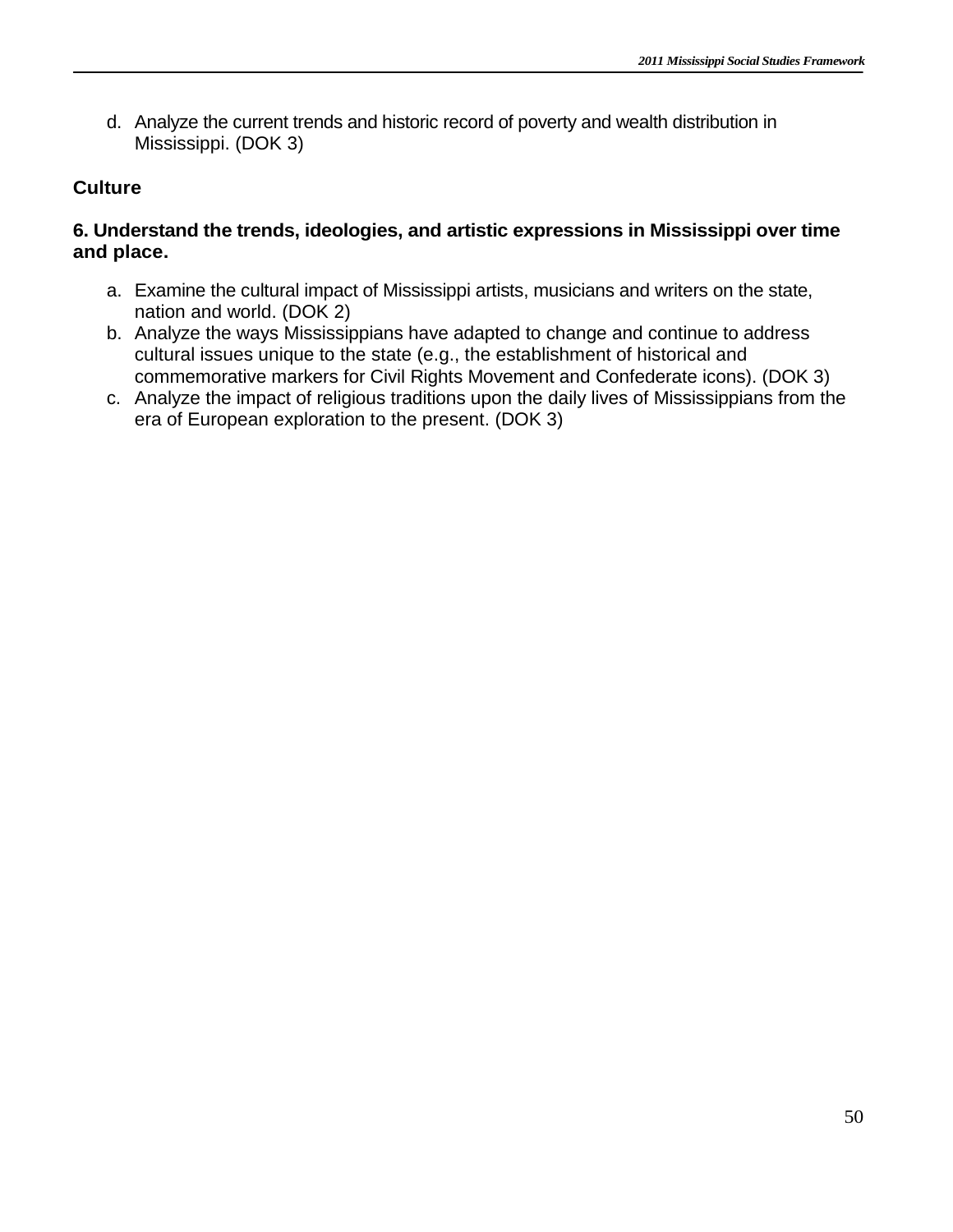# **UNITED STATES GOVERNMENT**

-one half credit-

Government and Civic Engagement should provide students with an understanding of civic life, politics, and the constitutional process. It should also provide a basis for understanding the rights and responsibilities of citizens and a framework for competent and active participation. The formal curriculum should be augmented by related learning experiences in both school and community.

The framework is comprised of five content strands: **Domestic Affairs, Global Affairs, Civil Rights/Human Rights, Economics, and Culture.** The content is expected to be taught by infusing social studies skills into the pedagogy of the course. These skills should include, but are not limited to: acquiring an understanding of change over time, distinguishing between primary and secondary sources, the analysis of primary sources, reading different sources critically, making arguments in written and oral form based on evidence in support of a clearly defined thesis, and developing a solid command of major geographic features by interpreting physical and political maps of Mississippi, the United States and the world's continents.

The competencies, printed in bold face type, are the required learning standards for all students. Competencies do not have to be taught in the order presented in the framework. The competencies are presented in outline form for consistency and for easy reference throughout the framework. Competencies are intentionally broad in order to allow school districts and teachers the flexibility to create a curriculum that meets the needs of their students. They may be combined and taught with other competencies throughout the school year. Competencies provide a general guideline of on-going instruction, not isolated units, activities, or skills. The competencies are not intended to be a list of content skills that are taught and recorded as ―mastered.‖

The objectives indicate how competencies can be fulfilled through a progression of content and concepts for the course. Many of the objectives are interrelated rather than sequential, which means that objectives are not intended to be taught in the specific order in which they are presented. Multiple objectives can and should be taught at the same time. The Depth of Knowledge (DOK) level indicated at the end of each objective gives an indication of the complexity of the mental processes necessary for students to perform in order to meet the learning goal of the objective.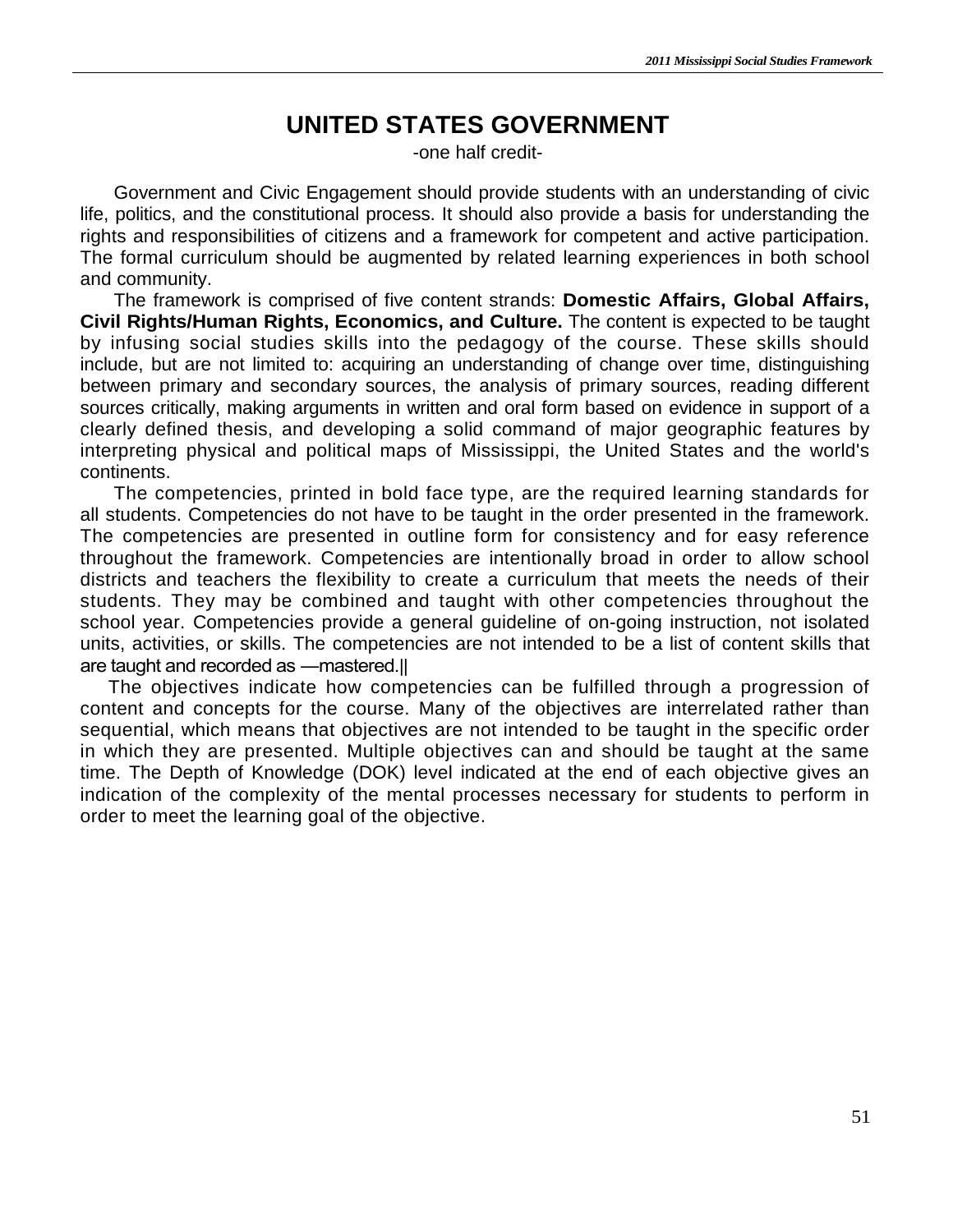# **UNITED STATES GOVERNMENT**

-one half credit-

#### **CONTENT STRANDS:**

**Domestic Affairs Economics Global Affairs Civil Rights/Human Rights**

#### **COMPETENCIES AND OBJECTIVES**

#### **Domestic Affairs**

#### **1. Understand the fundamental principles and moral values of American democracy as expressed in the U.S. Constitution and other important documents of American democracy.**

- a. Explain how the U.S. Constitution calls for a system of shared powers, specifies the role of organized interests, details checks and balances, and explains the importance of an independent judiciary, enumerated powers, rule of law, federalism, and civilian control of the military. (DOK 2)
- b. Explain how the Founding Fathers' realistic view of human nature led directly to the establishment of a constitutional system that limited the power of the governors and the governed. (DOK 2)

### **2. Understand the roles and responsibilities of the three branches of government as established by the U.S. Constitution.**

- a. Analyze Article I of the Constitution as it relates to the legislative branch, including eligibility for office and lengths of terms of representatives and senators; election to office; the roles of the House and Senate in impeachment proceedings; the role of the vice president; the enumerated legislative powers; and the process by which a bill becomes a law. (DOK 2)
- b. Analyze Article II of the Constitution as it relates to the executive branch, including eligibility for office and length of term, election to and removal from office, the oath of office, and the enumerated executive powers. (DOK 2)
- c. Analyze Article III of the Constitution as it relates to judicial branch, including the length of terms of judges and the jurisdiction of the Supreme Court. (DOK 2)

#### **3. Understand the meaning, scope, and limits of rights and obligations of democratic citizenship and that the relationships among democratic citizens and government are mutable.**

a. Explain the individual's legal obligations to obey the law, serve as a juror, and pay taxes. (DOK 1)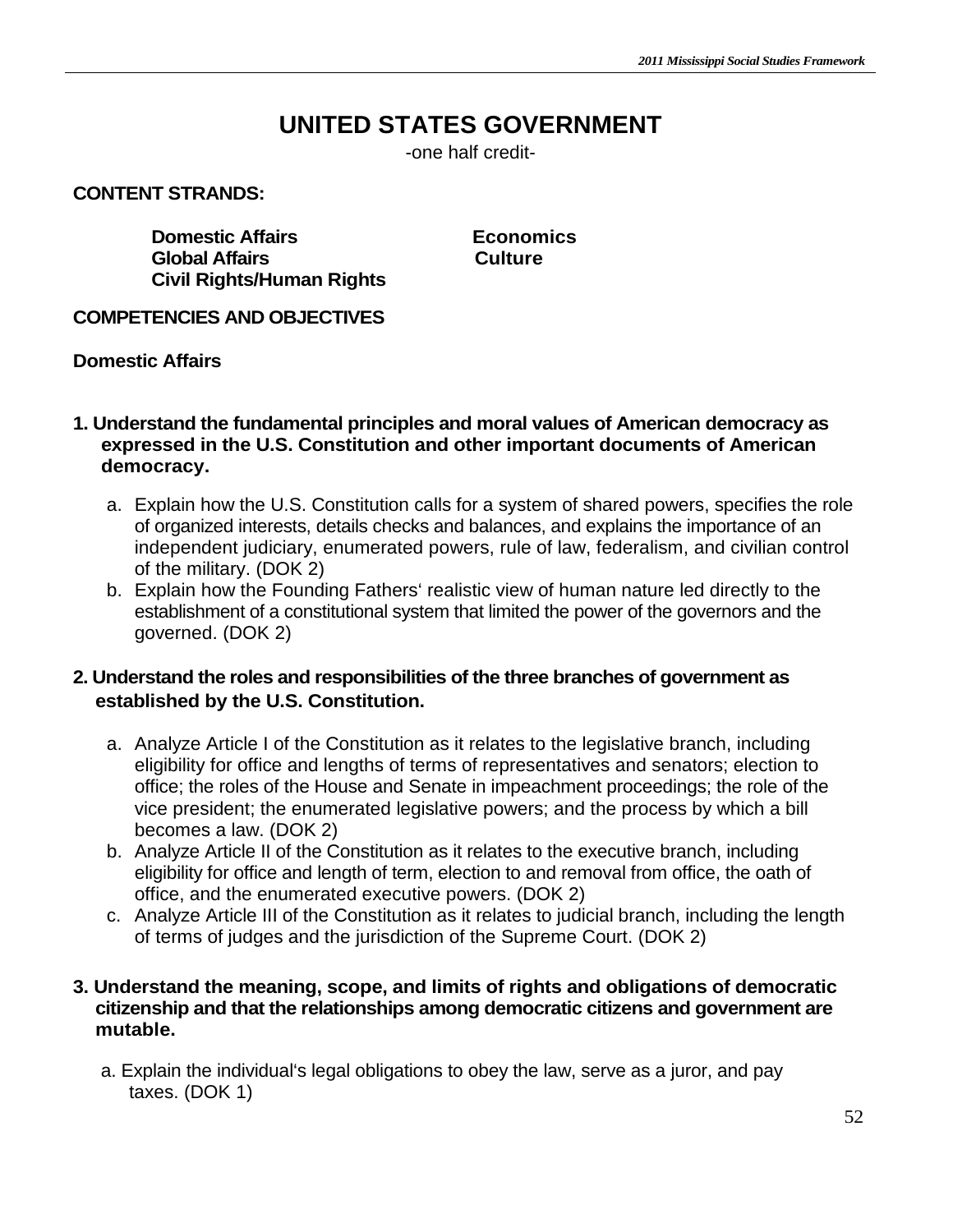- b. Explain the obligations of civic-mindedness, including voting, being informed on civic issues, volunteering and performing public service, and serving in the military or alternative service. (DOK 1)
- c. Explain how one becomes a citizen of the United States, including the process of naturalization (e.g., literacy, language, and other requirements). (DOK 1)
- d. Explain how the Constitution can be amended. (DOK 1)

## **Global Affairs**

- **4. Understand the origins and characteristics of different political systems across time and place, with emphasis on the quest for political democracy, its advances, and its obstacles.**
	- a. Explain how the different ideas and structures of feudalism, mercantilism, socialism, fascism, communism, monarchies, parliamentary systems, and constitutional liberal democracies influence economic policies, social welfare policies, and human rights practices. (DOK 3)
	- b. Identify the forms of illegitimate power that some twentieth-century African, Asian, and Latin American dictators used to gain and hold office and the conditions and interests that supported them. (DOK 1)
	- c. Analyze the ideologies that give rise to Communism, methods of maintaining control, and the movements to overthrow Communist governments in Czechoslovakia, Hungary, and Poland, including the roles of movement leaders and individuals. (DOK 3)

## **Civil Rights/Human Rights**

#### **5. Understand the role that governments play in the protection, expansion, and hindrance of civil/human rights of citizens.**

- a. Explain Supreme Court rulings that have resulted in controversies over changing interpretations of civil rights, including those in *Plessy* v. *Ferguson, Brown* v. *Board of Education, Miranda* v. *Arizona, Regents of the University of California* v. *Bakke, Adarand Constructors, Inc.* v. *Pena, and United States v. Virginia* (VMI). (DOK 2)
- b. Explain the importance of maintaining a balance between the following concepts: majority rule and individual rights; liberty and equality; state and national authority in a federal system; civil disobedience and the rule of law; freedom of the press and the right to a fair trial; and the relationship of religion and government. (DOK 2)
- c. Analyze the meaning and importance of each of the rights guaranteed under the Bill of Rights and landmark Amendments (e.g.,  $13^{th}$ ,  $14^{th}$ ,  $15^{th}$ ,  $19^{th}$ ,  $26^{th}$ ) and how each is secured (e.g., freedom of religion, speech, press, assembly, petition, privacy). (DOK 3)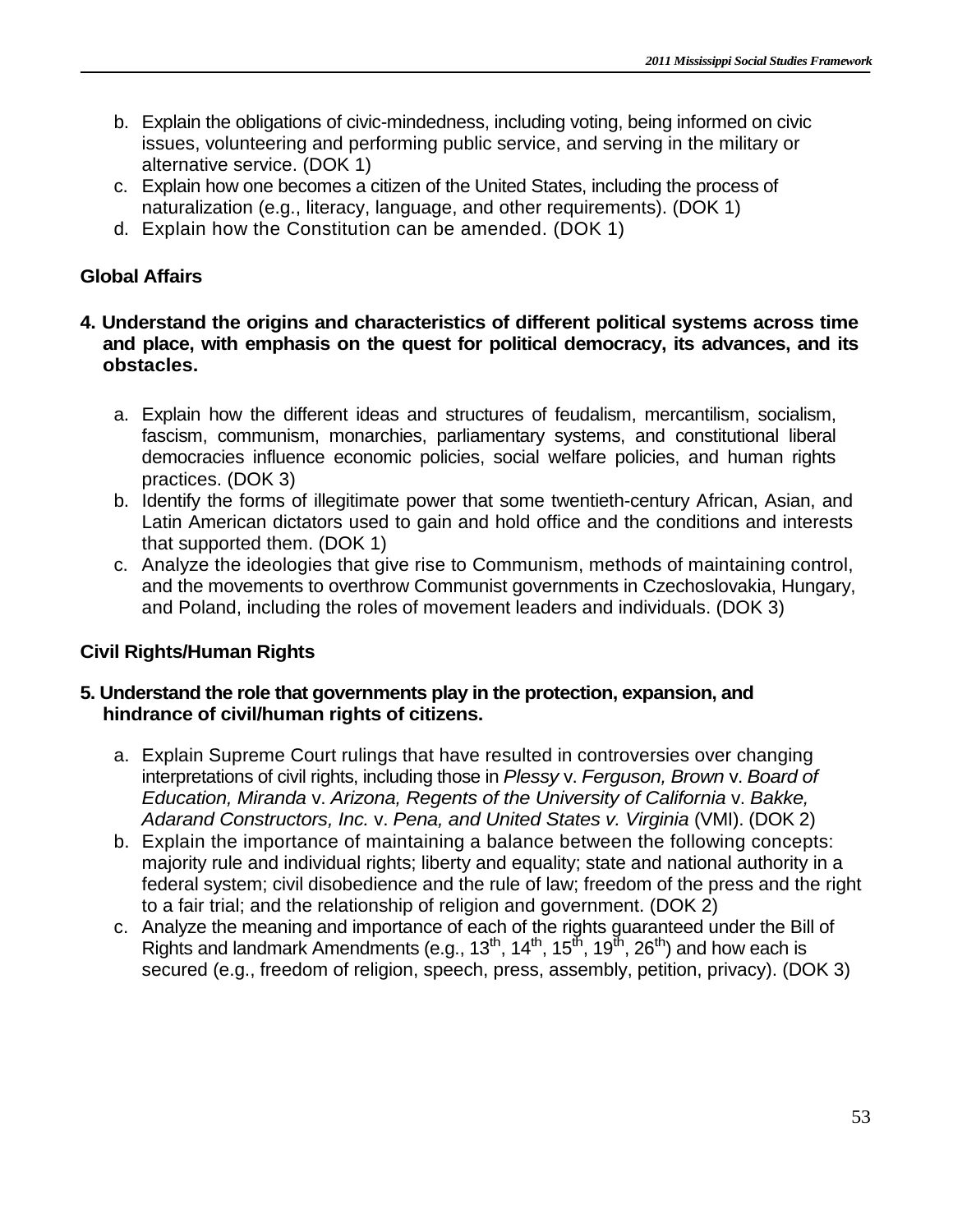### **6. Understand how some American Governmental actions protect and expand the economic interest of American individual citizens, corporations and society in general.**

- a. Critique whether certain governmental acts, such as the Sherman Anti-trust Act and the North American Free Trade Agreement, promote the ―common welfare‖ of the United States as stated in the preamble to the Constitution. (DOK 3)
- b. Cite evidence and explain how the American Governmental policies of containment and democratic expansion serve as means of expanding and protecting the economic interests of the United States. (DOK 2)
- c. Explain how economic rights are secured and their importance to the individual and to society (e.g., the right to acquire, use, transfer, and dispose of property; right to choose one's work; right to join or not join labor unions; copyrights and patents). (DOK 2)

## **Culture**

- **7. Understand the fundamental values and principles of a civil society and how they are influenced by and reflective of the culture of the people in the society and understand the meaning and importance of those values and principles for a free society.**
	- a. Analyze how a civil society makes it possible for people, individually or collectively, to influence government in ways other than voting and elections (e.g., Lobbying, Political Action Committees, -Political Art||/political cartoons, protest songs, plays, movies, novels, etc.). (DOK 3)
	- b. Explain how religion and religious diversity has characterized the development of American democracy. (DOK 2)
	- c. Analyze the influence of the media on American political life. (DOK 3)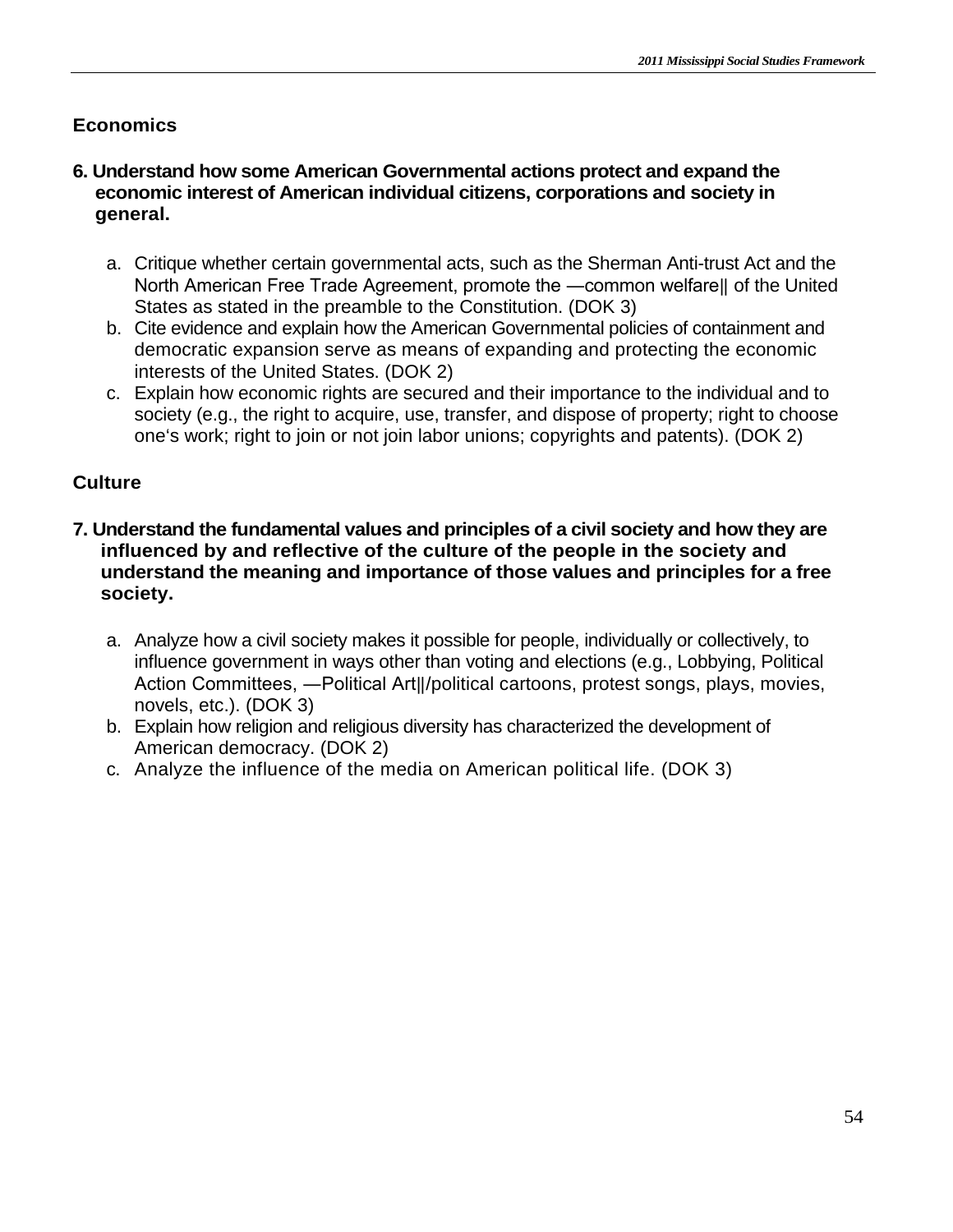## **INTRODUCTION TO WORLD GEOGRAPHY**

-one half credit-

The Introduction to World Geography framework requires that student learning focus on understanding the systems and processes that produce the features and patterns that lie on Earth's surface and appear on maps and globes. Identification of map features and place locations carries little value unless it facilitates student learning of these underlying systems and process. The primary purpose of the course is to build systematic understanding of how Earth's physical and human geography came to be and continues to evolve.

While learning about geographic systems and processes, the following themes should be included throughout the course: the relationships and interdependencies among countries that are produced by global political, socio/cultural, and economic systems; the dynamic interactions between human activity and the physical environment; human use of resources and how changes occur in the definition of resources; and the importance of culture in shaping the unique ways of life in places and regions around the world. Students should also become knowledgeable of the diversity of human experience; capable of living, prospering, and meeting individual and societal needs in a globalizing world; familiar with the importance of place and how places change over time; and aware of geospatial technologies such as GIS, GPS, remote sensing, and digital maps.

The framework is comprised of five content strands: **Domestic Affairs, Global Affairs, Civil Rights/Human Rights, Economics, and Culture.** The content is expected to be taught by infusing social studies skills into the pedagogy of the course. These skills should include, but are not limited to: acquiring an understanding of change over time, distinguishing between primary and secondary sources, the analysis of primary sources, reading different sources critically, making arguments in written and oral form based on evidence in support of a clearly defined thesis, and developing a solid command of major geographic features by interpreting physical and political maps of Mississippi, the United States and the world's continents.

The competencies, printed in bold face type, are the required learning standards for all students. An outline form provides consistency and easy reference for these competencies that do not have to be taught in the order presented. The competencies are intentionally broad so that school districts and teachers have the flexibility to create curricula that meet the needs of their students. Competencies provide a general guideline of on-going instruction, not isolated units, activities, or skills, and they may be combined and taught simultaneously throughout the school year. Competencies are not intended to be a list of content skills that are taught and recorded as ―mastered.‖

The objectives indicate how competencies can be fulfilled through a progression of content and concepts for the course. Many of the objectives are interrelated rather than sequential, which means that objectives are not intended to be taught in the specific order in which they are presented. Multiple objectives can and should be taught at the same time. The Depth of Knowledge (DOK) level indicated at the end of each objective gives an indication of the complexity of the mental processes necessary for students to perform in order to meet the learning goal of the objective.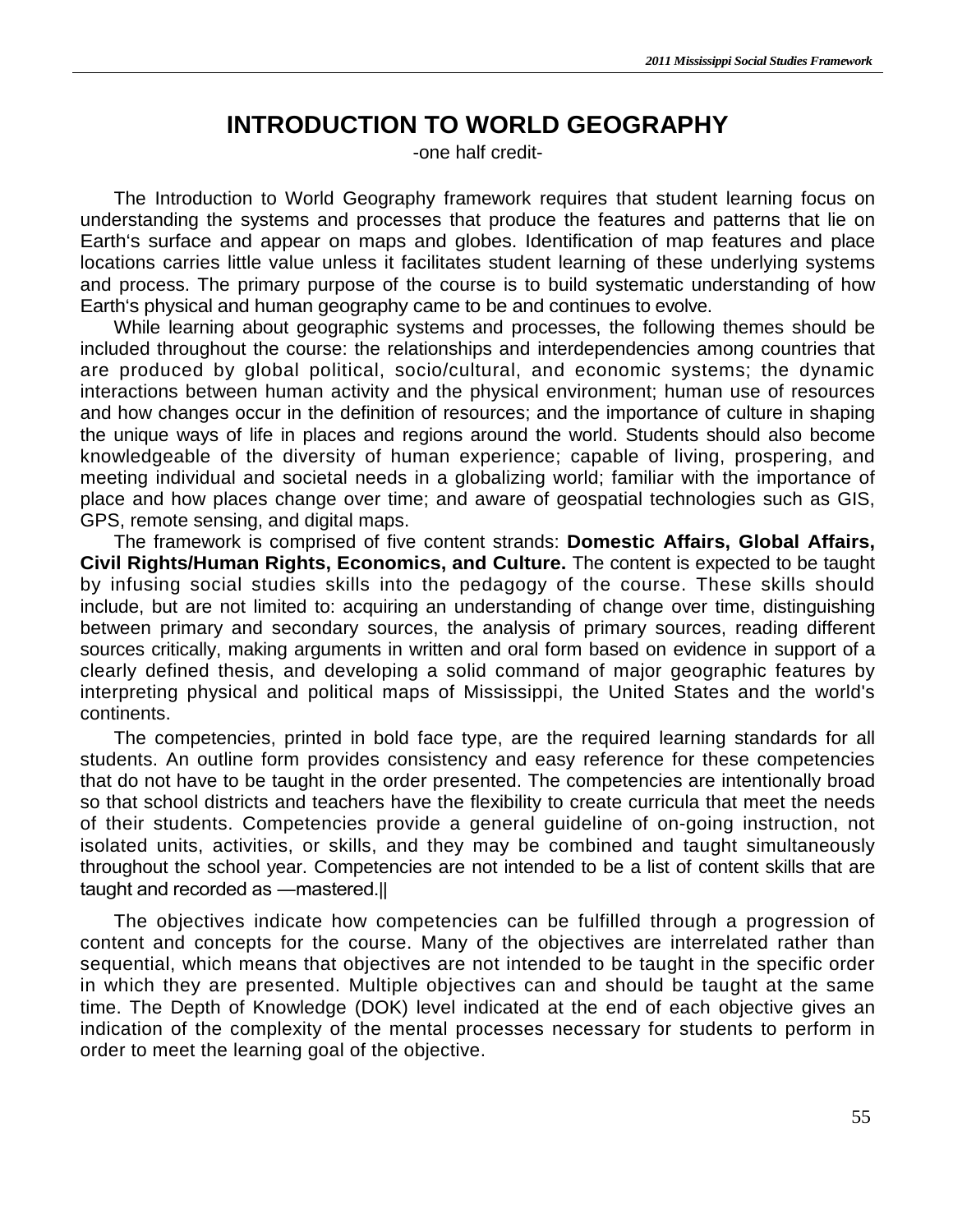# **INTRODUCTION TO WORLD GEOGRAPHY**

-one half credit-

#### **CONTENT STRANDS:**

**Domestic Affairs**<br> **Global Affairs**<br> **Culture Global Affairs Civil Rights/Human Rights**

#### **COMPETENCIES AND OBJECTIVES**

#### **Domestic Affairs**

#### **1. Understand the role of the United States in the world geo-political system.**

- a. Recognize the effects of U.S. public opinion and U.S. policies on other peoples and countries around the world. (DOK 1)
- b. Analyze the ways that public policy makers in the United States manage post Cold War tensions between the U.S. as a world superpower and other countries and organizations as emerging powers. (DOK 3)

#### **Global Affairs**

#### **2. Understand the physical environments in the United States and the world along with the processes that shape them and the problems they present to human occupation and use.**

- a. Identify and explain the concepts and processes that effect physical environments around the world and explain the subsequent patterns and distributions of natural resources and physical environmental changes that result from those processes. (DOK 3)
- b. Recognize problems associated with the complex interactions between human activity and the physical environments around the world (e.g., natural hazards, drought and redistribution of water, agricultural production and food security, movement of air and water pollution). (DOK 2)

#### **3. Understand how population, migration, culture, economics, urbanization, and political factors produce complex networks and systems of human activity around the world.**

- a. Recognize and explain the concepts and processes (e.g., location, space, economy, development of a ―nation-state‖, etc.) that shape the patterns and distributions of human activity around the world. (DOK 2)
- b. Identify the characteristics of human settlements around the world, sort them into categories (e.g., urban, suburban, rural, gentrified, slums, etc.), and analyze how each type of settlement develops and is sustained through time. (DOK 3)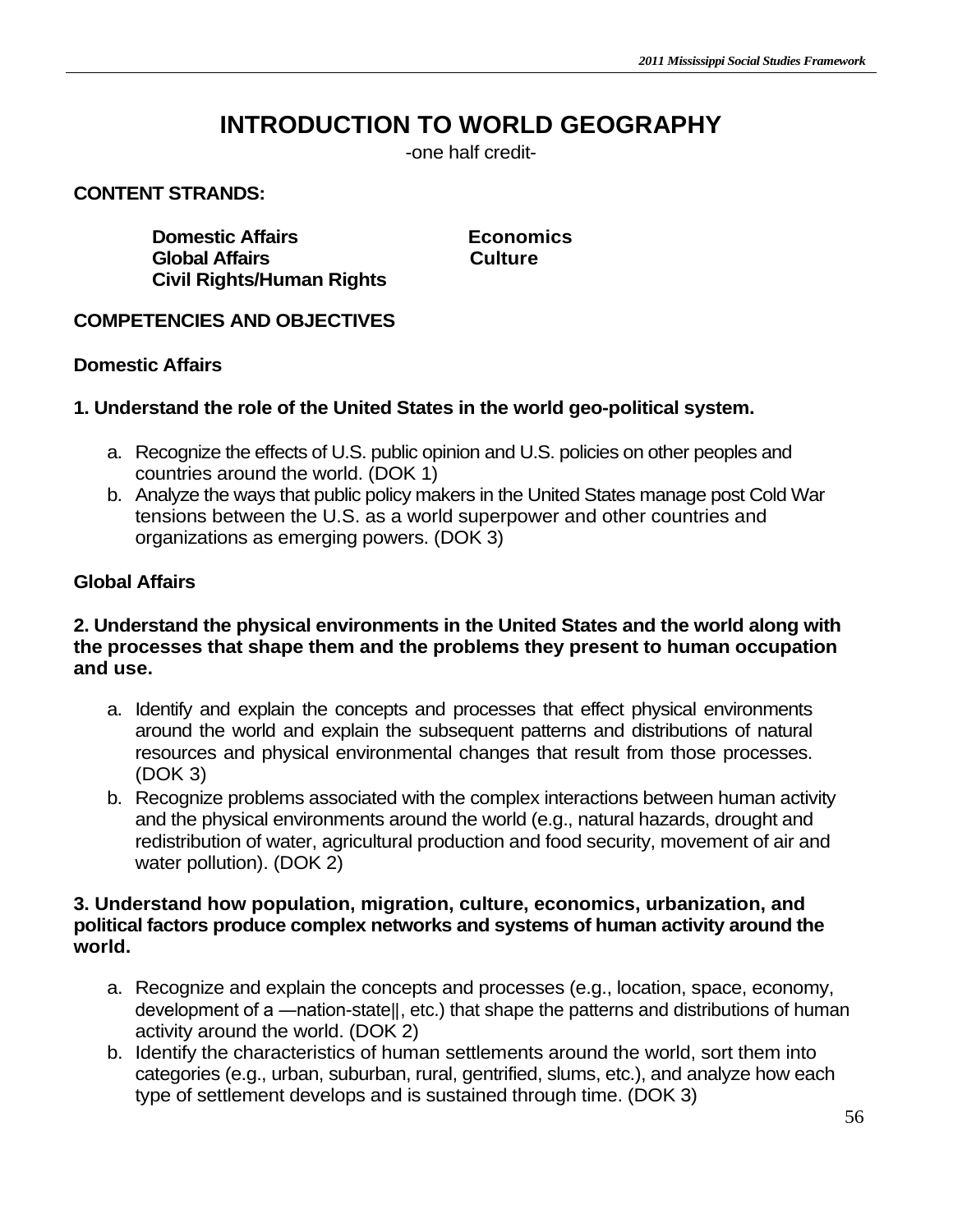c. Recognize and explain how the human forces of contact, cooperation, and conflict influence the division and control of earth's land and resources. (DOK 2)

## **Civil Rights/Human Rights**

## **4. Understand civil rights and human rights in the contemporary world.**

- a. Identify and describe the social and economic circumstances of the world's indigenous peoples and assess the causes and effects of those circumstances. (DOK 2)
- b. Describe how processes of structural racism (e.g., social justice, environmental racism, power relations, the gap between rich and poor, migration streams) operate in diverse places and with various groups of people around the world. (DOK 2)

## **Economics**

## **5. Understand economic development, economic globalization and global resource use.**

- a. Use maps and other geographic representations, tools, and technologies to explain the geographic reasons of economic interactions among people, places, and environments of the world. (DOK 2)
- b. Identify world patterns of resource distribution and utilization and evaluate the impacts of global economic interdependence (e.g., regional trade agreements, outsourcing, global division of labor). (DOK 3)
- c. Categorize human livelihoods (agriculture, manufacturing, services, etc.) and distinguish between wage-earning and subsistence economies. (DOK 2)
- d. Identify and analyze the ways in which innovations in transportation and communication networks impact the world. (DOK 3)

## **Culture**

## **6. Understand the characteristics, distribution, and complexity of Earth's cultural mosaics.**

- a. Identify processes of divergence and convergence of cultures. (DOK 1)
- b. Assess the ways in which places and regions contribute to the creation of individual and social identity. (DOK 2)
- c. Identify major culture regions of the world and explain how the characteristics of each give it a distinctiveness that sets it apart from the others. (DOK 2)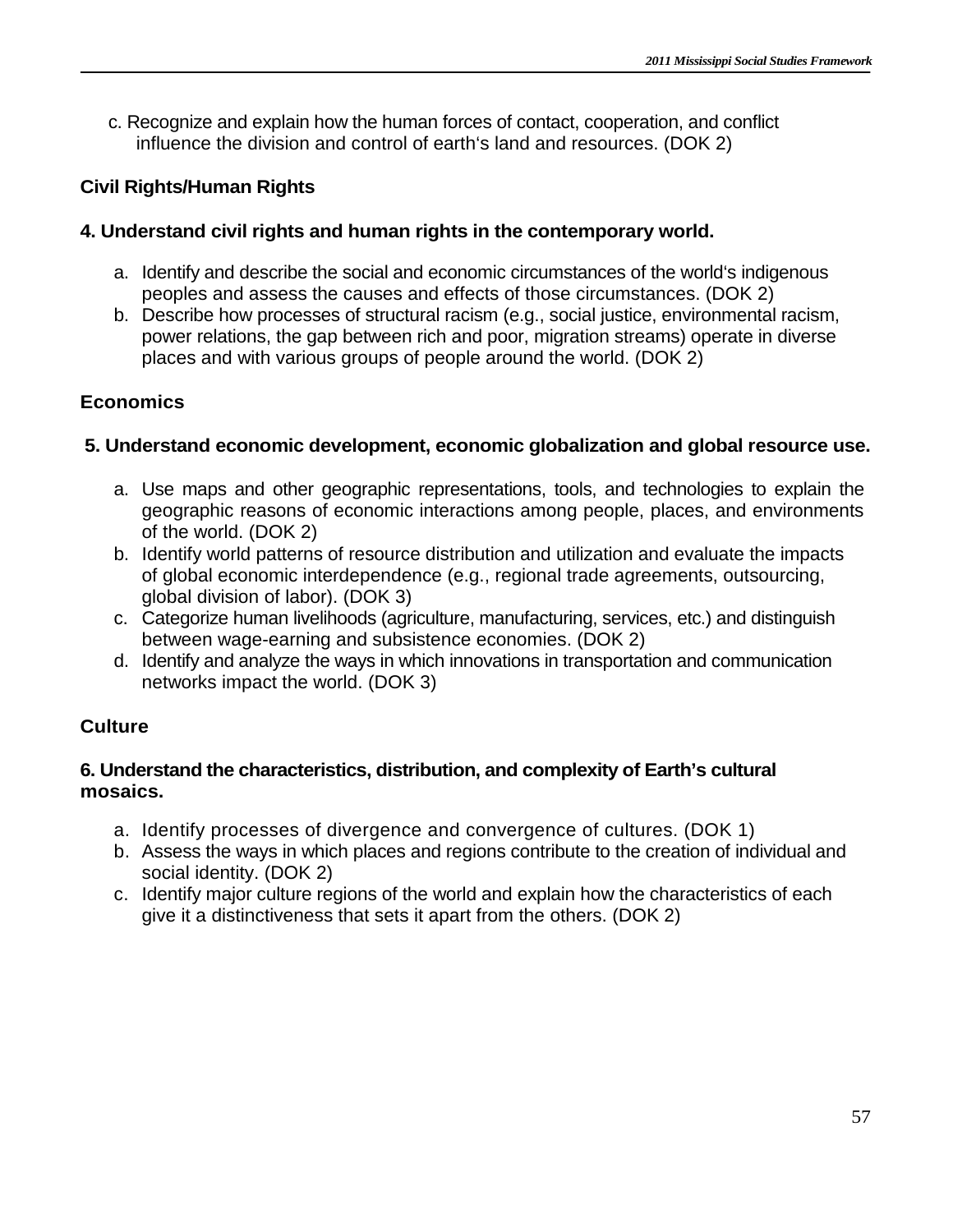## **WORLD HISTORY FROM THE AGE OF ENLIGHTENMENT TO THE PRESENT**

-one credit-

World History: from the Age of Enlightenment to the Present is based on prior knowledge of ancient history to the Age of Enlightenment. This course focuses on the development, connections, and global influences of the ―Western World‖. Europe and the United States historic global activity and how that activity has characterized the development of the rest of the world are emphasized. Connections to other countries/continents and to the modern world are made as well.

The framework is comprised of five content strands: **Domestic Affairs, Global Affairs, Civil Rights/Human Rights, Economics, and Culture.** The content is expected to be taught by infusing social studies skills into the pedagogy of the course. These skills should include, but are not limited to: acquiring an understanding of change over time, distinguishing between primary and secondary sources, the analysis of primary sources, reading different sources critically, making arguments in written and oral form based on evidence in support of a clearly defined thesis, and developing a solid command of major geographic features by interpreting physical and political maps of Mississippi, the United States and the world's continents.

The competencies, printed in bold face type, are the required learning standards for all students. Competencies do not have to be taught in the order presented in the framework. The competencies are presented in outline form for consistency and for easy reference throughout the framework. Competencies are intentionally broad in order to allow school districts and teachers the flexibility to create a curriculum that meets the needs of their students. They may be combined and taught with other competencies throughout the school year. Competencies provide a general guideline of on-going instruction, not isolated units, activities, or skills. The competencies are not intended to be a list of content skills that are taught and recorded as ―mastered.‖

The objectives indicate how competencies can be fulfilled through a progression of content and concepts for the course. Many of the objectives are interrelated rather than sequential, which means that objectives are not intended to be taught in the specific order in which they are presented. Multiple objectives can and should be taught at the same time. The Depth of Knowledge (DOK) level indicated at the end of each objective gives an indication of the complexity of the mental processes necessary for students to perform in order to meet the learning goal of the objective.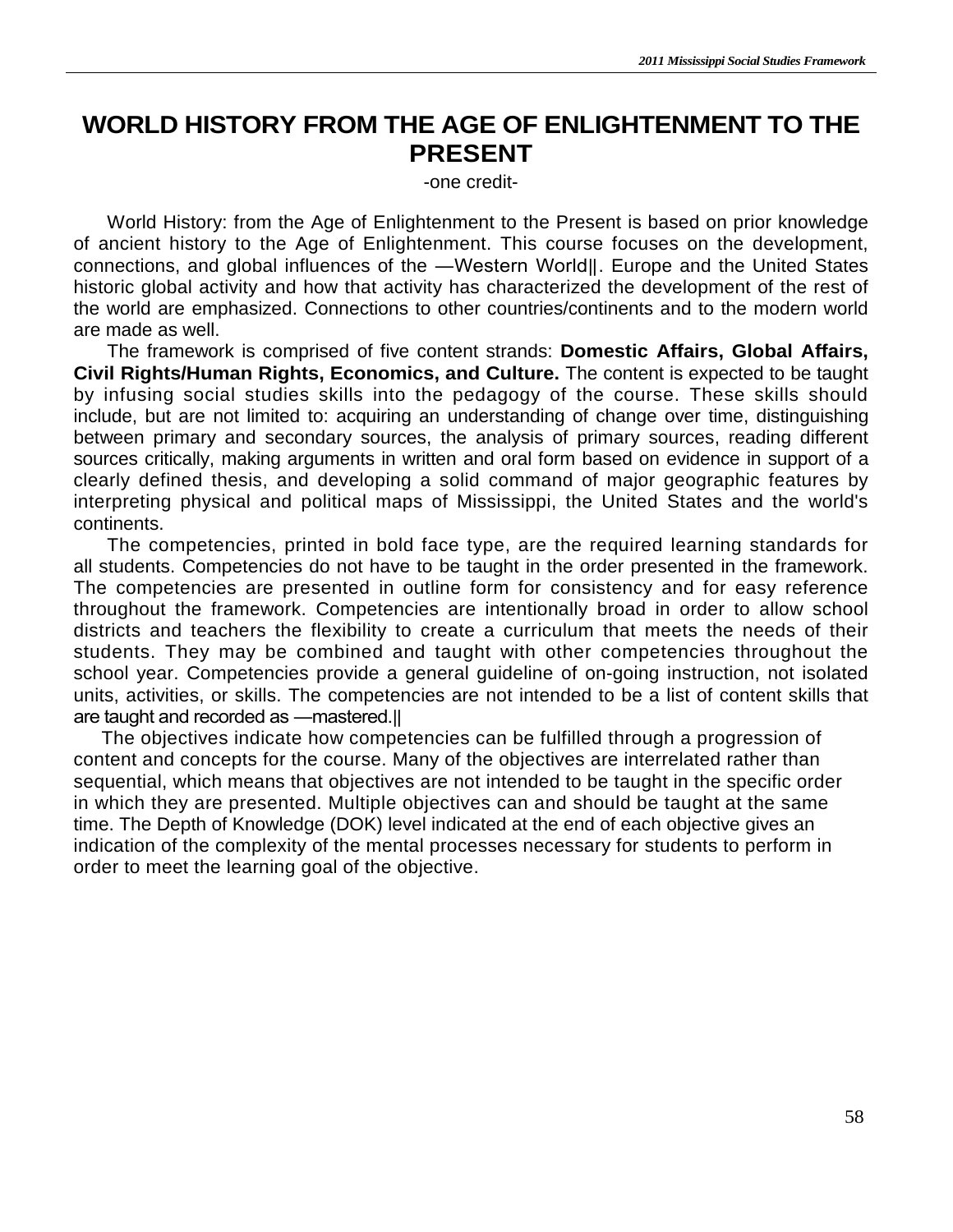## **WORLD HISTORY FROM THE AGE OF ENLIGHTENMENT TO THE PRESENT**

-one credit-

#### **CONTENT STRANDS:**

**Domestic Affairs Economics Global Affairs Culture Civil Rights/Human Rights**

## **COMPETENCIES AND OBJECTIVES**

#### **Domestic Affairs**

### **1. Understand different political systems in the Modern Western World and their impact on the respective societies that adopted them.**

- a. Compare and contrast governmental forms (Democracy, aristocracy/oligarchy, absolutism, constitutionalism, totalitarianism, monarchy and republic) as practiced by the societies that adopted them over time. (DOK 2)
- b. Compare and contrast the ideologies and practices of communism, socialism, liberalism, fascism, nationalism, and imperialism. (DOK 2)
- c. Analyze the different governmental systems of countries in Europe, Asia, and the Americas (e.g., Fascism in Italy and Germany, Communism in Russia and China, Democracy in the United States, Monarchy in England, etc.) since the Age of Enlightenment in terms of the main factors that contributed to their rise and fall. (DOK 4)

#### **2. Understand the impact of political, technological, economic, cultural, religious, and demographic changes within the global community.**

- a. Analyze and explain the origins, spread, and impact of the First and Second Industrial Revolutions. (DOK 3)
- b. Explain, by drawing on different political and cultural contexts, the evidence of the tensions between religions, within religions, and between secularism and religion. (DOK 2)
- c. Describe the nature of the transitions from one governmental form to another (e.g., violent, non-violent, ideological, economic). (DOK 2)
- d. Analyze international demographic trends (population growth, decline, movement) and their relationship with the development of various societies around the world. (DOK 2)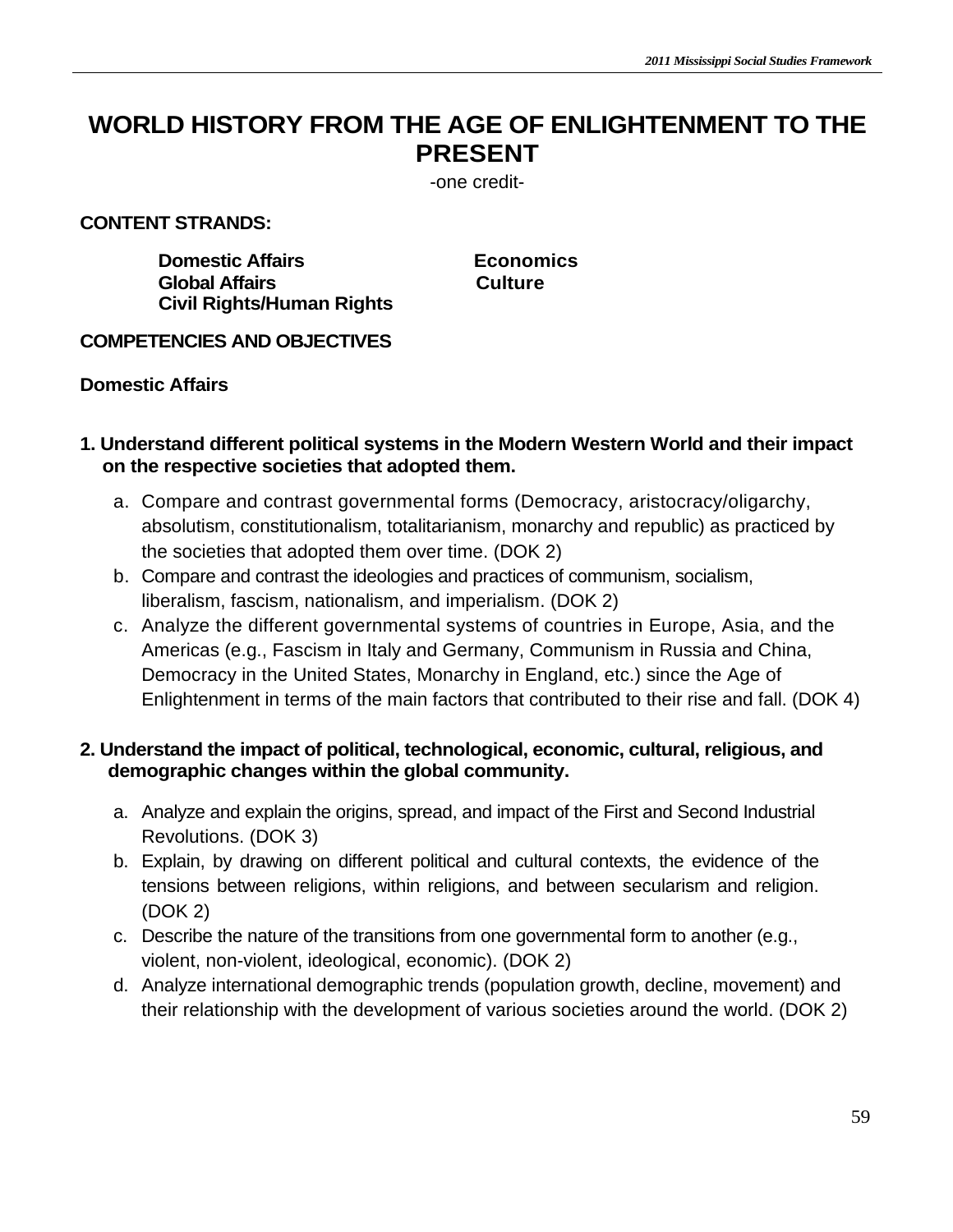## **Global Affairs**

- **3. Understand causes and consequences of contact, cooperation, and conflict (e.g., diplomatic, economic, political, cultural/ethnic, military, biological) between various societies, nations, and groups of people.**
	- a. Analyze the role of imperialism and industrialism as factors in the rise of global conflict since the Age of Enlightenment. (DOK 3)
	- b. Critique the successes and failures of initiatives to create international security (e.g., Bourbon Family Compact, Concert of Europe, Holy Alliance, League of Nations, United Nations, SEATO, Non-Aligned States, etc.). (DOK 3)
	- c. Analyze the causes, effects, and unique features of World War I and World War II in terms of the changes in diplomatic relationships among the various countries involved. (DOK 3)
	- d. Describe the causes of the Cold War and its effects on contemporary world affairs. (DOK 2)

## **4. Understand that increased interactions among people have resulted from: technological and communication innovation, political and economic change, and demographic and climate change.**

- a. Compare and contrast the Glorious Revolution of England, the American Revolution, and the French Revolution and their enduring effects worldwide on the political expectations for self-government and individual liberty. (DOK 3)
- b. Identify the various locations of colonial rule of nations such as England, France, Germany, Italy, Japan, the Netherlands, Russia, Spain, Portugal, and the United States and analyze the colonial relationships of each. (DOK 3)
- c. Analyze the integration of countries into the global community and the roles of demographic change, climate change, medical advances, and cultural exchange in that integration. (DOK 3)
- d. Analyze the international developments in the post–World War II world in terms of global economic, military, and political power shifts (e.g., developments of nationalism in Africa and the ―Middle East‖, the effects of the Truman Doctrine and the Marshall Plan in Southeast Asia, the collapse of the Soviet Union, etc.). (DOK 4)

## **Civil Rights/Human Rights**

## **5. Understand rights in society and changing conception of rights (civil or human).**

a. Differentiate between civil rights and human rights in their historical contexts (e.g., the Enlightenment, American and French Revolutions, Colonial Independence Movement- such as the Free India Movement, and movements in Latin America). (DOK 2)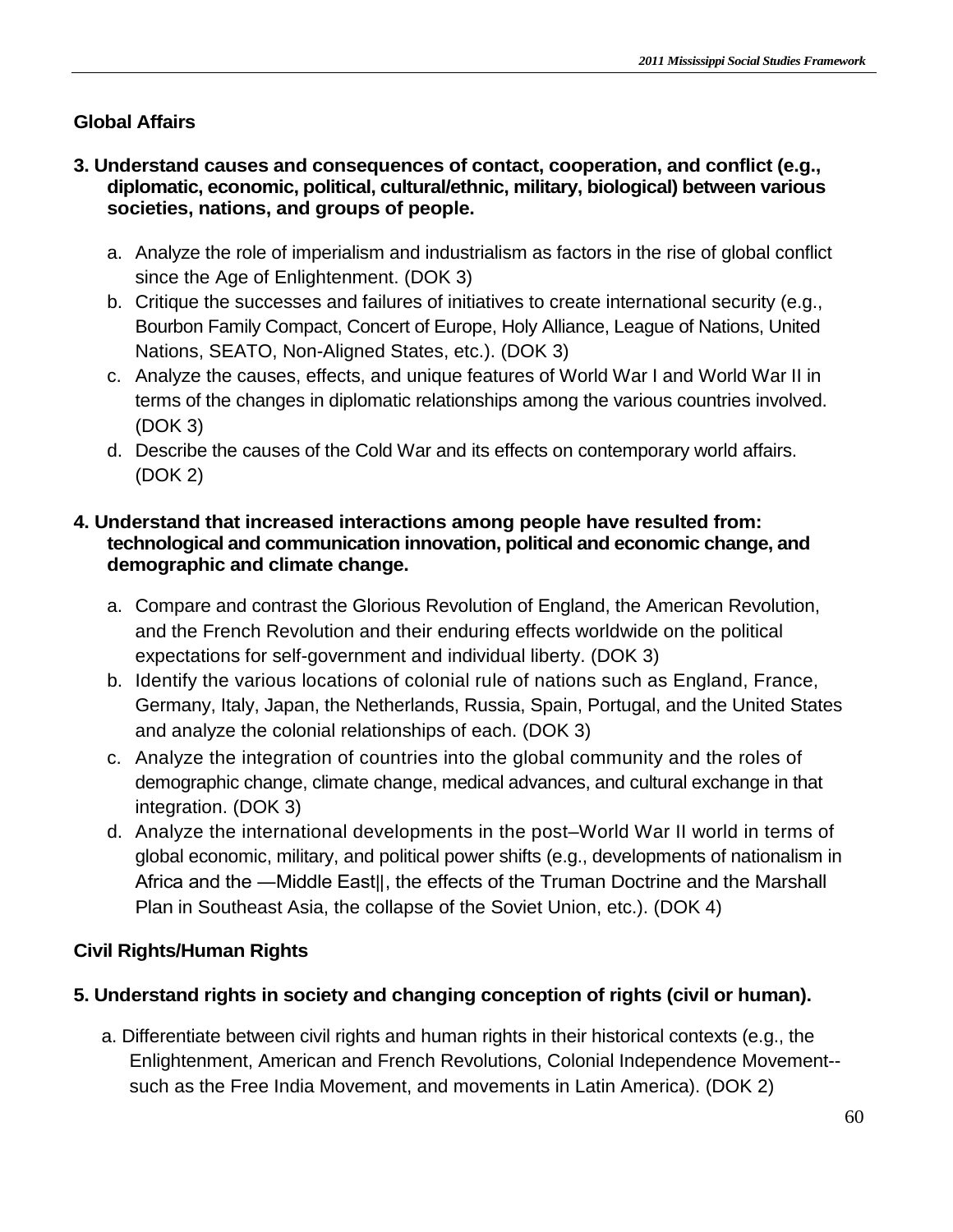- b. Describe the role and impact of international civil rights movements and leaders (e.g., Gandhi, Tiananmen Square protests, Tibetan Freedom Fighters, Ras Tafari Movement, etc.) on the colonized countries in places such as Africa, Caribbean/South America, and Southeast Asia, etc., in appeals for independence. (DOK 2)
- c. Identify and distinguish between the methods of proponents of civil or human rights and the methods of their opponents since the Age of Enlightenment (e.g., Rousseau, Wollstonecraft, Blanqui, anarchists, Gandhi, Ho Chi Minh, Cesar Chavez). (DOK 2)

#### **6. Understand the economic causes and patterns of global change in the era of New Imperialism in Africa, Southeast Asia, China, India, Latin America, and the Philippines.**

- a. Assess the role that scarce resources, the quest for ―markets‖, and technological innovation have played in conflicts between states and/or empires since the Age of Enlightenment. (DOK 3)
- b. Analyze the role of imperialism, geography, and market economies in the development of the economies of ―third world‖ nations in Africa, Southeast Asia, Latin America and the Philippines. (DOK 3)

## **7. Understand the development of various economic systems through time and place and how those systems have shaped global relations.**

- a. Analyze the integration of countries into the world economy and roles of the informational, technological and communication revolutions (e.g., steamship, the telegraph, television, satellite, and computer) in that integration. (DOK 3)
- b. Cite evidence of how the world has evolved from a multitude of economic systems to a global interdependent economy. (DOK 2)
- c. Draw conclusions using examples of how governments, international institutions (e.g., Napoleon's Continental System, GATT), and private corporations (e.g., East India Company) have sought to regulate economics since the Age of Enlightenment. (DOK 3)

## **Culture**

## **8. Understand the cultural trends, religious ideologies and artistic expressions of various world cultures through time and place**.

- a. Assess the impact of the Scientific Revolutions on society and culture. (DOK 3)
- b. Cite evidence to illustrate cultural fusion and exchange on an international scale (e.g., influence of non-Western cultures on the West, the influence of the West on non-Western cultures, and other cross-fertilization between cultures) from the  $18<sup>th</sup>$  century to the present. (DOK 2)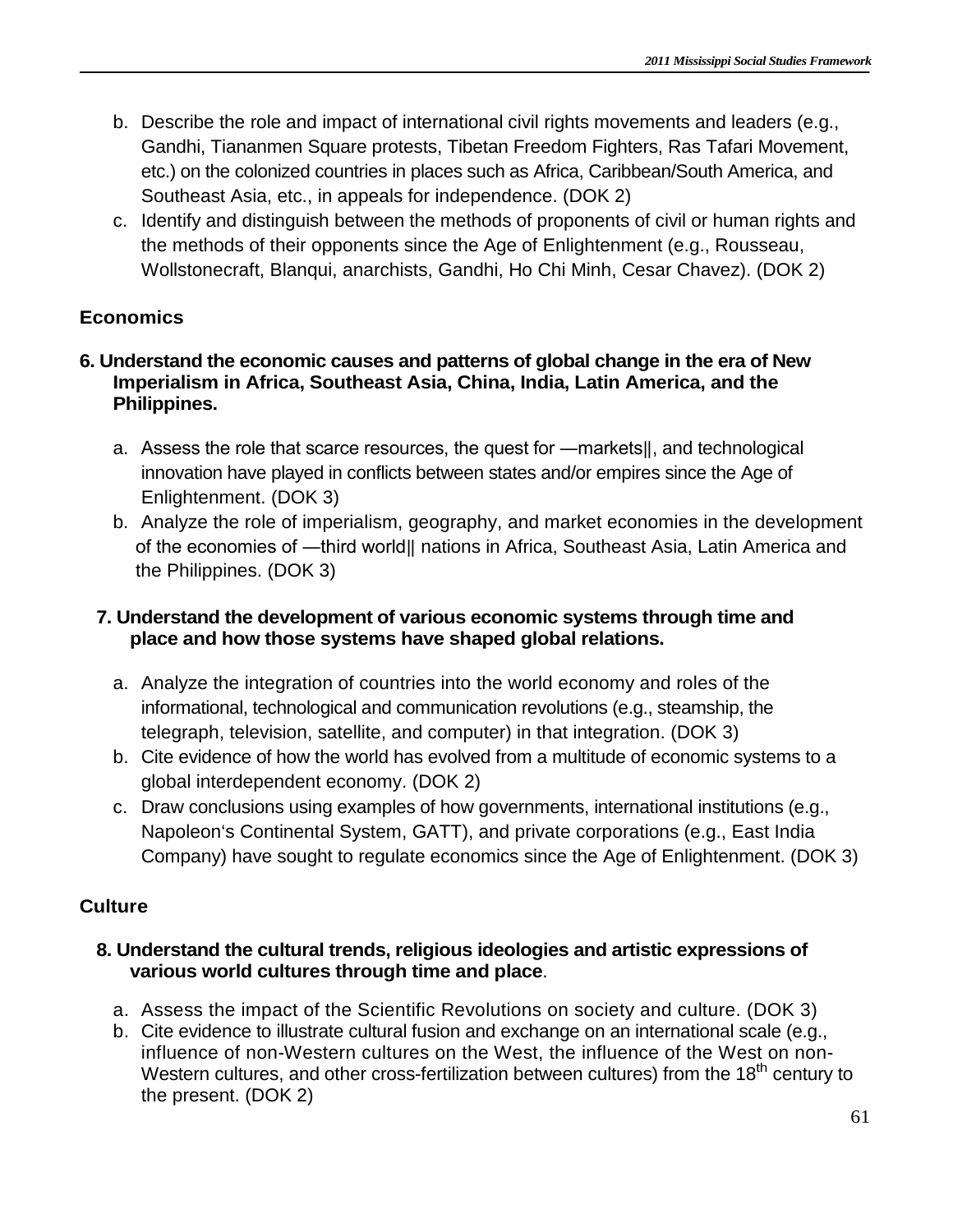- c. Examine cultural artifacts to illustrate the relationship between major artistic trends (e.g., Romanticism, Modernism, and Expressionism) in their historical contexts (e.g., political, intellectual, social, economic). (DOK 2)
- d. Analyze the moral and ethical principles in ancient Greek and Roman philosophy, in Judaism, and in Christianity in the development of Western political thought. (DOK 3)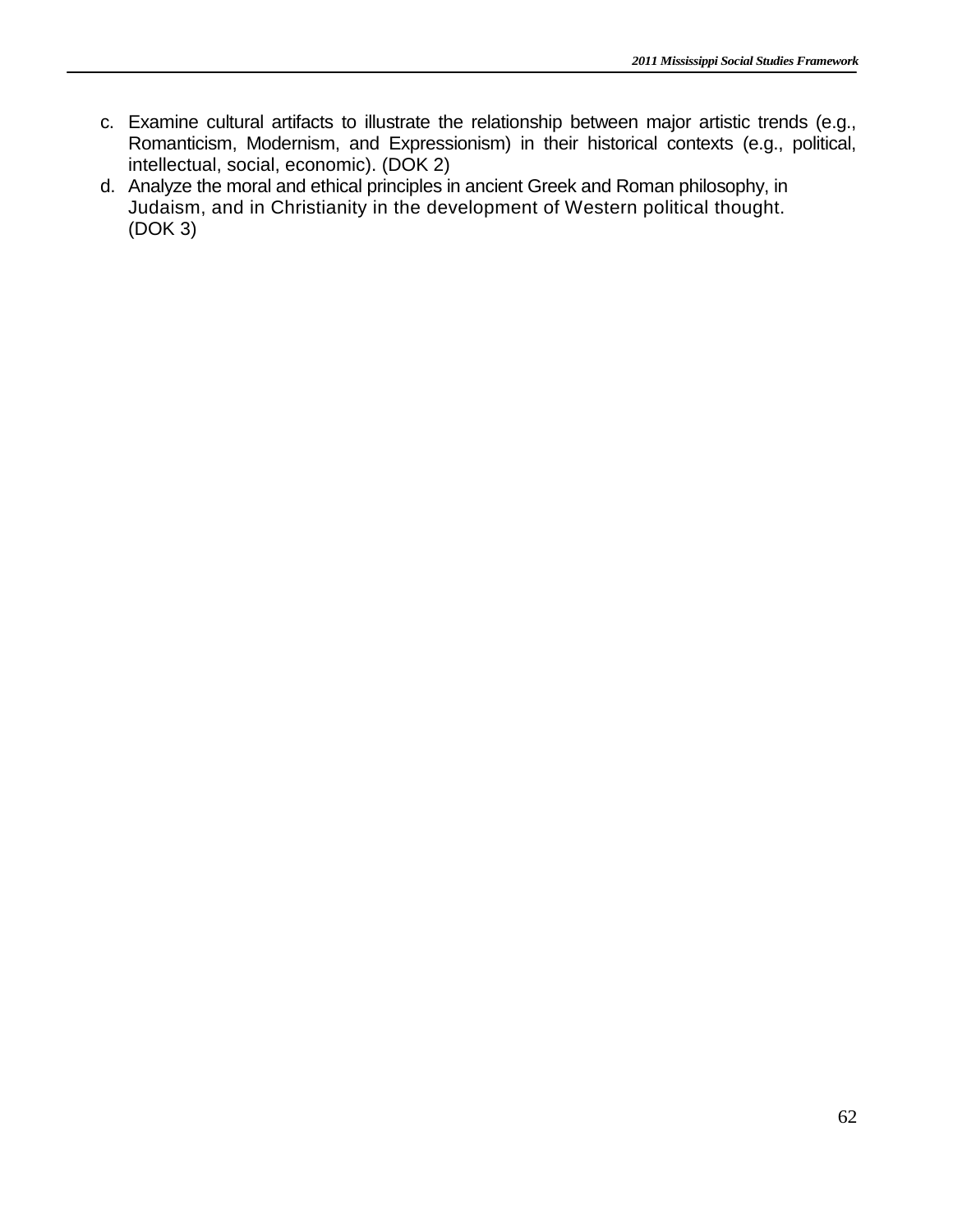## **UNITED STATES HISTORY FROM POST-RECONSTRUCTION TO PRESENT**

-one credit-

The United States History from Post-Reconstruction to Present framework requires students to examine the major turning points in American history from the period following Reconstruction throughout the Twentieth Century and entering into the new millennium. Specific themes should be emphasized throughout the course focusing on the expanding role of the federal government and federal courts; the continuing tension between the individual and the state and between minority rights and majority power; the emergence of a modern corporate economy; the role of the federal government and Federal Reserve System in the economy; the impact of technology and industry on American society and culture; change in the ethnic composition of American society; the movements toward equal rights for racial and ethnic minorities and women; and the role of the United States as a major world power.

The instructional approach should provide opportunities for students to examine American culture, including religion, literature, art, drama, and the mass media. Students should also become knowledgeable of the civic affairs of the community; capable actors in local, state and federal political affairs; aware of cultural differences and cultural freedom; knowledgeable of the diversity of human experience; and capable of living and prospering in a global economy.

The framework is comprised of five content strands: **Domestic Affairs, Global Affairs, Civil Rights/Human Rights, Economics, and Culture.** The content is expected to be taught by infusing social studies skills into the pedagogy of the course. These skills should include, but are not limited to: acquiring an understanding of change over time, distinguishing between primary and secondary sources, the analysis of primary sources, reading different sources critically, making arguments in written and oral form based on evidence in support of a clearly defined thesis, and developing a solid command of major geographic features by interpreting physical and political maps of the United States and the world's continents.

The competencies, printed in bold face type, are the required learning standards for all students. Competencies do not have to be taught in the order presented in the framework. The competencies are presented in outline form for consistency and for easy reference throughout the framework. Competencies are intentionally broad in order to allow school districts and teachers the flexibility to create a curriculum that meets the needs of their students. They may be combined and taught with other competencies throughout the school year. Competencies provide a general guideline of on-going instruction, not isolated units, activities, or skills. The competencies are not intended to be a list of content skills that are taught and recorded as ―mastered.‖

The objectives indicate how competencies can be fulfilled through a progression of content and concepts for the course. Many of the objectives are interrelated rather than sequential, which means that objectives are not intended to be taught in the specific order in which they are presented. Multiple objectives can and should be taught at the same time.

Beginning in the 2011-2012 school year, the Mississippi Subject Area Test for U.S. History will be aligned to these competencies and objectives. At least fifty percent of the test items on the state assessment must match the Depth of Knowledge (DOK) level assigned to the objectives for each competency. The DOK level is indicated at the end of each objective.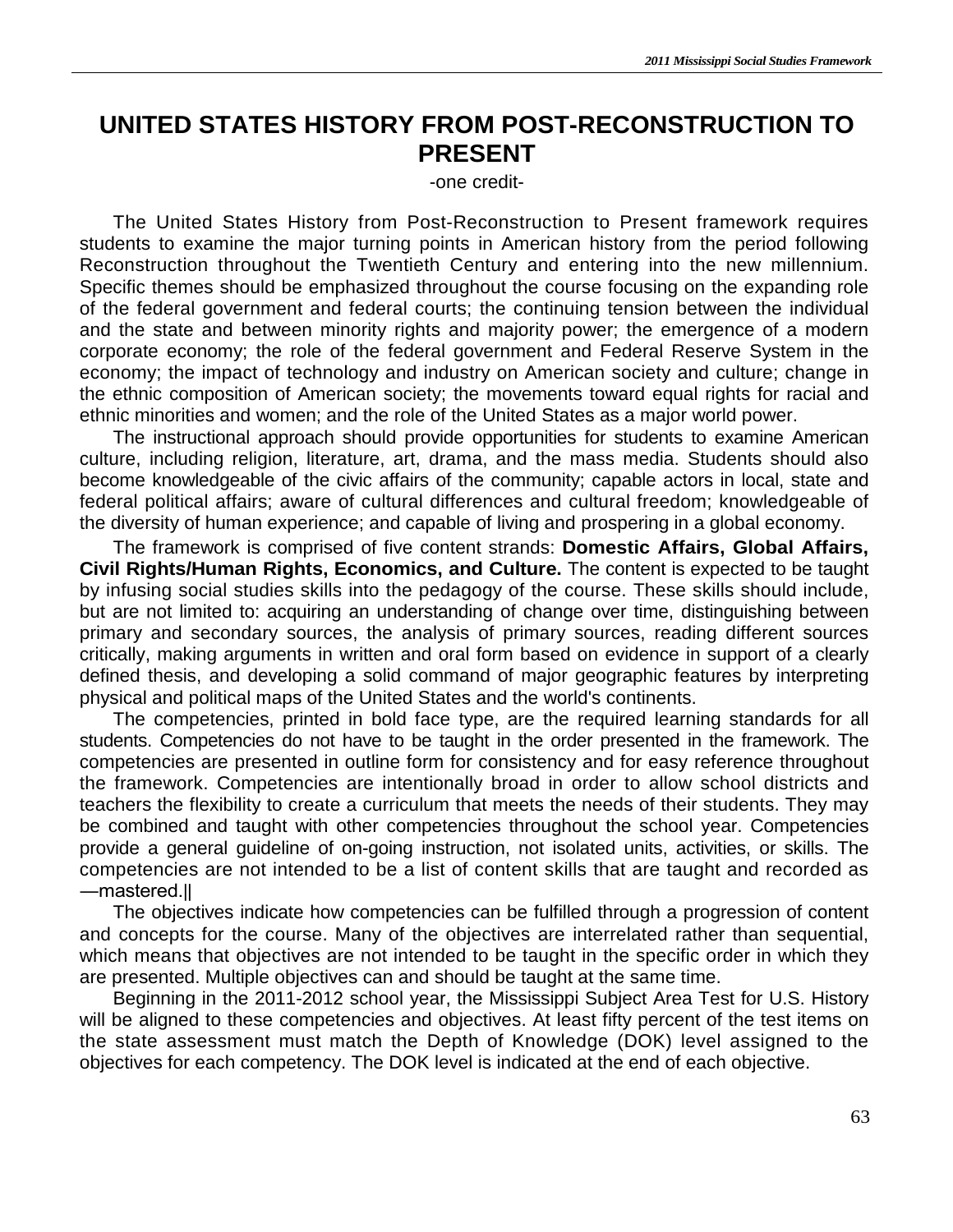# **UNITED STATES HISTORY FROM POST-RECONSTRUCTION TO PRESENT**

-one credit-

### **CONTENT STRANDS**

**Domestic Affairs Economics Global Affairs Culture Civil Rights/Human Rights**

**COMPETENCIES AND OBJECTIVES** 

**Domestic Affairs**

#### **1. Understand the evolution of the American political system, its ideals, and institutions post-reconstruction.**

- a. Cite and analyze evidence that the United States Constitution is a ―living‖ document as reflected in Supreme Court cases, Amendments, and presidential actions. (DOK 3)
- b. Analyze and evaluate the impact of presidential policies and congressional actions on domestic reform. (DOK 3)
- c. Explain and analyze the expansion of federal powers. (DOK 3)
- d. Analyze and evaluate the ongoing tension between individual liberty and national security. (DOK 3)

#### **2. Understand major social problems and domestic policy issues in postreconstruction American society.**

- a. Explain how American society has been impacted by the entry of more women, minorities, and immigrant workers into the labor force. (DOK 2)
- b. Trace the response of American institutions such as government and non-profit organizations to environmental challenges such as natural disasters, conservation and pollution, and property rights (including but not limited to the expansion of the national park system, the development of environmental protection laws, and imminent domain). (DOK 2)
- c. Compare and contrast various social policies such as welfare reform and public health insurance and explain how such social policies are influenced by the persistence of poverty. (DOK 2)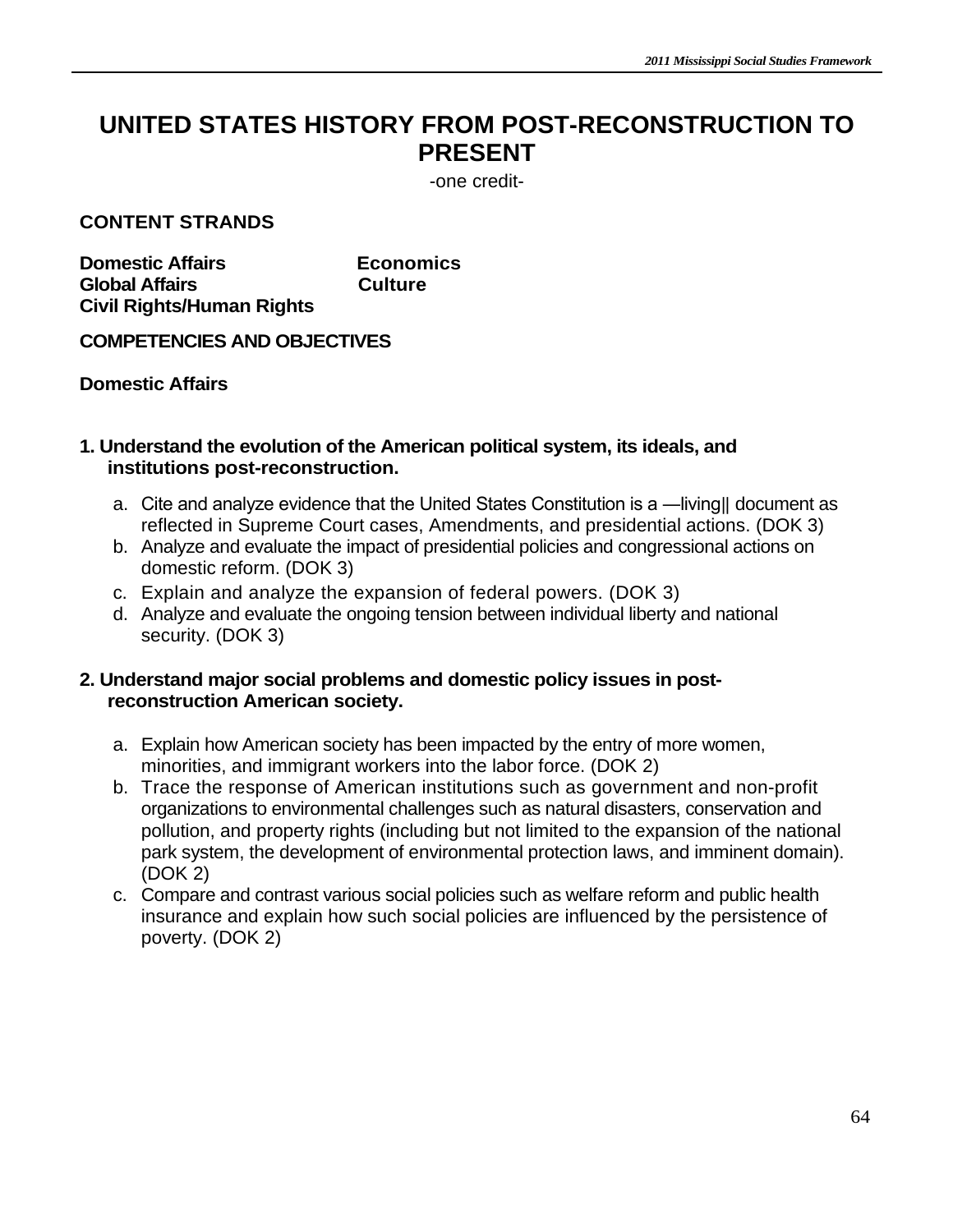## **Global Affairs**

- **3. Understand how the global position of the United States has evolved as a result of imperialism, economics, technological changes, and involvement in international wars and conflicts.**
	- a. Analyze the effects of imperialism on the foreign policy of the United States from Reconstruction to World War I. (DOK 3)
	- b. Compare and contrast the arguments between the imperialists and anti-imperialists in the late 19th century and justify why the imperialists prevailed. (DOK 3)
	- c. Draw conclusions about the causes and effects of American involvement in the world wars. (DOK 3)
	- d. Analyze the origins and development of the Cold War between the United States and the Soviet Union and their respective allies, including ideology, technology, economics, and geography. (DOK 3)
	- e. Explain and analyze America's role in international organizations, humanitarian relief, and post-war reconstruction efforts throughout the 20th century. (DOK 3)
	- f. Analyze and evaluate the causes and effects of the United States' growing involvement in the Middle East and the Persian Gulf. (DOK 3)

## **Civil Rights/Human Rights**

#### **4. Understand how the Civil Rights Movement achieved social and political change in the United States and the impact of the Civil Rights struggle of African Americans on other groups (including but not limited to feminists, Native Americans, Hispanics, immigrant groups, and individuals with disabilities).**

- a. Analyze the issues that gave rise to the Civil Rights Movement from post-reconstruction to the modern movement. (DOK 3)
- b. Trace the major events of the modern movement and compare and contrast the strategies and tactics for social change used by leading individuals/groups. (DOK 2)
- c. Analyze the response of federal and state governments to the goals (including but not limited to ending *de jure* and *de facto* segregation and economic inequality) of the Civil Rights Movement. (DOK 3)
- d. Evaluate the impact of the Civil Rights Movement in expanding democracy in the United States. (DOK 3)
- e. Compare and contrast the goals and objectives of other minority and immigrant groups to those of the Civil Rights Movement led predominantly by African-Americans. (DOK 2)
- f. Cite and analyze evidence of the political, economic, and social changes in the United States that expanded democracy for other minority and immigrant groups. (DOK 3)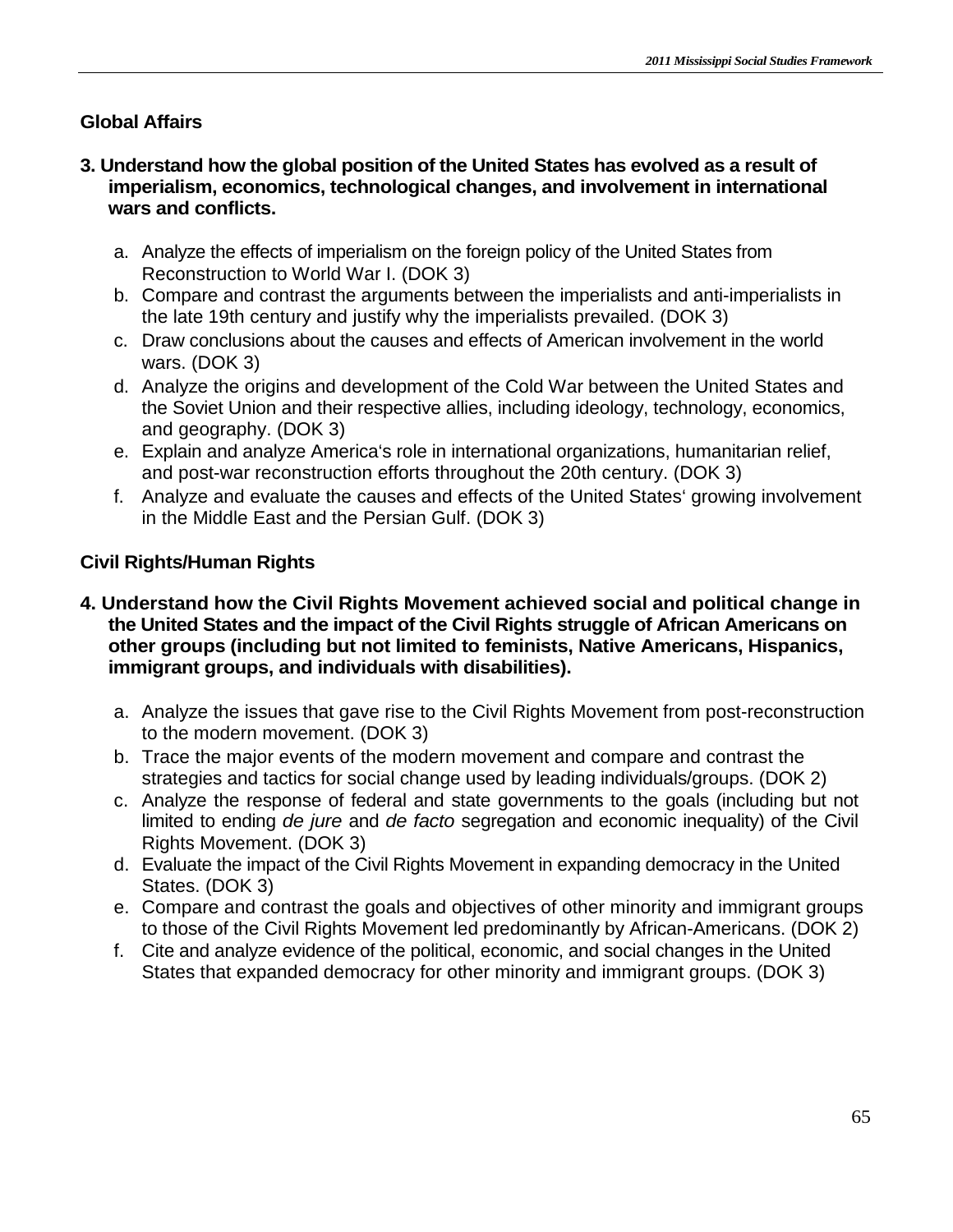- **5. Understand the continuing economic transformation of the United States involving the maturing of the industrial economy, the expansion of big business, the changing demographics of the labor force, and the rise of national labor unions and industrial conflict.**
	- a. Evaluate the factors leading to and the effects of industrialization on the political, physical, and economic landscape of the United States during the late 19th and early 20th century. (DOK 3)
	- b. Explain the conditions of industrialization that led to the rise of organized labor and evaluate labor's effectiveness in achieving its goals. (DOK 3)
	- c. Identify and explain migration and immigration patterns that developed from the pushpull effects of economic circumstances. (DOK 2)

#### **6. Understand the scope of government involvement in the economy including the following: the regulation of industry and labor, the attempts to manipulate the money supply, and the use of tariffs or trade agreements to protect or expand U.S. business interests.**

- a. Cite and explain evidence that led to the transition of the U.S. economy from laissezfaire capitalism to an increasingly regulated economy. (DOK 2)
- b. Analyze and evaluate historical arguments regarding monetary policy. (DOK 3)
- c. Critique the government's use of tariffs and trade agreements. (DOK 3)
- d. Evaluate deficit spending as a means of financing government programs. (DOK 3)

## **Culture**

## **7. Understand cultural trends, religious ideologies, and artistic expressions that contributed to the historical development of the United States.**

- a. Examine cultural artifacts (including but not limited to visual art, literature, music, theatre, sports) to contextualize historical developments. (DOK 2)
- b. Analyze and evaluate the impact of religion on various social movements, domestic/foreign policies, and political debates. (DOK 3)
- c. Evaluate the role mass media has played in shaping perceptions toward certain policies, social groups, other nations, and political ideas. (DOK 3)
- d. Contrast modernism and traditionalism relating to social change. (DOK 2)
- e. Cite and explain evidence of the diversity of the United States. (DOK 2)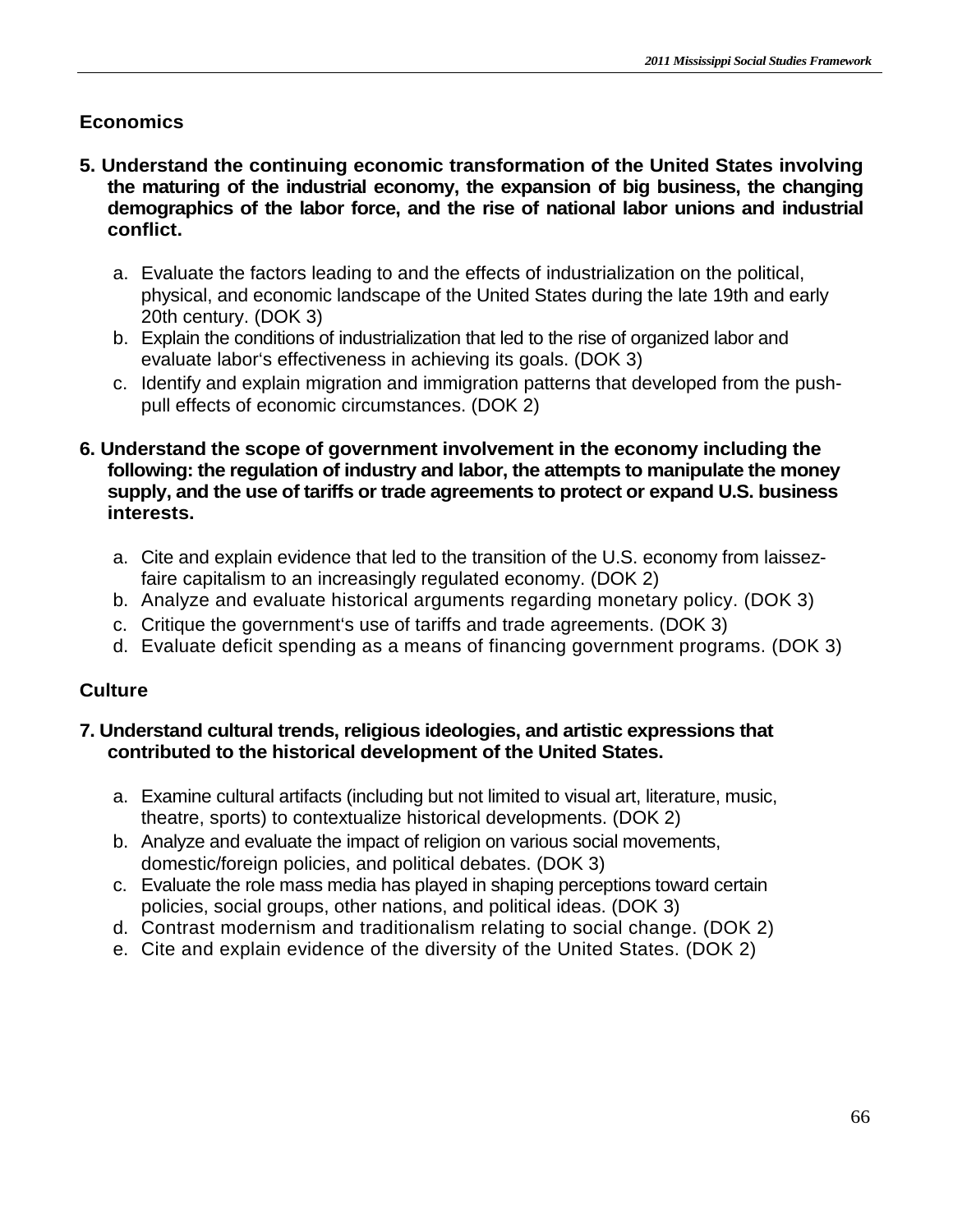-one half credit-

This course focuses on an awareness of the relationship of world economic systems. The student should trace the American economic system and the impact of that system in a global setting. The student should also develop an understanding of microeconomics and macroeconomics from individual finances to world economic organizations.

The framework is comprised of five content strands: **Domestic Affairs, Global Affairs, Civil Rights/Human Rights, Economics, and Culture.** The content is expected to be taught by infusing social studies skills into the pedagogy of the course. These skills should include, but are not limited to: acquiring an understanding of change over time, distinguishing between primary and secondary sources, the analysis of primary sources, reading different sources critically, making arguments in written and oral form based on evidence in support of a clearly defined thesis, and developing a solid command of major geographic features by interpreting physical and political maps of Mississippi, the United States and the world's continents.

The competencies, printed in bold face type, are the required learning standards for all students. Competencies do not have to be taught in the order presented in the framework. The competencies are presented in outline form for consistency and for easy reference throughout the framework. Competencies are intentionally broad in order to allow school districts and teachers the flexibility to create a curriculum that meets the needs of their students. They may be combined and taught with other competencies throughout the school year. Competencies provide a general guideline of on-going instruction, not isolated units, activities, or skills. The competencies are not intended to be a list of content skills that are taught and recorded as ―mastered.‖

The objectives indicate how competencies can be fulfilled through a progression of content and concepts for the course. Many of the objectives are interrelated rather than sequential, which means that objectives are not intended to be taught in the specific order in which they are presented. Multiple objectives can and should be taught at the same time. The Depth of Knowledge (DOK) level indicated at the end of each objective gives an indication of the complexity of the mental processes necessary for students to perform in order to meet the learning goal of the objective.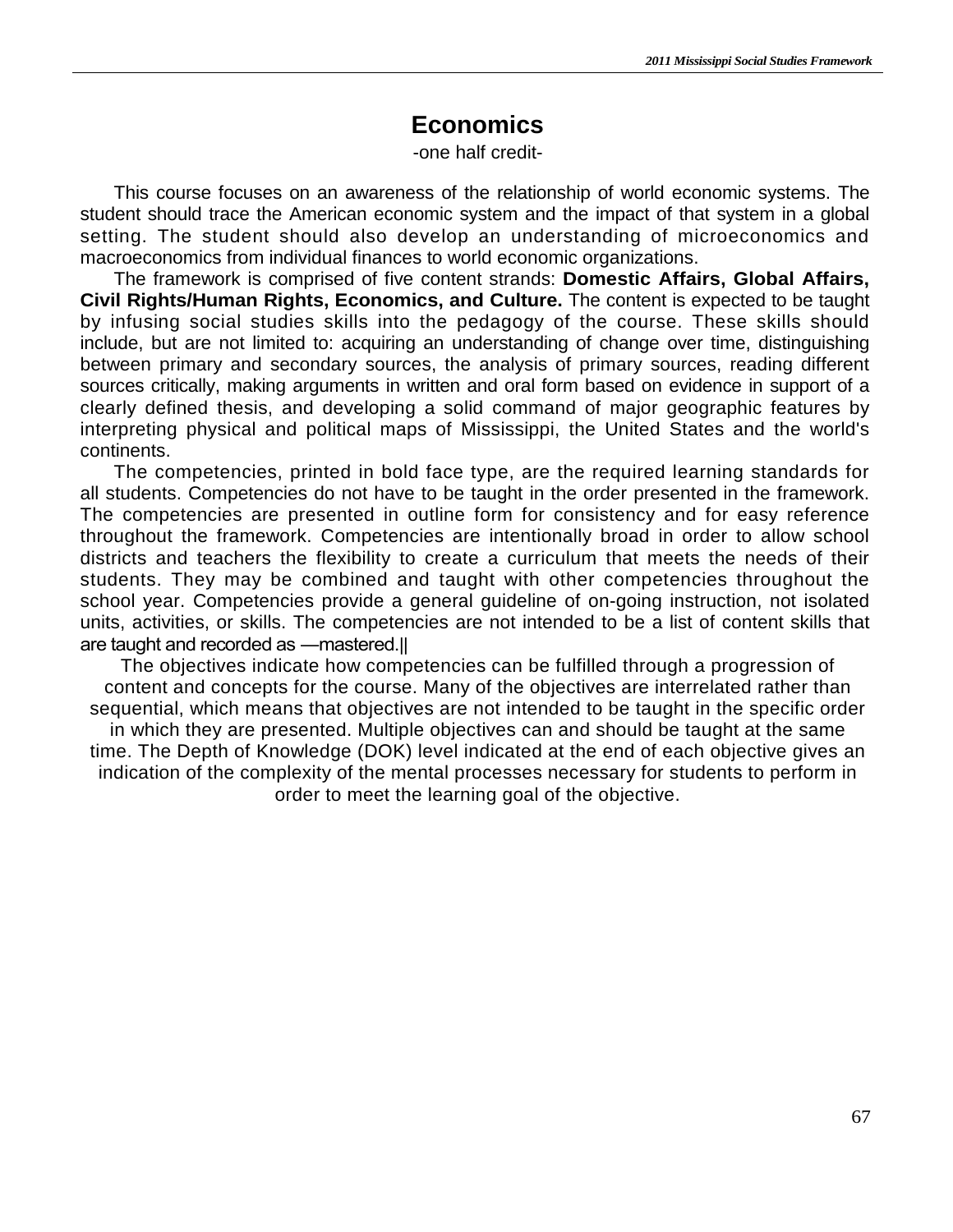## **ECONOMICS**

-one half credit-

**CONTENT STRANDS:**

**Domestic Affairs**<br> **Global Affairs**<br> **Culture Global Affairs Civil Rights/Human Rights**

#### **COMPETENCIES AND OBJECTIVES**

#### **Domestic Affairs**

#### **1. Understand that the nation's overall economy is characterized by the interaction of spending and production decisions.**

- a. Analyze the causes and effects of choices made by various sectors in the economy (e.g., households, businesses, and governments, etc.) in the production and distribution of resources. (DOK 3)
- b. Predict how changes in a nation's overall level of income, employment, and prices determine changes in the economy's level of output or real Gross Domestic Product or GDP. (DOK 3)
- c. Demonstrate how money makes it easier to trade, borrow, save, invest, and compare the value of goods and services. (DOK 3)
- d. Interpret how the Federal government spending policy and the Federal Reserve System's monetary policy influence the overall level of employment, output, and prices in the U.S. economy. (DOK 3)

#### **Global Affairs**

#### **2. Understand that there is an increasing economic interdependence among nations in the global economy.**

- a. Cite evidence and explain how both production and consumption increase when regions and nations specialize in what they can produce at the lowest cost, and then trade with others. (DOK 3)
- b. Explain how foreign exchange rates represent the market price of one nation's currency in terms of another nation's currency. (DOK 2)
- c. Use measures of economic development to draw conclusions about the lives and futures of people and societies in the various world regions and countries. (DOK 3)

#### **Civil Rights/Human Rights**

#### **3. Understand how different economic systems affect civil and human rights.**

a. Analyze the current trends and historical record of poverty in the American economy,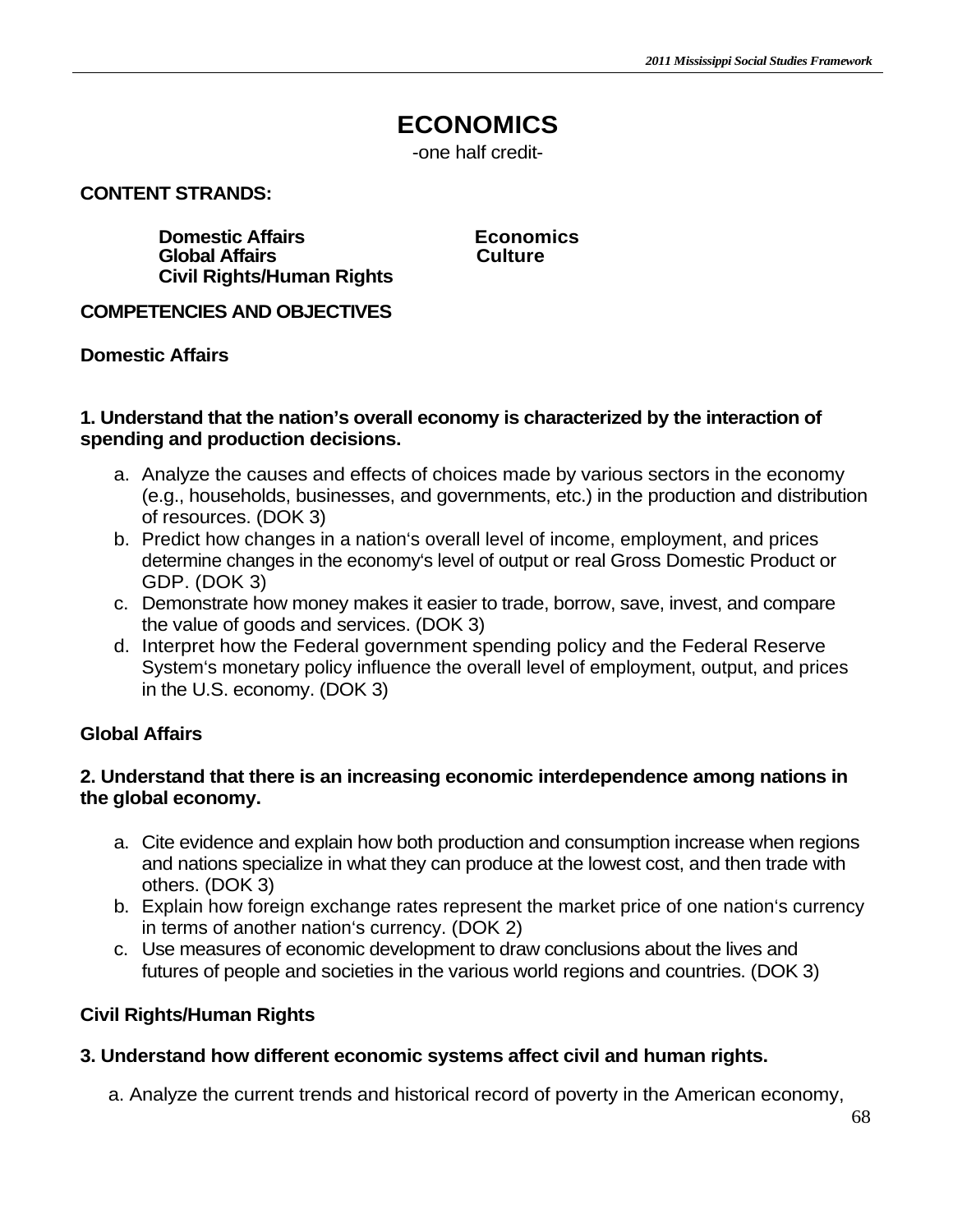noting the disproportionate effects of poverty in minority communities and with women. (DOK 3)

- b. Compare and contrast poverty as it exists in other industrialized nations and in the developing economies around the world. (DOK 2)
- c. Analyze the role of a market economy in establishing and preserving political and personal liberty (e.g., through the works of Adam Smith). (DOK 3)

## **Economics**

## **4. Understand that resources are limited and therefore choices must be made.**

- a. Explain why individuals and societies can not have all the goods and services that they want and as a result, they make choices that involve costs and benefits. (DOK 2)
- b. Describe how effective decision-making requires comparing the additional costs of alternatives with the additional benefits of alternatives. (DOK 2)
- c. Describe how people respond to positive and negative incentives in predictable ways. (DOK 2)
- d. Explain how voluntary exchange occurs only when all participating parties expect to gain. (DOK 2)

## **5. Understand that markets exist when buyers and sellers interact and engage in exchange.**

- a. Analyze, using supply and demand curves, the relationship of the concept of incentives to the law of supply, and the relationship of the concept of incentives and substitutes to the law of demand. (DOK 3)
- b. Investigate and explain how markets determine prices and thereby allocate goods and services and describe how market prices send signals and provide incentives to buyers and sellers. (DOK 2)
- c. Analyze the role of government (defining property rights, providing public goods and services, regulating in cases of market failure and promoting market competition) in helping to provide for a just distribution of economic resources and opportunities among citizens in a market economy. (DOK 3)

## **Culture**

## **6. Understand the personal economic consequences of spending and investment decisions made by individuals, businesses, and governments.**

- a. Demonstrate how American culture promotes entrepreneurship. (DOK 3)
- b. Demonstrate why it is important to take responsibility for personal financial decisions. (DOK 3)
- c. Analyze the effects of advertising, marketing, and American popular culture on people's economic choices (consumerism, charitable giving, entertainment spending, etc.). (DOK 3)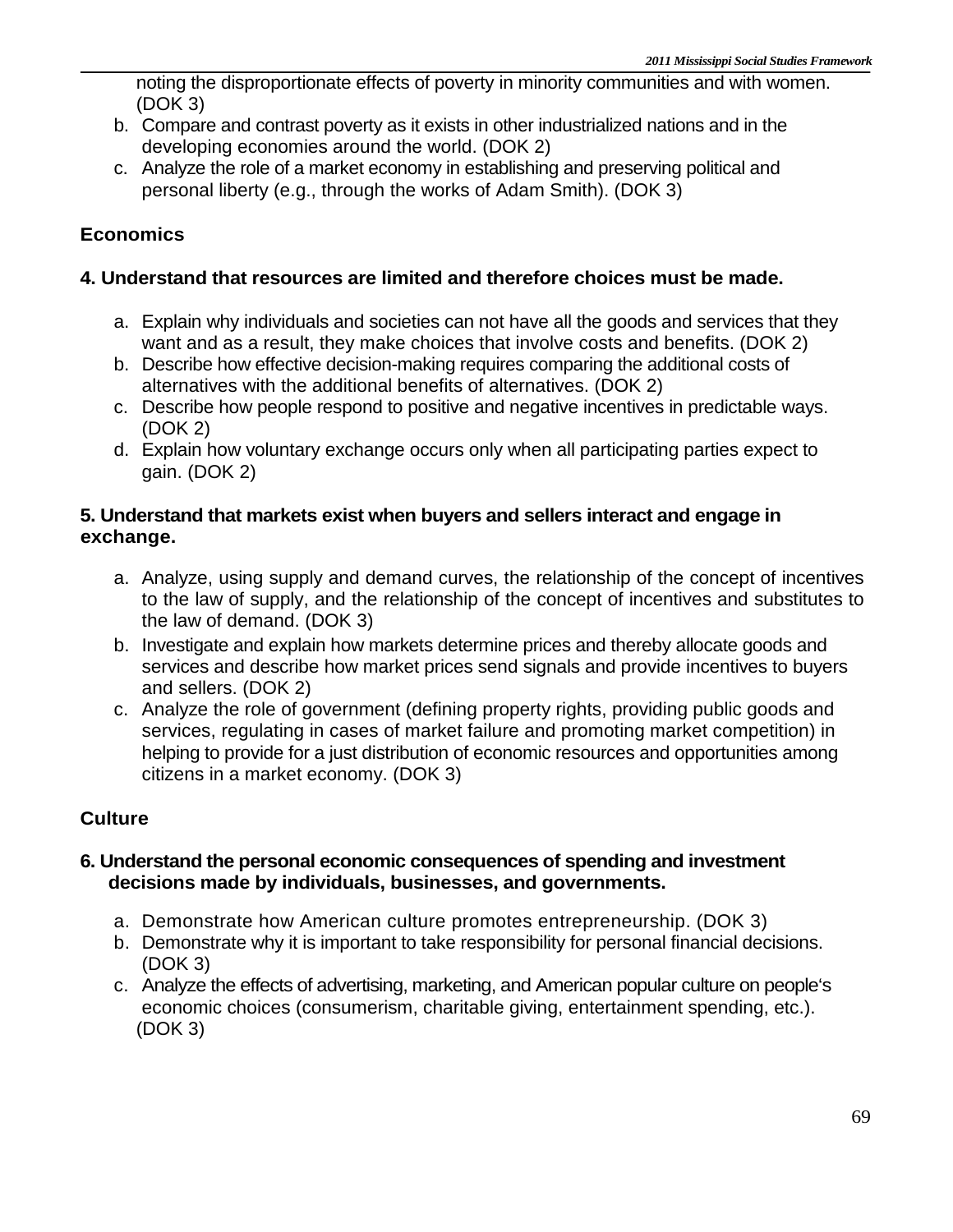## **ADVANCED WORLD GEOGRAPHY**

-one credit-

The Advanced World Geography framework requires that student learning focus on understanding the systems and processes that produce the features and patterns that lie on Earth's surface and appear on maps and globes. Identification of map features and place locations carries little value unless it facilitates student learning of these underlying systems and process. The primary purpose of the course is to build deep, systematic understanding of how Earth's physical and human geography came to be and continues to evolve.

While learning about geographic systems and processes, students should engage the following themes throughout the course: the relationships and interdependencies among countries that are produced by global, political, socio/cultural, and economic systems; the dynamic interactions between human activity and the physical environment; human use of resources and how changes occur in the definition of resources; and the importance of culture in shaping the unique ways of life in places and regions around the world. Students should also become acutely knowledgeable of the diversity of human experience; capable of living, prospering, and meeting individual and societal needs in a globalizing world; more familiar with the importance of place and how places change over time; and keenly aware of geospatial technologies such as GIS, GPS, remote sensing, and digital maps.

Five content strands comprise the framework: **Domestic Affairs, Global Affairs, Civil Rights/Human Rights, Economics, and Culture.** This content should be taught by infusing geographic skills and the geographic perspective into the course pedagogy. The geographic perspective is a three-part thinking process of assessment, analysis and application. Geographic skills include but are not limited to reading and interpreting maps, graphs, charts, diagrams and other geographic representations; identifying and using regions to analyze issues and answer questions; and using geographic concepts (grids, time zones, mental maps, etc.) to identify and analyze the interactions among and between peoples, places, and environments.

The competencies, printed in bold face type, are the required learning standards for all students. An outline form provides consistency and easy reference for these competencies that do not have to be taught in the order presented. The competencies are intentionally broad so that school districts and teachers have the flexibility to create curricula that meet the needs of their students. Competencies provide a general guideline of on-going instruction, not isolated units, activities, or skills, and they may be combined and taught simultaneously throughout the school year. Competencies are not intended to be a list of content skills that are taught and recorded as ―mastered.‖

The objectives indicate how competencies can be fulfilled through a progression of content and concepts for the course. Many of the objectives are interrelated rather than sequential, which means that objectives are not intended to be taught in the specific order in which they are presented. Multiple objectives can and should be taught at the same time. DOK levels for objectives are not indicated for elective courses.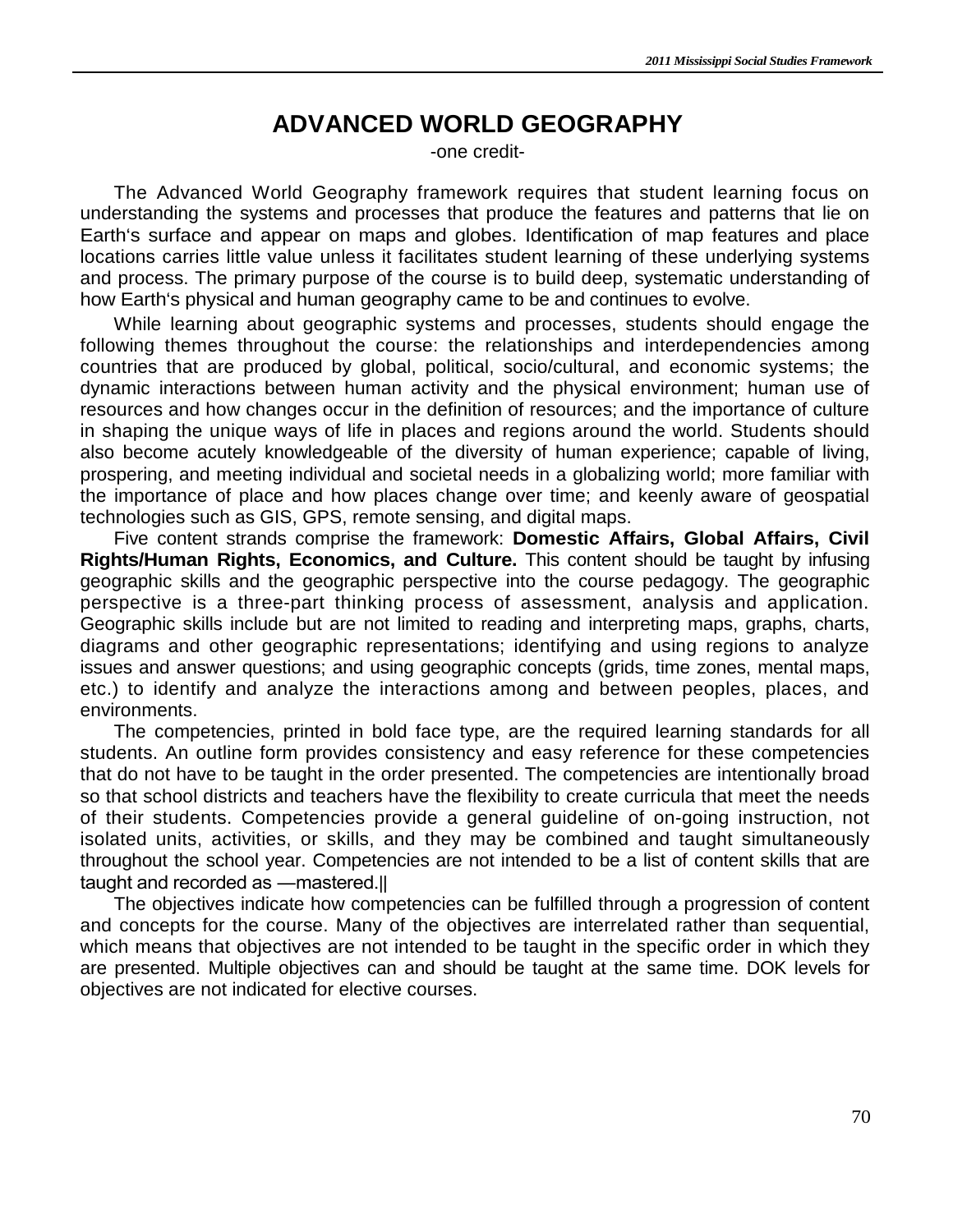# **ADVANCED WORLD GEOGRAPHY**

- one credit-

#### **CONTENT STRANDS:**

**Domestic Affairs Economics Global Affairs Culture Civil Rights/Human Rights**

## **COMPETENCIES AND OBJECTIVES**

#### **1. Understand the role of the United States in the world system.**

- a. Recognize and explain the effects of U.S. public opinion and U.S. policies on other peoples and countries around the world.
- b. Analyze and evaluate the ways that public policy makers in the United States manage post Cold War tensions between the U.S. as world superpower and other countries and organizations as emerging powers.

#### **2. Understand the physical environments of the world along with the processes that shape them and the problems they present to human occupation and use.**

- a. Explain and analyze the concepts and processes that create, maintain, and modify physical environments around the world and explain the patterns and distributions of physical environmental characteristics that result from those processes.
- b. Analyze problems associated with the complex interactions between human activity and the physical environments around the world (e.g., natural hazards, drought and redistribution of water, agricultural production and food security, movement of air and water pollution, etc.).

#### **3. Understand how population, migration, culture, economics, urbanization, and political factors produce complex networks and systems of human activity around the world.**

- a. Explain and analyze the concepts and processes that shape the patterns and distributions of human activity around the world.
- b. Identify regions of various types around the world and explain how their characteristics give each a measure of cohesiveness and distinctiveness that set them apart from one another.
- c. Identify the characteristics of human settlements around the world, sort them into categories (e.g., urban, suburban, and rural, gentrified, slums, etc.), and analyze their patterns, functions, and processes of change.
- d. Explain and analyze how the forces of contact, cooperation, and conflict influence the division and control of earth's surface based on political, ethnic, and religious groupings.
- e. Describe patterns of global power and influence.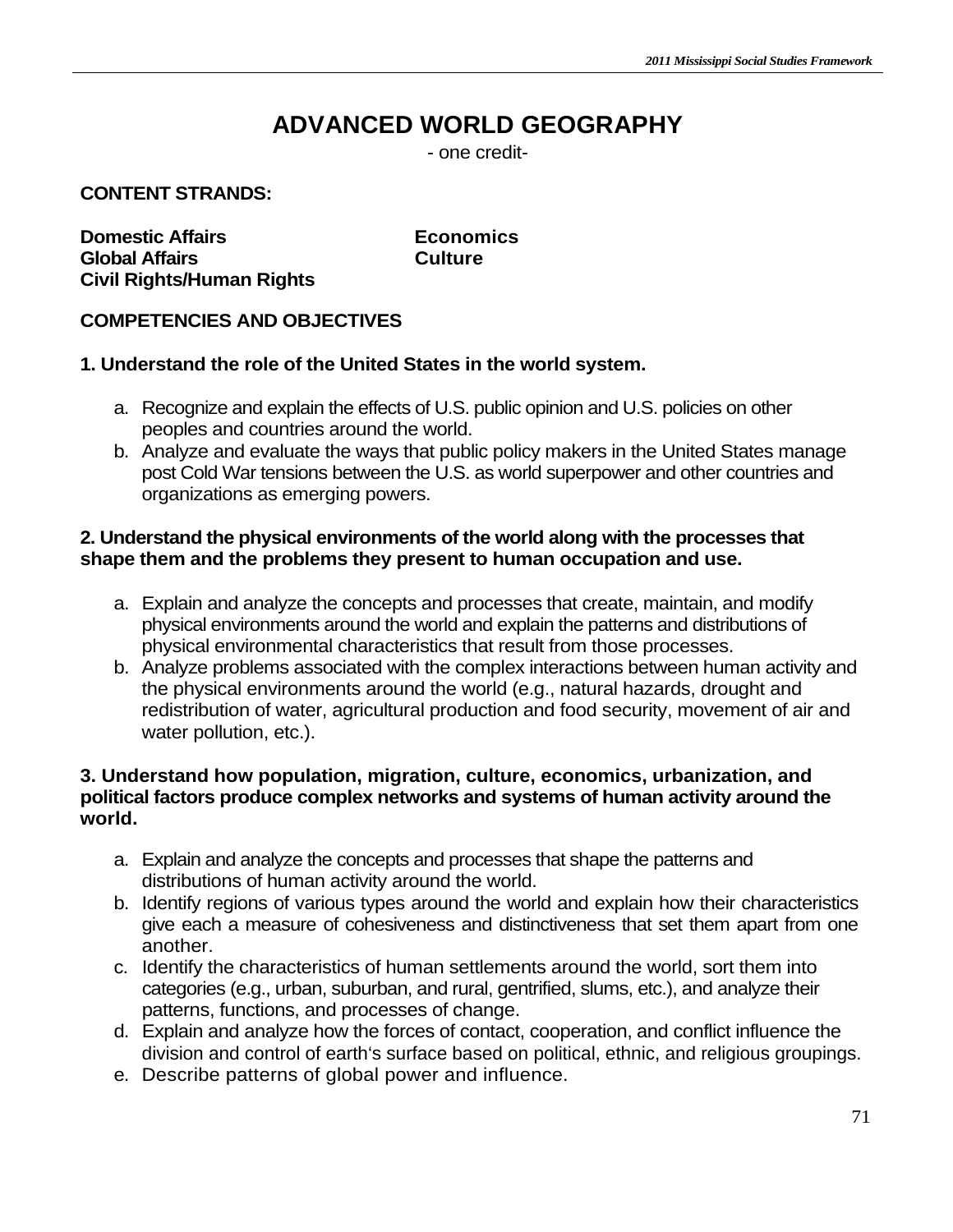## **4. Understand the geographic patterns and processes found around the world.**

- a. Identify the characteristics and interpret the patterns of the geography of the world by using the concepts of geography (e.g., map elements, latitude and longitude, time zones, mental maps, map projections, etc.).
- b. Use maps and other geographic representations, tools, and technologies (e.g., population pyramids, climographs, geographic information systems, satellite images, aerial photography, etc.) to analyze information to identify problems associated with the processes of interaction among and between the people, places, and environments around the world.

## **5. Understand civil rights and human rights in the contemporary world.**

- a. Identify and analyze the circumstances of the world's indigenous peoples and assess the causes and effects of those circumstances.
- b. Analyze how processes of structural racism (e.g. social justice, environmental racism, power relations, the gap between rich and poor, the North/South divide, and migration streams) operate in diverse places and groups around the world.

## **6. Understand economic development, economic globalization, and global resource use.**

- a. Explain and analyze the geographic processes of economic interactions among people, places, and environments of the world by using maps and other geographic representations, tools, and technologies.
- b. Identify and explain measures of economic development and draw conclusions about the lives and futures of people and societies in the various world regions, countries, and regions within countries.
- c. Analyze evidence for global economic interdependence and evaluate the impacts and consequences of that interdependence (e.g., regional trade agreements, outsourcing, global division of labor).
- d. Identify and explain human livelihoods (agriculture, manufacturing, services, etc.) and distinguish between wage-earning and subsistence economies.
- e. Identify and analyze the ways in which innovations in transportation and communication networks impact the world.
- f. Identify world patterns of resource distribution and utilization.
- g. Identify and analyze the changes that occur in the meaning, use, sustainability, and importance of resources.
- h. Describe the best locations for industries, businesses, services, etc. around the world and within the various world regions, countries, and regions within countries by analyzing information such as market areas, resources, labor supply, etc.

## **7. Understand the characteristics, distribution, and complexity of Earth's cultural mosaics.**

a. Identify and describe processes of divergence and convergence of cultures.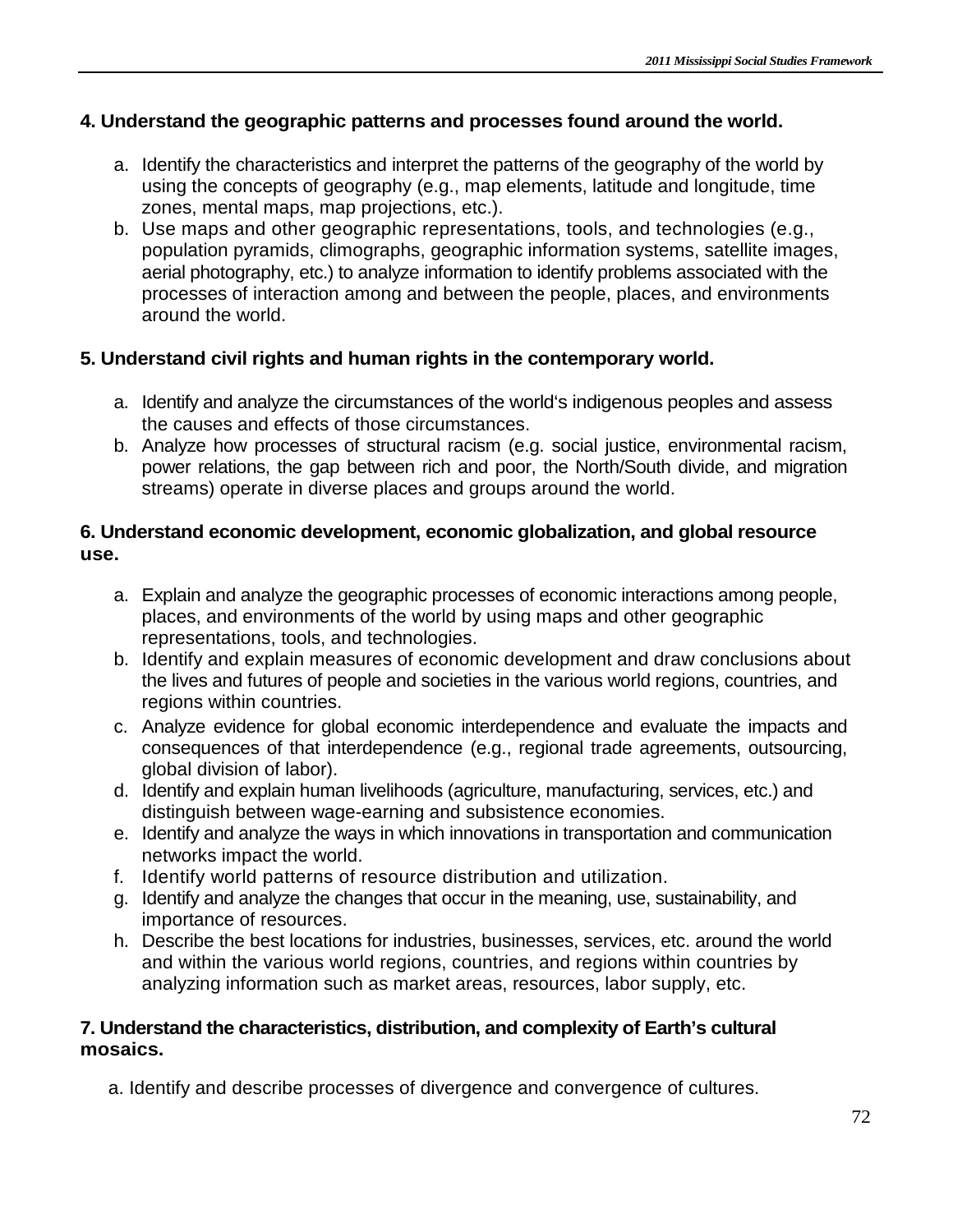- b. Identify and explain the characteristics, distributions, and migrations of human populations on Earth's surface.
- c. Identify and analyze the ways in which places and regions contribute to the production of individual and social identity.
- d. Identify and describe major culture regions of the world and explain how their characteristics give each a measure of cohesiveness and distinctiveness that set them apart form one another.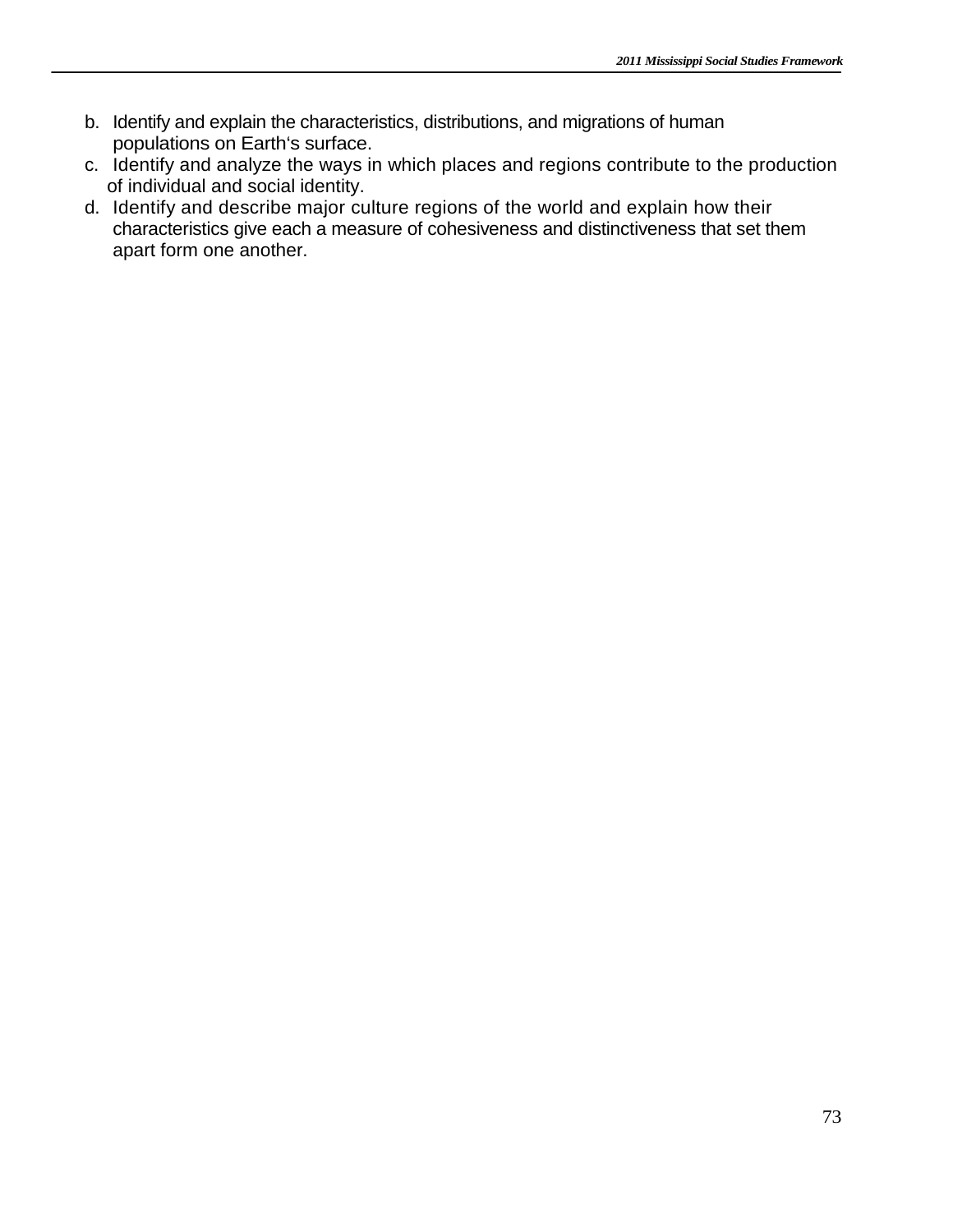## **PSYCHOLOGY**

-one half credit-

Psychology focuses on the history, advances in technology, and both internal and external influences that affect human mental development. The student should learn the various elements of human behavioral development that emphasize concepts such as -self-esteem|| and ―self-responsibility.‖ The course should be presented in thematic units using various learning experiences such as group interaction and community service. Skill development should include, but is not limited to, the interpretation and application of maps, graphs, charts, political cartoons, primary documents, and other social studies tools. The avenues for these concepts are developed through the social studies strands.

The content is expected to be taught by infusing social studies skills into the pedagogy of the course. These skills should include, but are not limited to: acquiring an understanding of change over time, distinguishing between primary and secondary sources, the analysis of primary sources, reading different sources critically, and making arguments in written and oral form based on evidence in support of a clearly defined thesis.

The competencies, printed in bold face type, are the required learning standards for all students. Competencies do not have to be taught in the order presented in the framework. The competencies are presented in outline form for consistency and for easy reference throughout the framework. Competencies are intentionally broad in order to allow school districts and teachers the flexibility to create a curriculum that meets the needs of their students. They may be combined and taught with other competencies throughout the school year. Competencies provide a general guideline of on-going instruction, not isolated units, activities, or skills. The competencies are not intended to be a list of content skills that are taught and recorded as ―mastered.‖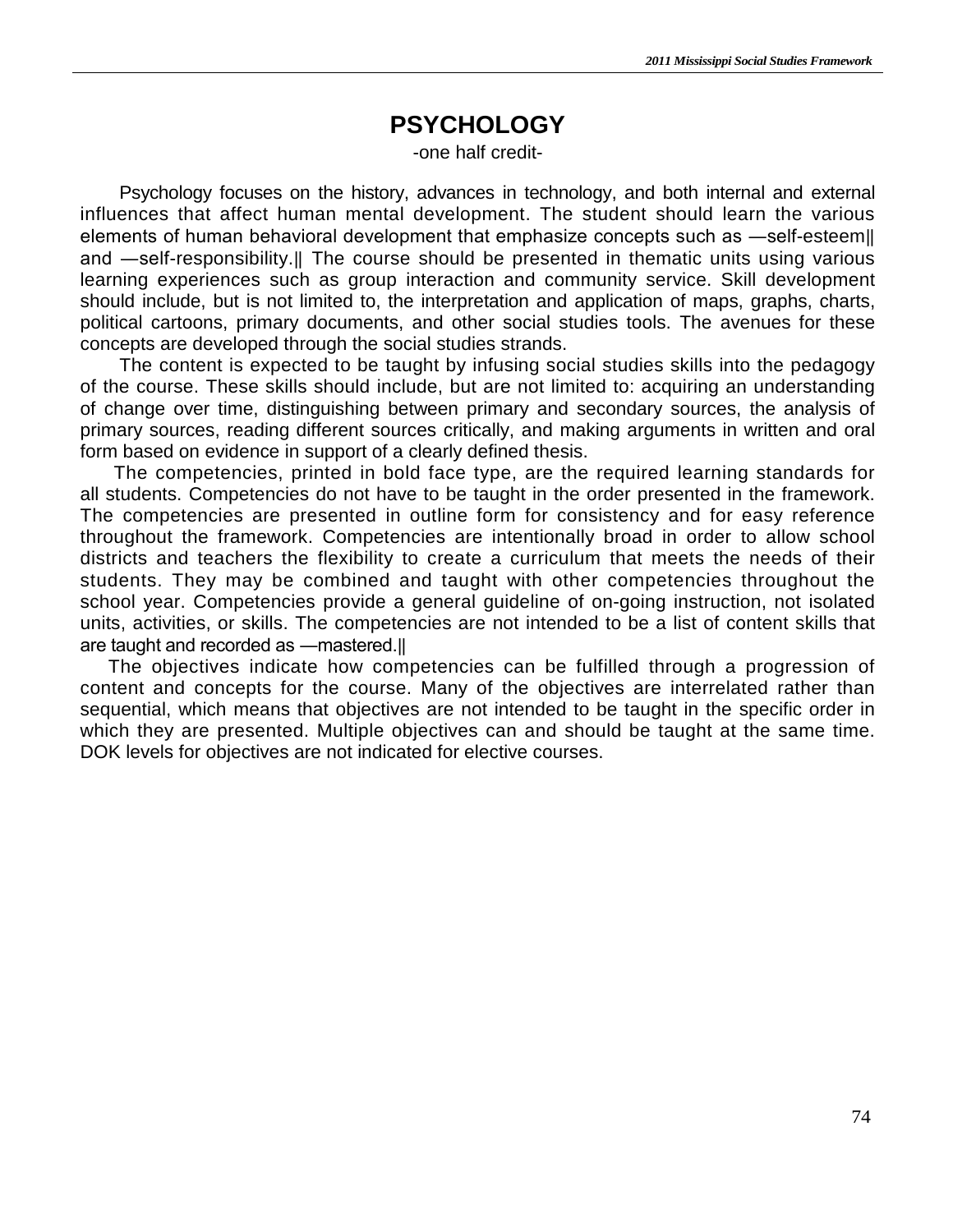## **PSYCHOLOGY**

-one half credit-

**CONTENT STRANDS:**

**Domestic Affairs Economics Global Affairs Culture Civil Rights/Human Rights**

## **COMPETENCIES AND OBJECTIVES**

### **1. Understand the impact of people, places, and events on the development of the study of psychology.**

- a. Identify major contributors to the study of psychology.
- b. Describe the development of psychological study from one of theory to that of science.
- c. Analyze the relationship of psychology to other sciences (e.g., sociology, biology, etc.).

## **2. Understand the impact of science and technology on the study of psychology.**

- a. Analyze the methods of measuring the development of the human mind.
- b. Define and describe psychological disorders and identify scientific and medical advances that have helped to treat them.

## **3. Understand the impact of various environmental factors on the development of the human mind.**

- a. Analyze the internal influences on human development (e.g., heredity, etc.).
- b. Identify the impact of external influences on human development (e.g., media, school, family, economic situations, etc.).

## **4. Understand the factors that help develop one's attitude toward citizenship responsibility.**

- a. Describe the effects of personality traits as well as personality and psychological disorders which impact proper citizenship.
- b. Analyze the role of psychologists and other psychology related careers in our society.

## **5. Understand the key elements of psychological study and personality development.**

- a. Analyze the behavioral stages of socialization and maturation.
- b. Identify the various methods of learning (e.g., cognitive, psychomotor, etc.).
- c. Describe the methods of measuring knowledge (e.g., IQ, etc.).
- d. Explain the economic and emotional ―costs‖ associated with various disorders (e.g., compulsion, obsession, etc.).
- e. Describe the influences of various drugs on the mind and body.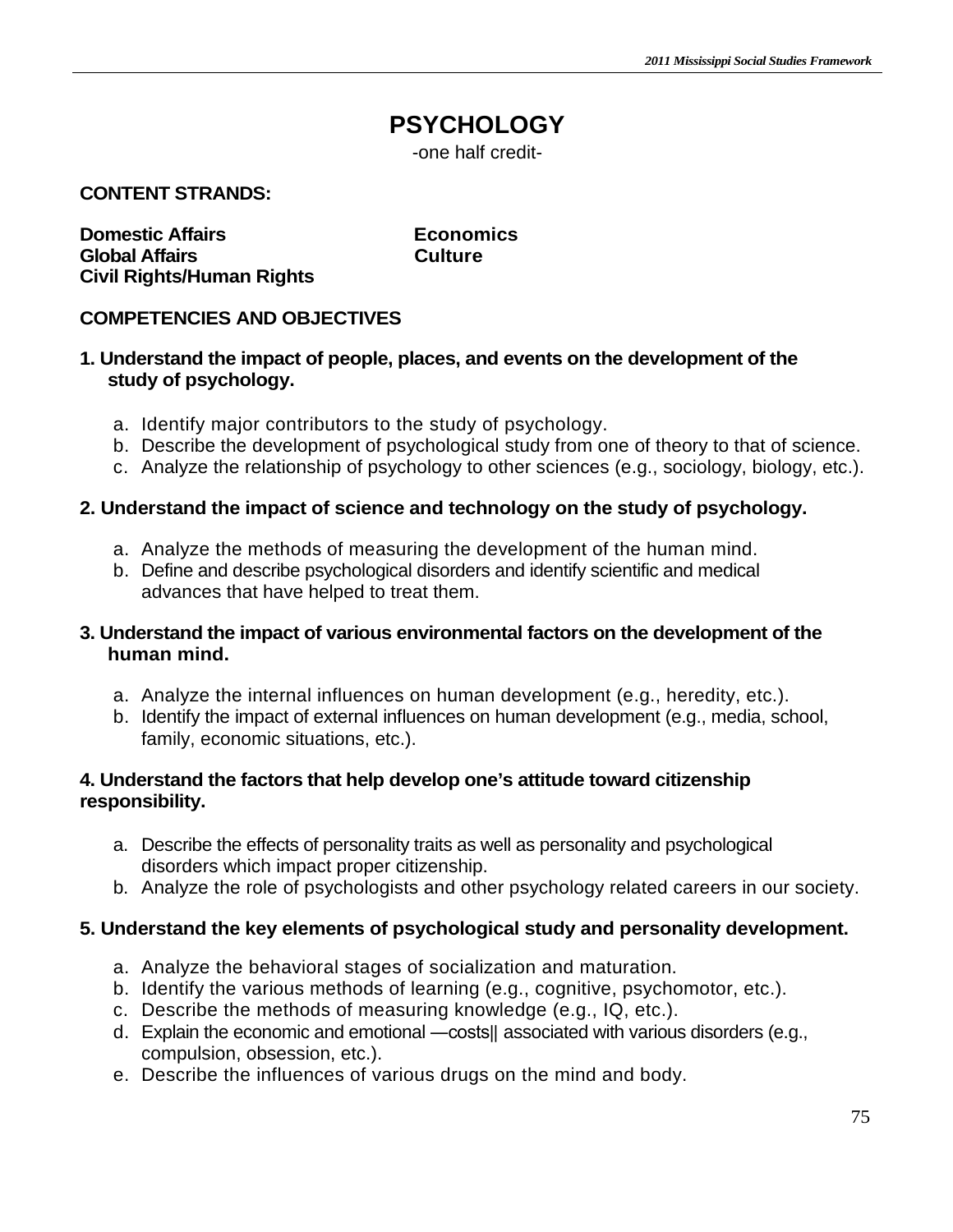f. Compare the relationships of various emotions to their resolutions.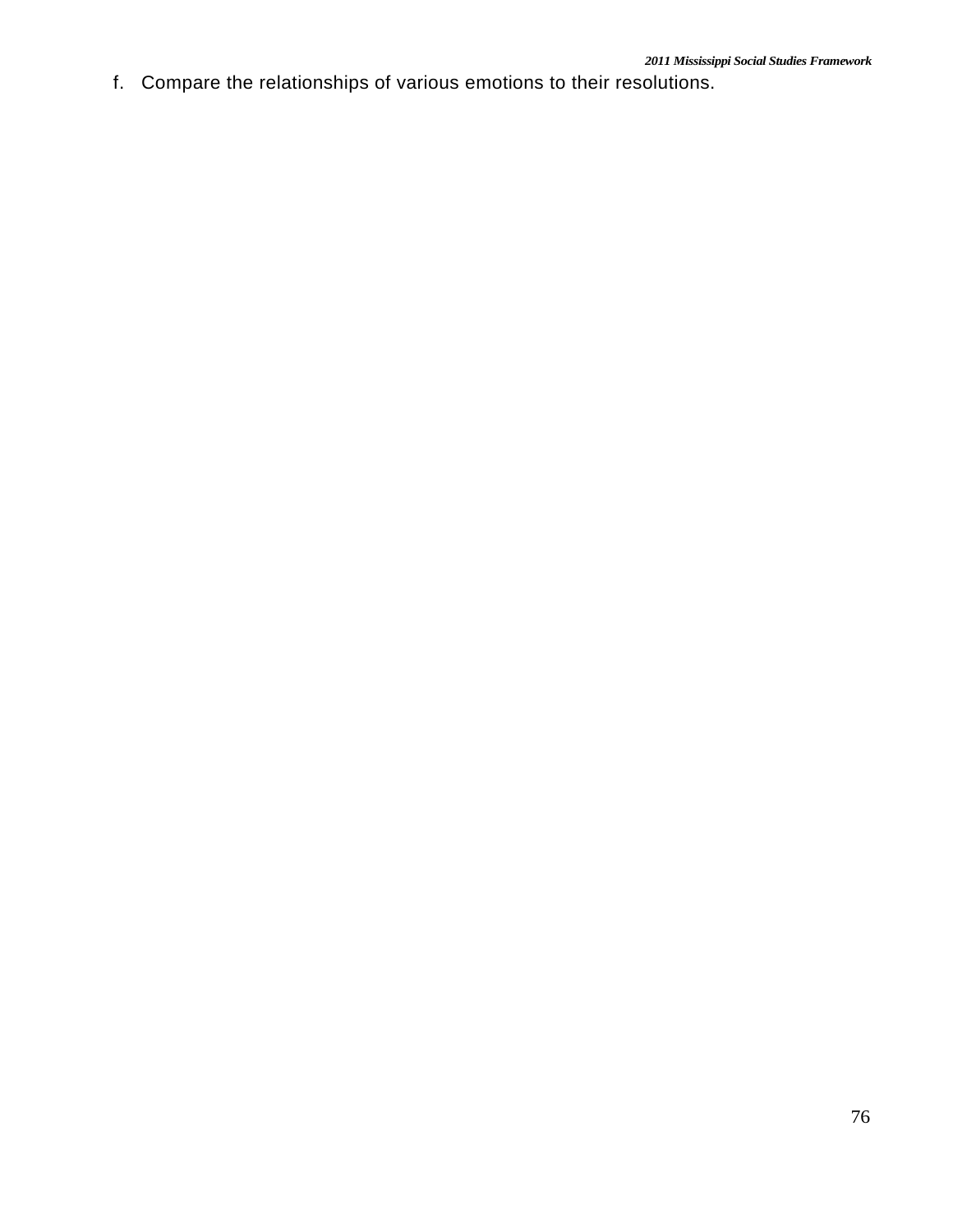# **SOCIOLOGY**

-one half credit-

Sociology engages in the study of people and their lives in groups. This will be done by examining how people behave in groups and how interaction shapes both individual and group behaviors. The analysis of the rules, organizations, and value systems that enable people to live together will also be an area of emphasis.

Information will be acquired from a variety of sources—written, visual, oral, and through interviews and surveys. Information will be used to solve both hypothetical and real problems and to reach decisions about preferred courses of action. By analyzing social change in a variety of contexts, the student's ability to deal with change in his/her own life should increase.

The content is expected to be taught by infusing social studies skills into the pedagogy of the course. These skills should include, but are not limited to: acquiring an understanding of change over time, distinguishing between primary and secondary sources, the analysis of primary sources, reading different sources critically, and making arguments in written and oral form based on evidence in support of a clearly defined thesis.

The competencies, printed in bold face type, are the required learning standards for all students. Competencies do not have to be taught in the order presented in the framework. The competencies are presented in outline form for consistency and for easy reference throughout the framework. Competencies are intentionally broad in order to allow school districts and teachers the flexibility to create a curriculum that meets the needs of their students. They may be combined and taught with other competencies throughout the school year. Competencies provide a general guideline of on-going instruction, not isolated units, activities, or skills. The competencies are not intended to be a list of content skills that are taught and recorded as ―mastered‖.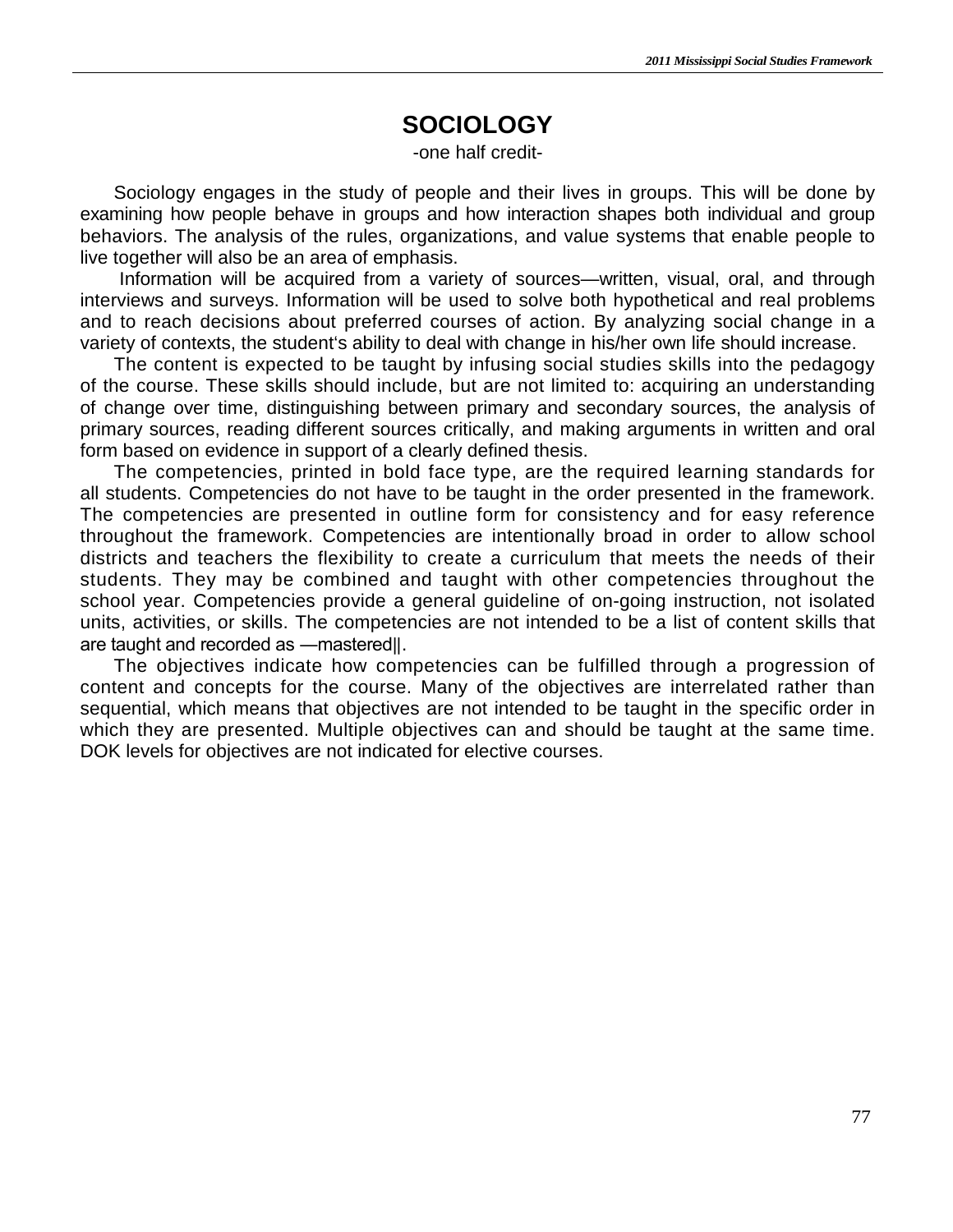## **SOCIOLOGY**

-one half credit-

**CONTENT STRANDS:**

**Domestic Affairs Economics Global Affairs Culture Civil Rights/Human Rights**

## **COMPETENCIES AND OBJECTIVES**

### **1. Understand the various schools of sociological thought and trace their progress.**

- a. Identify historic backgrounds of modern-day sociology.
- b. Identify and analyze various schools of sociological thought.
- c. Describe how sociology affects every aspect of society.

### **2. Understand the nature of culture and analyze conformity with and deviance from cultural mores.**

- a. Define culture.
- b. Compare and contrast conformity and deviance from cultural mores.
- c. Analyze instances of cultural conformity and deviation.

#### **3. Understand social structure.**

- a. Describe social roles, their development, and their relationships among social groups.
- b. Compare and contrast formal and informal groups, and evaluate their importance.
- c. Analyze social stratification in traditional and industrial societies.

## **4. Understand major social problems.**

- a. Describe major social problems and their affects on the social structures.
- b. Analyze causes and effects of social problems.
- c. Compare and contrast the nuclear family and extended family.

## **5. Understand continuity and change in social groups.**

- a. Describe relationships between social groups.
- b. Explain ways groups resist and accommodate change.
- c. Explain how location affects change in social groups.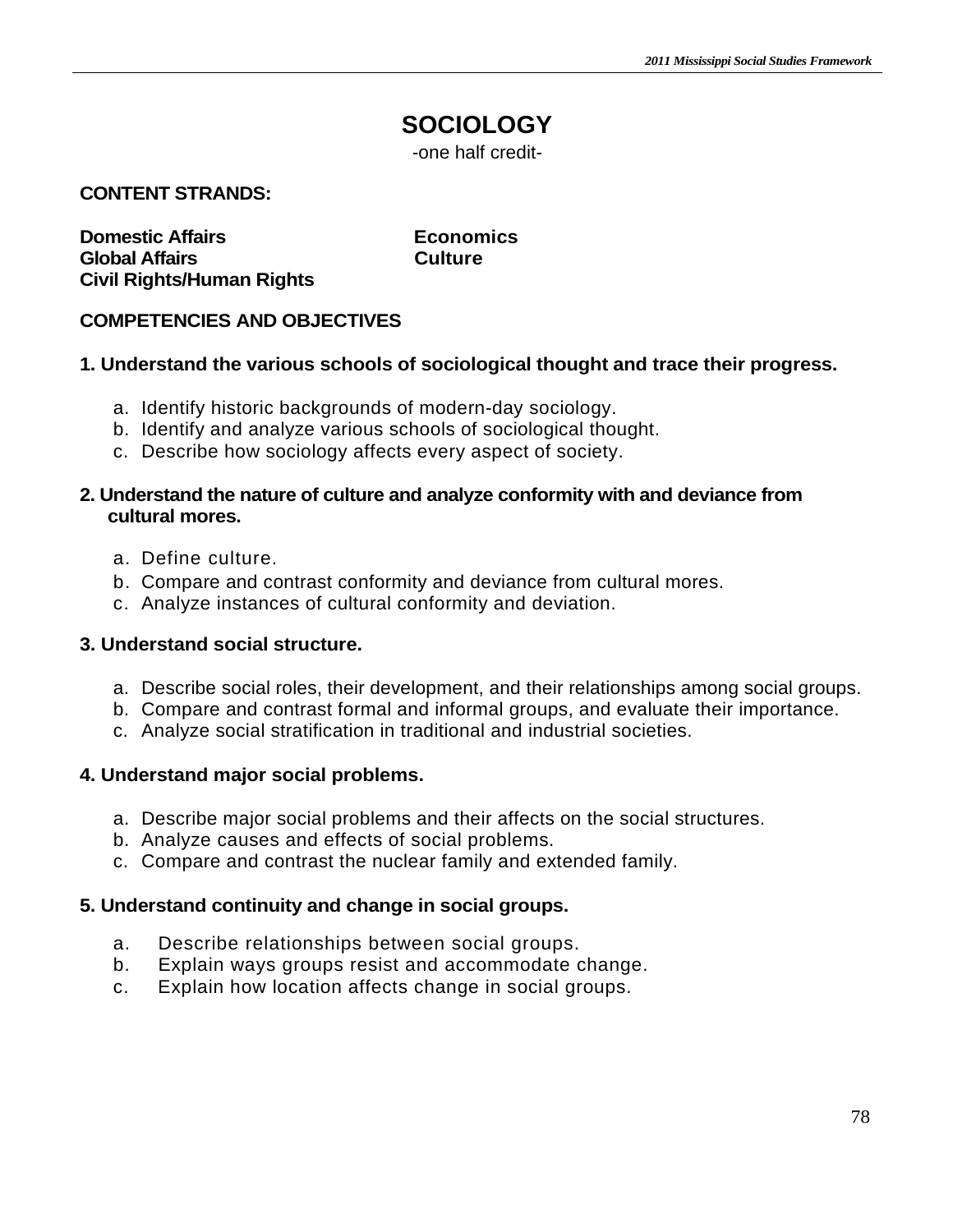# **LOCAL RESOURCE STUDIES**

-one half credit-

Local Resource Studies, an elective, is a one-semester course for ninth through twelfth grade students. This course is designed to investigate how natural resources in Mississippi have been affected by history, economics, politics, and culture. The course provides a greater awareness of natural resources and how they can best be used. The course requires reading, writing, analyzing, and evaluating. Each student should be given the opportunity to participate in oral presentations, cooperative learning activities, and research projects related to the content of the course.

The content is expected to be taught by infusing social studies skills into the pedagogy of the course. These skills should include, but are not limited to: acquiring an understanding of change over time, distinguishing between primary and secondary sources, the analysis of primary sources, reading different sources critically, making arguments in written and oral form based on evidence in support of a clearly defined thesis, and developing a solid command of major geographic features by interpreting physical and political maps of Mississippi, the United States and the world's continents.

The competencies, printed in bold face type, are the required learning standards for all students. Competencies do not have to be taught in the order presented in the framework. The competencies are presented in outline form for consistency and for easy reference throughout the framework. Competencies are intentionally broad in order to allow school districts and teachers the flexibility to create a curriculum that meets the needs of their students. They may be combined and taught with other competencies throughout the school year. Competencies provide a general guideline of on-going instruction, not isolated units, activities, or skills. The competencies are not intended to be a list of content skills that are taught and recorded as ―mastered.‖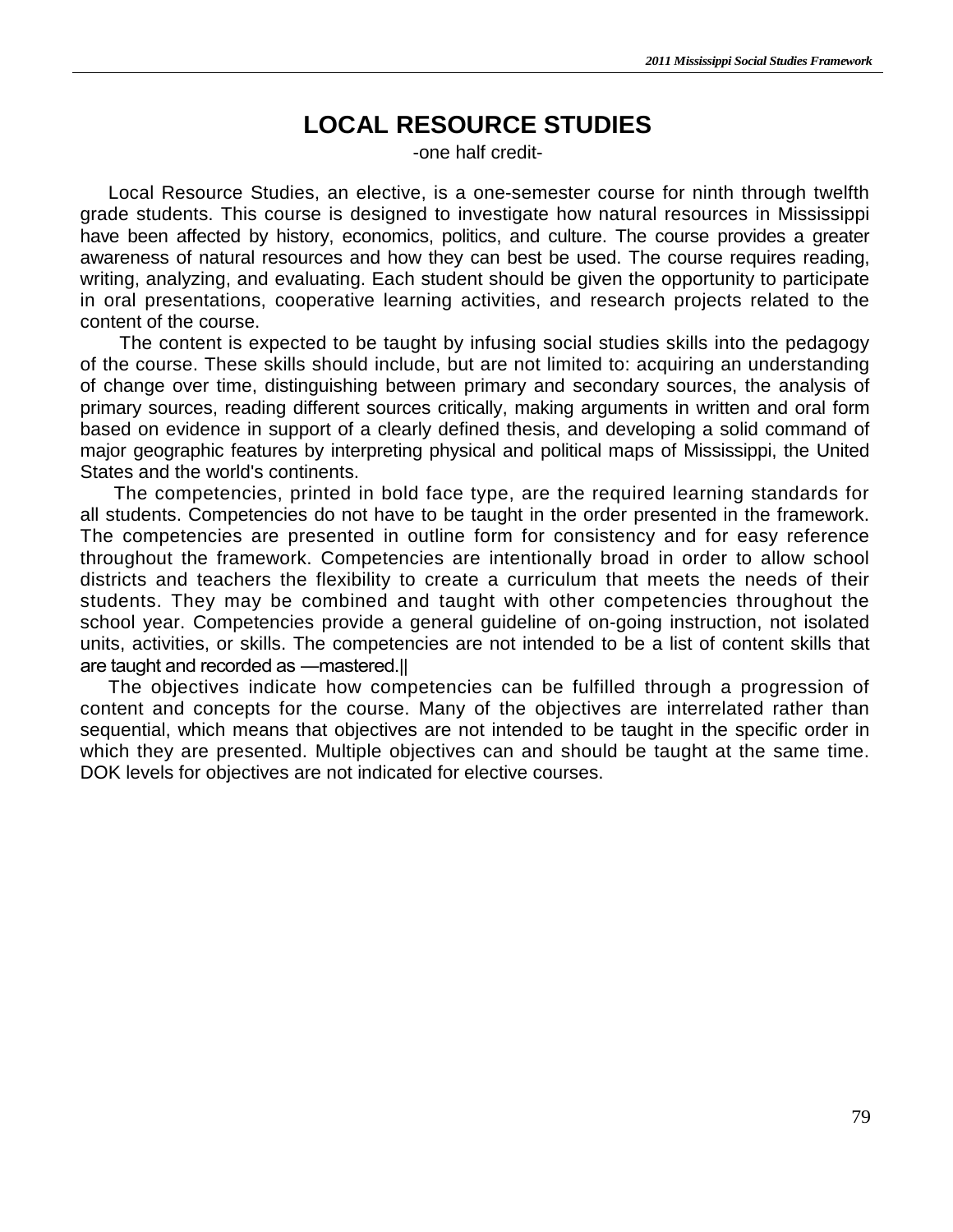# **LOCAL RESOURCE STUDIES**

-one half credit -

#### **CONTENT STRANDS:**

**Domestic Affairs Economics Global Affairs Culture Civil Rights/Human Rights**

## **COMPETENCIES AND OBJECTIVES**

### **1. Understand how geography, economics, and politics have influenced the use of natural resources in Mississippi.**

- a. Compare/contrast the use of natural resources during the following periods: Native American, French, Spanish, British occupations, and modern period.
- b. Analyze the impact of natural resources on the expansion of the Mississippi territory into statehood.
- c. Explain the development and use of natural resources in the state and local area.

## **2. Understand the geographic significance of natural resources.**

- a. Describe the geographic aspects of natural resources (e.g., location, impact on the region, etc.).
- b. Explain the relationship between migration patterns and natural resources.

### **3. Understand the relationship of people, places, and the environment with government.**

- a. Identify laws that have affected natural resources.
- b. Explain how federal and state laws have affected the use of natural resources.
- c. Describe how various factors have led to changes in governmental policies (e.g., economics, politics, etc.).

## **4. Understand the technological impact of resources.**

- a. Compare/contrast the use of machinery and manual labor.
- b. Describe how technology is used to control the use of natural resources.
- c. Explain the pros and cons of using technology to conserve natural resources.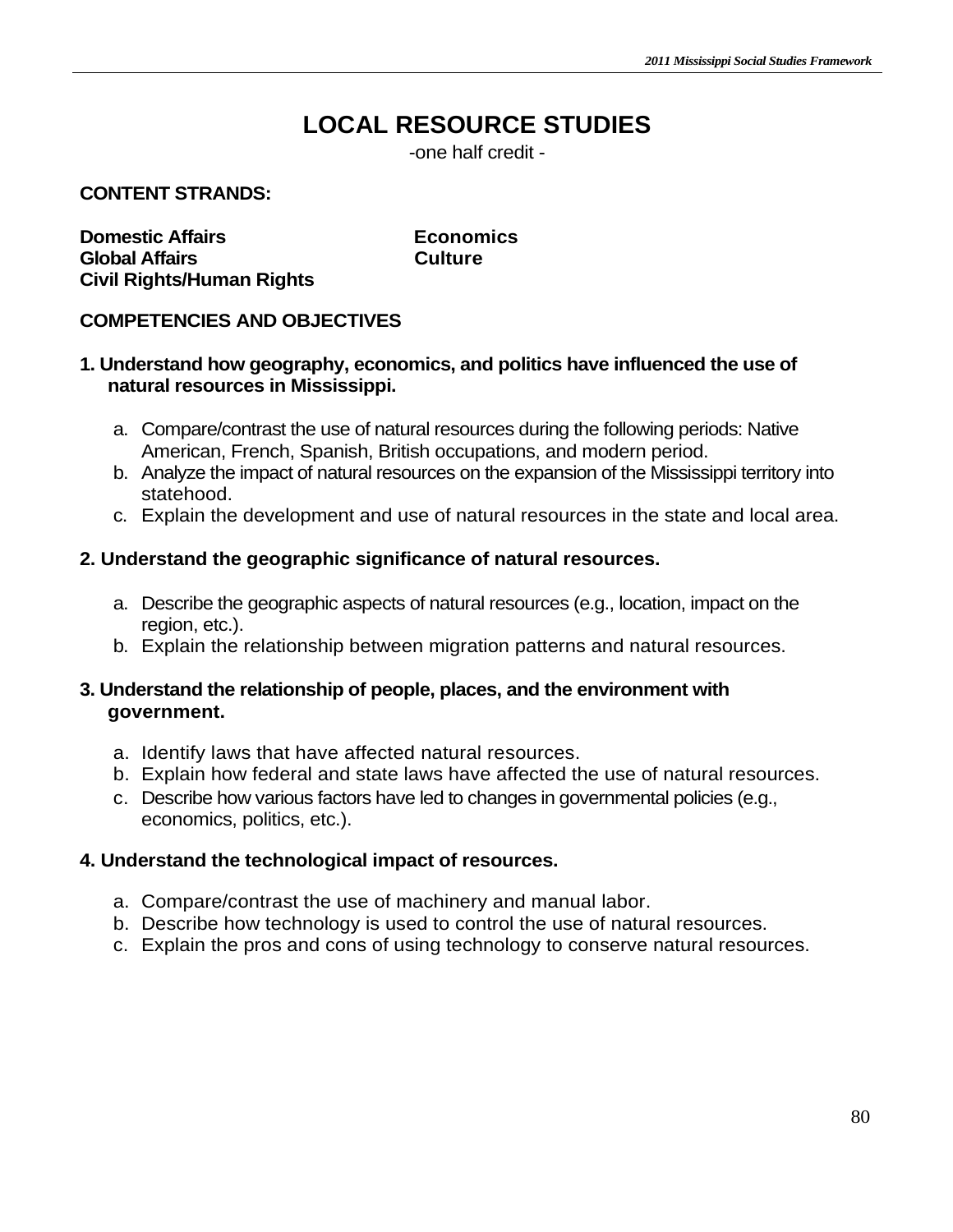# **LAW RELATED EDUCATION**

-one half credit-

*Law Related Education*, an elective, is a one-semester course for ninth through twelfth grade students. The course is designed to study the importance of the law in students' lives. A greater awareness of local, state, and federal law should be gained by students. The roles, rights, and responsibilities of students should be discussed in the course.

The content is expected to be taught by infusing social studies skills into the pedagogy of the course. These skills should include, but are not limited to: acquiring an understanding of change over time, distinguishing between primary and secondary sources, the analysis of primary sources, reading different sources critically and making arguments in written and oral form based on evidence in support of a clearly defined thesis.

The competencies, printed in bold face type, are the required learning standards for all students. Competencies do not have to be taught in the order presented in the framework. The competencies are presented in outline form for consistency and for easy reference throughout the framework. Competencies are intentionally broad in order to allow school districts and teachers the flexibility to create a curriculum that meets the needs of their students. They may be combined and taught with other competencies throughout the school year. Competencies provide a general guideline of on-going instruction, not isolated units, activities, or skills. The competencies are not intended to be a list of content skills that are taught and recorded as ―mastered.‖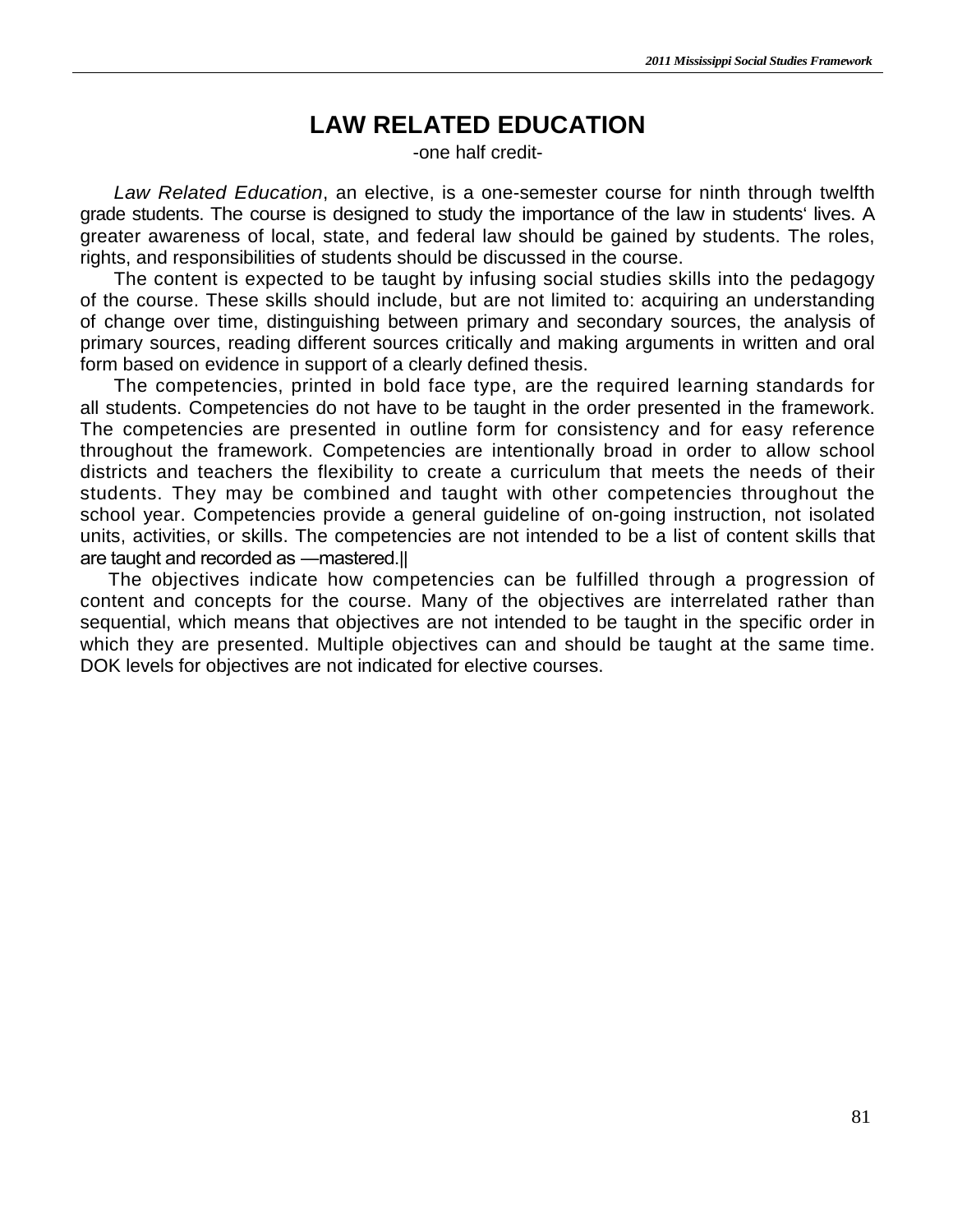# **LAW RELATED EDUCATION**

-one half credit-

### **CONTENT STRANDS:**

**Domestic Affairs Economics Global Affairs Culture Civil Rights/Human Rights**

## **COMPETENCIES AND OBJECTIVES**

#### **1. Understand changes in the law and recognize the dynamic nature of the law.**

- a. Define justice and law and trace its development in the United States.
- b. Differentiate between federal and state law.
- c. Analyze changes in federal and state law and explain the impact of each on American society.
- d. Describe the dynamic nature of the legal system of the United States.

## **2. Understand the civil and criminal justice systems, analyze their operations, and assess their effectiveness.**

- a. Distinguish similarities and differences in the civil and criminal justice systems.
- b. Compare the operations and processes of the civil and criminal justice systems.
- c. Summarize issues and problems confronting the civil and criminal justice systems and assess the effectiveness of each system in resolving these problems.

### **3. Understand the difference between state and federal judicial systems and analyze relationships between them.**

- a. Describe similarities and differences between state and federal court systems.
- b. Explain how and under what circumstances cases move between state and federal jurisdictions.
- c. Analyze the state's rights position (e.g., 10th Amendment, etc.) versus the federalist's position (e.g., Elastic Clause, etc.).

## **4. Understand the roles and responsibilities of local, state, and federal law enforcement agencies.**

- a. Identify similarities and differences among local, state, and federal law enforcement agencies.
- b. Describe the responsibility and jurisdiction of any given law enforcement agency.
- c. Assess working relationships among law enforcement agencies at various levels.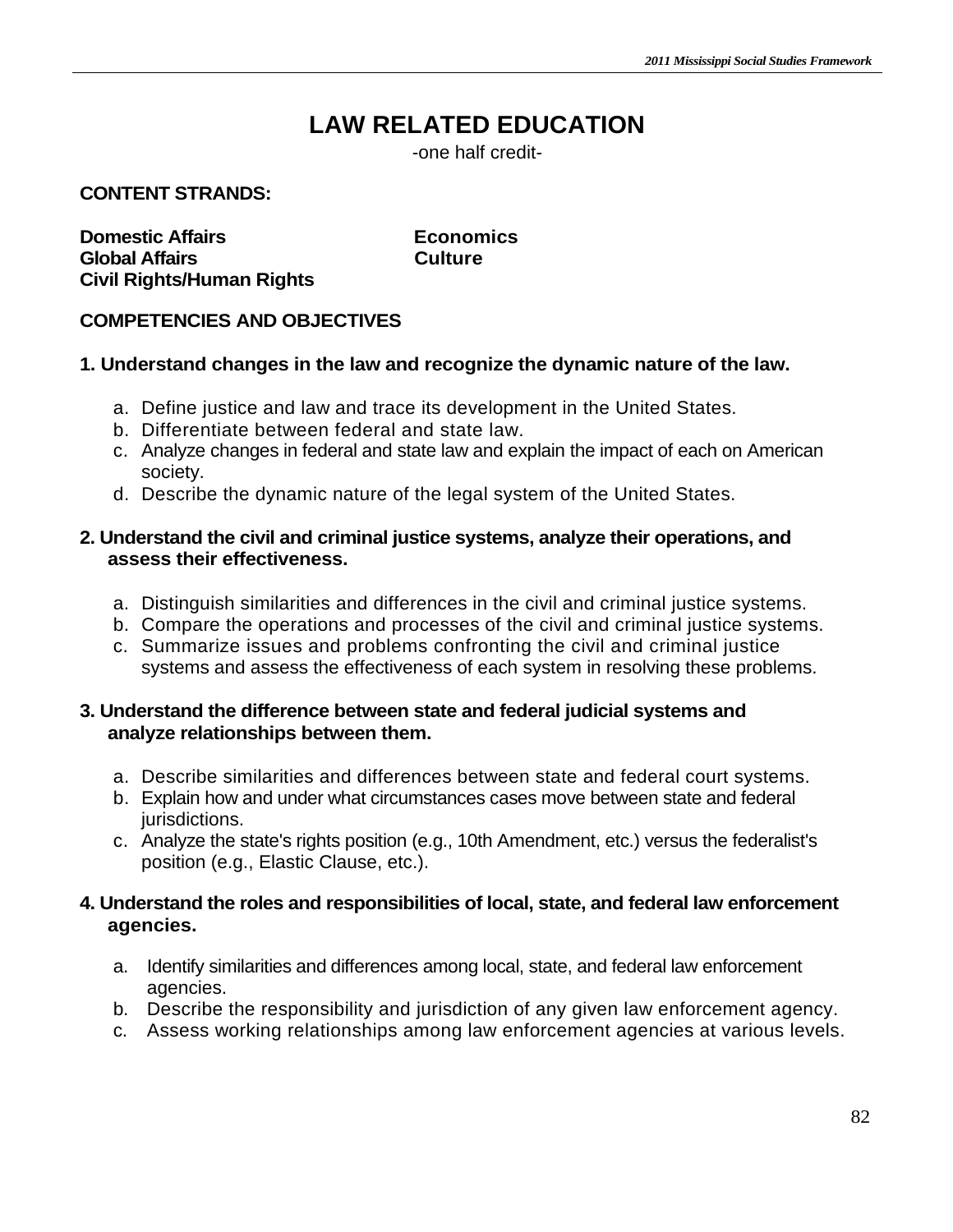## **5. Understand the effectiveness of correctional systems in deterring criminal behavior.**

- a. Distinguish between civil and criminal penalties.
- b. Analyze various alternatives to incarceration.
- c. Describe options open to judges and juries in the sentencing process.
- d. Evaluate the effectiveness of the correctional system in rehabilitating incarcerated persons and deterring crime.

## **6. Understand conflicts resulting from competing interests, conflicting laws, and conflicting interpretations of the Constitution.**

- a. Analyze constitutional changes and Supreme Court decisions affecting individuals and population groups.
- b. Define and analyze competing interests, conflicting laws, and conflicting interpretations.
- c. Assess the importance of given constitutional conflicts for individuals, groups, and society as a whole.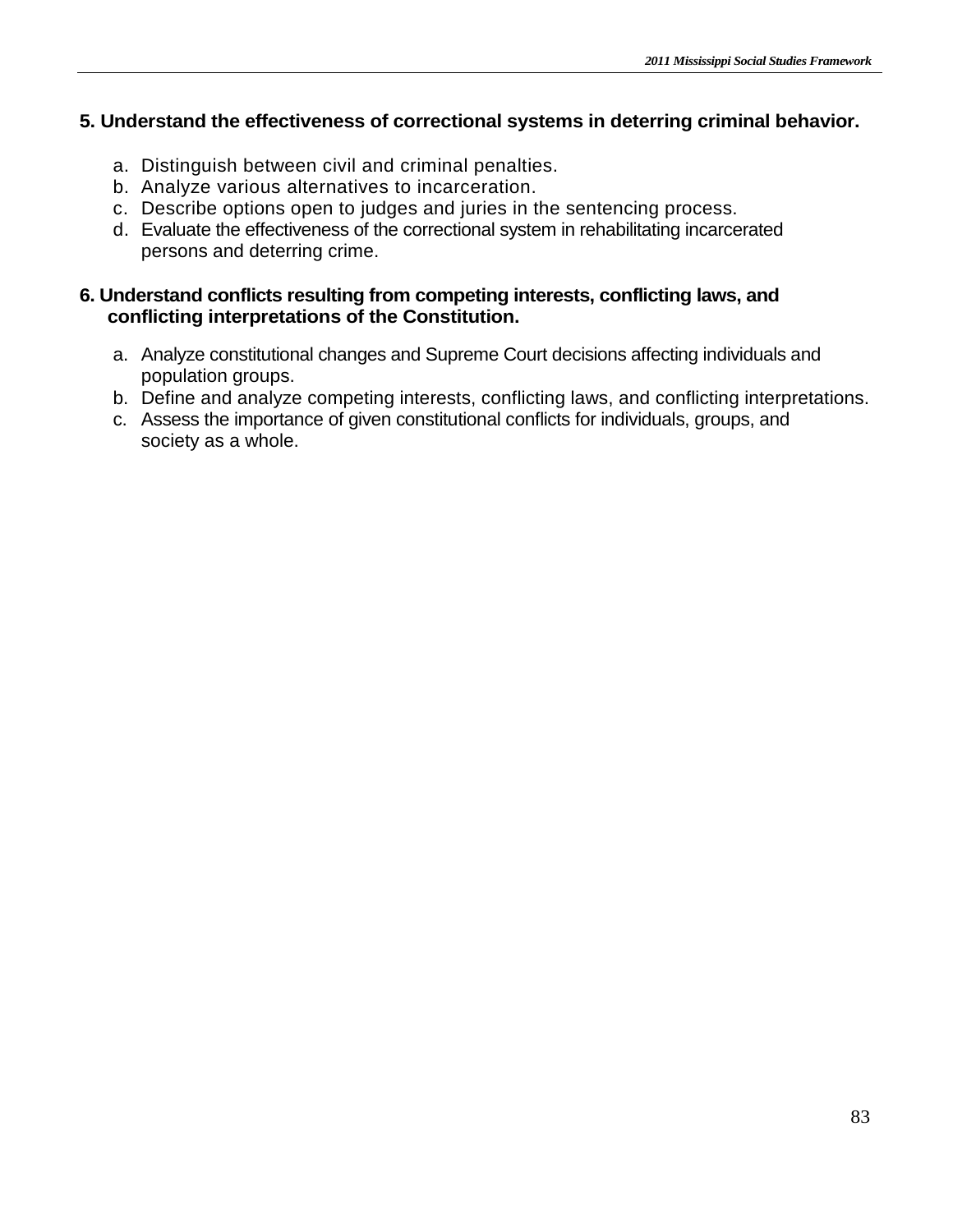## **MINORITY STUDIES**

-one half credit-

Minority Studies is a one-semester course designed to study ethnic and cultural diversity and the desirability of maintaining ethnic diversity within the common United States culture. The course should consist of units of study that focus on the accomplishments and history of minorities in the United States using civics, history, geography, and economics. Students should gain a greater understanding of the diverse and widespread contributions of minority groups.

The content is expected to be taught by infusing social studies skills into the pedagogy of the course. These skills should include, but are not limited to: acquiring an understanding of change over time, distinguishing between primary and secondary sources, the analysis of primary sources, reading different sources critically, making arguments in written and oral form based on evidence in support of a clearly defined thesis, and developing a solid command of major geographic features by interpreting physical and political maps of Mississippi, the United States and the world's continents.

The competencies, printed in bold face type, are the required learning standards for all students. Competencies do not have to be taught in the order presented in the framework. The competencies are presented in outline form for consistency and for easy reference throughout the framework. Competencies are intentionally broad in order to allow school districts and teachers the flexibility to create a curriculum that meets the needs of their students. They may be combined and taught with other competencies throughout the school year. Competencies provide a general guideline of on-going instruction, not isolated units, activities, or skills. The competencies are not intended to be a list of content skills that are taught and recorded as ―mastered.‖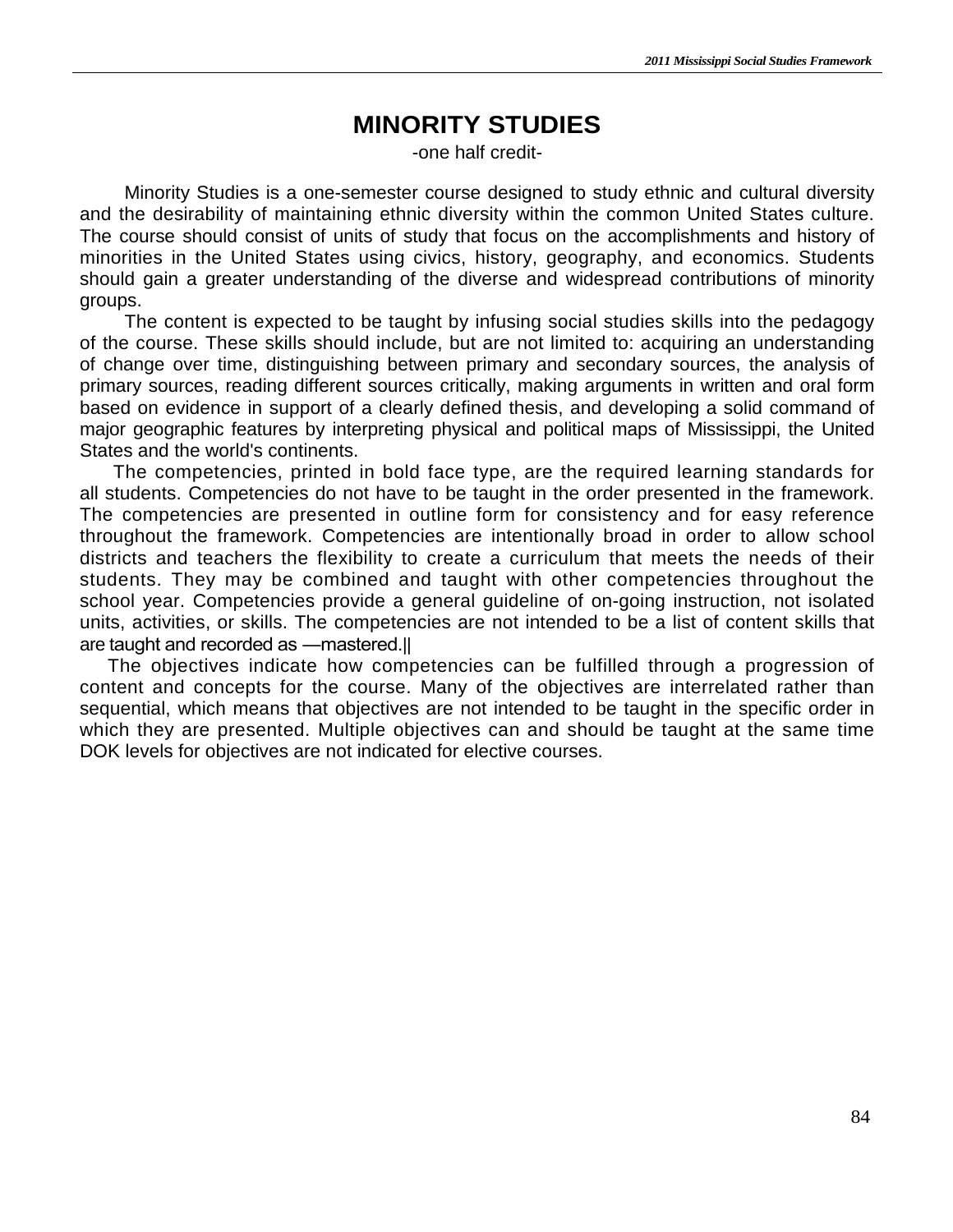## **MINORITY STUDIES**

-one half credit-

**CONTENT STRANDS:**

**Domestic Affairs Economics Global Affairs Culture Civil Rights/Human Rights**

## **COMPETENCIES AND OBJECTIVES**

## **1. Understand how geography, economics, and politics have influenced minority groups in the United States.**

- a. Describe the location and patterns of migration and settlement of minority groups in the United States (e.g., The Great Migration, etc.).
- b. Analyze legislation, rules, and regulations that have affected the experiences of minority groups in the United States (e.g., Jim Crow Laws, 19<sup>th</sup> Amendment, etc.).
- c. Analyze the impact of economic factors on minority groups in the United States.
- d. Describe how the identities and lives of minority groups are rooted in places and regions.

## **2. Understand the relationship of people, places, and environments through time.**

- a. Identify significant people from different minority groups and the contributions they have made in United States history (e.g., Martin Luther King, Jr., Jim Thorpe, Harriet Tubman, etc.).
- b. Identify and describe the contributions of different minority groups (e.g., contributions in art, music, inventions, etc.).
- c. Describe major events that led to improvements in civil rights for minority groups.
- d. Trace the interaction of minority groups through time.
- e. Analyze the major events in history impacting various minority groups (e.g., the Holocaust, Trail of Tears, slavery, Japanese World War II Internment, and Chinese Exclusion, etc.).

## **3. Understand the cultural impact of minority groups on society.**

- a. Compare/contrast ethnic cultures (e.g., traditions, holidays, foods, history, etc.) of minority groups.
- b. Examine how the culture of minority groups impacts the broader culture of society.

## **4. Understand how racism, classism, sexism, and other social problems affect the life experiences and social equity of minority groups in the United States.**

- a. Identify the sites and occurrences of racism that characterize the disproportionate inequalities experienced by minorities in the United States.
- b. Cite economic policies that contribute to class inequalities for minorities.
- c. Analyze how gender roles help reinforce gender inequality.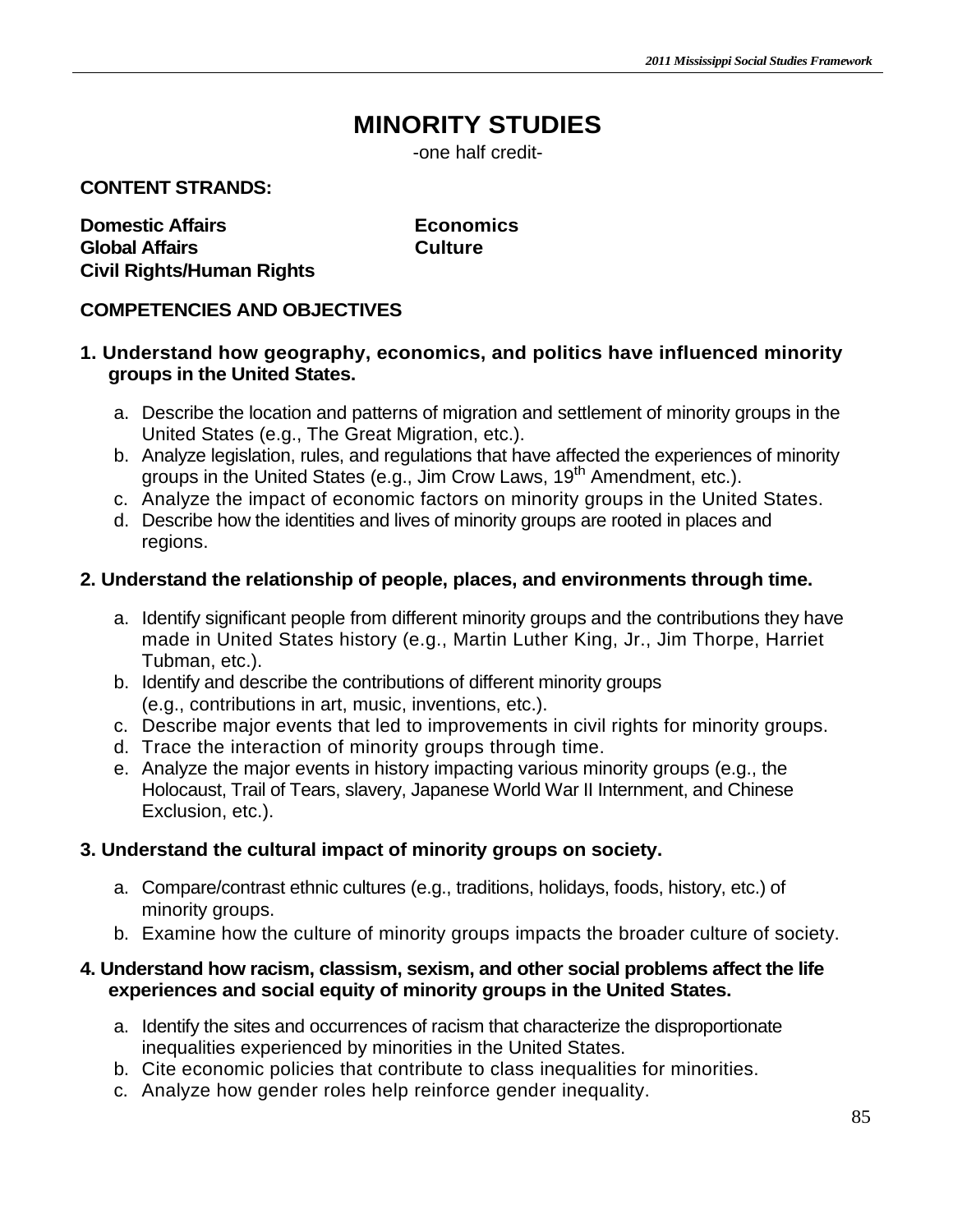## **HUMANITIES**

-one half credit-

In Humanities, the student traces the formation and development of ancient and classical civilizations selected by the teacher and students. The interrelationships of world political and social structures should include the studies of history, literature, art, music, dance, drama, architecture, science and technology, geography, and government.

The content is expected to be taught by infusing social studies skills into the pedagogy of the course. These skills should include, but are not limited to: acquiring an understanding of change over time, distinguishing between primary and secondary sources, the analysis of primary sources, reading different sources critically, making arguments in written and oral form based on evidence in support of a clearly defined thesis, and developing a solid command of major geographic features by interpreting physical and political maps of Mississippi, the United States and the world's continents.

The competencies, printed in bold face type, are the required learning standards for all students. Competencies do not have to be taught in the order presented in the framework. The competencies are presented in outline form for consistency and for easy reference throughout the framework. Competencies are intentionally broad in order to allow school districts and teachers the flexibility to create a curriculum that meets the needs of their students. They may be combined and taught with other competencies throughout the school year. Competencies provide a general guideline of on-going instruction, not isolated units, activities, or skills. The competencies are not intended to be a list of content skills that are taught and recorded as ―mastered.‖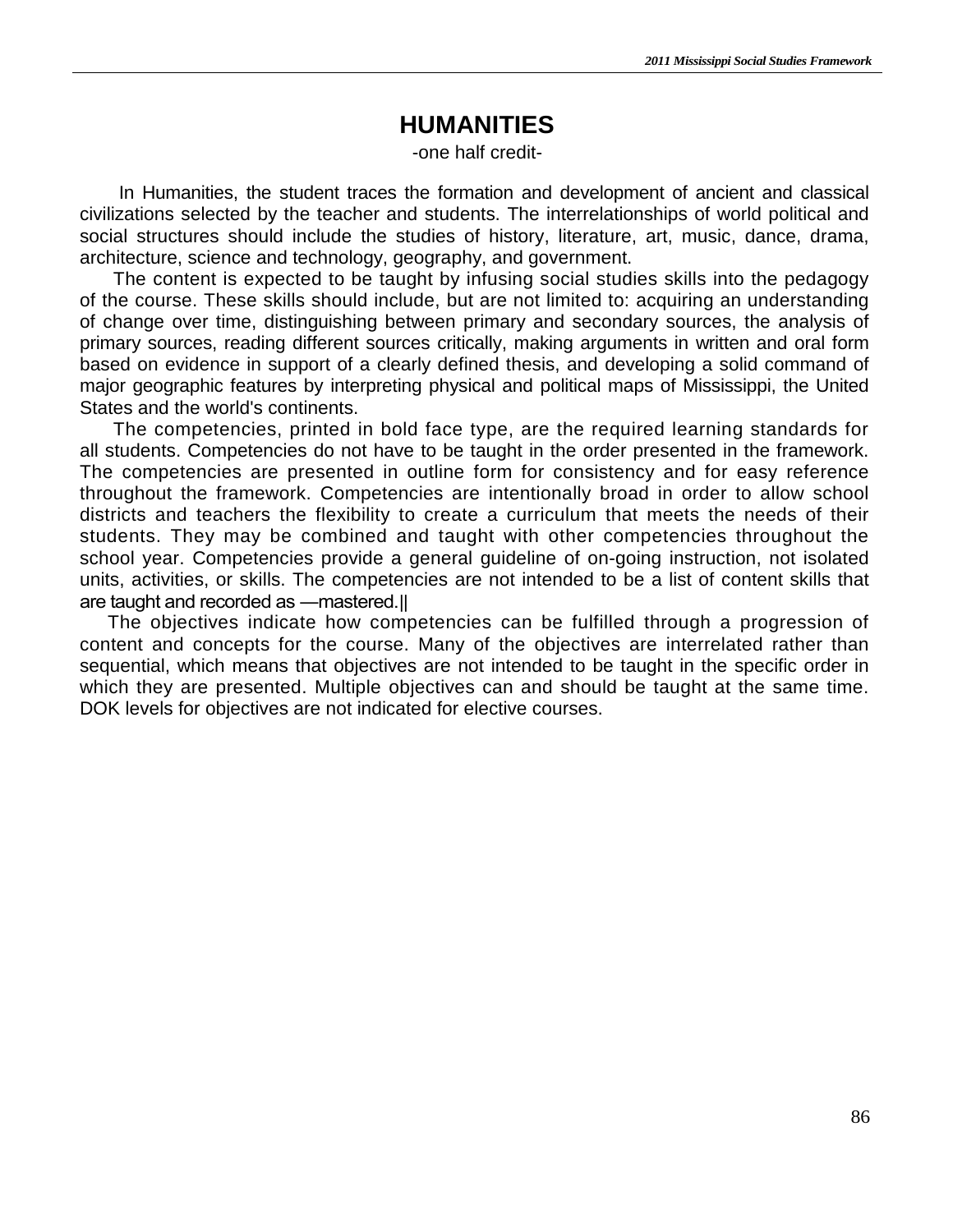## **HUMANITIES**

-one half credit-

**CONTENT STRANDS:**

**Domestic Affairs Economics Global Affairs Culture Civil Rights/Human Rights**

## **COMPETENCIES AND OBJECTIVES**

### **1. Understand how geography, economics, and politics have influenced the development of selected civilizations.**

- a. Examine the geographic factors that shaped the growth of selected ancient and classical civilizations (e.g., topography, climate, location, etc.).
- b. Apply economic concepts and reasoning when evaluating social and political developments and issues of selected civilizations (e.g., imperialism, industrialization, governmental development, etc.).

### **2. Understand the impact of science and technology on the historical development of selected ancient and classical civilizations.**

- a. Explain the causes and consequences of agricultural and industrial movements in the formation of selected civilizations.
- b. Evaluate the role of geography in scientific and technological methods that impacted the progress of selected civilizations (e.g., inventions, discoveries, exploration, etc.).

## **3. Understand the relationship of people, places, and environments of selected ancient and classical civilizations.**

- a. Evaluate the role of environment and its place in the creation of music, art, literature, and other cultural aspects in selected civilizations (e.g., folk dances, poetry, mythology, etc.).
- b. Describe how place and environment affected the architecture of selected civilizations.
- c. Explain the cause and effect of the environment on human migration in selected civilizations through time and how this impacted culture.
- d. Assess the development and role of religion in selected civilizations.
- e. Identify significant people and their roles in the development of the fine arts associated with specific periods and movements within selected civilizations.

## **4. Understand how civic responsibilities have been important to citizens in selected ancient and classical civilizations for the development of their political units.**

a. Describe political movements relevant to selected civilizations and their impact on culture.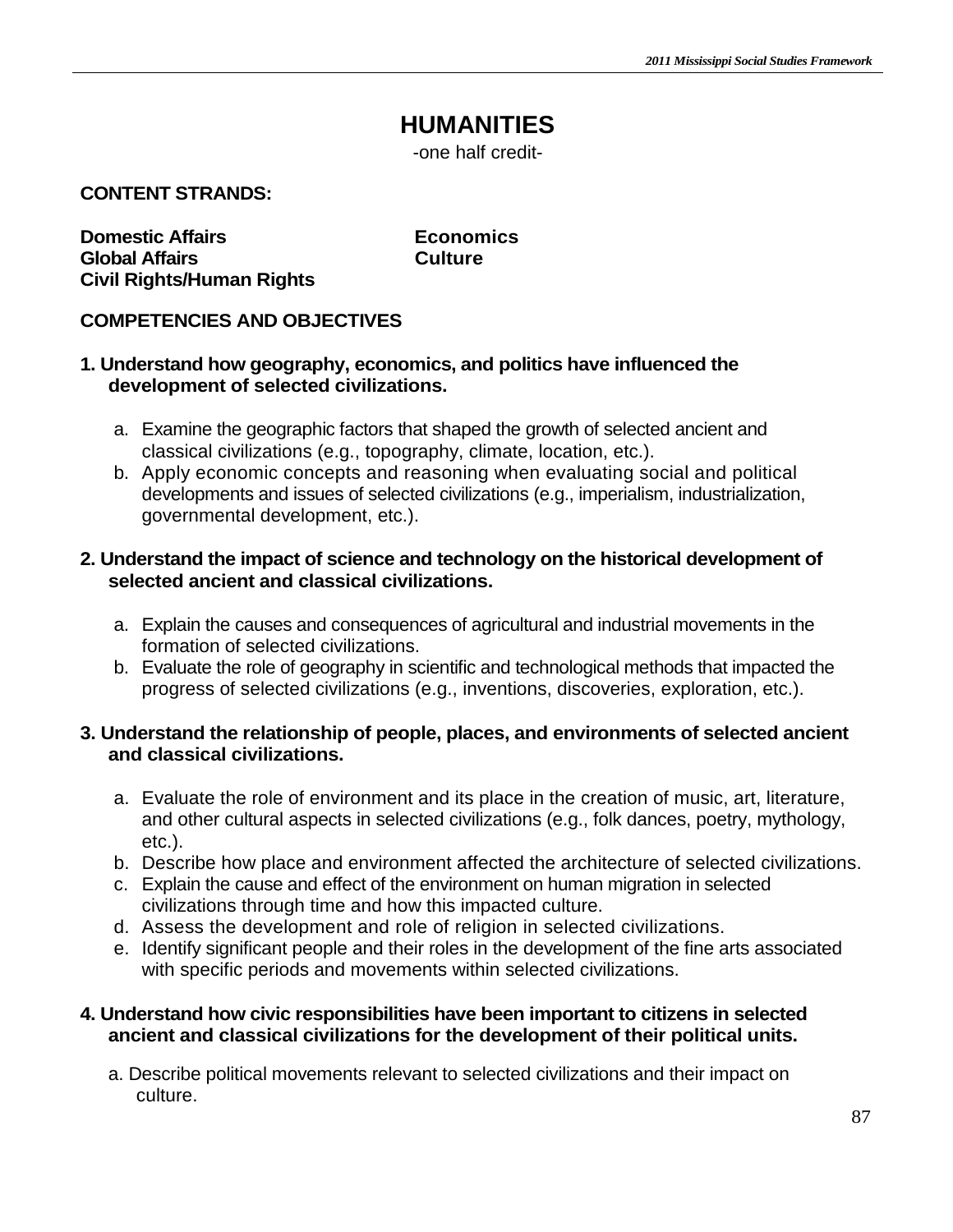- b. Identify significant political leaders in selected civilizations and their impact on culture.
- c. Evaluate the role of the citizens in the political process of selected civilizations.

### **5. Understand the development of major forms of fine arts and literature in selected ancient and classical civilizations.**

- a. Identify the major art forms and artists within a selected civilization and give examples of exemplary works in each form or technique (e.g., frescoes, murals, sculptures, opera, music, poetry, literature, etc.).
- b. Evaluate how the various art forms (e.g., music, literature, visual art, etc.) were affected and influenced by geographic, political, economic, and religious events and movements that occurred during a specific period.
- c. Compare similarities and differences in art forms of selected civilizations.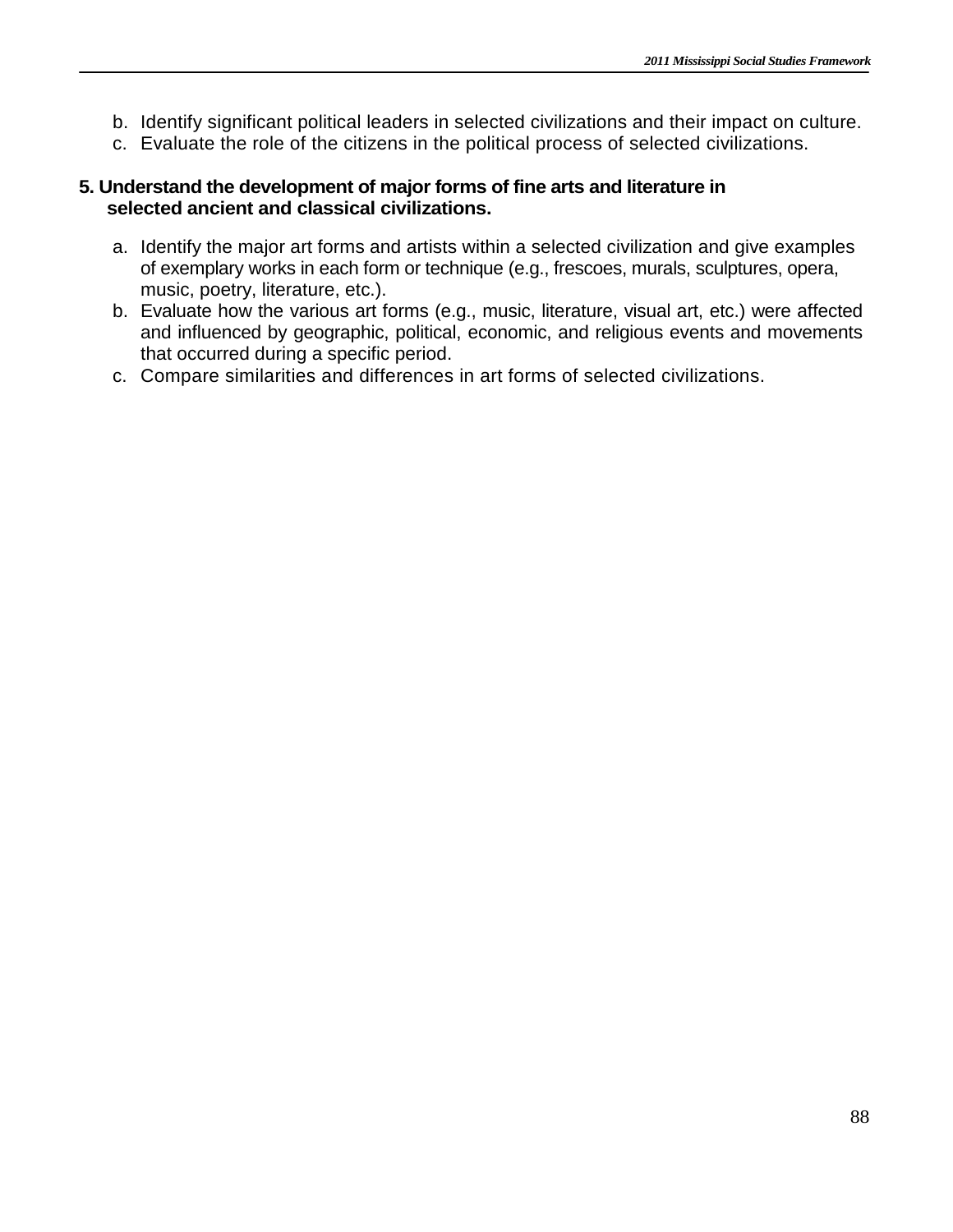# **LOCAL CULTURE**

-one credit-

Local Culture is a one year elective course for seventh through twelfth grade students. This is a survey course designed to investigate the cultural diversity of a local area through a study of its history, economics, politics, and geography. Using local culture, literary heritage, and people, students should understand and appreciate the development of their area. *If this course is taken in grades 7 or 8, it cannot be repeated in high school*.

The content is expected to be taught by infusing social studies skills into the pedagogy of the course. These skills should include, but are not limited to: acquiring an understanding of change over time, distinguishing between primary and secondary sources, the analysis of primary sources, reading different sources critically, making arguments in written and oral form based on evidence in support of a clearly defined thesis, and developing a solid command of major geographic features by interpreting physical and political maps of Mississippi, the United States and the world's continents.

The competencies, printed in bold face type, are the required learning standards for all students. Competencies do not have to be taught in the order presented in the framework. The competencies are presented in outline form for consistency and for easy reference throughout the framework. Competencies are intentionally broad in order to allow school districts and teachers the flexibility to create a curriculum that meets the needs of their students. They may be combined and taught with other competencies throughout the school year. Competencies provide a general guideline of on-going instruction, not isolated units, activities, or skills. The competencies are not intended to be a list of content skills that are taught and recorded as ―mastered.‖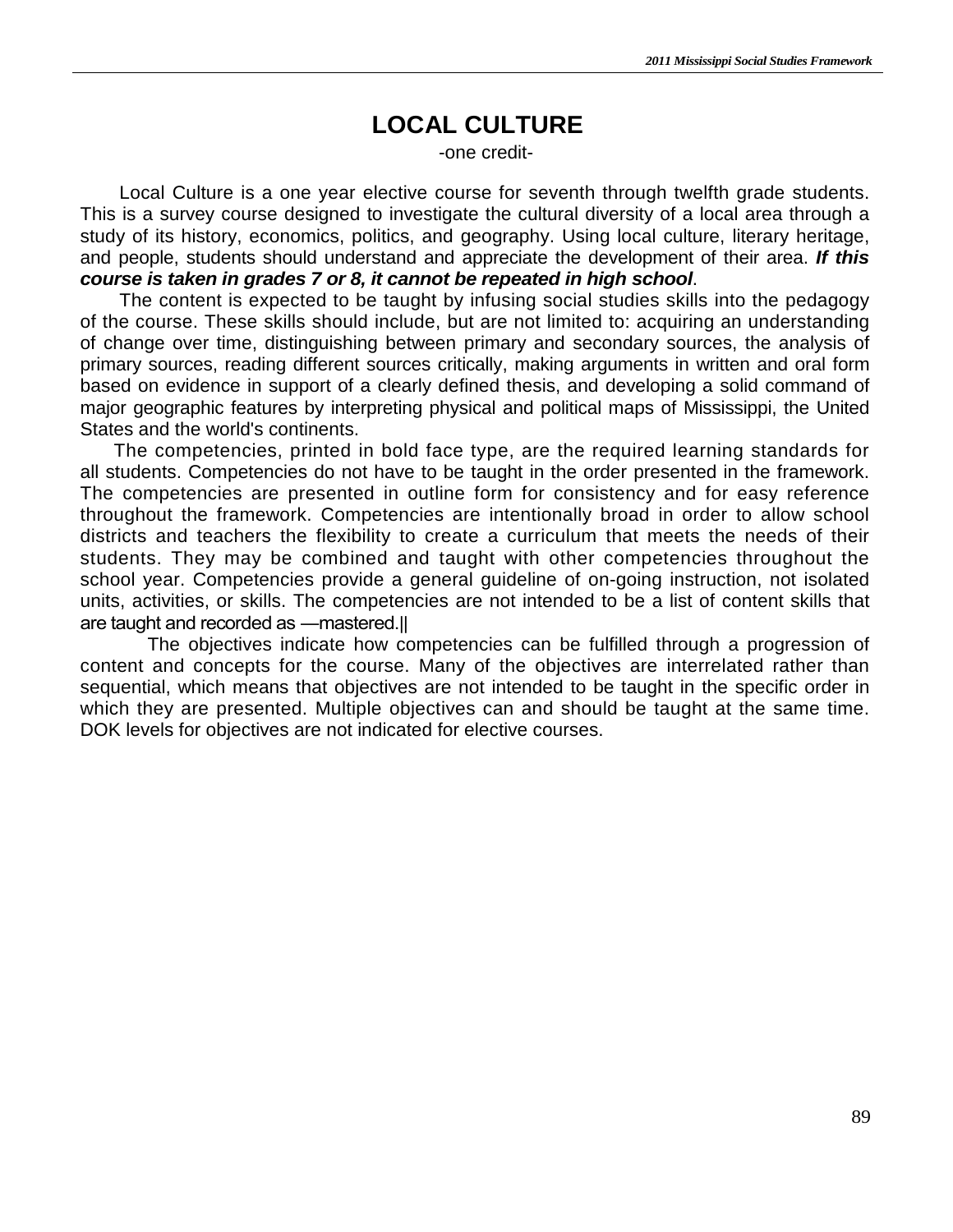## **LOCAL CULTURE**

-one credit-

**CONTENT STRANDS:**

**Domestic Affairs Economics Global Affairs Culture Civil Rights/Human Rights**

## **COMPETENCIES AND OBJECTIVES**

### **1. Understand how geography, economics, and politics have influenced the development of the local region.**

- a. Recognize geographic features of the local area on a map (e.g., county, city, and local geographic features, etc.).
- b. Trace major historical events, which occurred in the local area (e.g., establishment, ethnic influences, etc.).
- c. Describe economic influences, which have affected the progress of the local area (e.g., agriculture, industry, etc.).
- d. Predict the economic future of the local area, using information about demographic, industrial, technological and political trends.

## **2. Understand the impact of science and technology on the development of the local region.**

- a. Identify scientific advancements which influence the development of the local area (e.g., cotton gin, transportation, etc.).
- b. Discuss the role of technology in the advancement or lack of progress in the local area.
- c. Evaluate the role of agricultural advancements and industrial development in the local area.

## **3. Understand the relationship of people, places, and environments of the local region.**

- a. Determine what influence the environment of the region had on its development (e.g., location, climate, etc.).
- b. Identify the various cultural groups, which settled in the local area (e.g., reasons for settlement, contribution to local society, etc.).
- c. Investigate the development of the area of the region (e.g., literature, arts, architecture, music, etc.).
- d. Identify famous people who have had an impact on the local area.

## **4. Understand how local civic responsibilities have been important to the development of the local region.**

- a. Describe the types of government of the local area (e.g., county, city, etc.).
- b. Investigate the types of elections held in the local area.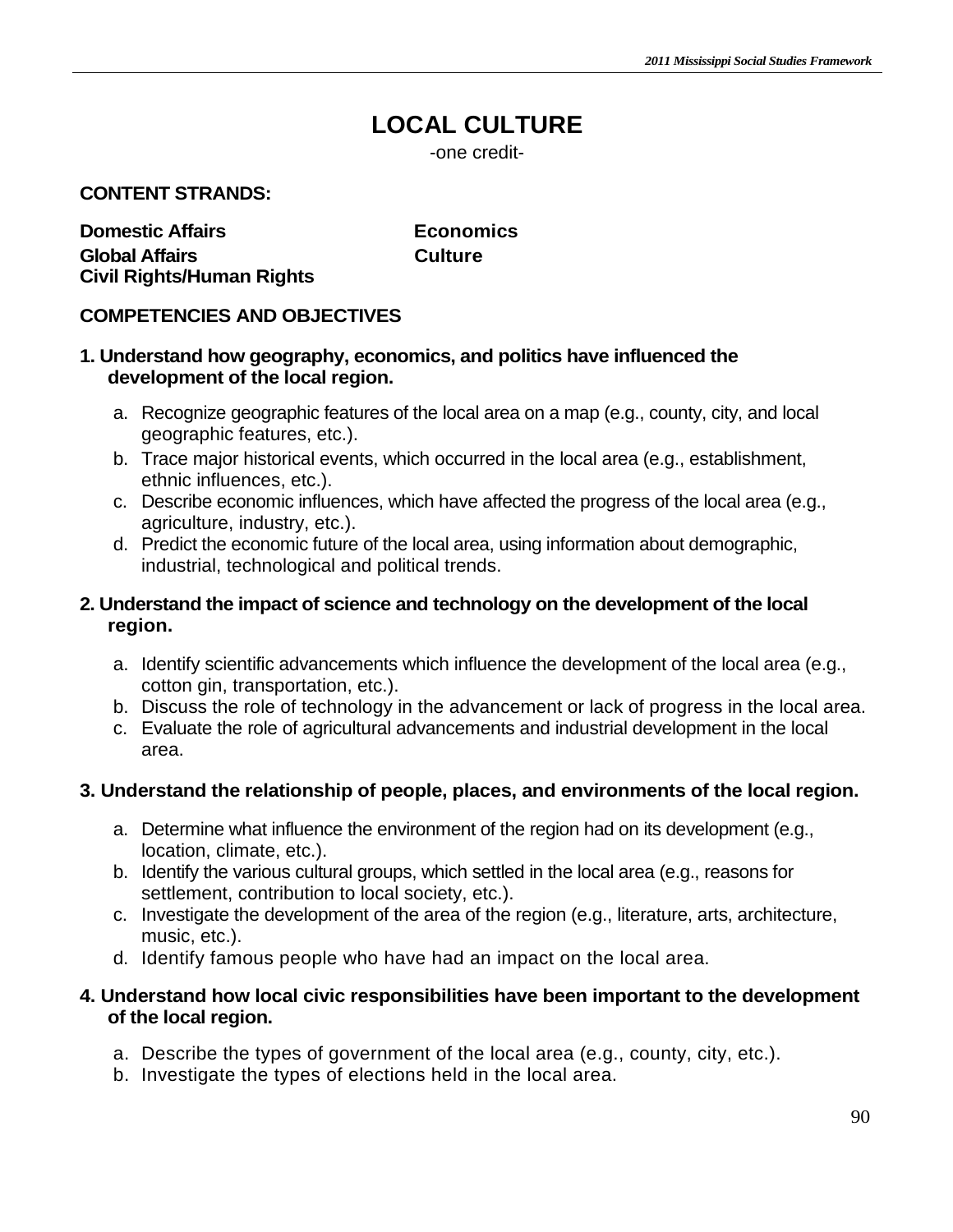c. Explain financial dependency of the local government on state and federal agencies.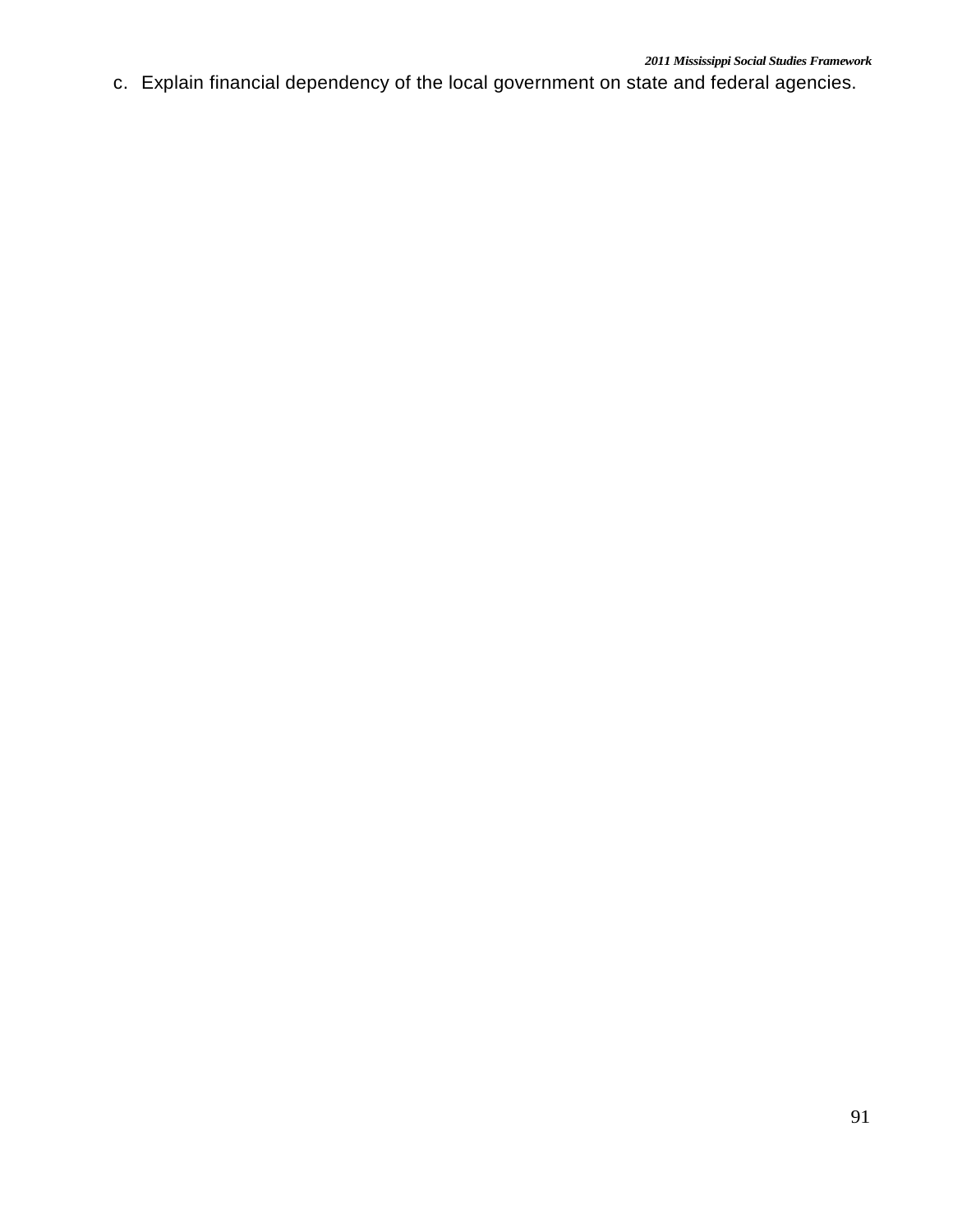## **PERSONAL LEADERSHIP**

-one credit-

Personal Leadership is designed to provide an experiential learning experience, teaching high school students about personal leadership characteristics and reinforcing and applying their learning through mentoring elementary children. The student should learn the various elements of personal leadership development that emphasize concepts such as communication, decision-making and conflict resolution. The course is presented in thematic units using various learning experiences such as class discussions, group interaction, preparing for mentoring experiences, and planning and sharing character education minilessons with elementary students.

The content is expected to be taught by infusing social studies skills into the pedagogy of the course. These skills should include, but are not limited to: acquiring an understanding of change over time, distinguishing between primary and secondary sources, the analysis of primary sources, reading different sources critically and making arguments in written and oral form based on evidence in support of a clearly defined thesis.

The competencies, printed in bold face type, are the required learning standards for all students. Competencies do not have to be taught in the order presented in the framework. The competencies are presented in outline form for consistency and for easy reference throughout the framework. Competencies are intentionally broad in order to allow school districts and teachers the flexibility to create a curriculum that meets the needs of their students. They may be combined and taught with other competencies throughout the school year. Competencies provide a general guideline of on-going instruction, not isolated units, activities, or skills. The competencies are not intended to be a list of content skills that are taught and recorded as ―mastered.‖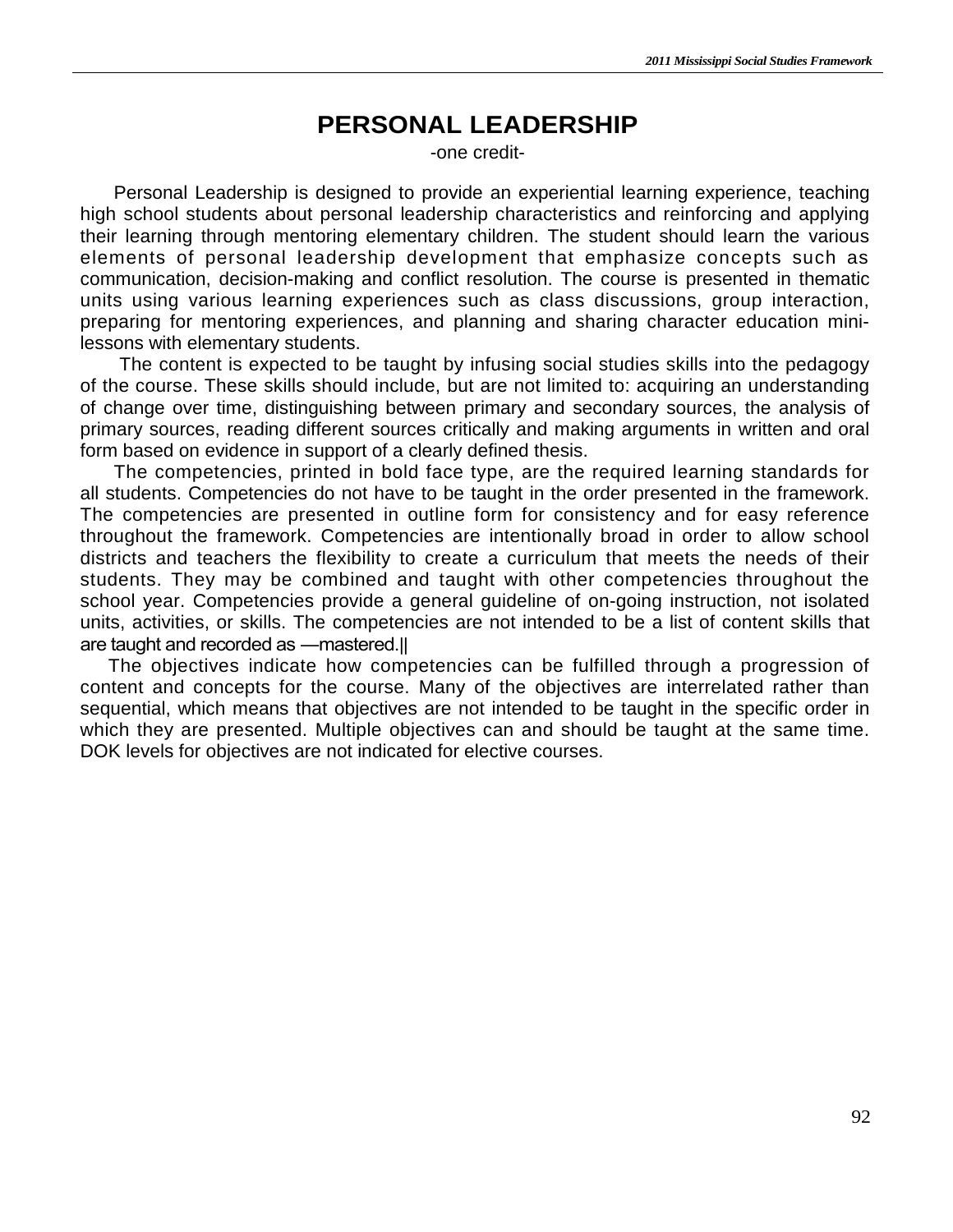## **PERSONAL LEADERSHIP**

-one credit-

### **CONTENT STRANDS:**

**Domestic Affairs Economics Global Affairs Culture Civil Rights/Human Rights**

## **COMPETENCIES AND OBJECTIVES**

#### **1. Understand personal leadership concepts.**

- a. Examine characteristics and styles of leaders.
- b. Identify opportunities for leadership in schools and communities.
- c. Explain the concepts of personal value systems and habits.
- d. Define and predict a paradigm shift.
- e. Explain positive character traits.
- f. Describe fairness in life situations.
- g. Explain the importance of citizenship and its benefits.
- h. Assess the role of responsibility in everyday life.
- i. Acquire positive character and personality traits.

#### **2. Understand the importance of developing personal leadership skills.**

- a. Analyze personal leadership skills as it relates to the student.
- b. Describe personal areas of influence and control.
- c. Demonstrate proactive thinking.
- d. Establish personal goals and a mission statement.
- e. Define and recognize time management skills.
- f. Demonstrate the concept of good listening skills.
- g. Demonstrate proper public speaking skills.

#### **3. Demonstrate personal leadership skills.**

- a. Summarize confidentiality and sensitivity situations of younger youth.
- b. Recognize emotional and cognitive abilities of mentoring audience.
- c. Explain how recognition plays a part in a person's development.
- d. Devise a plan for dealing with behavioral concerns of youth.
- e. Describe characteristics of a positive role model.
- f. Demonstrate the ability to solve a problem through listening and negotiation.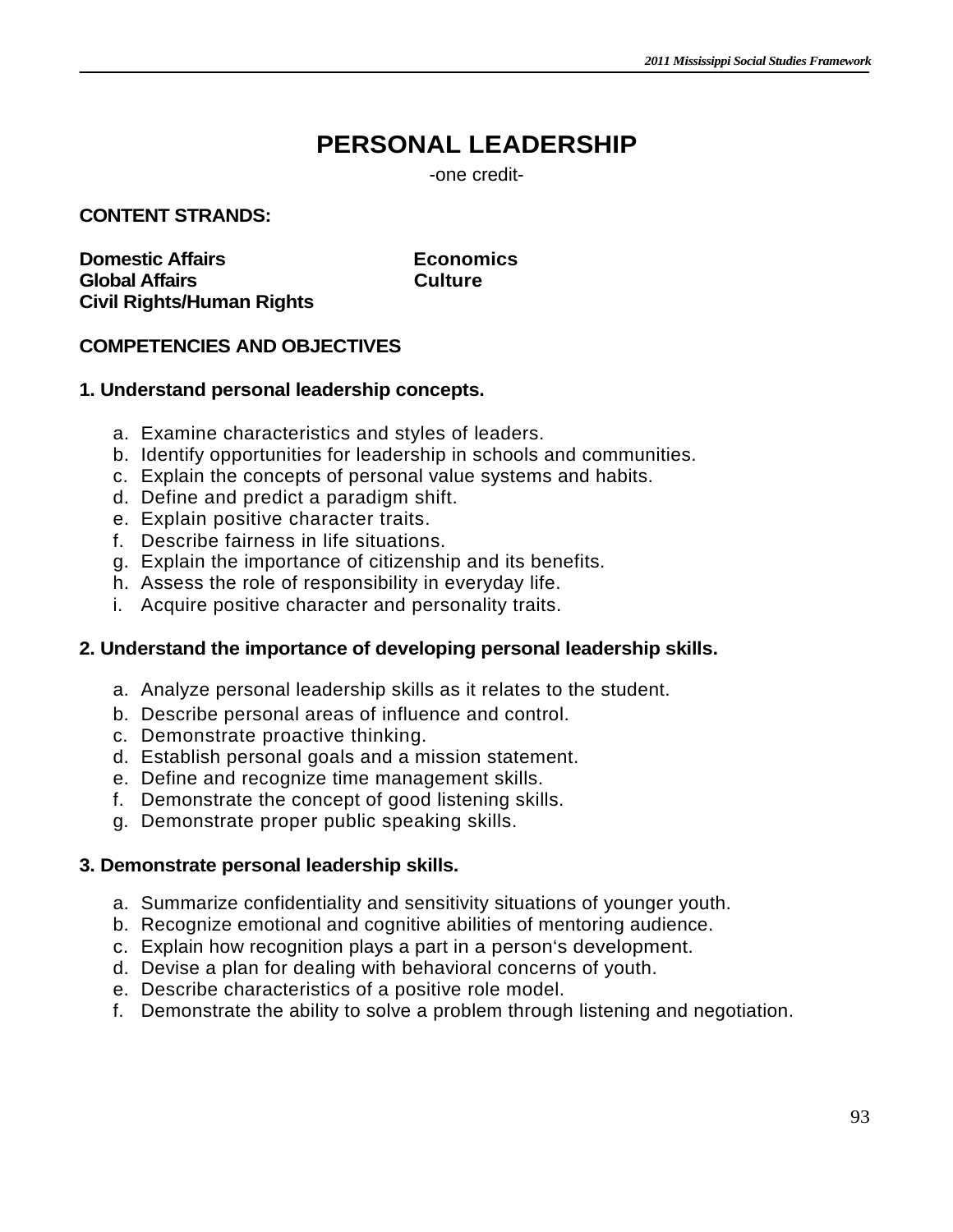## **AFRICAN AMERICAN STUDIES**

-one credit-

Throughout the development of the world the natural resources, people, history and social contributions of Africa have been essential to the world's social, economic, political and religious development. From archeological discoveries, to the development of religions, to the study of sciences and government, to the mining and exploitation of natural resources (including its people), Africa has truly been a cradle for modern civilization. This survey course should help students gain a true appreciation for the contributions Africa has made to the development of the world in general and the social, political, cultural, and economic development of the United States in particular. Students will trace and analyze various aspects of American social development through the study of the intellectual pursuits, artistic expressions, political development, economic viability, and the social/historical evolution of African Americans.

It is important to note that the history of African people throughout the Diaspora is characterized by advanced African civilizations, the appearance of colonialism and racism, and the collective responses of African people to ever changing social, economic and political world realities that colonialism and racism present. A student of African American Studies should be acutely aware of the ancient civilizations in Mali, Songhai, Egypt, Cush, etc. and that their level of sophistication, intellect, and development was extremely advanced and crucial to the development of other ancient civilizations, especially in India, Greece, Italy, and what is now considered the ―Middle East‖. Students should also be acutely aware of the impact that colonialism had on the dispersion and exploitation of the cultural, religious, economic, and technological resources of these and other African civilizations and their role in the development of Western society, and in the case of this course, the development of the United States.

The content is expected to be taught by infusing social studies skills into the pedagogy of the course. These skills should include, but are not limited to: acquiring an understanding of change over time, distinguishing between primary and secondary sources, the analysis of primary sources, reading different sources critically, making arguments in written and oral form based on evidence in support of a clearly defined thesis, and developing a solid command of major geographic features by interpreting physical and political maps of the United States and the world's continents.

The competencies, printed in bold face type, are the required learning standards for all students. Competencies do not have to be taught in the order presented in the framework. The competencies are presented in outline form for consistency and for easy reference throughout the framework. Competencies are intentionally broad in order to allow school districts and teachers the flexibility to create a curriculum that meets the needs of their students. They may be combined and taught with other competencies throughout the school year. Competencies provide a general guideline of on-going instruction, not isolated units, activities, or skills. The competencies are not intended to be a list of content skills that are taught and recorded as ―mastered.‖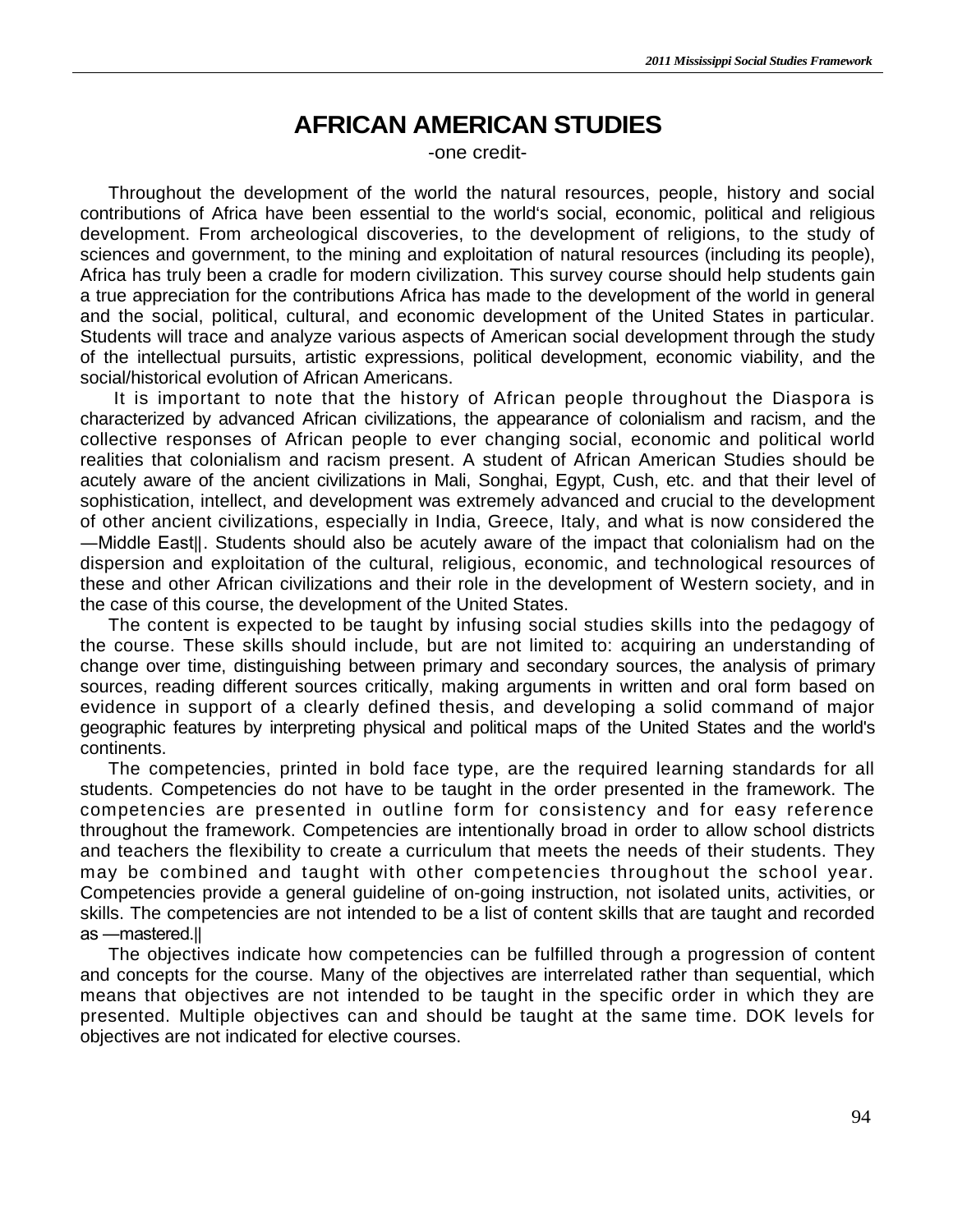# **AFRICAN AMERICAN STUDIES**

-one credit-

### **CONTENT STRANDS:**

**Domestic Affairs Economics Global Affairs Culture Civil Rights/Human Rights**

## **COMPETENCIES AND OBJECTIVES**

### **1. Understand the role that racism has had in the development of United States society**.

- a. Explain the development of racial categories and how these categories have served to indicate power relationships among various racial groups in American society.
- b. Analyze the full impact and legacy of slavery (i.e., slave trade, plantation life, slave commerce, legal sanctions/protections, resulting civil and cultural order, etc.) on the social and political development of the United States.
- c. Trace the legacy and impact of legalized segregation and discrimination (Black Codes, Jim Crow, etc.) on the social structure of the United States.
- d. Analyze the U.S. Government's response to changing racial understanding throughout the history of the United States (e.g., the 13<sup>th</sup>, 14<sup>th</sup>, and 15<sup>th</sup> Constitutional Amendments, Reconstruction, *Plessy v. Fergusson*, the Dred Scott case, *Brown v. Board of Ed.,* the Bakke Case, etc.).

## **2. Understand the various responses to racism that African Americans have used in order to maintain a sense of personhood in the United States.**

- a. Explain why African Americans were encouraged to participate in the United States military and in World Wars, noting the implications of what it means to be a veteran in American Society.
- b. Analyze the causes and effects of the Great Migration on American society.
- c. Identify and explain how the election of more African American politicians has changed the political landscape in many parts of the United States.

### **3. Understand how international events, trends, foreign powers, and goals have contributed to the experiences of African Americans.**

- a. Trace the geographic, cultural, and economic aspects of the trans-Atlantic Slave trade.
- b. Analyze the role of Black immigrants; such as Marcus Garvey, Pele', Claude McKay, Arturo Schomberg, etc., in the development of American Society.
- c. Analyze the response of America to international issues in the African Diaspora (e.g., Apartheid, the Haitian Revolution, the establishment of Liberia, etc.).
- d. Explain the role that European colonialism has played in the dispersion and exploitation of people and resources from Africa to America.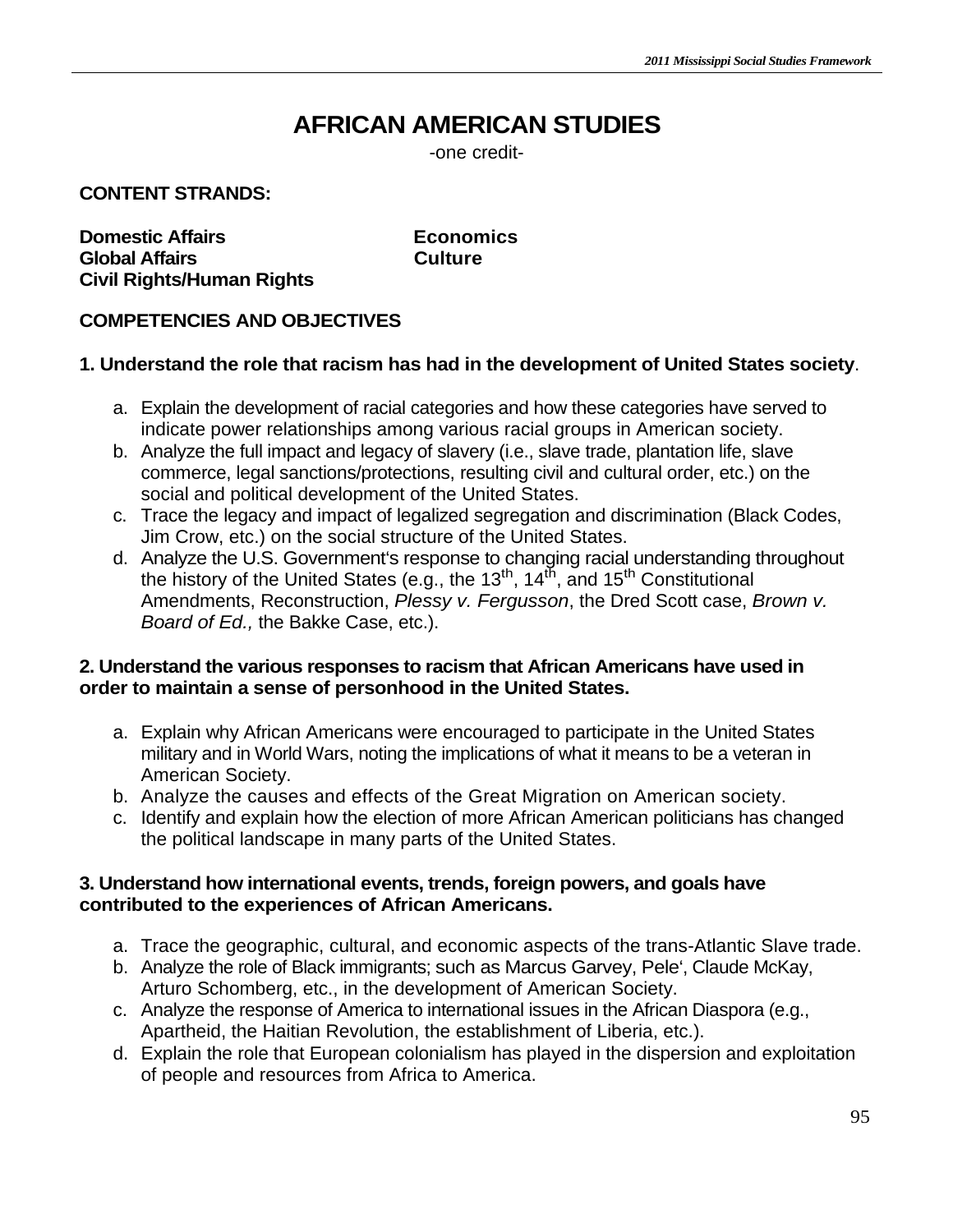## **4. Understand the impact of movements for social change on the social structure of the United States and the places that African Americans occupy in that structure.**

- a. Cite and explain evidence of the early resistance of African people and others to the European slave trade.
- b. Compare and contrast the approaches taken by Black leaders (men and women) and advocacy groups (e.g., ―Back to Africa Movement‖ of the Universal Negro Improvement Association, —Shared Hand|| philosophy of Booker T. Washington, —Talented Tenth|| theory of W.E.B. DuBois, etc.) to the post reconstruction realities (e.g., Post-Reconstruction ―Backlash‖, etc.) facing African Americans.
- c. Compare and contrast the Black Nationalist/Black Power and Integrationalist/ Civil Disobedience strategies of the modern civil rights movement.
- d. Analyze the effectiveness of civil rights protest tactics in achieving the goals of social equality before the law and equal opportunity for social mobility.

## **5. Understand the need and ways to currently engage in civil rights/human rights advocacy in the United States to fight against individual and institutionalized racism.**

- a. Explain the concepts of institutionalized racism and how economic, social, and political resources are disproportionately distributed among racial minorities.
- b. Analyze the role that governments, grass root organizing, and different political organizations have in carrying on the civil rights/human rights struggle for African Americans.
- c. Identify the current areas of need (economic development, education, health care, racial profiling, etc.) for social activism and social change in the African American community.

## **6. Understand the impact that the economic system of the United States has on the lived experiences of African Americans.**

- a. Analyze the impact and legacy of slavery on the economic development of American society and its economic standing throughout the world.
- b. Explain how certain historical events (such as the Great Depression, the Second Great Migration, and the economic recessions in the 1970's and 2000's) impacted the economic development of African Americans.
- c. Analyze the role that African American inventors, corporatization, and entrepreneurship have played in the economic and social class development of African Americans and cite examples.
- d. Explain the role of concentrated and disproportionate poverty on the social development of African Americans.

## **7. Understand the origins and contributions of African Americans to the mainstream American Culture.**

a. Explain the origins and impact that different types of musical expressions of African Americans (e.g., Gospel/Spirituals, Blues, Jazz, Rock and Roll, Rhythm and Blues, and Hip-Hop) have on the mainstream American music tradition.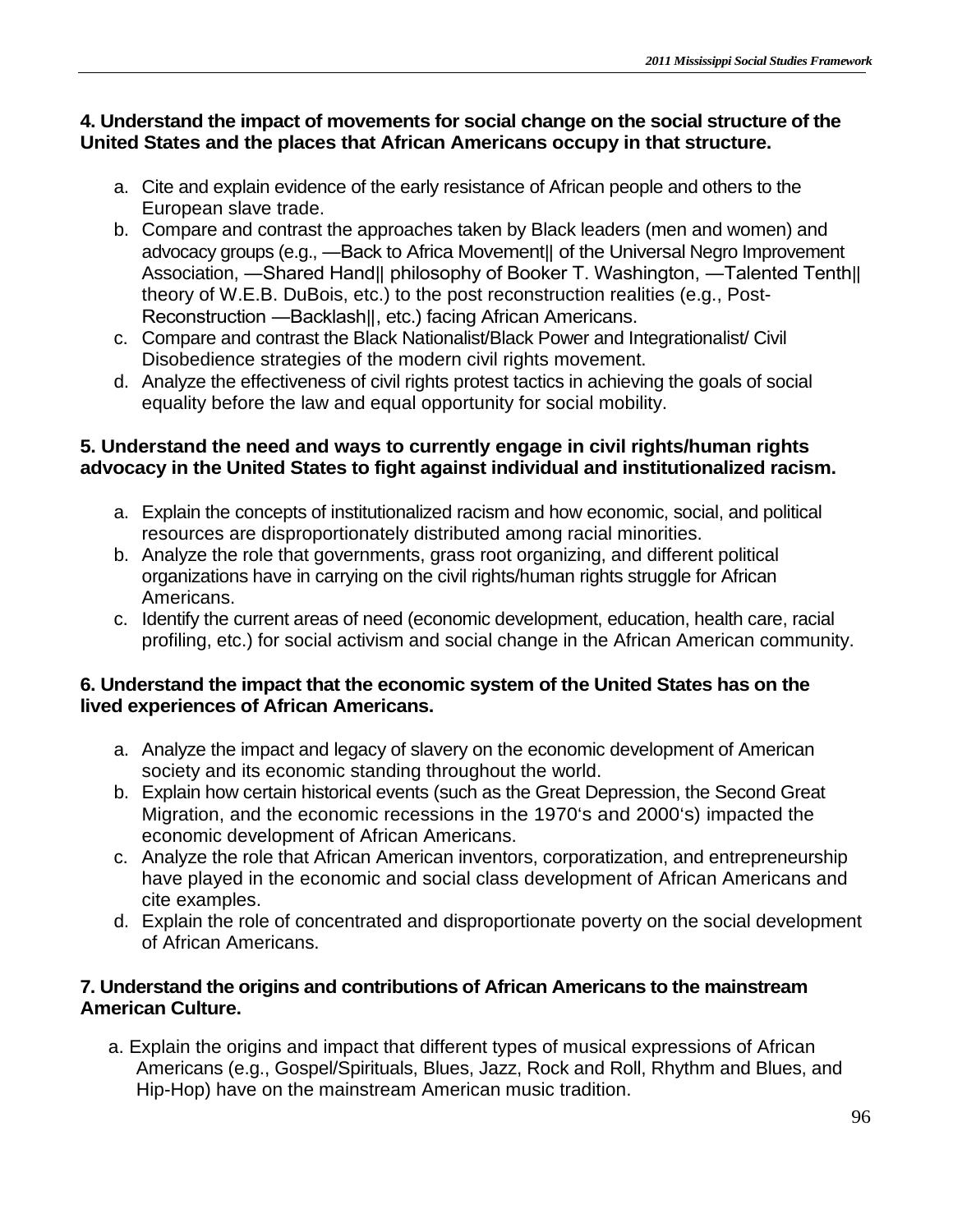- b. Analyze literary works of African Americans from different time periods in light of the contextual circumstances surrounding their publication.
- c. Critique the image of African Americans as portrayed in the mainstream media (e.g., movies, music, news, television shows, etc.) and the role these portrayals have in the social structuring of the United States.
- d. Explain the contributions of the Black Church tradition (call and response, singing of spirituals, prophetic preaching, etc.) toward the development of certain religious and social traditions in the mainstream culture of the United States.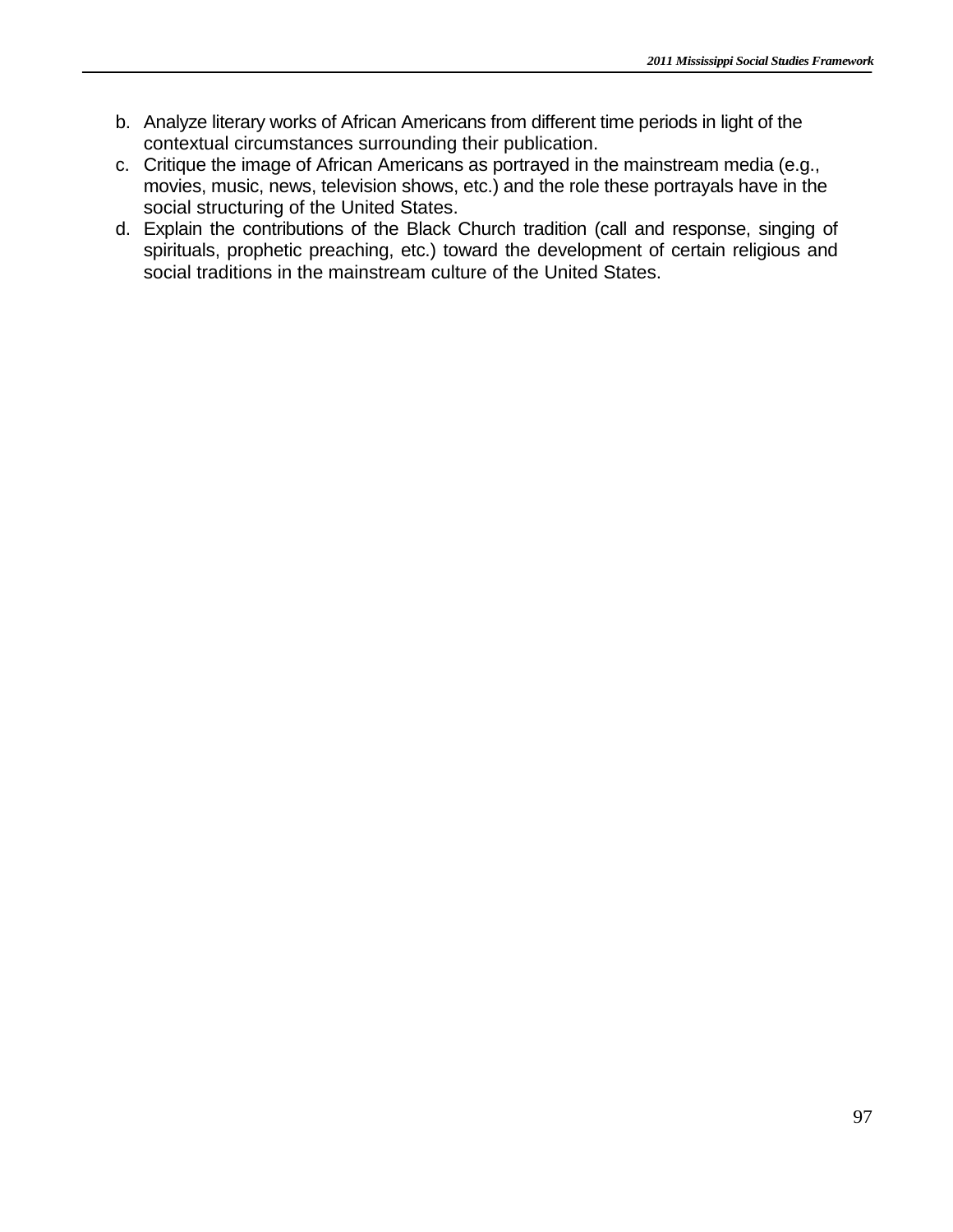## **SURVEY OF WORLD RELIGIONS**

-one credit-

This course is a critical survey of the world's major religions including, but not limited to, Hinduism, Buddhism, Taoism, Confucianism, Christianity, Judaism, and Islam. Both the philosophical and sociocultural manifestations of these religions will be studied. Particular attention will be given to the basic tenets, history, values, and impact of each religion on the development of the major world civilizations. Academics and others who study the humanity have noted that the practice of religion throughout the world has shaped history, cultures, world economics and politics, and social relations for centuries.

The course asks fundamental questions about the role religion plays in the human experience. It also asks the same fundamental questions of each religion covered, centering on the way the religions respond to basic human needs and abstractions concerning purpose, morality, justice, and fulfillment. Each of the objectives should be explored in reference to the various religions studied. Whether the objectives and religions are covered independently or collectively is up to the needs of the class.

A course such as this must be taught under the strict and careful observance of the establishment clause of the 1st Amendment to the United States Constitution, which reads ―Congress shall make no law respecting an establishment of religion, or prohibiting the free exercise thereof‖. Districts, schools, and teachers are well within Constitutional limits to offer courses that teach *about* religion and remain neutral concerning the practice of and adherence to the tenants of various religions. Schools can be assured of the legality of their course practice if they follow a few guidelines set forth by the Bible Literacy Project and the First Amendment Center:

―....[T]he constitutionality of such classes is highly dependent on such factors as how the class is taught, who teaches it, and which instructional materials and lessons are used. The class should neither promote nor disparage religion, nor should it be taught from a particular sectarian point of view...‖(from pgs. 6-7―Bible in Public Schools, A first Amendment Guide‖ as published by The Bible Literacy Project, Inc. and the First Amendment Center.)

The content is expected to be taught by infusing social studies skills into the pedagogy of the course. These skills should include, but are not limited to: acquiring an understanding of change over time, distinguishing between primary and secondary sources, the analysis of primary sources, reading different sources critically, making arguments in written and oral form based on evidence in support of a clearly defined thesis, and developing a solid command of major geographic features by interpreting physical and political maps of Mississippi, the United States and the world's continents.

The competencies, printed in bold face type, are the required learning standards for all students. Competencies do not have to be taught in the order presented in the framework. The competencies are presented in outline form for consistency and for easy reference throughout the framework. Competencies are intentionally broad in order to allow school districts and teachers the flexibility to create a curriculum that meets the needs of their students. They may be combined and taught with other competencies throughout the school year. Competencies provide a general guideline of on-going instruction, not isolated units, activities, or skills. The competencies are not intended to be a list of content skills that are taught and recorded as ―mastered.‖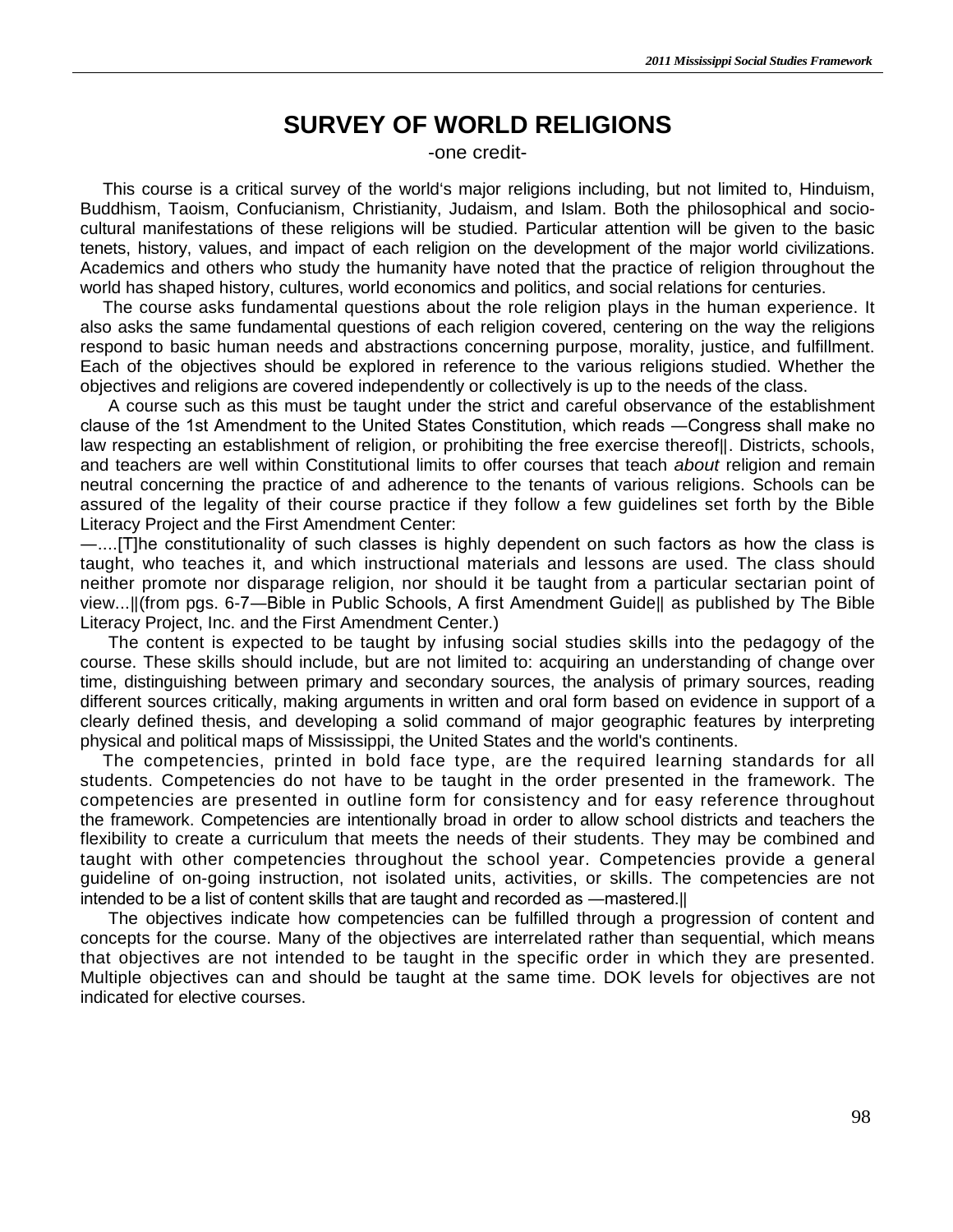# **SURVEY OF WORLD RELIGIONS**

-one credit-

#### **CONTENT STRANDS:**

**Domestic Affairs Economics Global Affairs Culture Civil Rights/Human Rights**

#### **COMPETENCIES AND OBJECTIVES**

- **1. Understand the philosophical ideas posed by the religion in reference to the human condition.**
	- a. Cite and explain the major tenets of the religion.
	- b. Explain the purpose of human life, according to the religion.
	- c. Analyze what the religion says about the human condition.
	- d. Describe the afterlife experience proposed by the religion.

#### **2. Understand the proliferation of the religion in the United States.**

- a. Explain the rate at which the religion is prevalent in the United States.
- b. Describe the characteristics of American society that characterize the growth or lack thereof of the religion in the United States.

#### **3. Understand the different types of religions.**

- a. Describe the historical development of the religion, noting aspects such as when and how it reports its origins, the development of religious publications, and the spread of the religion throughout the different regions of the world.
- b. Describe the different characteristics of monotheistic, polytheistic, and monistic religions, categorizing the religion in its proper context.
- c. Compare and contrast the characteristics of prehistoric/animistic and classical/archetypical religions.

#### **4. Understand the role that religion plays in the ordering of the society in which the religion was founded.**

- a. Explain how the landscape, historical context, and geo-political standing of the region where the religion was founded may have influenced the development of the religion.
- b. Explain the concept of a Theocracy and cite areas of the world where there are theocracies, noting the religion that the theocracy is based.

## **5. Understand how religions spread across time and space.**

- a. Analyze how and why people have accepted a religion in areas other than where it originated.
- b. Describe the aspects of the religion that affect how it appeals to people in various cultures around the world.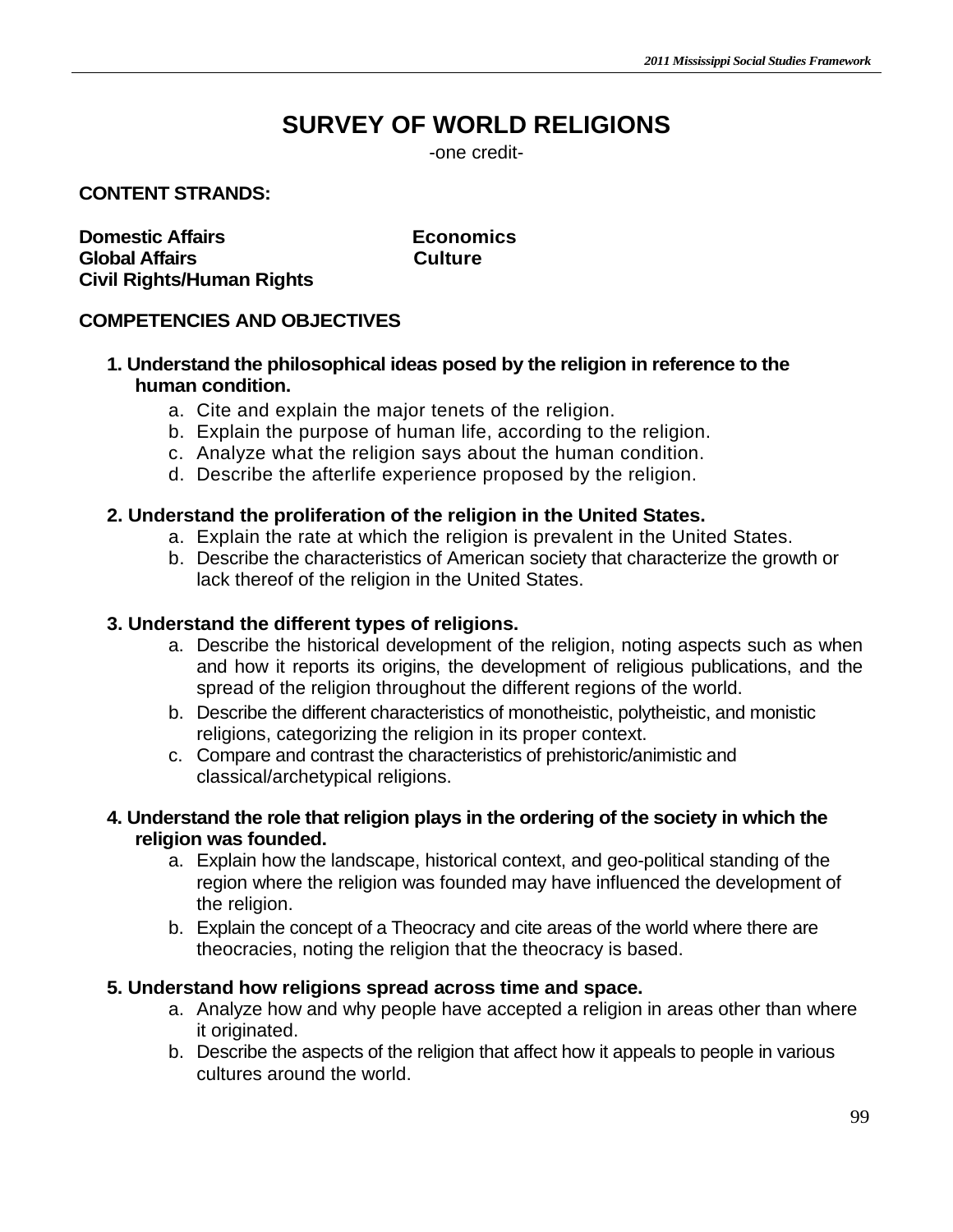## **6. Understand how the religion explains the distribution of resources among its adherents.**

- a. Cite and explain the religion's tenants concerning wealth, poverty, charity and business relations.
- b. Analyze the impact of the financial tenants of the religion in the lives of the adherents (e.g., what is the general financial state of the typical adherent? What factors play a significant role in that condition- the religious practice, the country of origin, etc.?).
- **7. Understand the role that the religion has played in the various movements for civil/human rights throughout time and space.**
	- a. Analyze the importance of the religion's teachings on the concepts of equality and justice and how they may inspire people to become engaged in civil rights movements.
	- b. Analyze the role that the religion's teaching may have played in both the creation of the problems and in the work for solutions during civil rights movements.
- **8. Understand the cultural contributions of the religion to the development of the overall society.**
	- a. Identify and define various holidays associated with the religion that are observed by larger societies.
	- b. Cite examples of music, literature, and clothing in the larger societies that are relative to the religion.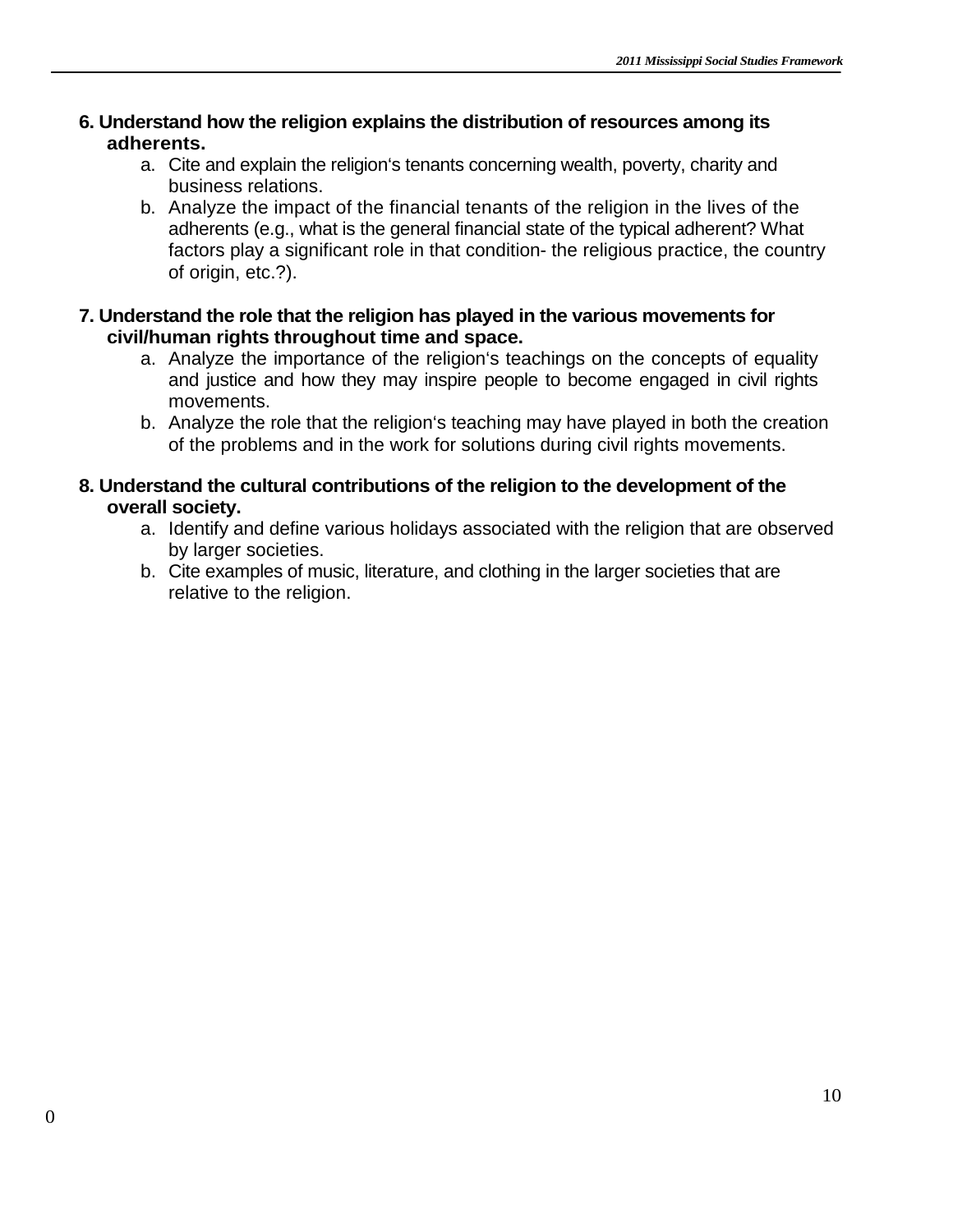## **COMMUNITY SERVICE LEARNING**

**-** one credit**-**

Community Service Learning is a course through which citizenship, academic subjects, skills, and values are taught. This course involves active learning, which requires students to draw lessons from the experience of performing service work. The three main components of community service learning are planning projects, performing services, and analyzing/reflecting experiences. Skill development will include, but is not limited to, the interpretation and application of maps, graphs, charts, political cartoons, primary documents, and other social studies tools. The avenues for these concepts are developed through the social studies strands.

The social studies curriculum should be taught in a developmental sequence. This means that the instruction proceeds from the simple to the complex, beginning with the child's immediate geographic world and expanding to the world, using history, civics, and economics to develop the child's knowledge and perspectives. The expanding theme that is incorporated in this framework refers to a curriculum progression in the study of people from self, families, communities, cities, regions, the United States, and to the world.

The competencies, printed in bold face type, are the required learning standards for all students. Competencies do not have to be taught in the order presented in the framework. The competencies are presented in outline form for consistency and for easy reference throughout the framework. Competencies are intentionally broad in order to allow school districts and teachers the flexibility to create a curriculum that meets the needs of their students. They may be combined and taught with other competencies throughout the school year. Competencies provide a general guideline of on-going instruction, not isolated units, activities, or skills. The competencies are not intended to be a list of content skills that are taught and recorded as ―mastered.‖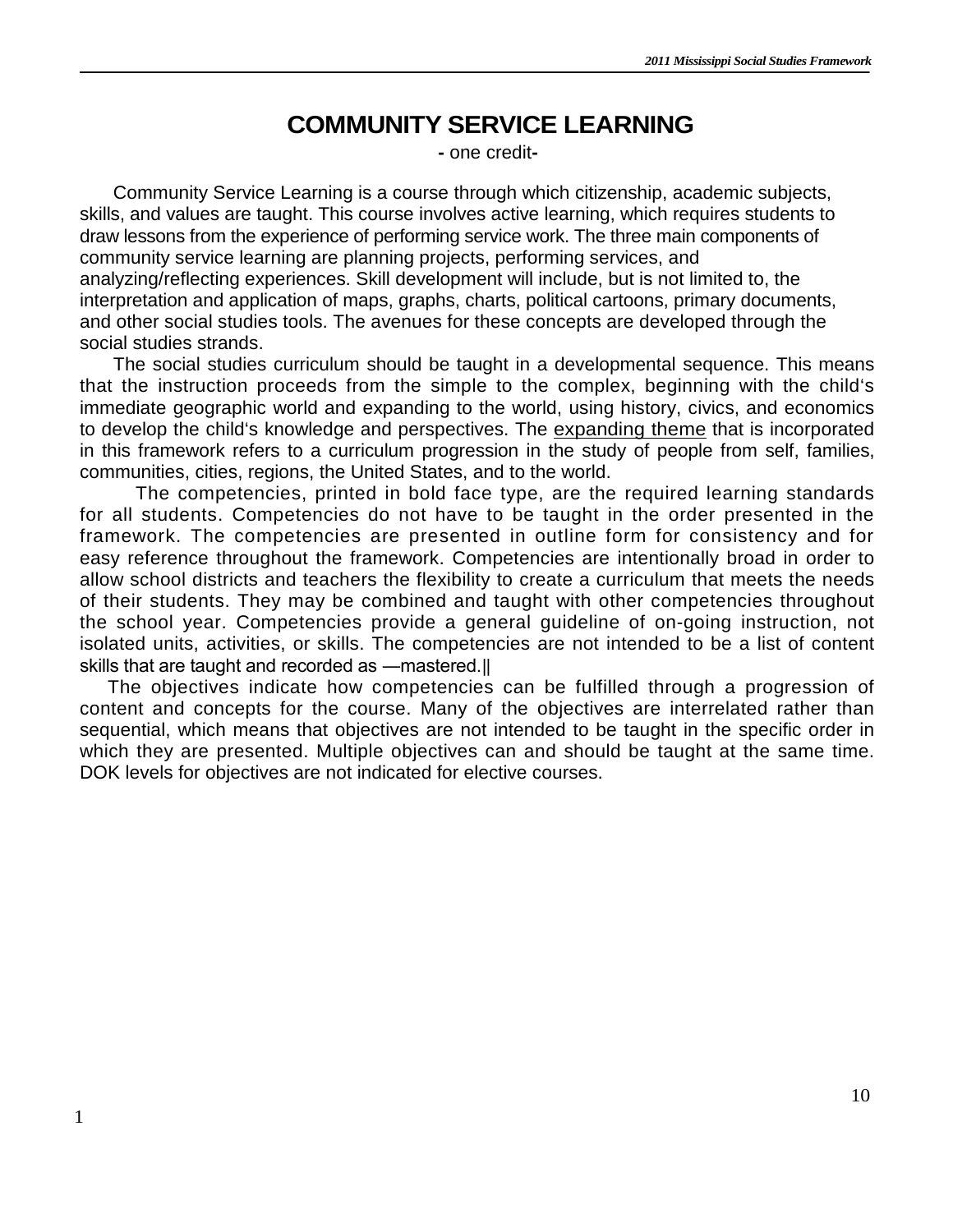# **COMMUNITY SERVICE LEARNING**

**-**one credit**-**

**CONTENT STRANDS:**

**Domestic Affairs Economics Global Affairs Civil Rights/Human Rights**

## **COMPETENCIES AND OBJECTIVES**

### **1. Develop intellectual skills through analysis and evaluation of data.**

- **a.** Gather, interpret, analyze, summarize, evaluate, and present information; categorize information; and establish cause and effect relationships.
- b. Understand issues, their history and contemporary relevance; and identify, describe, evaluate, and defend a position.
- c. Identify criteria for making judgments.
- d. Assess involvement, identify implications, and identify rights and responsibilities.

## **2. Develop participatory skills by implementing learning.**

- a. Solve problems and take action.
- b. Influence policies; negotiate, compromise, and seek consensus.
- c. Make decisions, gather information, identify needs and resources, and clarify values.
- **3. Demonstrate the ability to use social studies skills through research** (e.g., timelines, maps, globes, resources, graphs, a compass, technology, primary and secondary documents, charts, political cartoons, etc.)**.**
	- a. Understand issues and make choices; understand fundamental laws; and understand the role of decision-making.
	- b. Track issues in the media; research issues in the community, attend, report and reflect on meetings and hearings.
	- c. Use the media to gather and analyze information and acquire information from groups and individuals.

## **3. Develop verbal and written persuasion skills through participation in civic events.**

- a. Understand the importance of taking civic action.
- b. Participate in classroom and school government; participate in civic meetings; and write letters to newspapers and members of government agencies.
- c. Develop rationales to support one's point of view.
- d. Describe and analyze characteristics and actions of effective citizens and leaders.
- e. Describe and analyze the community.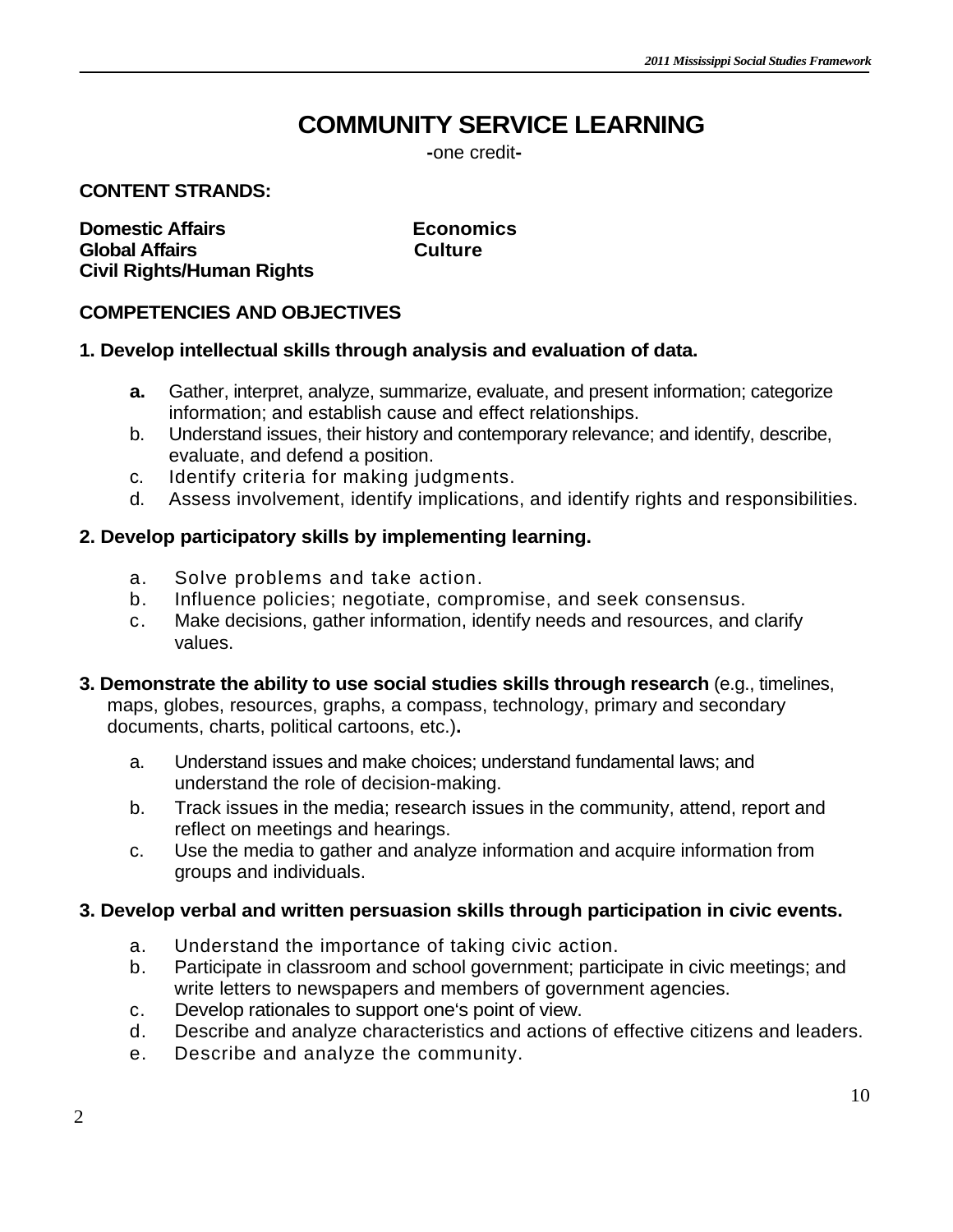f. Describe and analyze local problems and their connection to state and national issues.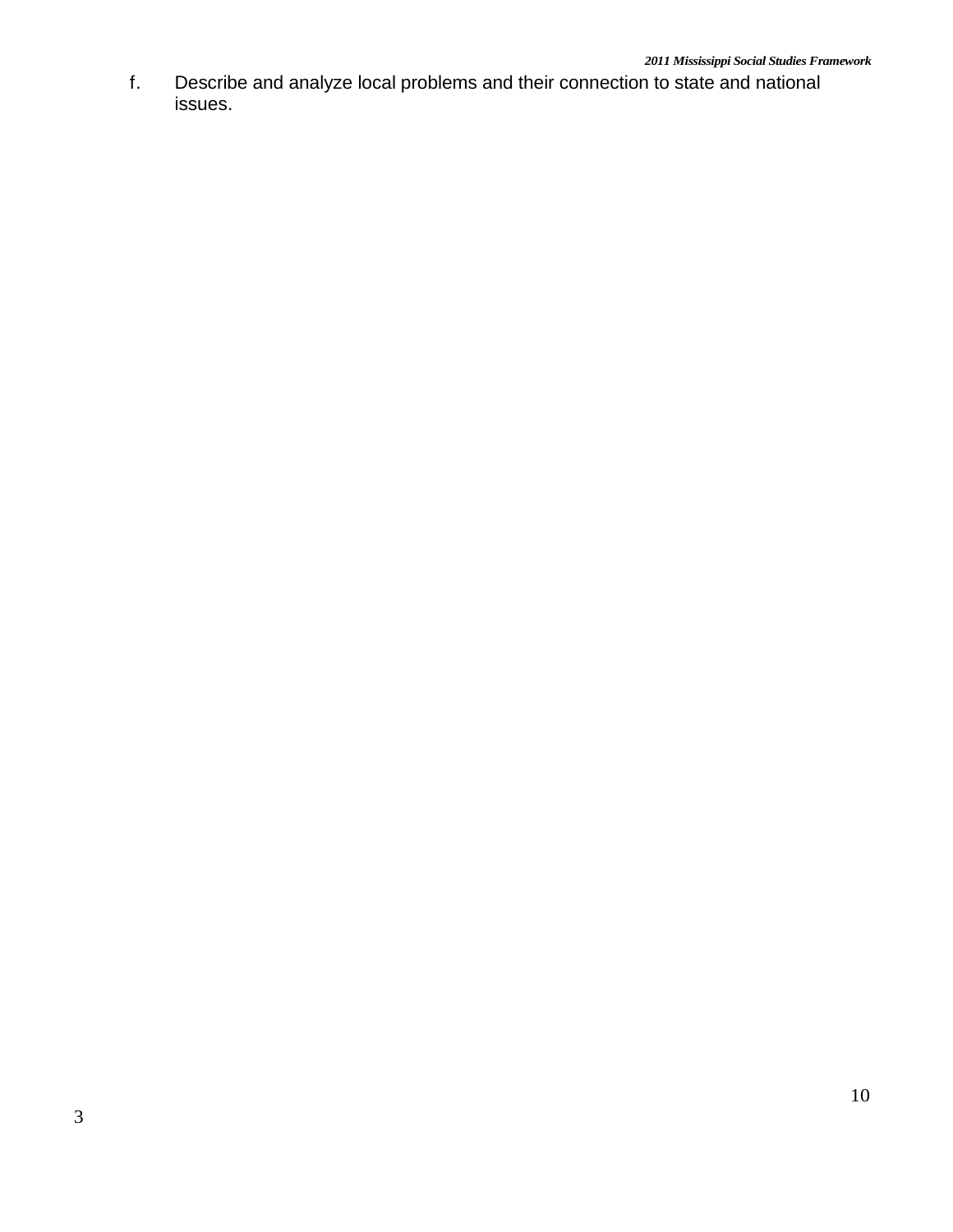## **PROBLEMS IN AMERICAN DEMOCRACY**

-one half credit-

Problems in American Democracy is a one-semester course designed to give students a greater awareness of the problems facing the United States today. The content of the course should focus on the arena of geography, politics, society, and science and technology. The emphasis should be placed on analysis of issues, situations, and problems with the goal of fostering positive appreciation and desired resolution.

The course offers unique opportunity for the enhancement of civic responsibility through volunteerism and other community activities affiliated with the issues being studied. Skill development will include, but is not limited to, the interpretation and application of maps, graphs, charts, political cartoons, primary documents, and other social studies tools. The avenues for these concepts are developed through the social studies strands.

The social studies curriculum should be taught in a developmental sequence. This means that the instruction proceeds from the simple to the complex, beginning with the child's immediate geographic world and expanding to the world, using history, civics, and economics to develop the child's knowledge and perspectives. The expanding theme that is incorporated in this framework refers to a curriculum progression in the study of people from self, families, communities, cities, regions, the United States, and to the world.

The competencies, printed in bold face type, are the required learning standards for all students. Competencies do not have to be taught in the order presented in the framework. The competencies are presented in outline form for consistency and for easy reference throughout the framework. Competencies are intentionally broad in order to allow school districts and teachers the flexibility to create a curriculum that meets the needs of their students. They may be combined and taught with other competencies throughout the school year. Competencies provide a general guideline of on-going instruction, not isolated units, activities, or skills. The competencies are not intended to be a list of content skills that are taught and recorded as ―mastered.‖

The objectives indicate how competencies can be fulfilled through a progression of content and concepts for the course. Many of the objectives are interrelated rather than sequential, which means that objectives are not intended to be taught in the specific order in which they are presented. Multiple objectives can and should be taught at the same time. DOK levels for objectives are not indicated for elective courses.

4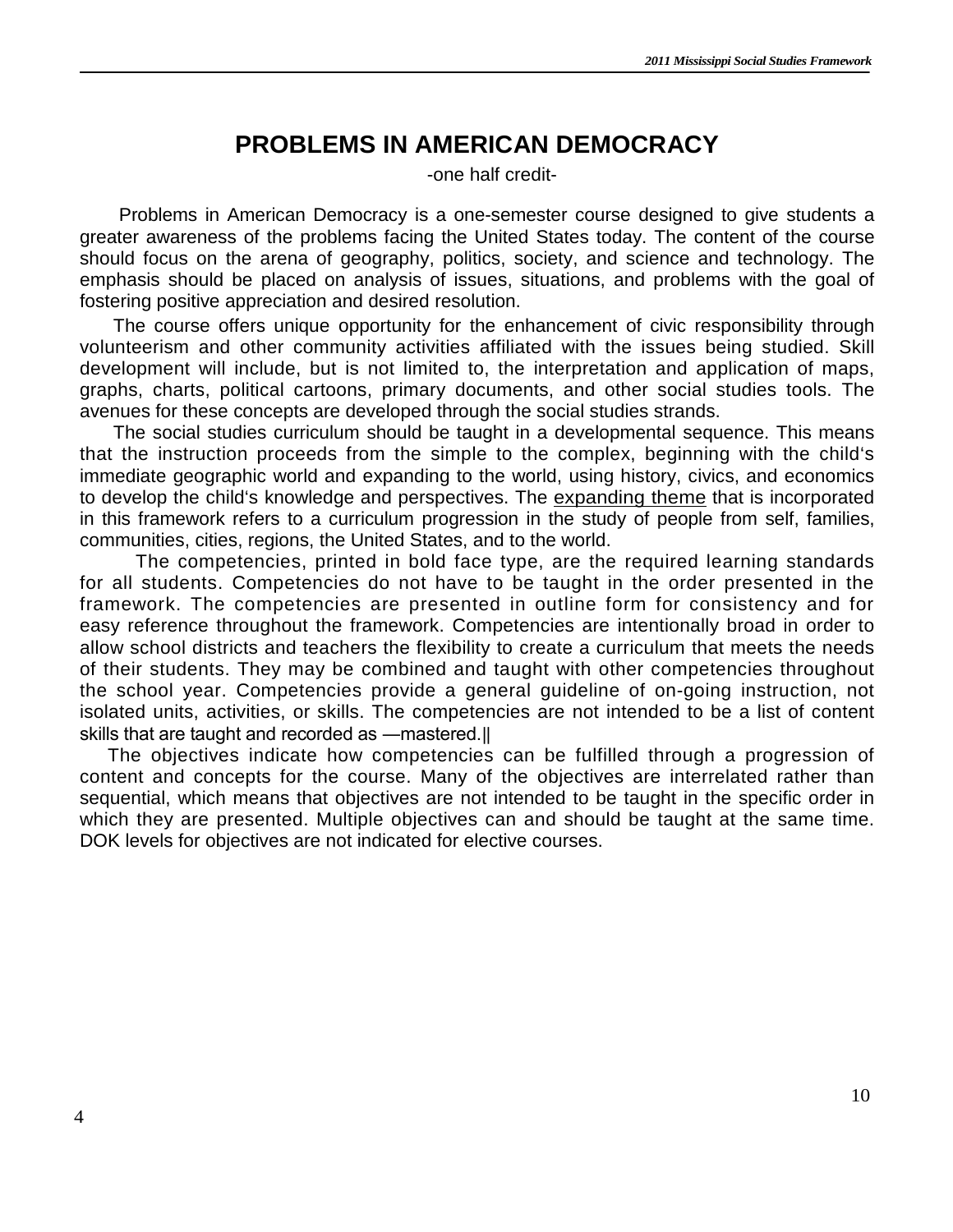# **PROBLEMS IN AMERICAN DEMOCRACY**

-one half credit-

**CONTENT STRANDS:**

**Domestic Affairs Economics Global Affairs Culture Civil Rights/Human Rights**

## **COMPETENCIES AND OBJECTIVES**

### **1. Analyze the effects of changing geographic phenomena in the United States.**

- a. Describe a major environmental crisis in America today (e.g., desertification, acid rain, ozone depletion, nuclear waste, etc.).
- b. Examine the effects of overpopulation on the physical resources of the United States.
- c. Evaluate the physical impact of rapid urbanization in the United States.

### **2. Describe the importance of balancing the rights, roles, and status of individual Americans with those of the society at large.**

- a. Examine the interactions of diverse ethnic, national, and cultural groups in the United States.
- b. Describe the major events that led to the extension of civil liberties and civil rights.
- c. Analyze the causes and effects of criminal and delinquent behavior in the United States today.
- d. Examine the importance of civic responsibility as a solution to societal problems.

## **3. Evaluate the challenges of maintaining balance among different socio-economic groups in the American democracy.**

- a. Examine the concept of the distribution of wealth.
- b. Analyze probable causes and cures of poverty.
- c. Describe the adjustments of United States citizens to a global economy.
- d. Examine the impact of socio-economic factors on American Politics.

## **4. Describe the impact of science and technology on American society.**

- a. Analyze how science and technology influence the values, attitudes, and beliefs of our society (e.g., censorship, etc.).
- b. Evaluate how science and technology have transformed the physical world and human society (e.g., skyscrapers, Internet, etc.).
- c. Evaluate the impact of specific scientific and technological inventions (e.g., nuclear weapons, computers, etc.).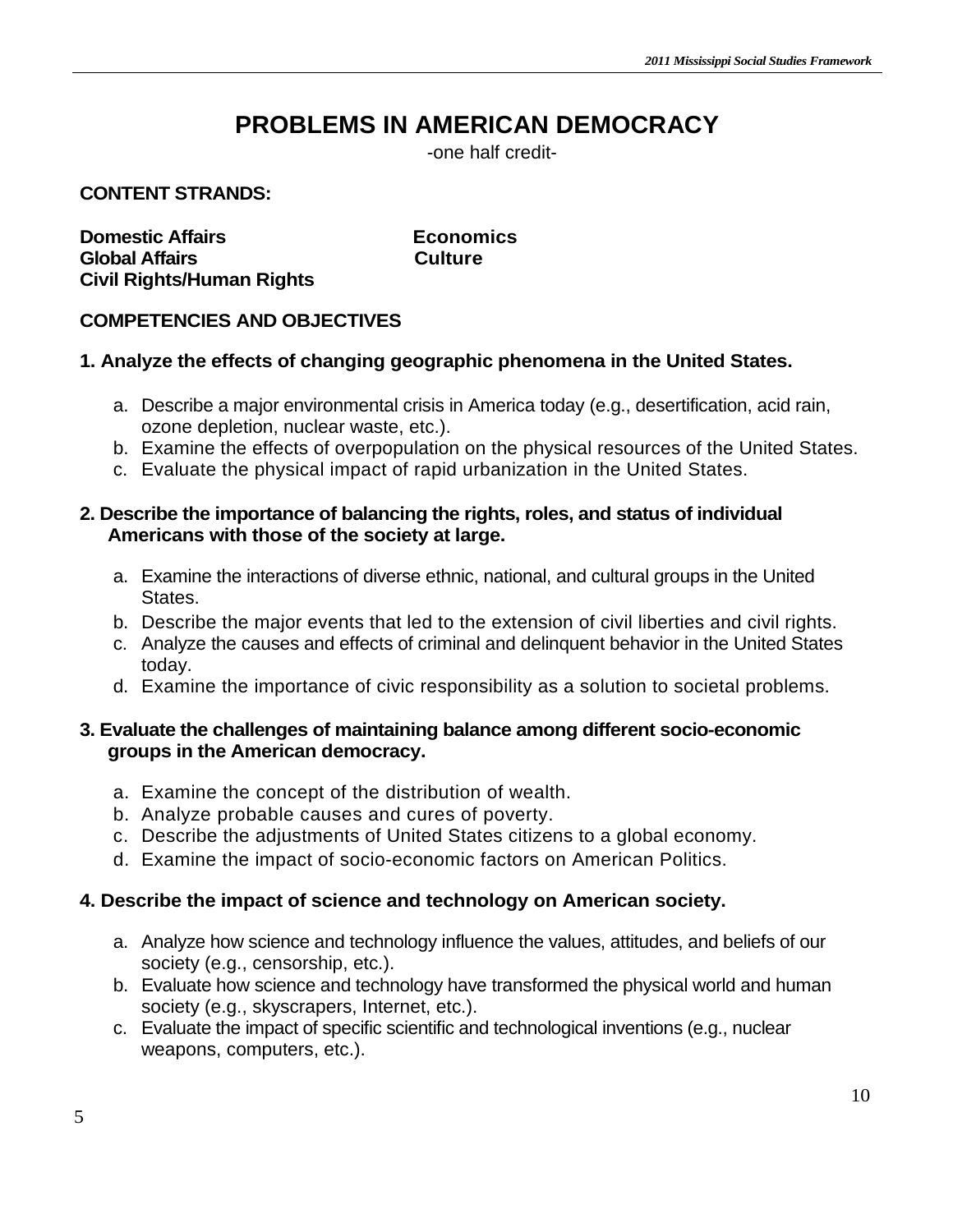**5. Demonstrate the ability to apply and interpret social studies tools** (e.g., timelines, maps, globes, graphs, a compass, technology, primary and secondary documents, charts, political cartoons, etc.).

- a. Interpret special purpose maps, primary and secondary sources (e.g., satellite images of deforestation, etc.).
- b. Analyze graphs, schedules, tables, and timelines.
- c. Analyze political cartoons.
- d. Utilize primary and secondary sources.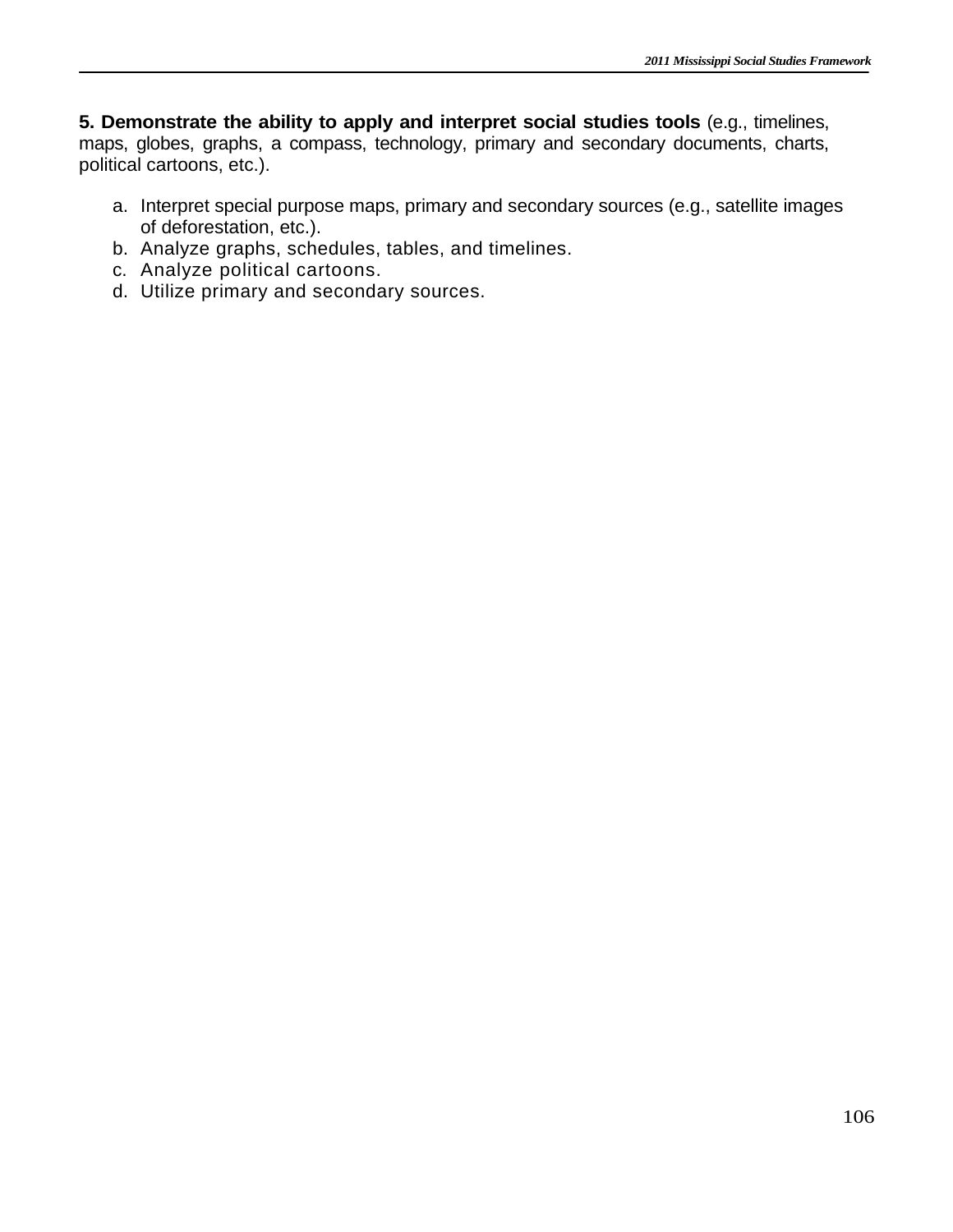# **FIELD EXPERIENCES**

-one half credit-

Field Experiences may be added to any 7-12 social studies course and is used for laboratory, field-based instruction. Each district creates a curriculum for the course.

- **1. How many Carnegie units may be added when the Field Experiences option is used in high school (9-12 grades)?** *1/2 unit*.
- *2.* **May a school enroll a student in Field Experiences as independent study?** *No. The school must schedule Field Experiences as an addition to a social studies course as stated in the definition above. All students in that class must be enrolled in Field Experiences throughout the social studies course to which it is attached.*
- *3.* **May time outside the normal 8-3 school day be counted for Field Experiences?** *Time after the normal school day or weekends may be used for the Field Experiences option. Attendance for these sessions must be documented following the established district attendance policy. Therefore, any after school or weekend program would be required and not optional.*
- *4.* **May other instructors or guest speakers be used in the Field Experiences program?** *This is an option; however, students must always be under the direct supervision of a certified teacher.*
- **5. Should parents be given information if their children are enrolled in a course using the Field Experiences option?** *Absolutely. Parents should be informed of the added*  expectations of the course including a complete schedule of any activities beyond the *normal school day.*
- *6.* **What amount of time in hours is equivalent to a time allotment of one semester?** *In excess of 70 hours of instruction would constitute one semester.*
- **7. What should the district consider before using the Field Experiences option?**
	- *a) Student travel expenses should be provided for all students because Field Experiences is a part of the academic program and high school students receive a one-half Carnegie unit credit.*
	- *b) Teachers should not be expected to teach a normal class load in addition to Field Experiences without compensation.*
	- *c) Additional equipment and supplies may be added for Field Experiences.*
	- *d) Students should not be enrolled in Field Experiences at the expense of elective courses or programs in other disciplines*.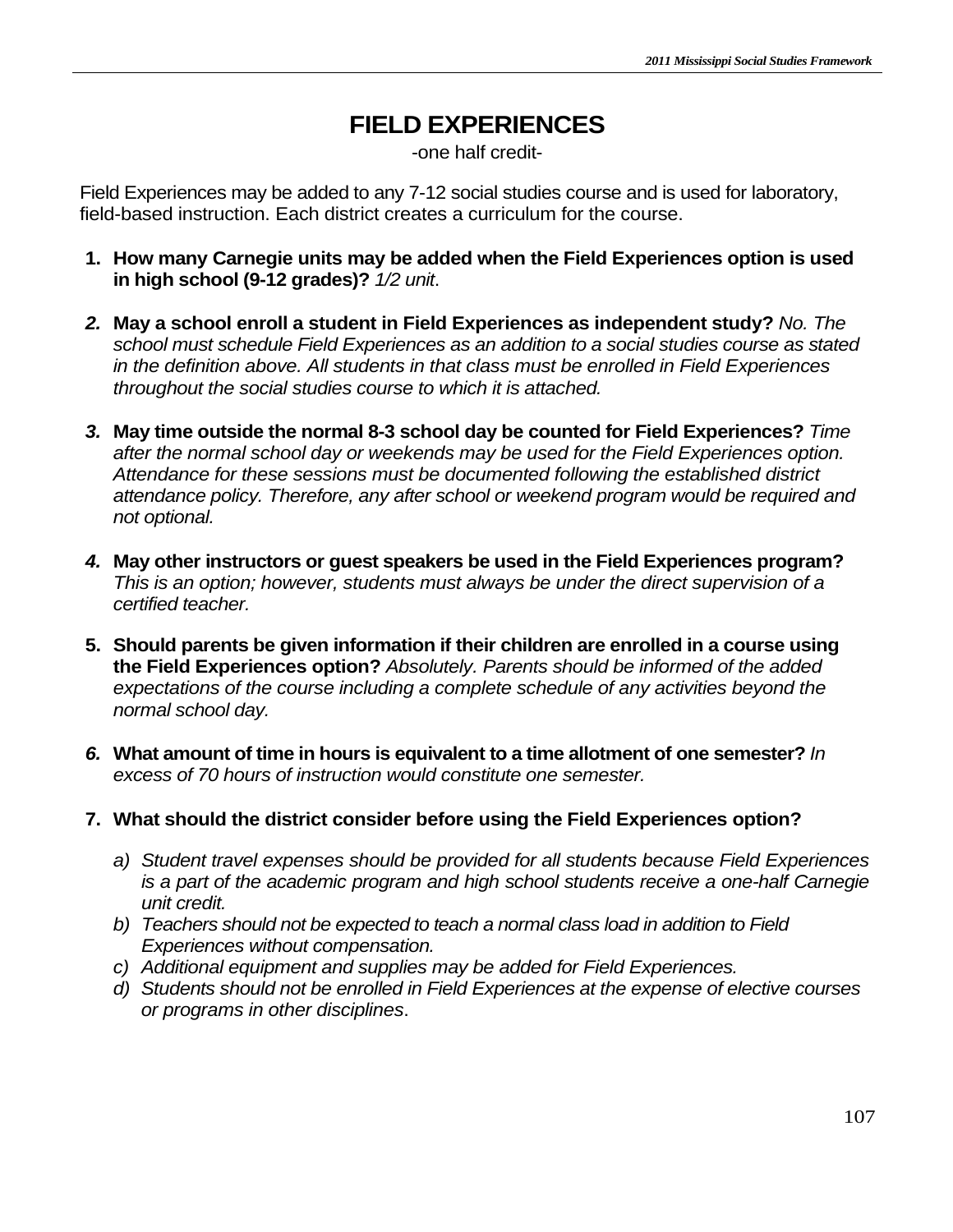- *8.* **May a student use the Field Experiences option more than once?** *Yes. Provided the Field Experiences option is added to a different social studies course.*
- **9. May a student take the same course without Field Experiences and with Field Experiences?** (Ex.: Geography and Geography with Field Experiences) *No.*
- *10.***May Field Experiences be added to Vocational, MSMS, or International Baccalaureate courses?** *No. Field Experiences may only be used for school courses listed by competency in the 2011 Mississippi Social Studies Framework and for Advanced Placement Social Studies courses.*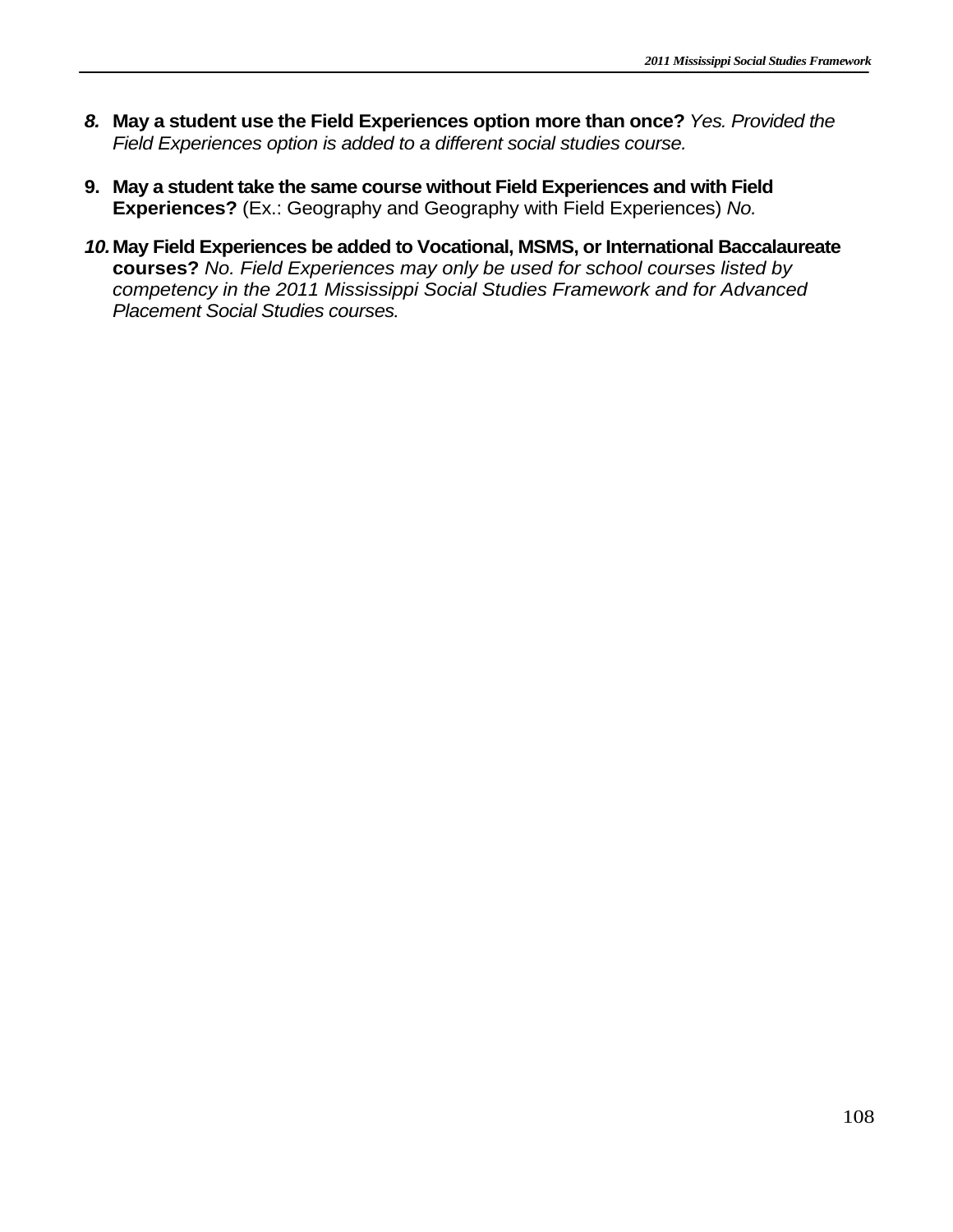# **NATIONAL ENDOWMENT FOR FINANCIAL EDUCATION (NEFE) PLANNING PROGRAM**

-one half credit-

This one-semester course will develop an awareness of how to responsibly and effectively manage money. The goal of this course is for students to learn the financial planning process, apply the process through assignments related to experiences with money, and take control of finances. Students will learn the basic financial planning concepts that apply to everyday life.

The NEFE High School Financial Planning Program is for ninth through twelfth grade students. The program is easy-to-use and is available at no cost to public schools. It is provided as a noncommercial public service by the National Endowment for Financial Education, in partnership with the Cooperative Extension and America's Credit Unions.

School districts interested in offering this course must request the free curriculum materials from the following:

> National Endowment for Financial Education Elizabeth Schiever, Director, High School Financial Planning Program 5299 DTC Boulevard, Suite 1300 Greenwood Village, CO 80111 Telephone: 303-220-0838 [Email: eas@nefe.org](mailto:eas@nefe.org)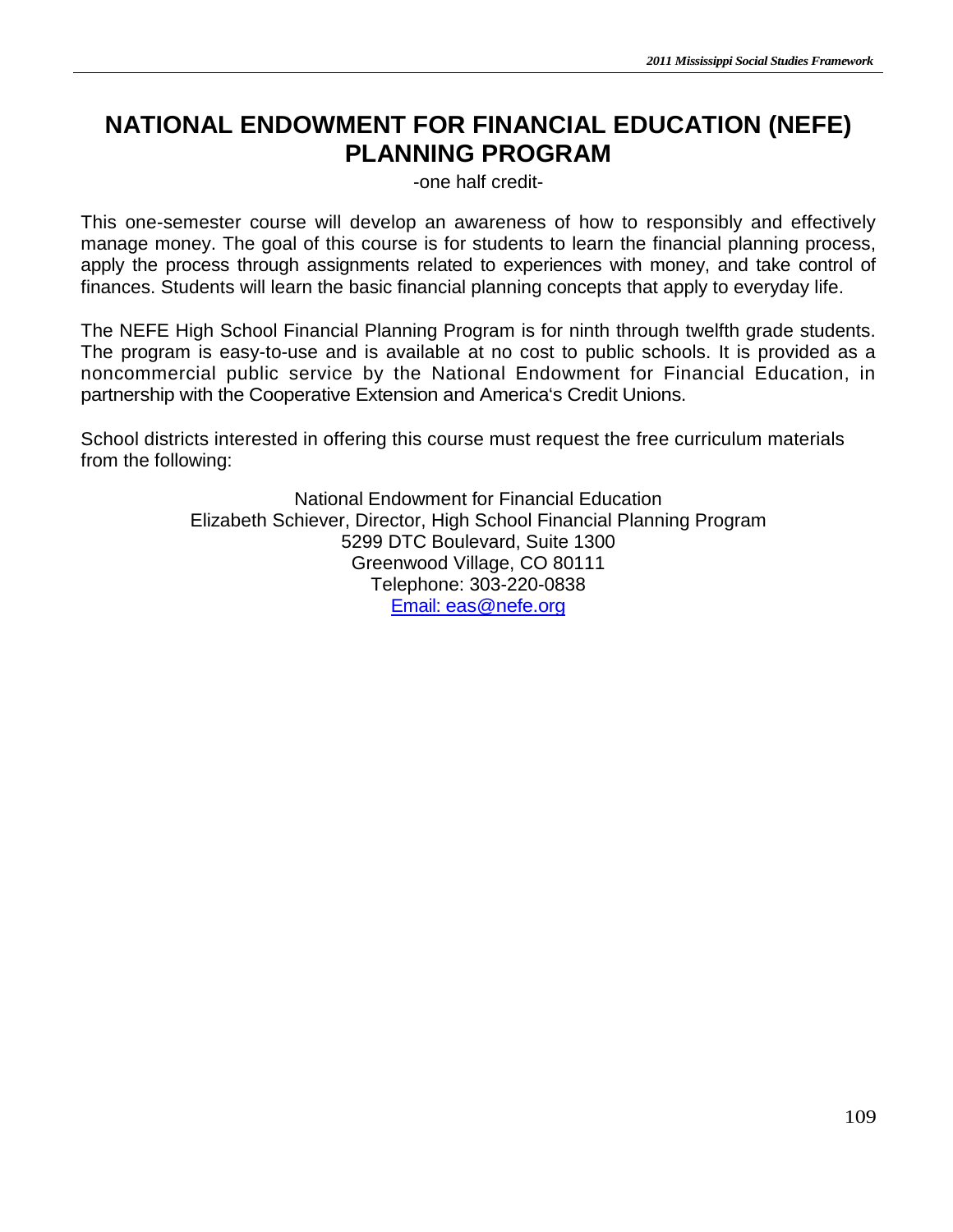# **HISTORY OF THE ANCIENT MIDDLE EAST 2000 B.C.-100 A.D.**

-one year-

#### **CONTENT STRANDS:**

**Domestic Affairs Economics Global Affairs Culture Civil Rights/Human Rights**

#### **COMPETENCIES AND OBJECTIVES**

#### **1. Explain how geography, economics, and politics have influenced the development of the ancient Middle East.**

- a. Examine the advantages of living in a river valley or coastal region as compared to inland areas of the Middle East.
- b. Describe major events in the development and decline of regional empires (e.g., Egyptian, Assyrian, Babylonian, Medo-Persian, Greek, and Roman).
- c. Examine the development of Israel as a civilization.

#### **2. Describe the relationship of people, places, and environments through time.**

- a. Analyze the accomplishments and failures of key people of the Middle East from 2000 B.C. to 100 A.D.
- b. Critique the conflicts over the land of Palestine from 2000 B.C. to 100 A.D.
- c. Analyze the movements and interactions of various groups of people in the ancient Middle East.
- d. Analyze the impact of the Middle East as a crossroad for trade between Europe and Asia.
- e. Discuss the impact of war and conflict on different groups from 2000 B.C. to 100 A.D.

#### **3. Examine the contributions made by archaeological work in the Middle East.**

- a. Define the science of archaeology.
- b. Review archaeological finds in the Middle East.
- c. Critique the impact of archaeology related to various documents (e.g., Hammerabi's Code, the Bible, Dead Sea scrolls, etc.).

#### **4. Describe the impact of science and technology on the historical development of the Middle East.**

a. Explain how technological development transformed agriculture and customs of the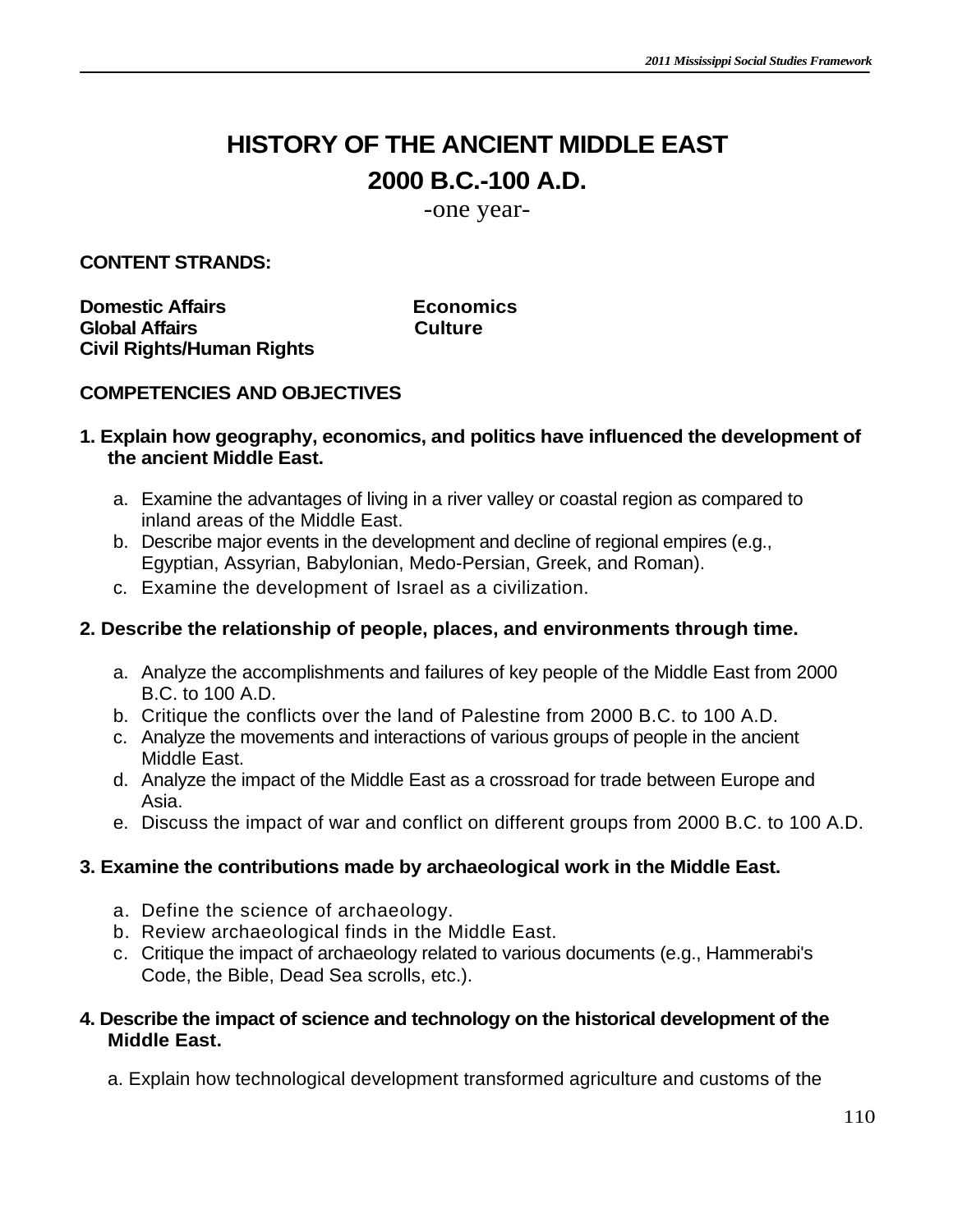ancient Middle East.

- b. Describe the transition from the barter system to monetary system (e.g., coinage, etc.).
- **5. Demonstrate the ability to apply and interpret social studies tools** (e.g., timelines, maps, globes, graphs, a compass, technology, political cartoons, primary and secondary documents, charts, etc.).
	- a. Locate and label selected physical features of the Middle East.
	- b. Compare and contrast ancient political boundaries with those of modern independent nations.

## 6. **Discuss the similarities and differences of ancient Middle Eastern cultures.**

- a. Compare and contrast the religious practices, rituals, and traditions of ancient Middle Eastern cultures.
- b. Analyze examples of cultural contributions made by various ancient civilizations of the Middle East.
- c. Examine the roles, status, and interaction of diverse groups of people (e.g., parents, children, men, women, slaves, etc.) within various ancient Middle Eastern societies.
- d. Analyze selected examples of ancient Middle Eastern literature (e.g., legends, poetry, prophecy, and wisdom literature, etc.).

## 7. **Analyze the development of social and political systems in the ancient Middle East.**

- a. Compare/contrast political systems of the ancient Middle East.
- b. Discuss major political movements from 2000 B.C. to 100 A.D.
- c. Describe the warfare, weaponry, and resolution of conflicts in the ancient Middle East.
- d. Analyze the development and expansion of various legal systems (e.g., Hebrew, Roman, Sumerian, Egyptian, etc.).
- e. Show the impact of various empires on developing social structures of the ancient Middle East.
- f. Summarize the effects of early religious teachings on ancient and modern social structures (e.g., Hebrew, Christian, Roman, Persian, Egyptian).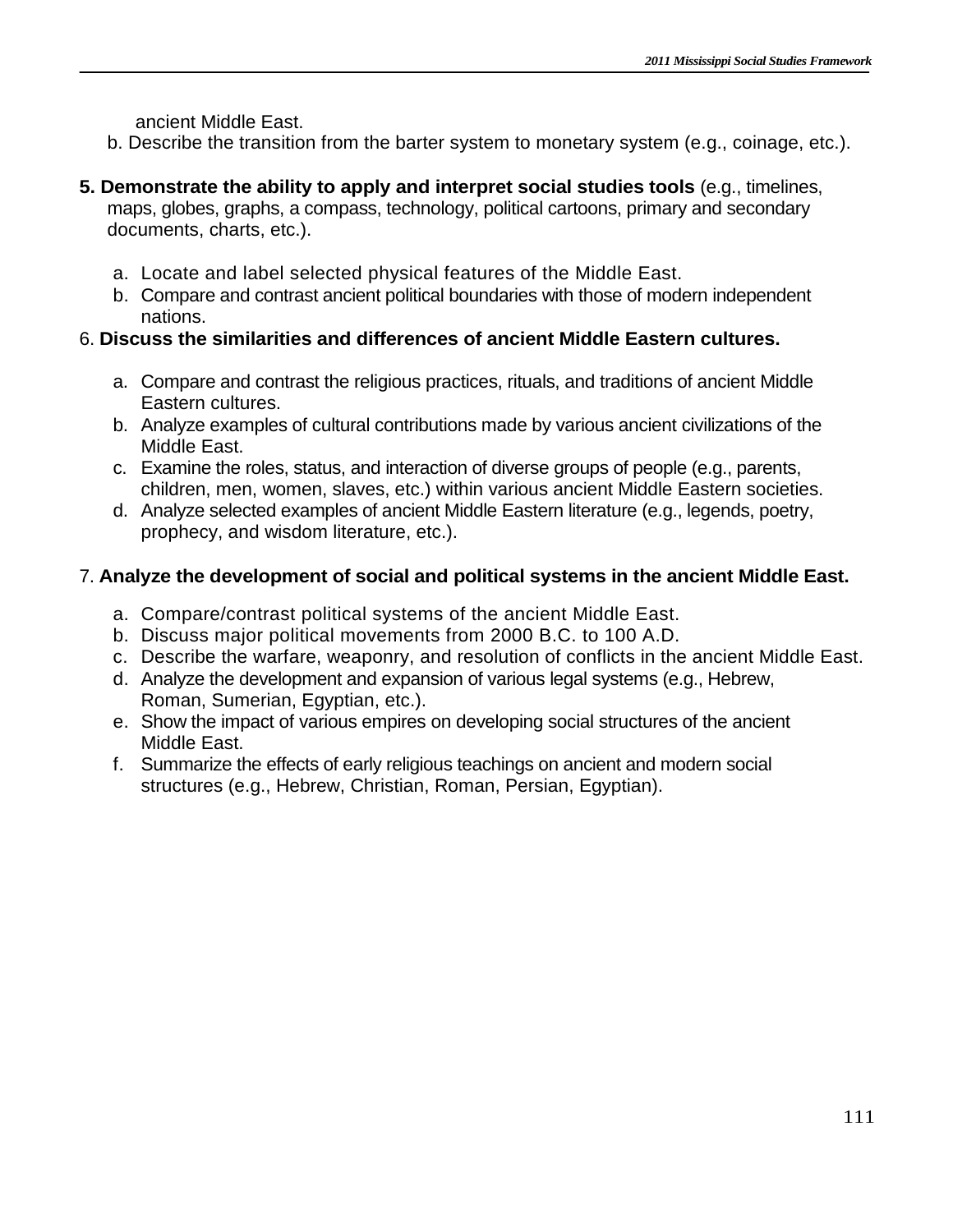# **STANDARDS FOR LITERACY IN HISTORY/SOCIAL STUDIES 612**

(From *Common Core State Standards for English/Language Arts & Literacy in History/Social Studies, Science, and Technical Subjects*)

#### **Reading Literacy Standards**

Reading is critical to building knowledge in history/social studies as well as in science and technical subjects. College and career ready reading in these fields requires an appreciation of the norms and conventions of each discipline, such as the kinds of evidence used in history and science; an understanding of domain-specific words and phrases; an attention to precise details; and the capacity to evaluate intricate arguments, synthesize complex information, and follow detailed descriptions of events and concepts. In history/social studies, for example, students need to be able to analyze, evaluate, and differentiate primary and secondary sources. Students must be able to read complex informational texts in these fields with independence and confidence because the vast majority of reading in college and workforce training programs will be sophisticated nonfiction.

#### **Grades 6-8 students:**

#### **Key Ideas and Details**

- 1. Cite specific textual evidence to support analysis of primary and secondary sources.
- 2. Determine the central ideas or information of a primary or secondary source; provide an accurate summary of the source distinct from prior knowledge or opinions.
- 3. Analyze in detail a series of events described in a text; determine whether earlier events caused later ones or simply preceded them.

## **Craft and Structure**

- 4. Determine the meaning of words and phrases as they are used in a text, including vocabulary specific to domains related to history/social studies.
- 5. Describe how a text presents information (e.g., sequentially, comparatively, causally).
- 6. Identify aspects of a text that reveal an author's point of view or purpose (e.g., loaded language, inclusion or avoidance of particular facts).

#### **Integration of Knowledge and Ideas**

- 7. Integrate visual information (e.g., in charts, graphs, photographs, videos, or maps) with other information in print and digital texts.
- 8. Distinguish among fact, opinion, and reasoned judgment in a text.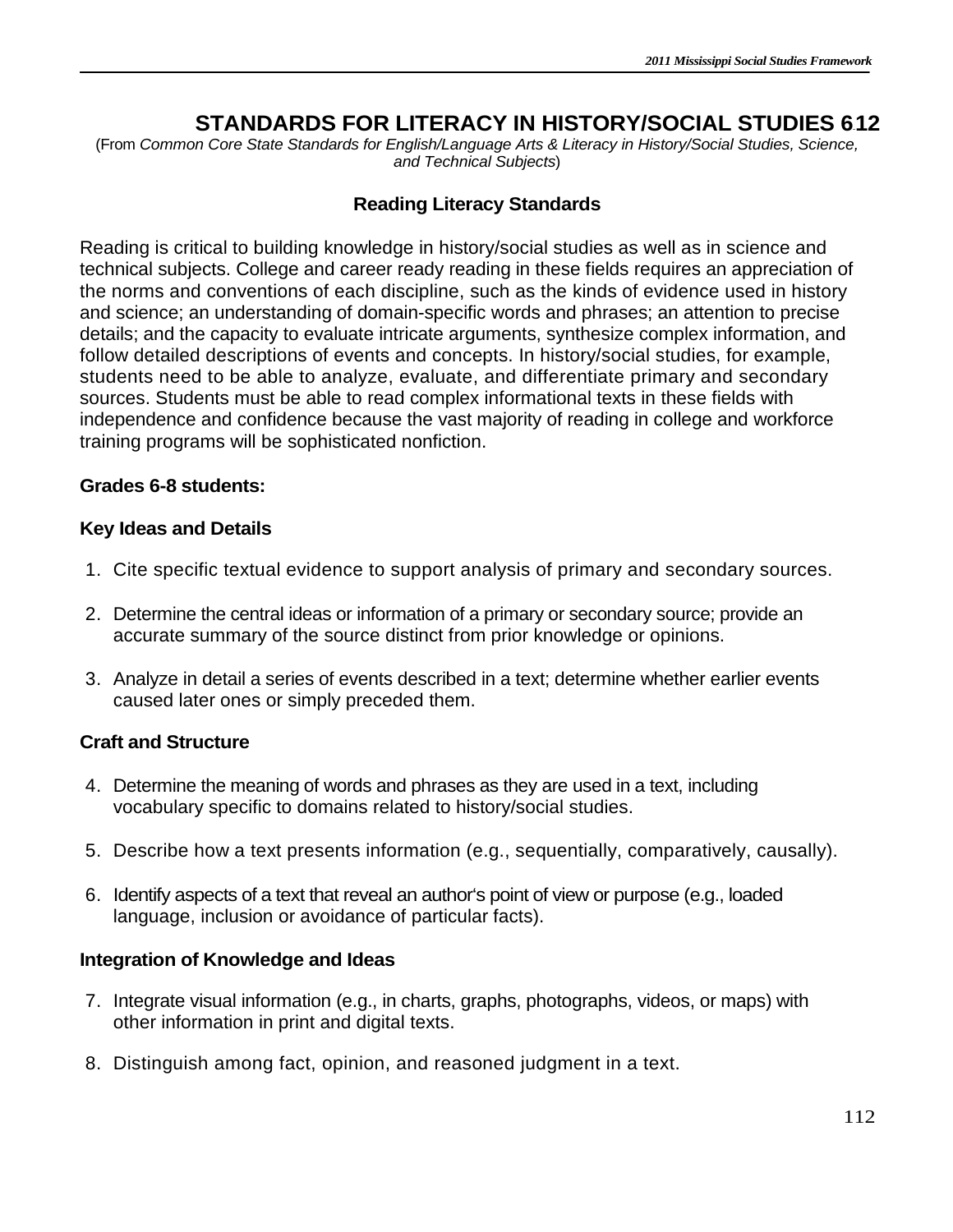**9.** Analyze the relationship between a primary and secondary source on the same topic.

## **Range of Reading and Level of Text Complexity**

10.By the end of grade 8, read and comprehend history/social studies texts in the grades 6–8 text complexity band independently and proficiently.

#### **Grades 9-10 students:**

#### **Key Ideas and Details**

- 1. Cite specific textual evidence to support analysis of primary and secondary sources, attending to such features as the date and origin of the information.
- 2. Determine the central ideas or information of a primary or secondary source; provide an accurate summary of how key events or ideas develop over the course of the text.
- 3. Identify key steps in a text's description of a process related to history/social studies (e.g., how a bill becomes law, how interest rates are raised or lowered).

#### **Craft and Structure**

- 4. Determine the meaning of words and phrases as they are used in a text, including vocabulary describing political, social, or economic aspects of history/social studies.
- 5. Analyze how a text uses structure to emphasize key points or advance an explanation or analysis.
- 6. Compare the point of view of two or more authors for how they treat the same or similar topics, including which details they include and emphasize in their respective accounts.

## **Integration of Knowledge and Ideas**

- 7. Integrate quantitative or technical analysis (e.g., charts, research data) with qualitative analysis in print or digital text.
- 8. Assess the extent to which the reasoning and evidence in a text support the author's claims.
- 9. Compare and contrast treatments of the same topic in several primary and secondary sources.

## **Range of Reading and Level of Text Complexity**

10.By the end of grade 10, read and comprehend history/social studies texts in the grades 9– 10 text complexity band independently and proficiently.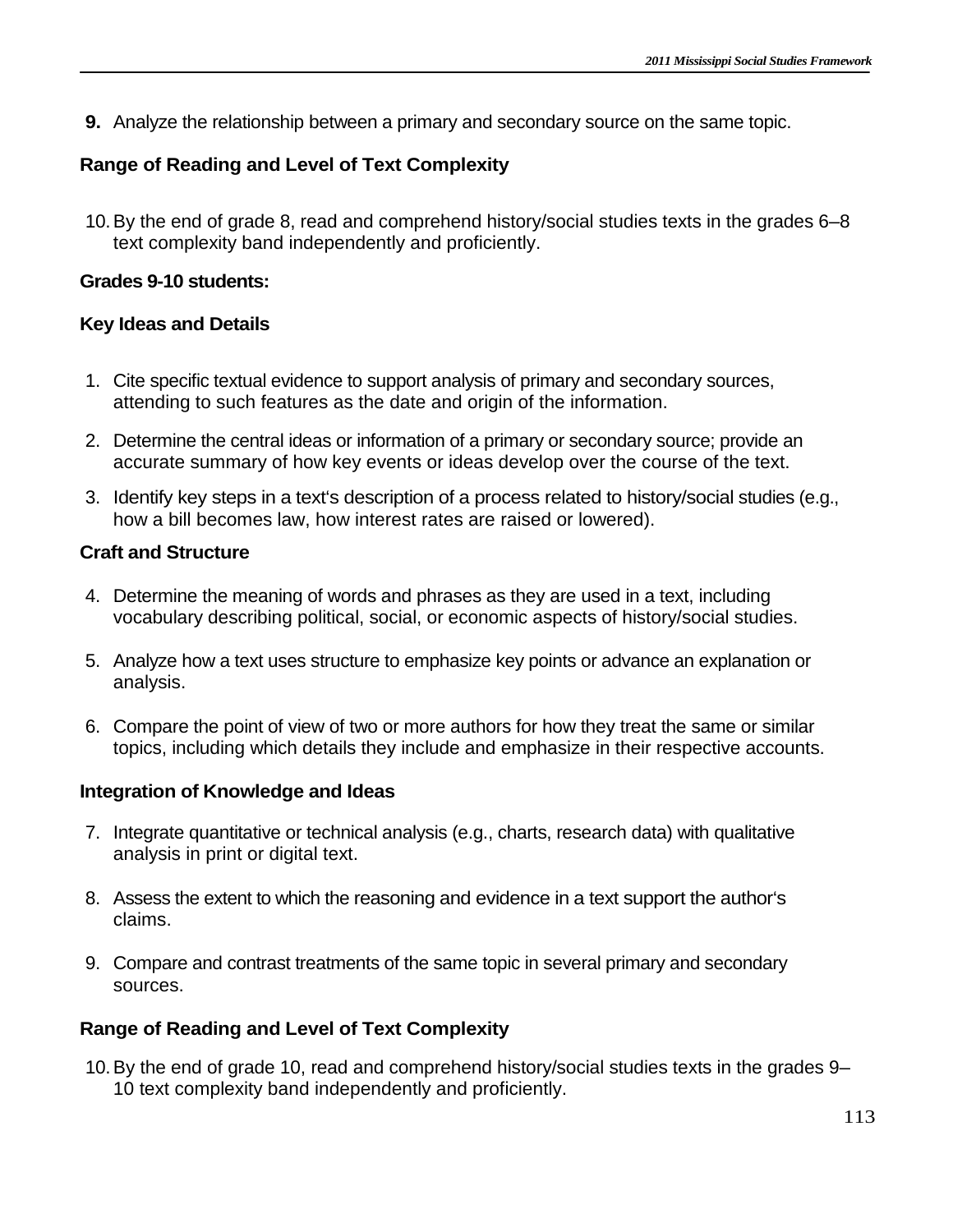#### **Grades 11-12 students:**

#### **Key Ideas and Details**

- 1. Cite specific textual evidence to support analysis of primary and secondary sources, connecting insights gained from specific details to an understanding of the text as a whole.
- 2. Determine the central ideas or information of a primary or secondary source; provide an accurate summary that makes clear the relationships among the key details and ideas.
- 3. Evaluate various explanations for actions or events and determine which explanation best accords with textual evidence, acknowledging where the text leaves matters uncertain.

#### **Craft and Structure**

- 4. Determine the meaning of words and phrases as they are used in a text, including analyzing how an author uses and refines the meaning of a key term over the course of a text (e.g., how Madison defines *faction* in *Federalist* No. 10).
- 5. Analyze in detail how a complex primary source is structured, including how key sentences, paragraphs, and larger portions of the text contribute to the whole.
- 6. Evaluate authors' differing points of view on the same historical event or issue by assessing the authors' claims, reasoning, and evidence.

#### **Integration of Knowledge and Ideas**

- 7. Integrate and evaluate multiple sources of information presented in diverse formats and media (e.g., visually, quantitatively, as well as in words) in order to address a question or solve a problem.
- 8. Evaluate an author's premises, claims, and evidence by corroborating or challenging them with other information.
- 9. Integrate information from diverse sources, both primary and secondary, into a coherent understanding of an idea or event, noting discrepancies among sources.

#### **Range of Reading and Level of Text Complexity**

10.By the end of grade 12, read and comprehend history/social studies texts in the grades 11– College and Career Readiness (CCR) text complexity band independently and proficiently.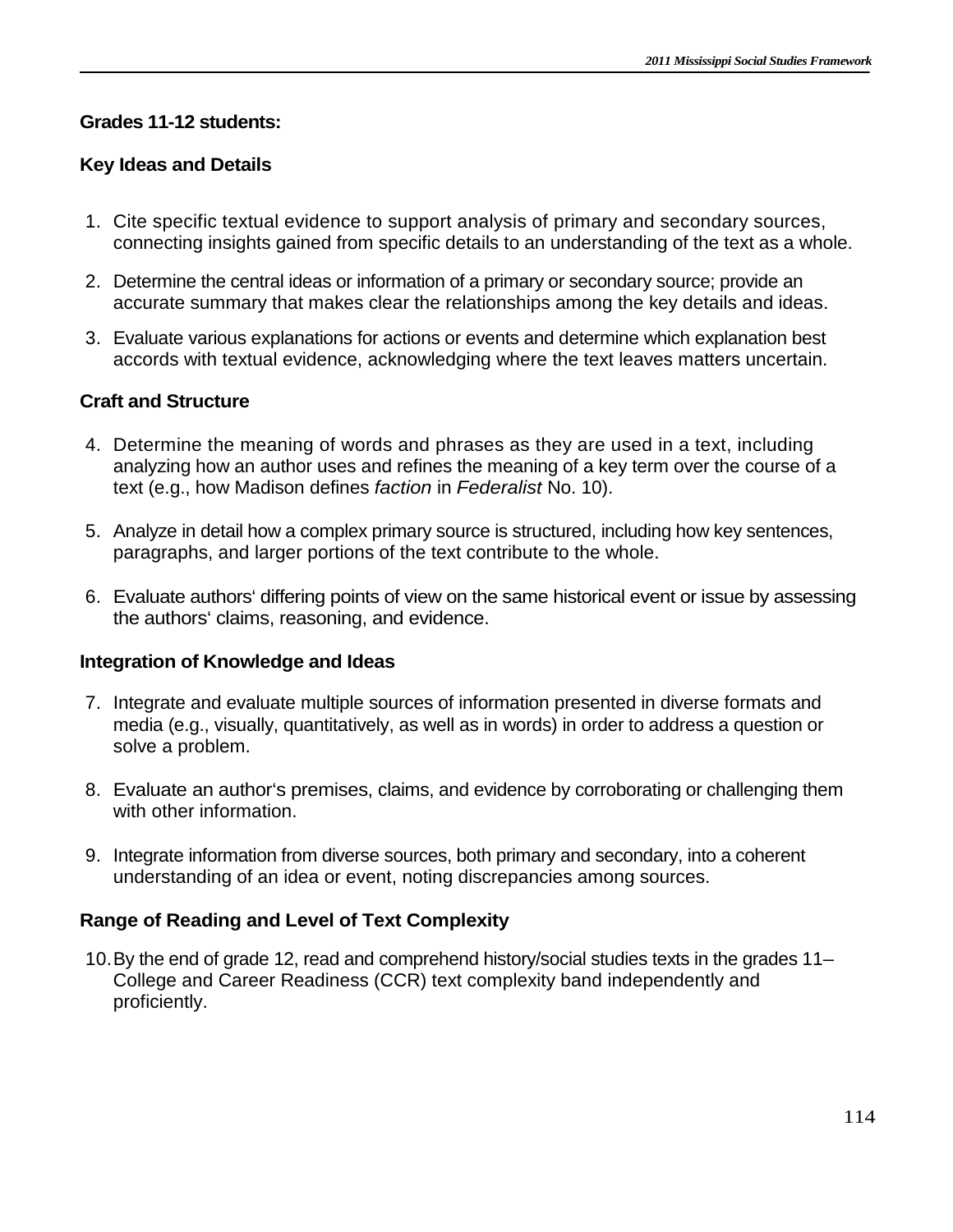# **Writing Literacy Standards**

For students, writing is a key means of asserting and defending claims, showing what they know about a subject, and conveying what they have experienced, imagined, thought, and felt. To be college and career ready writers, students must take task, purpose, and audience into careful consideration, choosing words, information, structures, and formats deliberately. They need to be able to use technology strategically when creating, refining, and collaborating on writing. They have to become adept at gathering information, evaluating sources, and citing material accurately, reporting findings from their research and analysis of sources in a clear and cogent manner.

Note: Students' narrative skills continue to grow in these grades. The Standards require that students be able to incorporate narrative elements effectively into arguments and informative/explanatory texts. In history/social studies, students must be able to incorporate narrative accounts into their analyses of individuals or events of historical import.

## **Grades 6-8 Students:**

#### **Text Types and Purposes**

- 1. Write arguments focused on *discipline-specific content*.
	- a. Introduce claim(s) about a topic or issue, acknowledge and distinguish the claim(s) from alternate or opposing claims, and organize the reasons and evidence logically.
	- b. Support claim(s) with logical reasoning and relevant, accurate data and evidence that demonstrate an understanding of the topic or text, using credible sources.
	- c. Use words, phrases, and clauses to create cohesion and clarify the relationships among claim(s), counterclaims, reasons, and evidence.
	- d. Establish and maintain a formal style.
	- e. Provide a concluding statement or section that follows from and supports the argument presented.
- 2. Write informative/explanatory texts, including the narration of historical events, scientific procedures/experiments, or technical processes.
	- a. Introduce a topic clearly, previewing what is to follow; organize ideas, concepts, and information into broader categories as appropriate to achieving purpose; include formatting (e.g., headings), graphics (e.g., charts, tables), and multimedia when useful to aiding comprehension.
	- b. Develop the topic with relevant, well-chosen facts, definitions, concrete details, quotations, or other information and examples.
	- c. Use appropriate and varied transitions to create cohesion and clarify the relationships among ideas and concepts.
	- d. Use precise language and domain-specific vocabulary to inform about or explain the topic.
	- e. Establish and maintain a formal style and objective tone.
	- f. Provide a concluding statement or section that follows from and supports the information or explanation presented.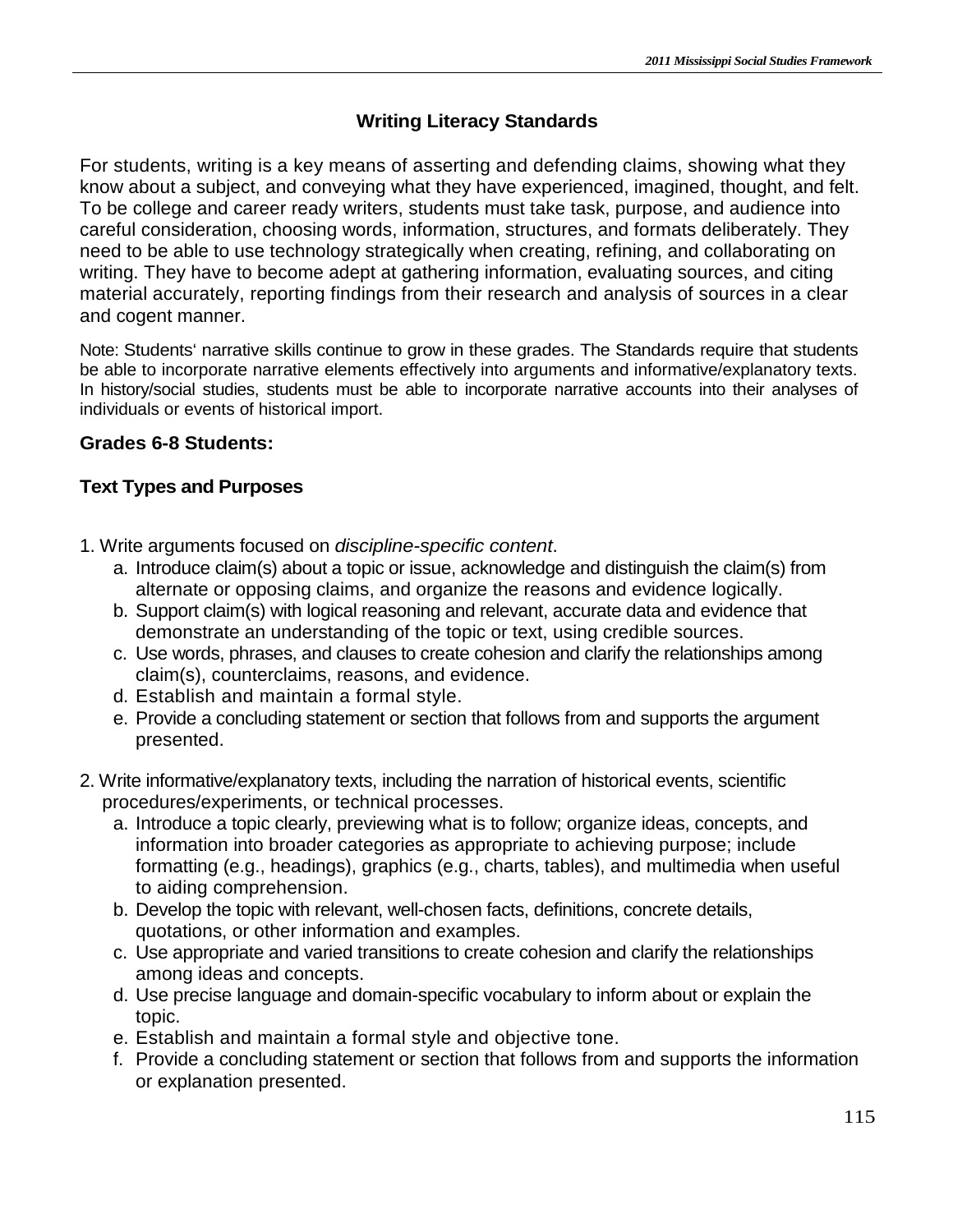## **Production and Distribution of Writing**

- 3. Produce clear and coherent writing in which the development, organization, and style are appropriate to task, purpose, and audience.
- 4. With some guidance and support from peers and adults, develop and strengthen writing as needed by planning, revising, editing, rewriting, or trying a new approach, focusing on how well purpose and audience have been addressed.
- 5. Use technology, including the Internet, to produce and publish writing and present the relationships between information and ideas clearly and efficiently.

#### **Research to Build and Present Knowledge**

- 6. Conduct short research projects to answer a question (including a self-generated question), drawing on several sources and generating additional related, focused questions that allow for multiple avenues of exploration.
- 7. Gather relevant information from multiple print and digital sources, using search terms effectively; assess the credibility and accuracy of each source; and quote or paraphrase the data and conclusions of others while avoiding plagiarism and following a standard format for citation.
- **8.** Draw evidence from informational texts to support analysis reflection, and research.

#### **Range of Writing**

9. Write routinely over extended time frames (time or reflection and revision) and shorter time frames (a single sitting or a day or two) for a range of discipline-specific tasks, purposes, and audiences.

#### **Grades 9-10 Students:**

#### **Text Types and Purposes**

- 1. Write arguments focused on *discipline-specific content.*
	- a. Introduce precise claim(s), distinguish the claim(s) from alternate or opposing claims, and create an organization that establishes clear relationships among the claim(s), counterclaims, reasons, and evidence.
	- b. Develop claim(s) and counterclaims fairly, supplying data and evidence for each while pointing out the strengths and limitations of both claim(s) and counterclaims in a discipline-appropriate form and in a manner that anticipates the audience's knowledge level and concerns.
	- c. Use words, phrases, and clauses to link the major sections of the text, create cohesion, and clarify the relationships between claim(s) and reasons, between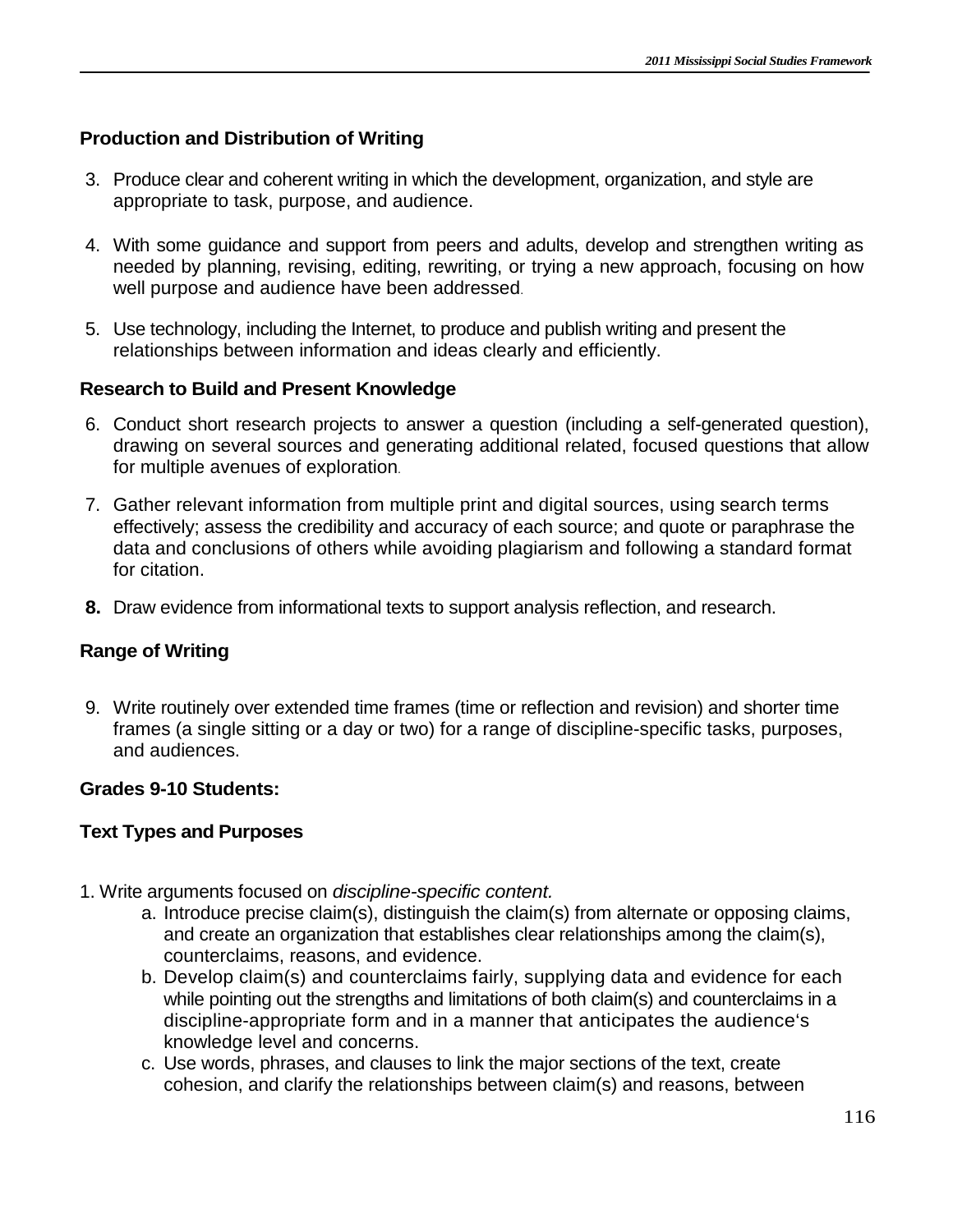reasons and evidence, and between claim(s) and counterclaims.

- d. Establish and maintain a formal style and objective tone while attending to the norms and conventions of the discipline in which they are writing.
- e. Provide a concluding statement or section that follows from or supports the argument presented.
- 2. Write informative/explanatory texts, including the narration of historical events, scientific procedures/ experiments, or technical processes.
	- a. Introduce a topic and organize ideas, concepts, and information to make important connections and distinctions; include formatting (e.g., headings), graphics (e.g., figures, tables), and multimedia when useful to aiding comprehension.
	- b. Develop the topic with well-chosen, relevant, and sufficient facts, extended definitions, concrete details, quotations, or other information and examples appropriate to the audience's knowledge of the topic.
	- c. Use varied transitions and sentence structures to link the major sections of the text, create cohesion, and clarify the relationships among ideas and concepts.
	- d. Use precise language and domain-specific vocabulary to manage the complexity of the topic and convey a style appropriate to the discipline and context as well as to the expertise of likely readers.
	- e. Establish and maintain a formal style and objective tone while attending to the norm and conventions of the discipline in which they are writing.
	- f. Provide a concluding statement or section that follows from and supports the information or explanation presented (e.g., articulating implications or the significance of the topic).

# **Production and Distribution of Writing**

- 3. Produce clear and coherent writing in which the development, organization, and style are appropriate to task, purpose, and audience.
- 4. Develop and strengthen writing as needed by planning, revising, editing, rewriting, or trying a new approach, focusing on addressing what is most significant for a specific purpose and audience.
- 5. Use technology, including the Internet, to produce, publish, and update individual or shared writing products, taking advantage of technology's capacity to link to other information and to display information flexibly and dynamically.

# **Research to Build and Present Knowledge**

- 6. Conduct short as well as more sustained research projects to answer a question (including a self generated question) or solve a problem; narrow or broaden the inquiry when appropriate; synthesize multiple sources on the subject, demonstrating understanding of the subject under investigation.
- 7. Gather relevant information from multiple authoritative print and digital sources, using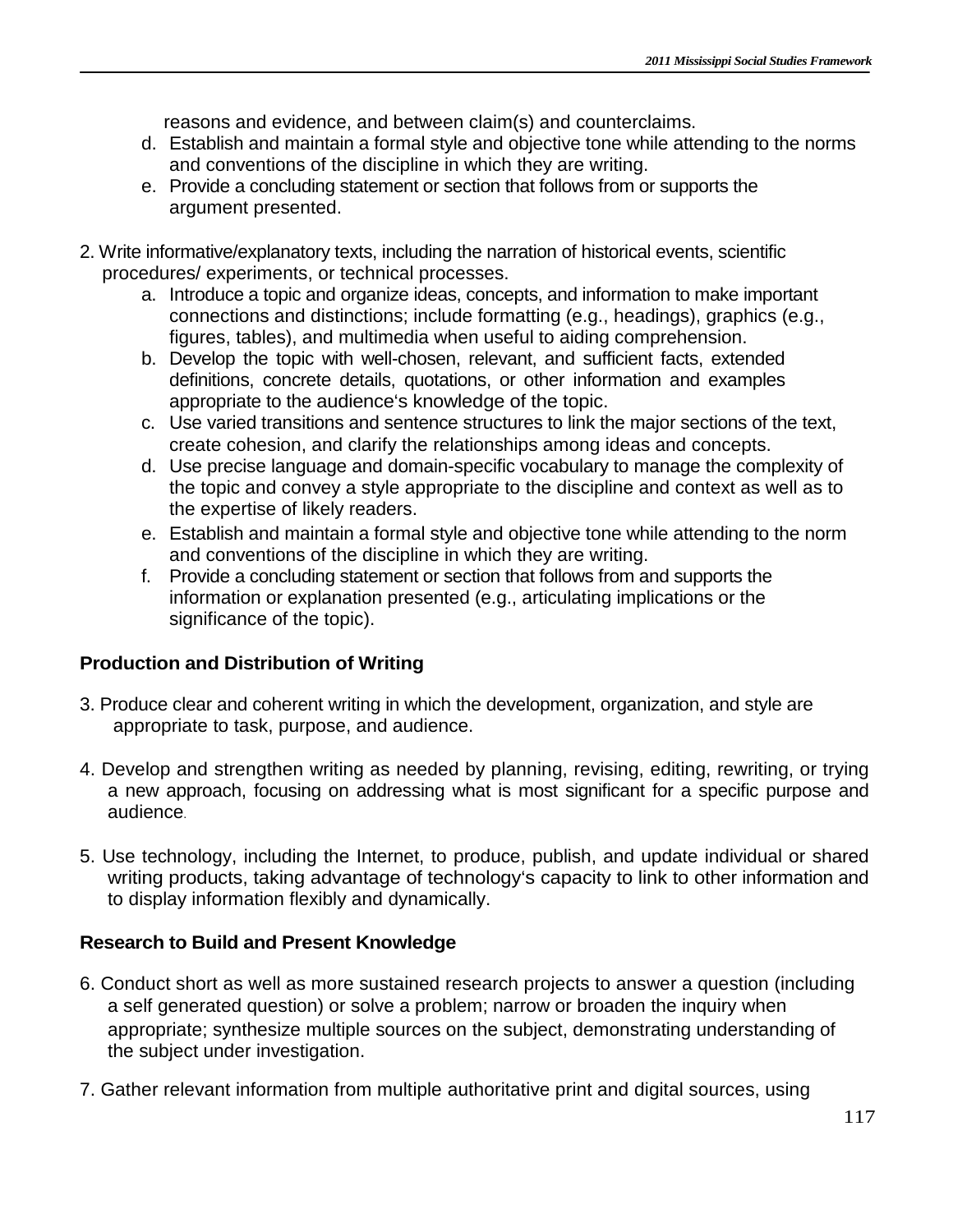advanced searches effectively; assess the usefulness of each source in answering the research question; integrate information into the text selectively to maintain the flow of ideas, avoiding plagiarism and following a standard format for citation.

**8.** Draw evidence from informational texts to support analysis, reflection, and research.

# **Range of Writing**

9. Write routinely over extended time frames (time for reflection and revision) and shorter time frames (a single sitting or a day or two) for a range of discipline-specific tasks, purposes, and audiences.

## **Grades 11-12 students:**

## **Text Types and Purposes**

1.Write arguments focused on *discipline-specific content.*

- a. Introduce precise, knowledgeable claim(s), establish the significance of the claim(s), distinguish the claim(s) from alternate or opposing claims, and create an organization that logically sequences the claim(s), counterclaims, reasons, and evidence.
- b. Develop claim(s) and counterclaims fairly and thoroughly, supplying the most relevant data and evidence for each while pointing out the strengths and limitations of both claim(s) and counterclaims in a discipline-appropriate form that anticipates the audience's knowledge level, concerns, values, and possible biases.
- c. Use words, phrases, and clauses as well as varied syntax to link the major sections of the text, create cohesion, and clarify the relationships between claim(s) and reasons, between reasons and evidence, and between claim(s) and counterclaims.
- d. Establish and maintain a formal style and objective tone while attending to the norms and conventions of the discipline in which they are writing.
- e. Provide a concluding statement or section that follows from or supports the argument presented.
- 2. Write informative/explanatory texts, including the narration of historical events, scientific procedures/ experiments, or technical processes.
	- a. Introduce a topic and organize complex ideas, concepts, and information so that each new element builds on that which precedes it to create a unified whole; include formatting (e.g., headings), graphics (e.g., figures, tables), and multimedia when useful to aiding comprehension.
	- b. Develop the topic thoroughly by selecting the most significant and relevant facts, extended definitions, concrete details, quotations, or other information and examples appropriate to the audience's knowledge of the topic.
	- c. Use varied transitions and sentence structures to link the major sections of the text, create cohesion, and clarify the relationships among complex ideas and concepts.
	- d. Use precise language, domain-specific vocabulary and techniques such as metaphor, simile, and analogy to manage the complexity of the topic; convey a knowledgeable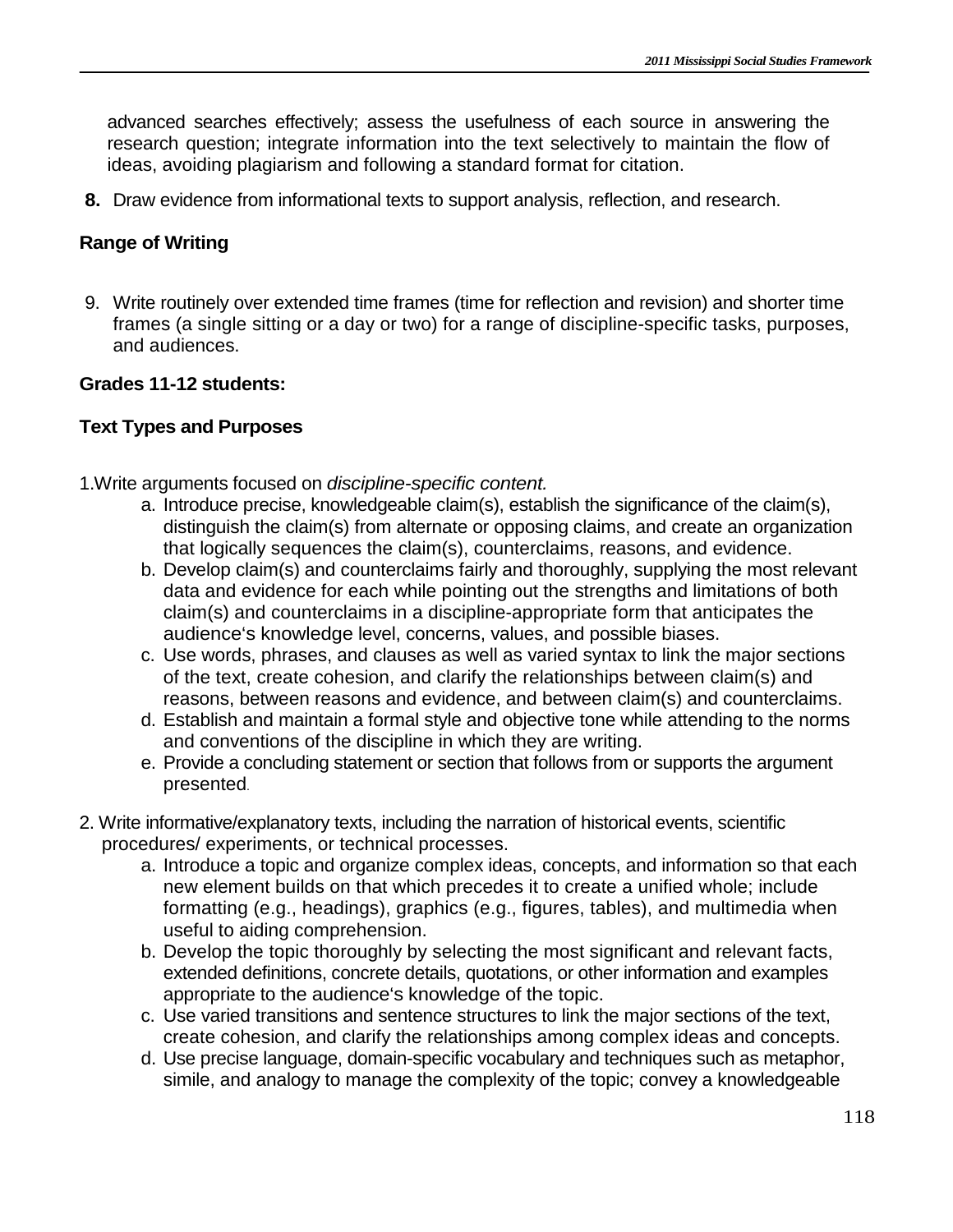stance in a style that responds to the discipline and context as well as to the